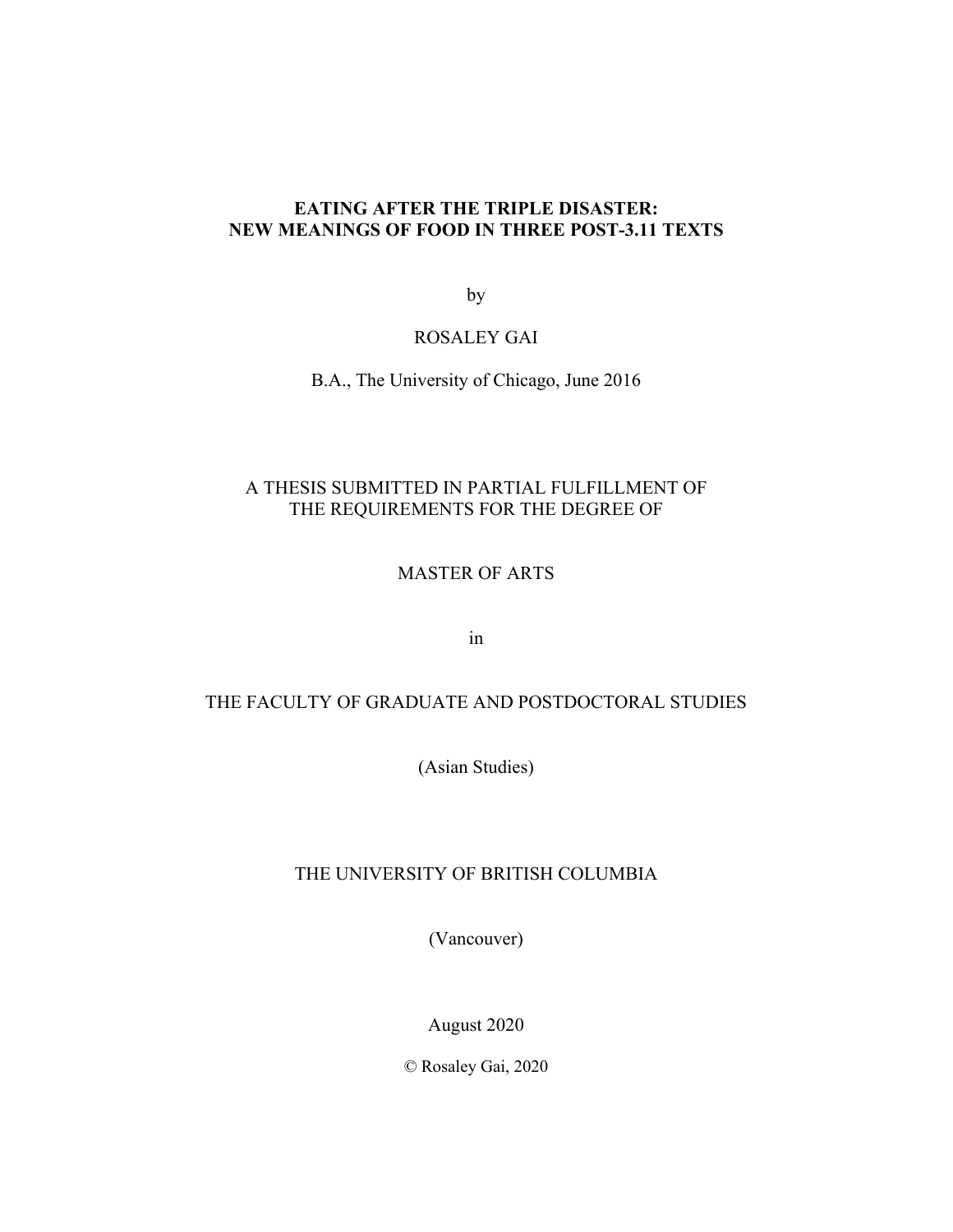The following individuals certify that they have read, and recommend to the Faculty of Graduate and Postdoctoral Studies for acceptance, the thesis entitled:

| Eating After the Triple Disaster: New Meanings of Food in Three Post-3.11 Texts |  |  |  |
|---------------------------------------------------------------------------------|--|--|--|
|                                                                                 |  |  |  |

| submitted by                                          | Rosaley Gai                                     | in partial fulfillment of the requirements for |  |  |
|-------------------------------------------------------|-------------------------------------------------|------------------------------------------------|--|--|
|                                                       | the degree of Master of Arts                    |                                                |  |  |
| 1n                                                    | <b>Asian Studies</b>                            |                                                |  |  |
| <b>Examining Committee:</b>                           |                                                 |                                                |  |  |
|                                                       | Sharalyn Orbaugh, Professor, Asian Studies, UBC |                                                |  |  |
| Supervisor                                            |                                                 |                                                |  |  |
| Christina Yi, Associate Professor, Asian Studies, UBC |                                                 |                                                |  |  |
|                                                       | <b>Supervisory Committee Member</b>             |                                                |  |  |

Ayaka Yoshimizu, Assistant Professor of Teaching, Asian Studies, UBC

Supervisory Committee Member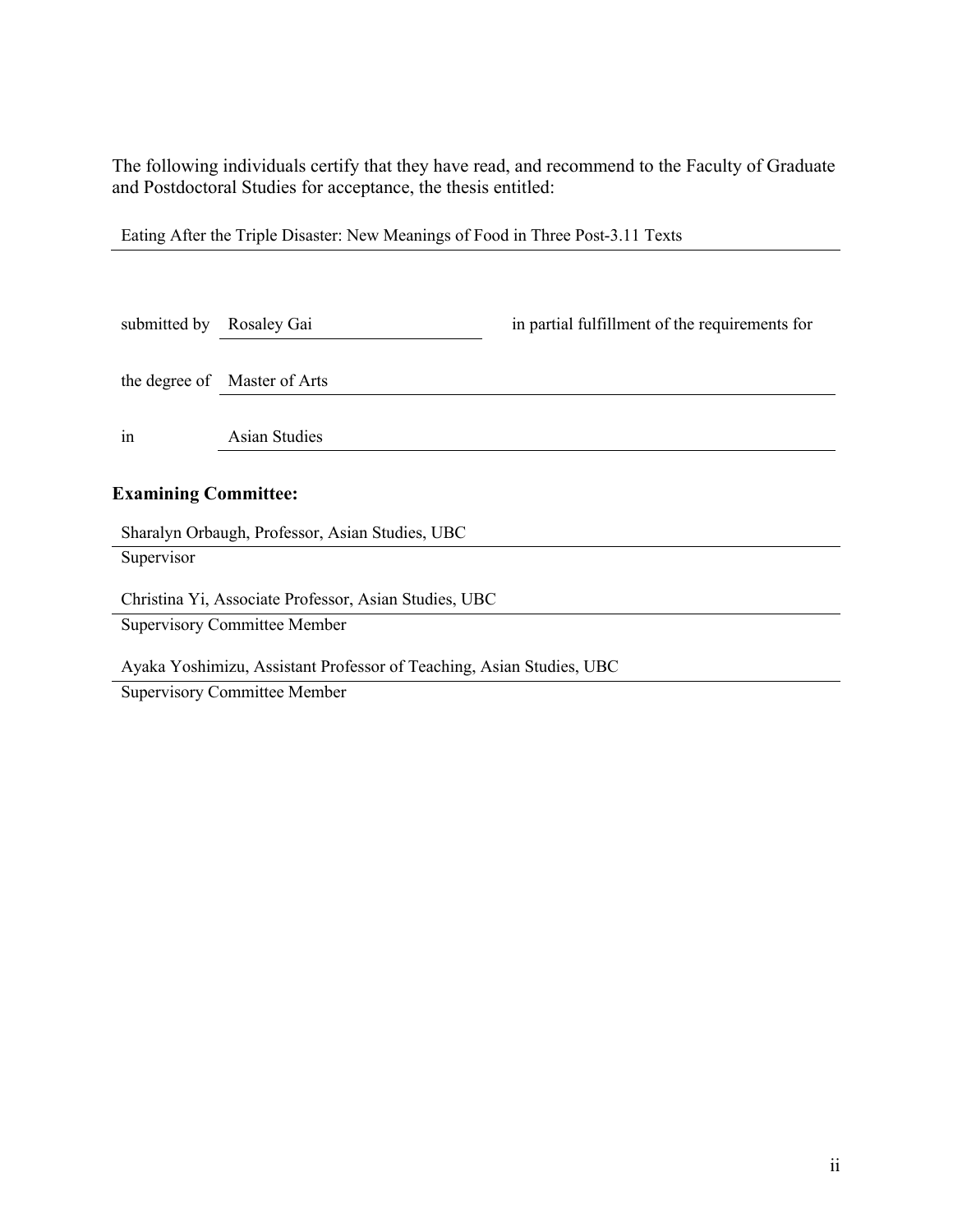### **Abstract**

Known colloquially as "3.11," the triple disaster that struck Japan's northeastern region of Tōhoku on March 11, 2011 comprised of both natural (the magnitude 9.0 earthquake and resultant tsunami) and humanmade (the nuclear meltdown at the Tokyo Electric Power Company's Fukushima Daiichi nuclear power plant incurred due to post-earthquake damage) disasters. In the days, weeks, months, and years that followed, there was an outpouring of media reacting to and reflecting on the great loss of life and resulting nuclear contamination of the nearby land and sea of the region. Thematically, food plays a large role in many post-3.11 narratives, both through the damage and recovery of local food systems after the natural disasters and the radiation contamination that to this day stigmatizes regionally grown food. This thesis seeks to examine the new meanings of food in three Japanese-language texts produced after 3.11.

First, I examine Kawakami Hiromi's (1958 - ) "Kamisama" (1994) and its rewritten version "Kamisama 2011" (2011) to consider the textual construction of human and animal bodies and their interaction with food and environment through a salted fish, made newly inedible in the 2011 version, to consider the new potential of food after 3.11. Next, I examine loss and anxiety tied to geographical place, as well as the portrayal of "truth" in the post-3.11 chapters of Kariya Tetsu's (1941 - ) controversial and long-running manga about food, *Oishinbo* (1980 - present). Finally, I consider the ways that post-3.11 thought has influenced the representation and issues of food in "Iganu no ame" (2014), a short science fiction story by popular idol and writer Katō Shigeaki (1987 - ), in order to consider ways that precarity now includes shifts and changes in eating after the triple disaster. In these three texts, I find common themes of memory and intimacy through food, mistrust toward the "official" positions on the safety of food after 3.11, and the articulation of new anxieties in the present and future of eating.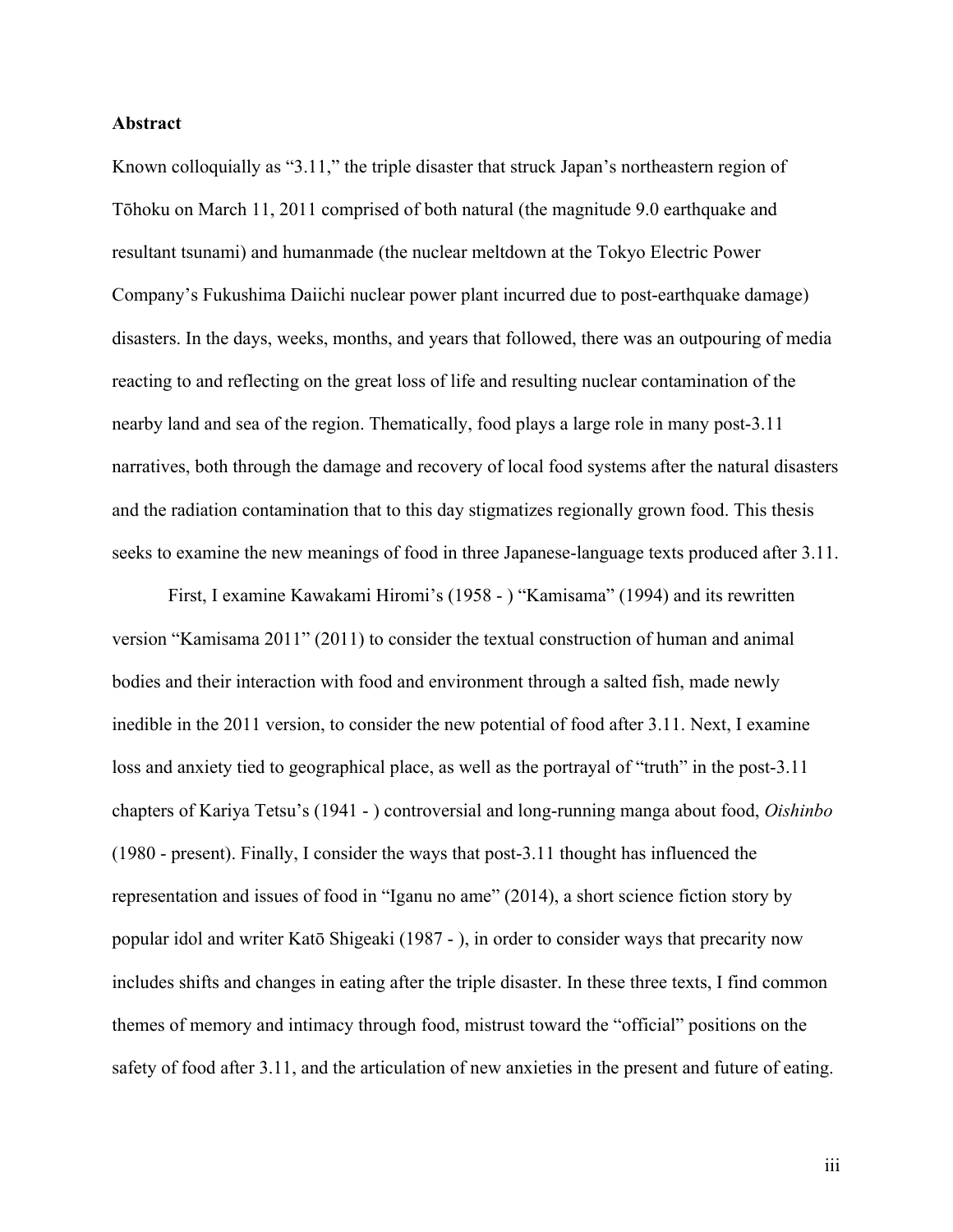### **Lay Summary**

Food is an integral part of our daily lives, and intimately ties us to the land upon which it is grown. This thesis examines representations of food in three texts written after the triple disaster that occurred in northeastern Japan on March 11, 2011. By looking at the meaning and interpretations of food in these texts, I find that these authors explore issues of bodily safety, memory, tradition, suffering, and hope through food and its relationship to the land, sea, and sky of post-3.11 Japan. Two texts, Kawakami Hiromi's "Kamisama 2011" (God 2011, 2011) and the post-3.11 chapters (pub. 2012-2014) of Kariya Tetsu's manga *Oishinbo* (1980 - present) deal directly with the changed meaning of food after 3.11; the last text, Katō Shigeaki's short story "Iganu no ame" (Iganu Rain, 2014), does not mention 3.11—instead, the effects of the triple disaster are made apparent in the eating of aliens.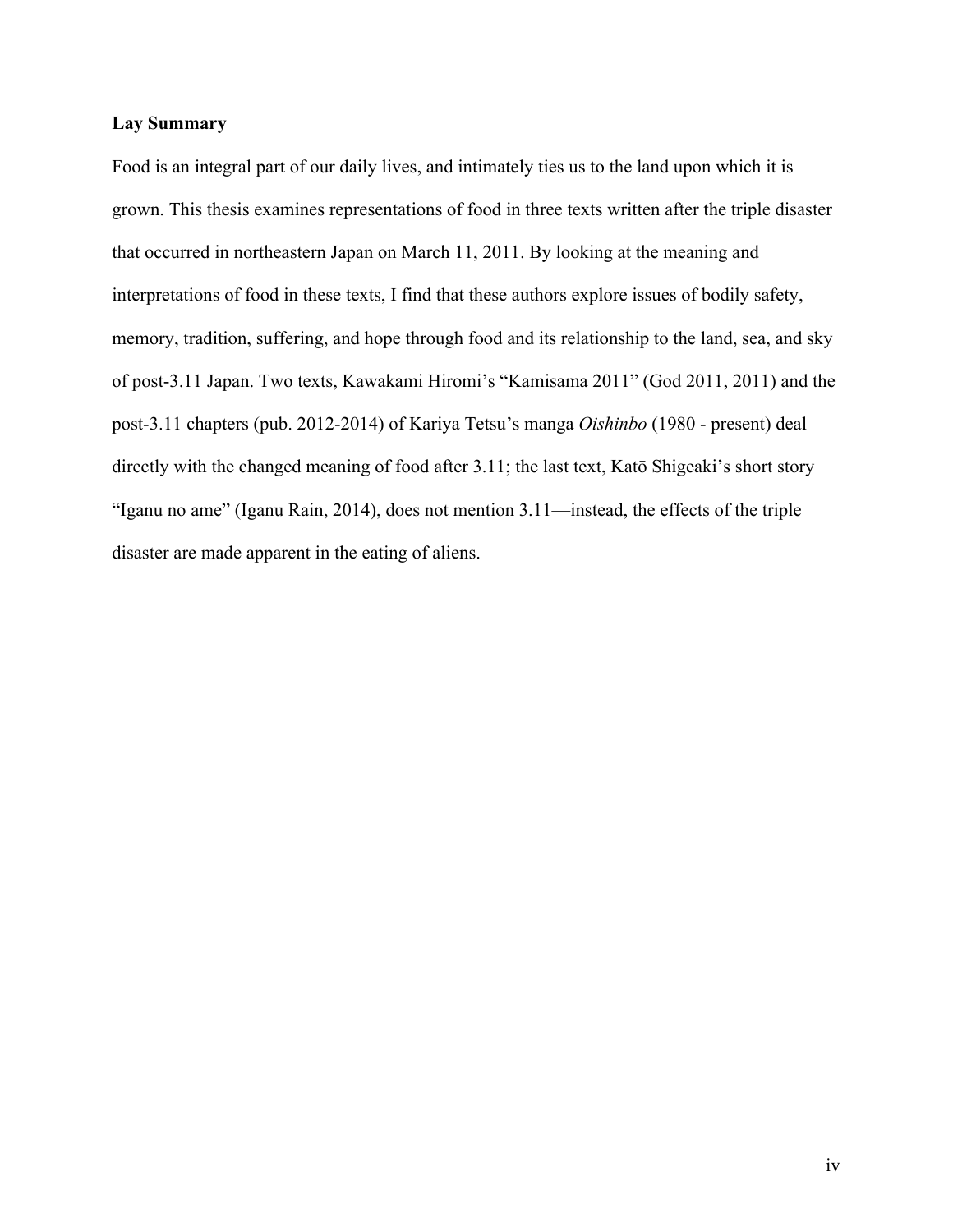# **Preface**

This thesis is original, unpublished, independent work by the author, Rosaley Gai.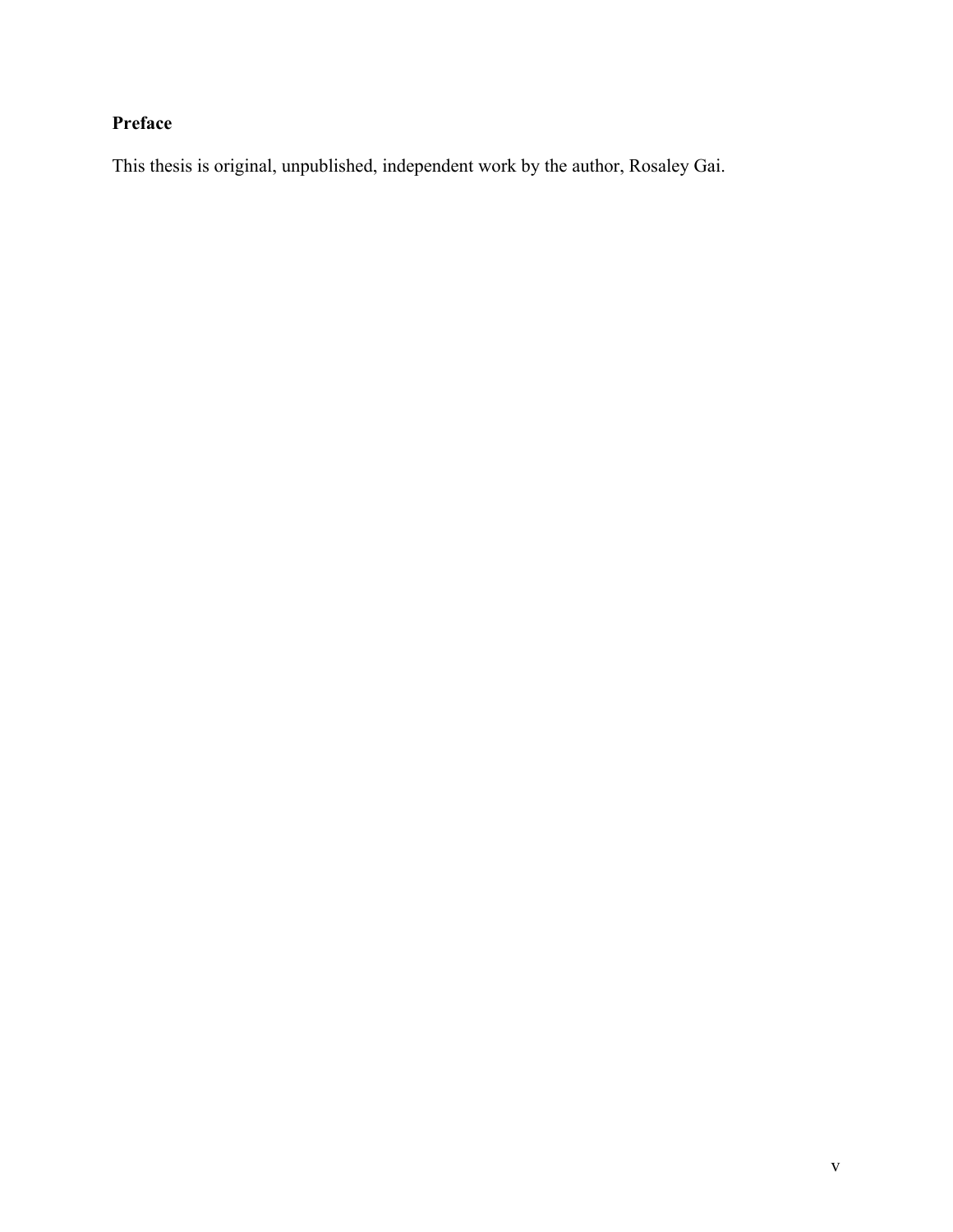# **Table of Contents**

| Chapter 2: Irradiated and "Cooked" Human and Animal Bodies in "Kamisama 2011" 18 |  |
|----------------------------------------------------------------------------------|--|
|                                                                                  |  |
|                                                                                  |  |
|                                                                                  |  |
|                                                                                  |  |
|                                                                                  |  |
| Chapter 3: The Portrayal of "Real" and "Truth" through Eating in Oishinbo 44     |  |
|                                                                                  |  |
|                                                                                  |  |
|                                                                                  |  |
|                                                                                  |  |
|                                                                                  |  |
|                                                                                  |  |
|                                                                                  |  |
|                                                                                  |  |
|                                                                                  |  |
|                                                                                  |  |
|                                                                                  |  |
|                                                                                  |  |
|                                                                                  |  |
|                                                                                  |  |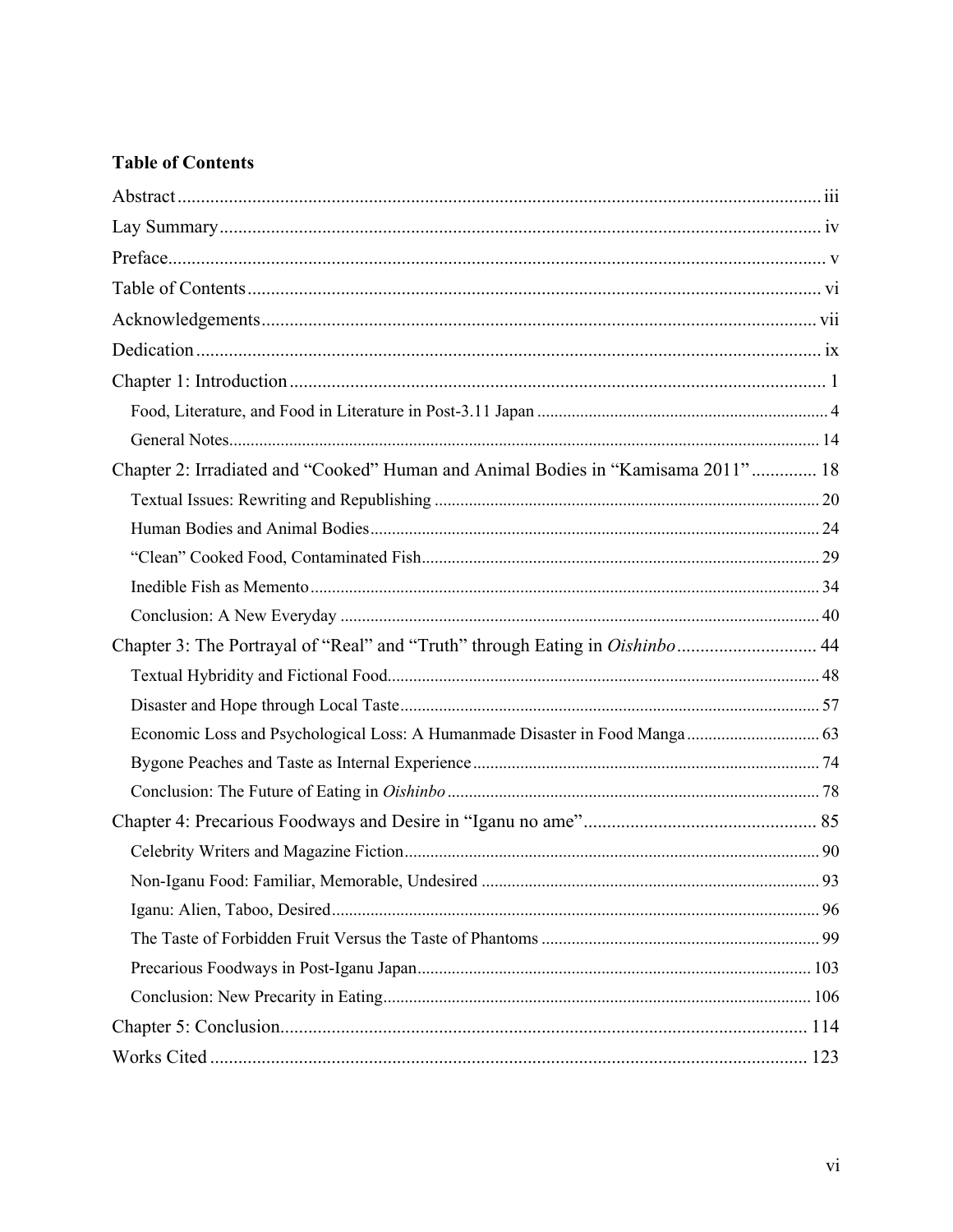### **Acknowledgements**

I, like so many others on this good Earth, love food. To me, within food exist the greatest sources of joy and sorrow, of emotional and personal connection, of pain and healing. Yet food is also a source of anxiety for me and for many others, as its cultural and visceral qualities take on new meanings as society shifts and changes. Food is both biological and symbolic, an object that certainly can be interpreted as a part of daily life but also contains within it the limitless psychological and social attachments built by individuals, communities, and even nations. In many of my academic endeavors and personal life, I have attempted to squeeze the meanings out of food and its representations in all that surrounds me. This thesis is partly an attempt to navigate through Japanese fiction my own experiences as a consumer, especially during my total three-or-so years spent living in Japan after the triple disaster of March 11, 2011. (To clarify, my first contact with post-3.11 Japan was in the summer of 2014, after American media moved on from the triple disaster.) I could write pages and pages about what I ate in Japan in those years, and the feelings that possessed me before, during, and after all of those bites of food.

This thesis, however, is about *fictional* representations of food after 3.11, and it would not have been possible without the support and advice of many wonderful individuals. First, I would like to express my deep gratitude for my committee, Dr. Sharalyn Orbaugh, Dr. Christina Yi, and Dr. Ayaka Yoshimizu, who have provided invaluable feedback, directions to sources, critique, and encouragement throughout the writing of not only this thesis, but during the whole two years of my M.A. I am particularly indebted to Dr. Sharalyn Orbaugh, who as my adviser has humored so many of my wacky, feverish ideas (and non-ideas) and reminded me that our bodies (leaky, fleshy, soft, vulnerable) are what make us so interesting.

I would also like to thank the wonderful staff (present and past) of the UBC Asian

vii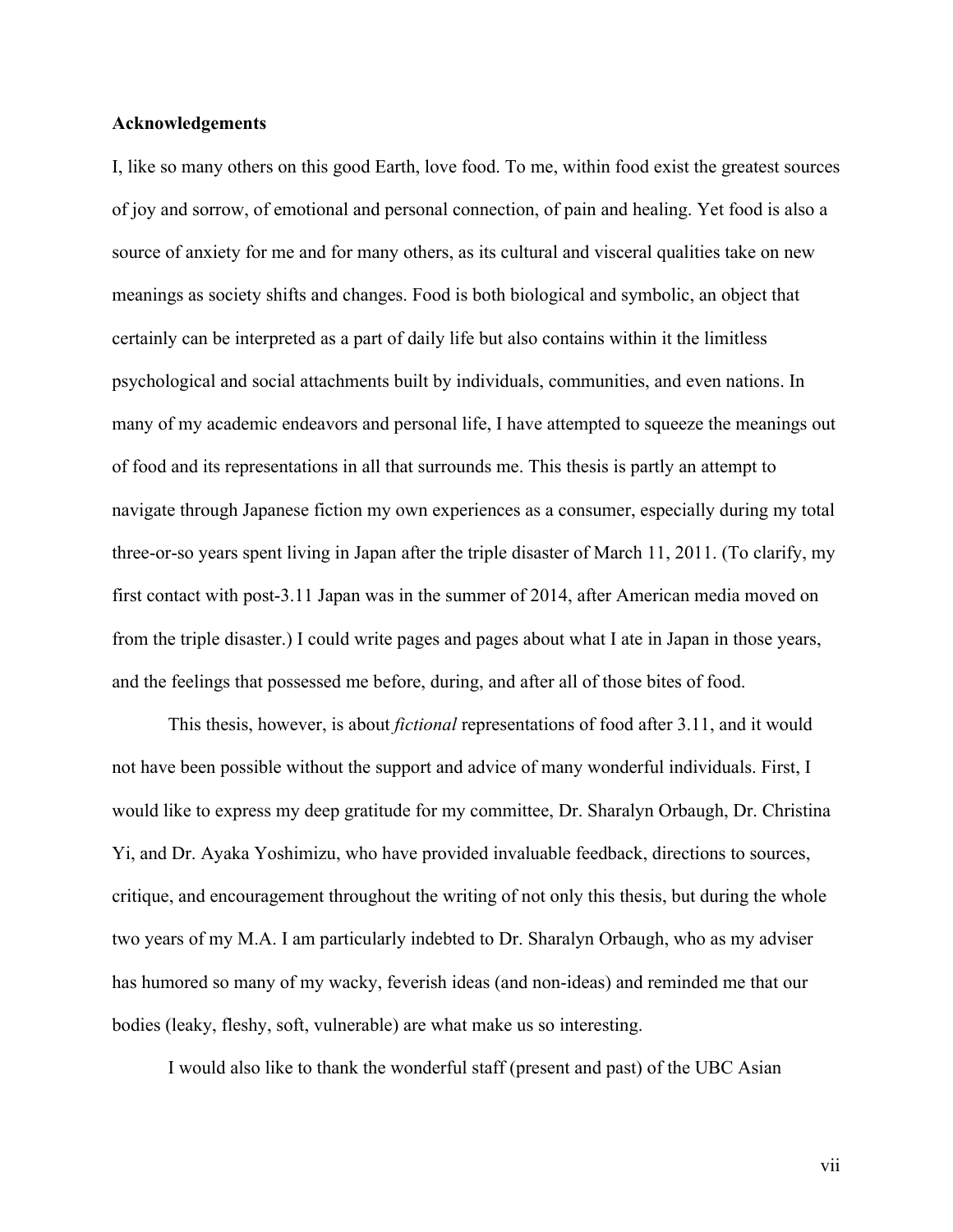Studies office, especially Tina Wong, Shirley Wong, Lyndsay Bocchinfuso, and Pamela Francis; our department's previous M.A. Graduate Adviser Dr. Stefania Burk and current M.A. Adviser Dr. Christina Yi; and the librarians and staff of the UBC Asian Library, especially Tomoko Kitayama. I would also not have gotten this far without the help of all the professors and instructors of Japanese media and language who have taught and guided me, both here at UBC and other institutions: Dr. Michael Bourdaghs, Dr. Christina Laffin, Dr. Colleen Laird, Dr. Scott Aalgaard, Dr. Joshua Solomon, Dr. Joshua Mostow, Dr. Julie Davis, Dr. Marvin Marcus, Misa Miyachi-sensei, Harumi Lory-sensei, Miyuki Nishimata-sensei, Hiroyoshi Noto-sensei, Ihhwa Kim-sensei, and many others not in Japan studies.

I would also like to thank the many graduate and undergraduate students I have met in my two years at UBC for their friendship and company; in particular (and in alphabetical order), I direct gratitude to Lilian Higashikata, Azalea Lee, Jaylene Laturnas, Atsumi Nakao, Yue Wang, Ai Yamamoto, and Alice Zhou for their continued companionship and patience. Others I thank for their advice, kindness, and commiseration in non-thesis times: Olga Belokon, Bianca Chui, Alisa Guo, Kurtis Hanlon, Kazuhiko Imai, and Haruki Sekiguchi, among many others. Outside of UBC, I am deeply grateful to Gwyn King, Elizabeth Smith, and Brian White for their good humor and emotional and intellectual support these last few years. I also extend thanks to Aimee Kazan and Ken Tanaka, two of my favorite people to eat with in Japan. And of course, I owe the deepest gratitude to my family; far away though we are from each other, I could not have done this without their love and support. Finally, as I hope is made more apparent through this thesis, eating is an act of care, of solidarity, and of love—but it can also be a destructive act. It is up to us as consumers to decide which path our eating takes.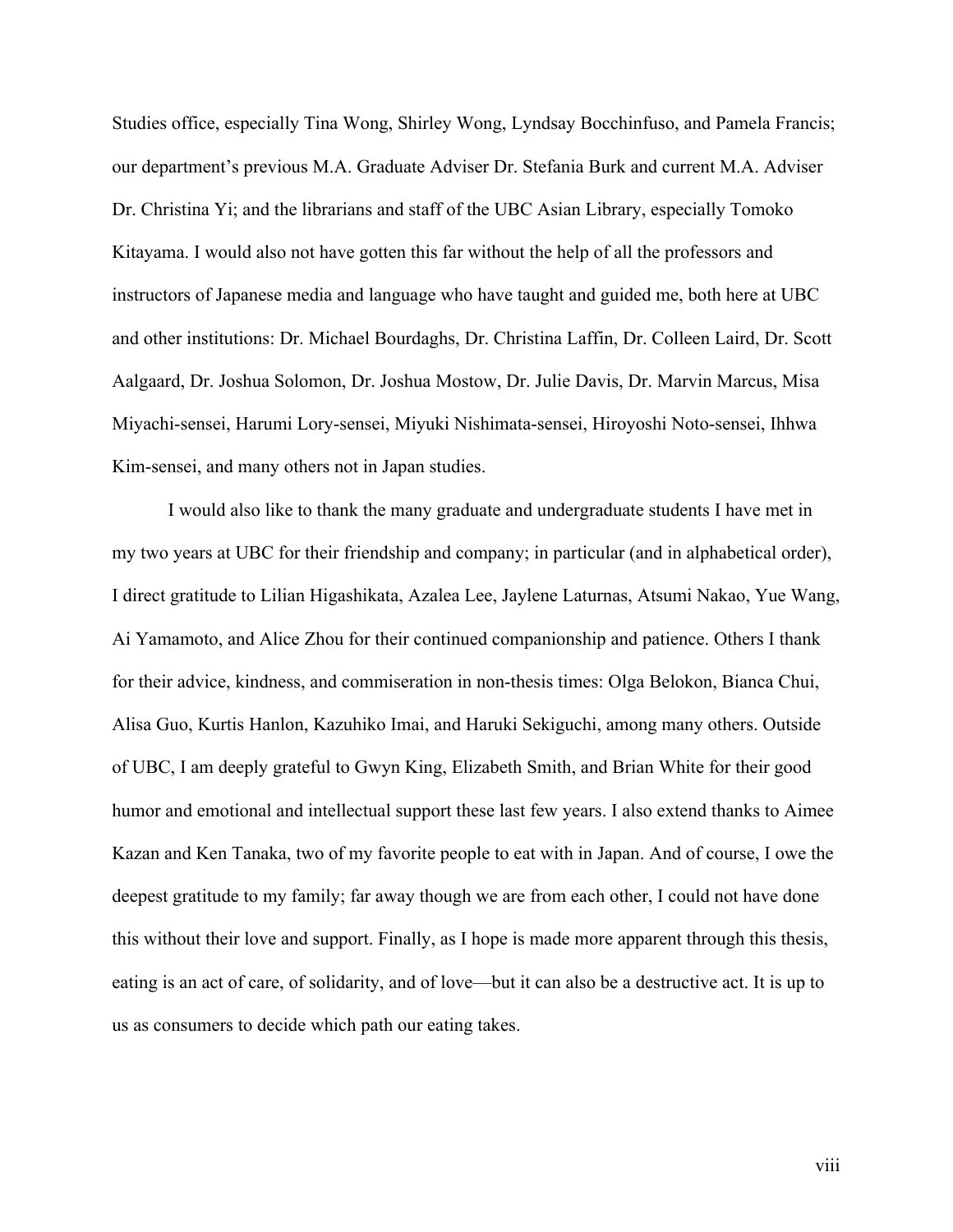# **Dedication**

To my family,

To my friends,

And to anyone who has ever taken the time to eat with me,

Eat well.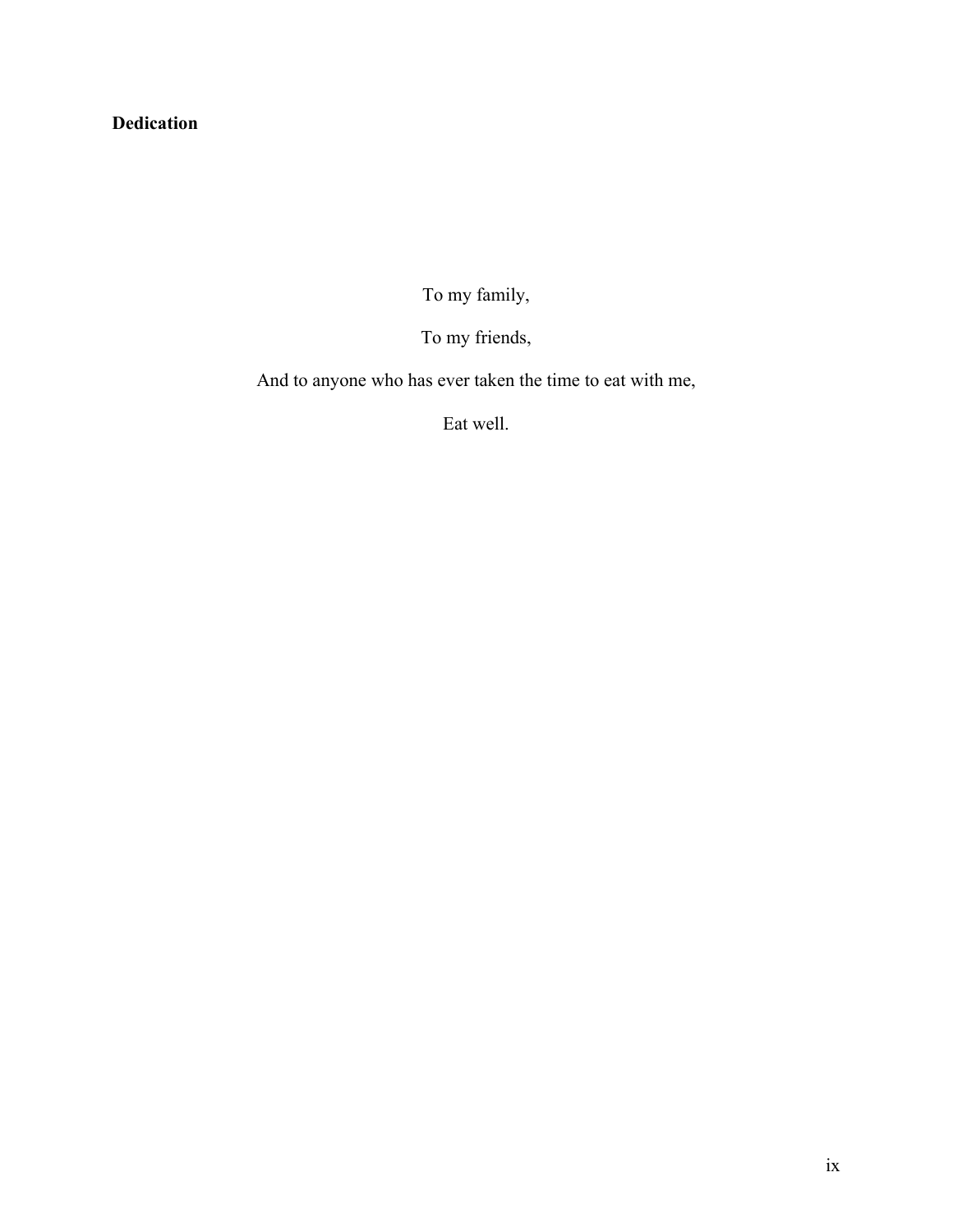#### **Chapter 1: Introduction**

On March 11, 2011 at 2:46PM JST, a magnitude 9.0 undersea earthquake occurred off the east coast of the Tōhoku region in northern Japan. The earthquake, officially titled the *Tōhoku chihō taiheiyō oki jishin* (東北地方太平洋沖地震 Tōhoku region Pacific Ocean earthquake), triggered a series of tsunami waves—some fifteen meters tall—that caused enormous damage to the Tōhoku region, took many lives, and displaced a great number of people. As of 2019, the official count of people killed in the earthquake and tsunami numbers nearly 16,000, with over 2,000 individuals still missing. Tens, if not hundreds of thousands of Tōhoku residents were displaced, with many still living outside of the region. Worse, still, the earthquake caused the meltdown of the Fukushima Daiichi nuclear power plant run by the Tokyo Electric Power Company (TEPCO), and the tsunami damaged the plant's physical barriers. Flooding and subsequent attempts to cool the damaged reactors with water resulted in the release of radioactive steam into the air, which carried to the surrounding areas due to wind and movement of water, forcing many to evacuate their homes. Over the course of the following months and years, coolant water contaminated by radioactive isotopes leaked out of the plant, quickly contaminating the sea and surrounding land.

The event, colloquially known by any number of names in English and Japanese ("Fukushima," "3.11," "the triple disaster," "*Higashi Nihon dai-shinsai* 東日本大震災," etc.) marked a sudden shift in the daily lives of Japanese people and perceptions of Japan throughout the world. For those living on or near the affected coastline, the physical, psychological, and economic damage of the triple disaster was staggering. Situated near a series of fault lines, Japan is no stranger to natural disaster; in 1995 the Great Hanshin-Awaji Earthquake Disaster shook southern Hyōgo prefecture, resulting in over 6,000 deaths. However, still coping with the lasting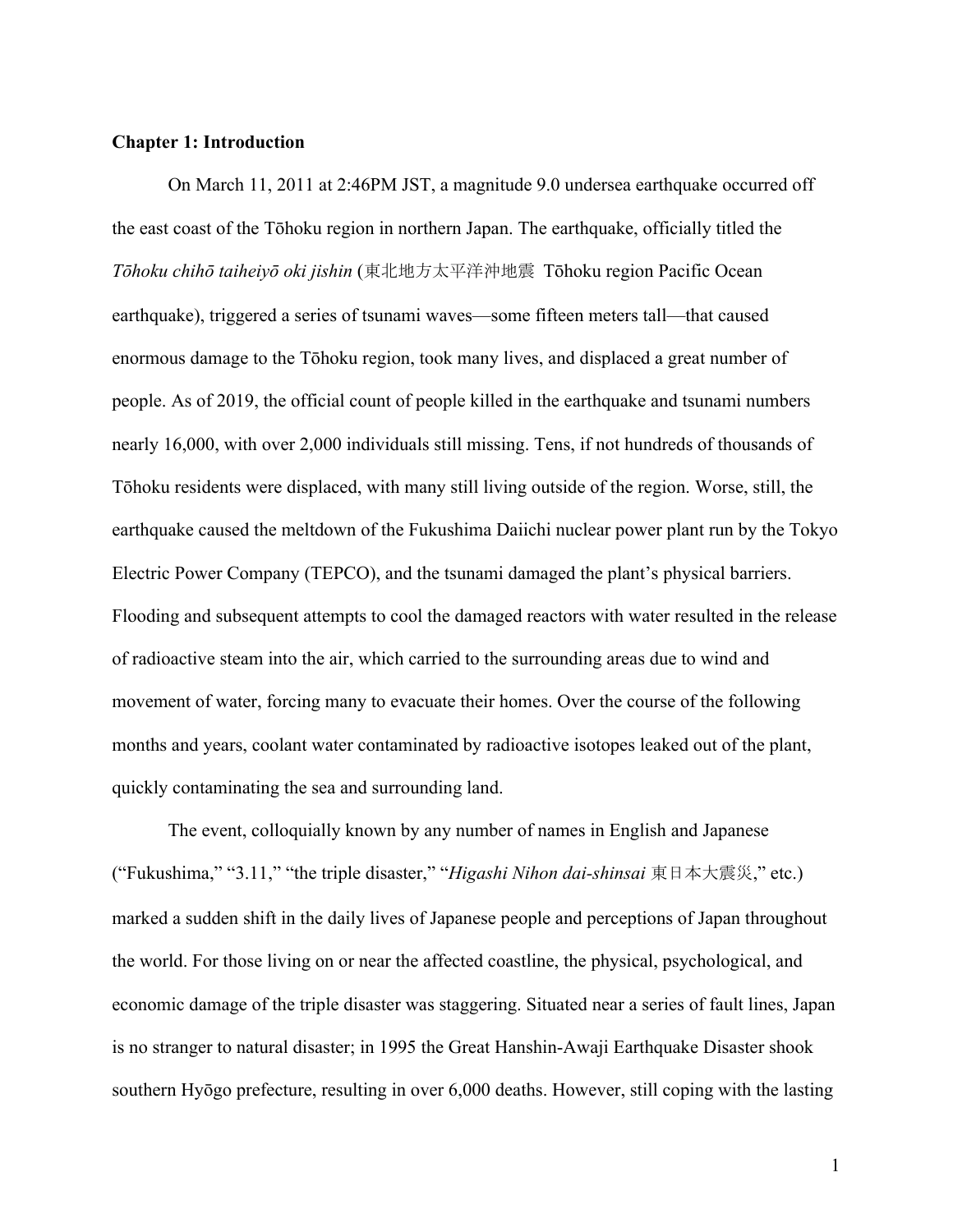after-effects of this natural disaster and the 1991 sudden drop in land prices after years of real estate and stock market inflation and the resultant twenty years of economic stagnation, seeing images of damage and destruction from the earthquake and tsunami dealt a blow to the psyches of even the Japanese people who were not directly affected by the devastation of the natural disaster. Moreover, the lack of clear information regarding the damage to the nuclear power plants in the following months meant that for many, the horrors of 3.11 were physiological and psychological, even hundreds of miles from the nuclear disaster. Concerns about food and water contamination were bolstered by conflicting information from local and national governments and scientists, rumors, and conspiracy theories, as well as divergent perspectives based on regional media and assumed safety due to distance. Even years after the incident, there is a conflict of opinion regarding whether areas deemed safe to return to are truly livable, and the name "Fukushima" still attaches stigma to anything—and anyone—from the prefecture.

My first contact with post-3.11 Japan was in 2014, the summer before I was set to study in Kyoto. I accompanied my father to a physics conference in Iwate prefecture, approximately 150 miles north of Fukushima prefecture. Our bullet train ride took us through Fukushima prefecture on the way to Ichinoseki-shi. I had heard about 3.11 when it happened and seen countless images of disaster in the three and a half years since, but on that train ride north I felt an irrational anxiety settle into my stomach. I realized, as the bullet train glided over the landscape, that I was in closer proximity to a nuclear disaster than I had ever imagined I would be—and at the same time, the long-term effects of nuclear meltdown did not feel real to me. For the rest of my time in Japan that year, this anxiety would rear its head occasionally—was it really safe? Would the food I eat affect my body years into the future? Would my year in Japan somehow fundamentally alter my biology through proximal absorption of radiation? My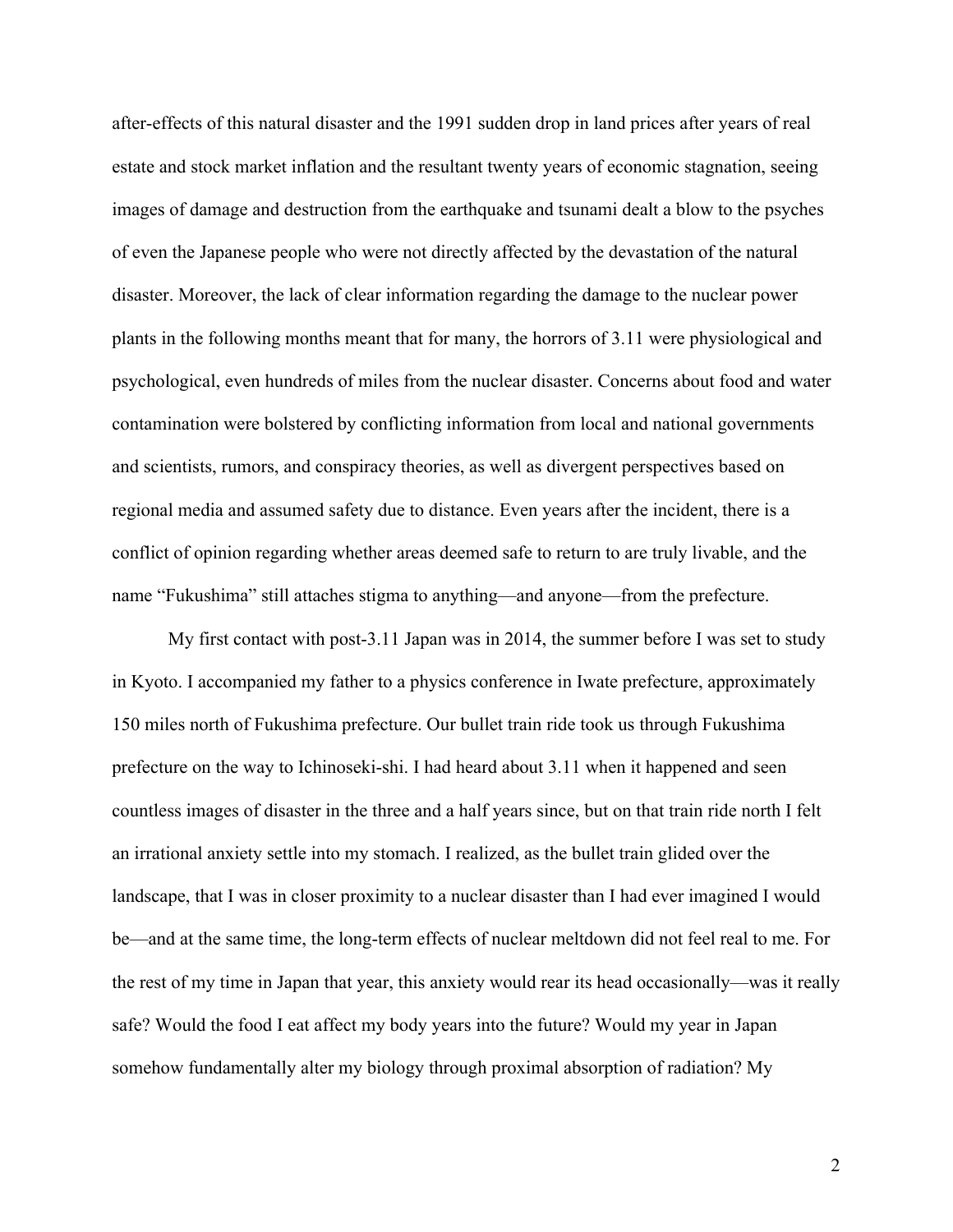consumer choices especially felt different than they did at home, and I could not articulate why I felt so ill at ease at times. Mostly, I assuaged the fear with proximity—Kyoto was so far away that I did not need to worry. And so, I spent my study abroad doing a number of things, but most importantly and memorably eating, believing that whatever food entered my body was an unnegotiable part of living in Japan, both a right and a privilege. However, the embodied anxiety of post-3.11 eating I felt stayed with me.

Indeed, 3.11 is an event that marks a shift Japanese literature as well; in her analysis of writers producing post-3.11 literature, Lisette Gebhardt finds that 3.11 "appears as a turning point in contemporary Japanese history, offering an opportunity for reflection and change" through various means of writing (15). Some creators found unconventional means of producing art in reaction to the natural disasters; poet and Fukushima native Wagō Ryōichi turned to Twitter to at first pronounce his safety in the immediate aftermath of the disaster, then began to produce threads of poetry in reaction to the event. Jeffrey Angles elucidates that Wagō's Twitter feed is "not just a flat, straightforward device to convey objective information; instead, his tweets serve as a means to come to grips with the enormity of the disaster" (147). Others, such as Shiina Makoto in his second serialized installment of *Kaijū-tachi ga yattekita* (The Monsters Have Come, 2011), interrupted their usual work to navigate their trauma and loss within novels started before the triple disaster. Koichi Haga suggests this rupture occurred due to Shiina being "so absorbed in the disaster and the aftermath that he could not continue writing his pre-disaster story" (9). Still others shifted criticism and commentary to the political and corporate systems that obfuscated truth and stymied free flow of information, especially regarding nuclear contamination in Fukushima.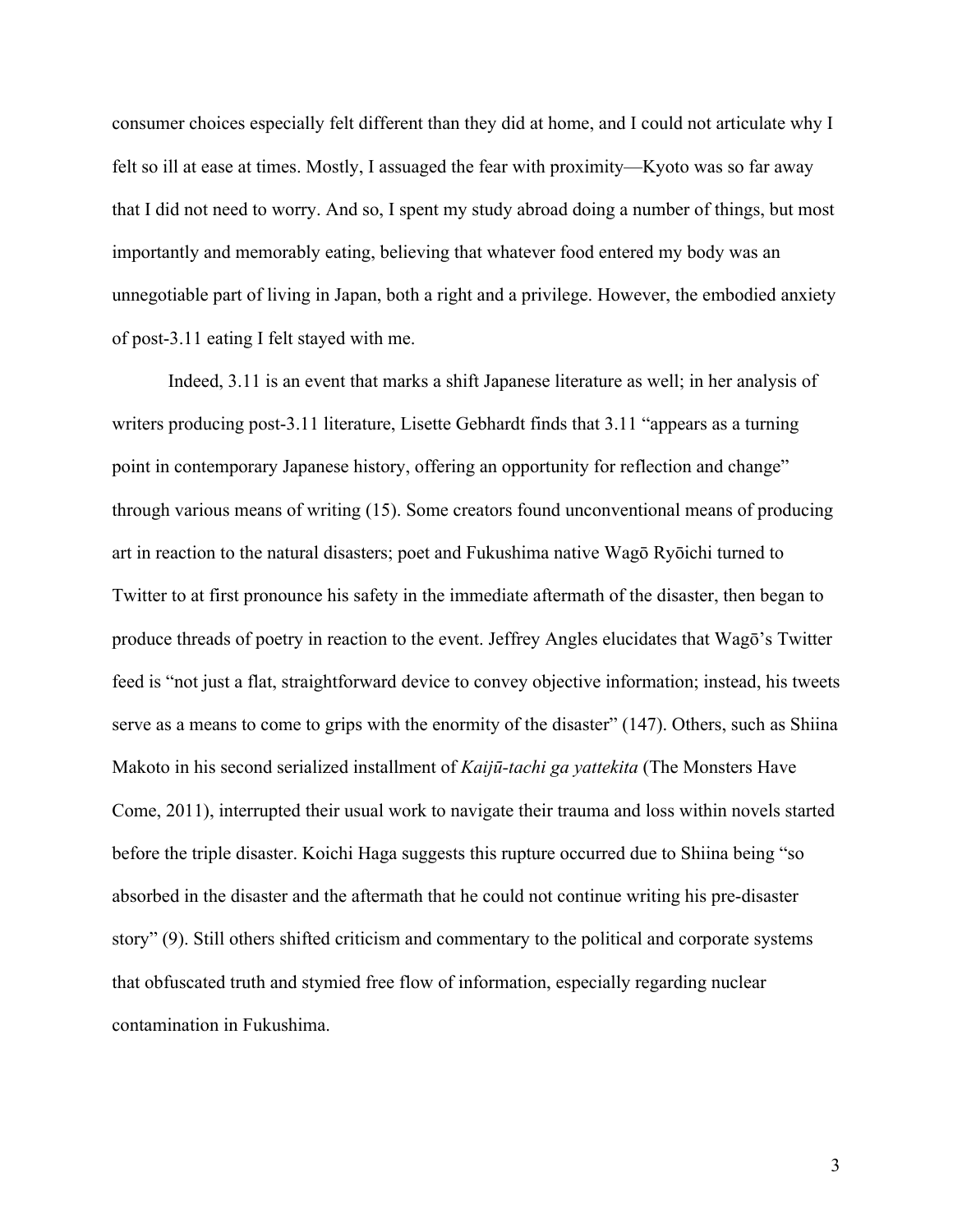My goal in this thesis is to explore the object of food within three texts by Tokyo-based<sup>1</sup> authors after 3.11 to more deeply understand the ways that literary and popular perceptions of food have undergone changes in the post-3.11 era. In Chapter 2, I look at Kawakami Hiromi's 2011 rewriting of her debut novel "Kamisama 2011" (God 2011), read next to its 1994 predecessor "Kamisama" (God), to consider the textual construction of human and animal bodies in new nuclear contexts, as well as the new meanings that food can take on by becoming inedible. In Chapter 3, I use visual and textual analysis to discover how loss, gastronomic affect, and reader-textual interaction create "*jikkan*" (real feeling) in two story arcs of Kariya Tetsu's long-running food manga *Oishinbo* dealing with the post-3.11 damage and recovery of the Tōhoku region. Finally, in Chapter 4, I find issues of post-3.11 precarity in idol-writer Katō Shigeaki's 2014 short story "Iganu no ame" (Iganu rain), a science fiction story about eating aliens which at first glance seems to have no connection to 3.11 at all. In each text, themes of loss, destruction, memory, and bodily safety tie together to create new meanings and potentialities for food and eating after 3.11.

#### **Food, Literature, and Food in Literature in Post-3.11 Japan**

Scholarship on post-3.11 literature consistently states that the triple disaster marks an epochal shift in Japanese thought and literary production. Just as modern Japanese literature is easily broken up into pre-, inter-, and postwar categories, there is a "before 3.11" literature and there is an "after 3.11" literature (or pre- and post-3.11). Moreover, these categories are shaped by social, political, and cultural discourses that occur over months or years. Although we live in the aftermath of 3.11, the consequences of the disasters continue to unfold, giving birth to new

 $<sup>1</sup>$  Although some texts dealing with the triple disaster are produced by writers who come from Tōhoku or who</sup> experienced the disaster firsthand, many of the most prominent voices come from writers central to Japan's literary landscape, yet who are removed from the immediate bodily harm of the disaster zones.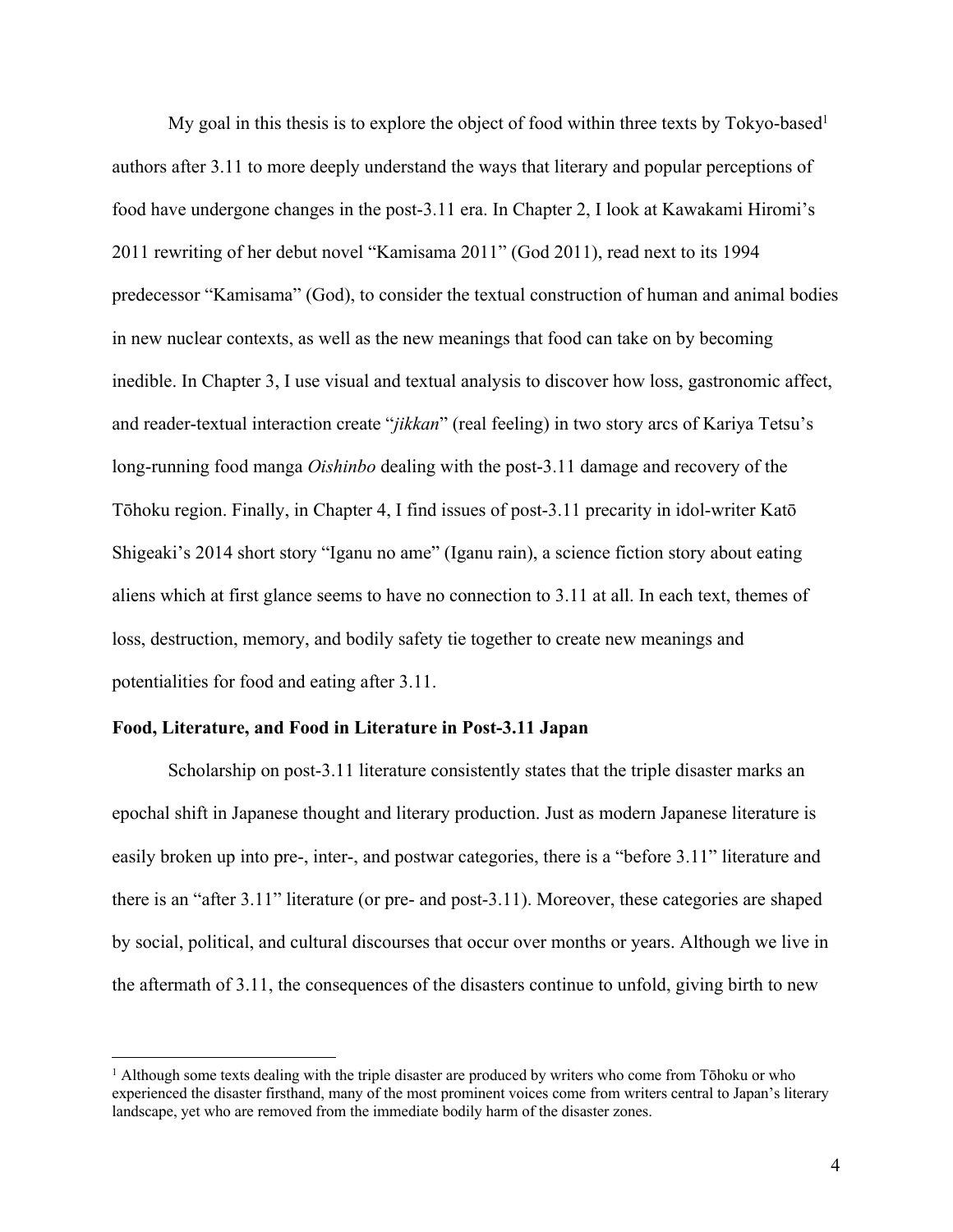meaning and new implications for the event over time. Even when issues of nuclear contamination are not necessarily at the forefront of people's minds nearly a decade after the nuclear meltdown, reading after 3.11 reveals that a confluence of factors relating to personal experience, gender, socio-economic class, nationality, and center-periphery positionality influence both production and reception of these texts. In particular, bodied relationships to disaster and nuclear contamination are prominent in post-3.11 literature, a traumatic and longlasting physiological and psychological aspect of the disaster with no foreseeable end.

North American scholarship on post-3.11 literature seek to expand on these themes from various perspectives. To briefly summarize but a few, Rachel DiNitto's *Fukushima Fiction: The Literary Landscape of Japan's Triple Disaster* (2019) focuses on *junbungaku* ("pure literature" or "belles lettres") written in reaction to both disaster and human mismanagement of the disasters from varied political, conceptual, and regional perspectives. Koichi Haga's *The Earth Writes: The Great Earthquake and the Novel in Post-3/11 Japan* (2019) takes up similar texts as DiNitto, but approaches them through the question of agency from non-human perspectives, particularly that of the Earth itself. Tamaki Mihic's volume *Re-Imagining Japan After Fukushima* (2020) examines the changed domestic and international views of Japan through creative texts produced after 3.11, both in and outside of Japan. Yuki Masami's work, such as the chapters "Meals in the Age of Toxic Environments" (in *The Routledge Companion to Environmental Humanities*, 2017) and "Post-Fukushima Discourses on Food and Eating: Analysing Political Implications and Literary Imagination" (in *Literature and Art after "Fukushima": Four Approaches*, 2014), look specifically at the literary, social, and political ways that consumers perceive food after 3.11.

Generally, Japanese media texts often use food as a symbol or tool to explore the relationships that humans have to nature, society, and themselves. More recently, there has been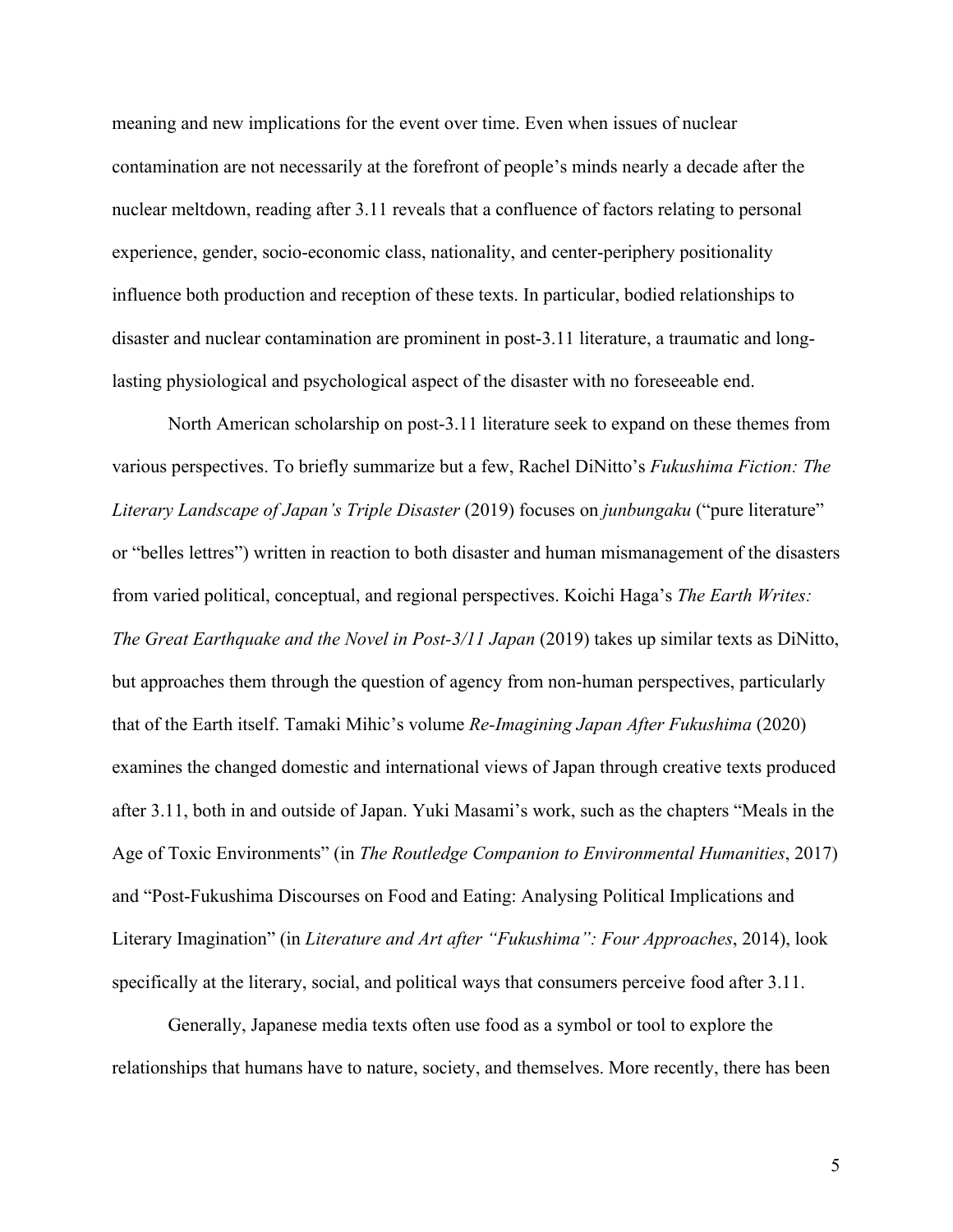scholarship that explores meanings of food in Japanese literature. One example is Tomoko Aoyama's volume *Reading Food in Modern Japanese Literature*, which has been of great importance throughout my studies on food in Japanese literature. Aoyama's book, published in 2008, spans all of "modern" Japanese literature, extending into the more contemporary years through analysis of the role of food in literature for women and about women. One subsection of *Reading Food in Modern Japanese Literature* is dedicated to examining Ariyoshi Sawako's 1975 novel *Fukugō osen* (Compound Pollution), though it ultimately departs from the issue of food safety to focus on how Ariyoshi addresses the role of women in mass society (89-93). As it is, *Reading Food in Modern Japanese Literature* provides a broad overview of the socio-cultural role that food has played in Japanese literature throughout the  $20<sup>th</sup>$  century. Aoyama makes apparent the multiple meanings and roles that literary food, long neglected in studies of literature, have played in exploring issues of gender, class, desire and repulsion, and race.

What happens when food in literary texts takes on the question of post-3.11 nuclear contamination? Here, it is helpful to think of the number of notable convergences between food in post-atomic bomb literature and post-3.11 literature, including the ways that food is configured and the distinct experiential differences apparent between works produced by metropole/central writers and the *hibakusha*, people who were exposed to radiation from the bomb. In both, the relationship between food, the body, and systems of access become tenuous. In particular, due to wartime rationing and food shortages, food (and lack of food) is a common theme in wartime and postwar Japanese literature. Take, for example, Ibuse Masuji's *Kuroi ame* (Black Rain, 1966), in which food takes on both direct and indirect meaning. Food is scarce for ordinary citizens, and the disparity between the way normal residents and authoritarian figures eat in the text is a point of tension. Tomoko Aoyama writes that in *Kuroi ame*, food "does not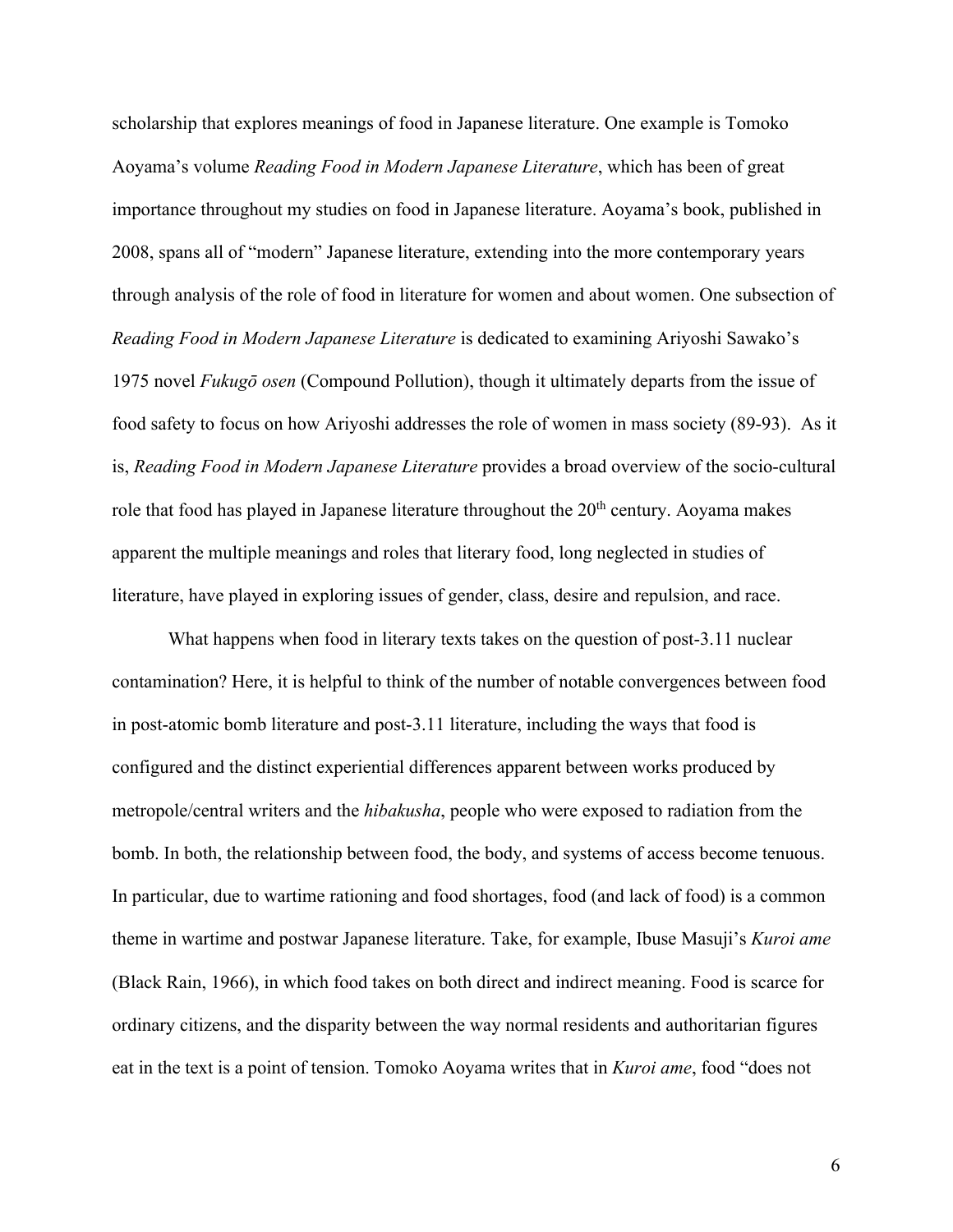simply point to general shortages and difficulties; it also signals the dissent of ordinary people from the authorities and their last hope of survival amid the man-made disaster of war" (39). Food can also be healing—when there is no cure for mild radiation sickness, food becomes a means to intake the nutrition needed to hopefully recover. Yet food and rest alone are not enough to save Yasuko, the protagonist's niece, from the radiation sickness that eventually consumes her.

Moreover, Sharalyn Orbaugh draws out links between food and the irradiated body in Ōta Yōko's *Shikabane no machi* (City of Corpses, published in full in 1950) and Hara Tamiki's "Natsu no hana" (Summer flowers, 1947), narrative recollections of the Hiroshima bombing. The narratives configure the body as *consumed* by all manner of things, literally by flies and maggots, and metaphorically by the enormous power of the atomic bomb (210). As Orbaugh notes, the social construction of the "normal human body" is marked by a number of approved conditions: clean, modest, pure, free of disease, and unmarked (191). The atomic bomb upended these conditions through not only the violence of the explosion and the immediate effects of exposure to the bomb, but the radiation poisoning over time in those who had to live and eat in irradiated areas. Much as in post-3.11 literature, there is a divergence in the experiences of firsthand victims of the atomic bomb and the eventual centering of the event to frame the entire nation of Japan—specifically the metropole *center*—as the victim of the atomic bombings. The real suffering of the peripheral Other becomes the symbolic suffering of the Center. The process of central writers producing literature in reaction to a traumatic event in the periphery raises questions regarding the category of victimization and the resultant media produced.2

<sup>&</sup>lt;sup>2</sup> Attempts by important central voices to re-center this narrative on the voices of the firsthand victims can be found in both post-atomic bomb literature and post-3.11 literature, such as Ōe Kenzaburō's *Hiroshima nōto* (Hiroshima Notes, 1965; English translation by David L. Swain published in 1981) or Kariya Tetsu's *Oishinbo* chapters on Fukushima prefecture and Tōhoku, a comparison I will return to in the conclusion of Chapter 4.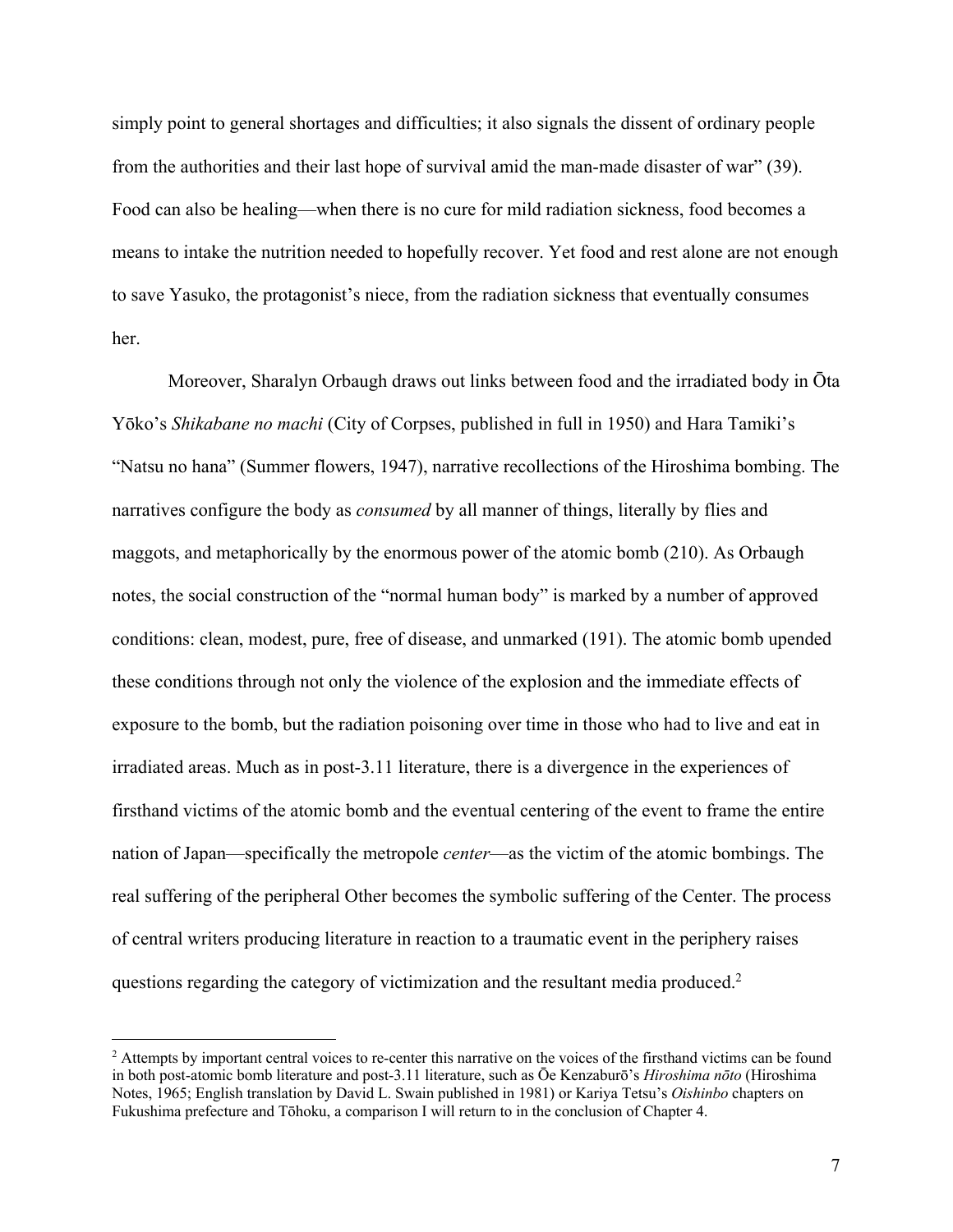Returning to post-3.11 literature, texts such as the three analyzed in this thesis are a small slice of many post-3.11 texts that ask readers to contemplate the relationship their bodies have to food, but they address clearly the "endless anxiety of eating" that Faye Kleeman suggests was sparked by the nuclear radiation leaking into the land, sea, and air from TEPCO's damaged nuclear power generators. Kleeman writes that Japan has in recent decades dealt with the bleakness of the post-economic "bubble burst" "lost decades," including two major disasters: the Sarin gas attacks and the Great Hanshin-Awaji Earthquake Disaster, both in 1995. The aftereffects did not, as Kleeman points out, immediately affect the food in ways that caused a "gnawing sense of anxiety toward an odorless, shapeless, invisible element that may be plaguing the food supply" the way that 3.11 did (304). The public, skeptical of assurances that the food is safe, turn to media not driven by large commercial interests or governmental politics. Kleeman focuses analysis on Ishimure Michiko and Taguchi Randi, two women writers whose work on eating after non-3.11 humanmade disasters to examine the changes presented in post-disaster eating.

Kimura Saeko's two works, *Shinsai-go bungaku-ron* (Post-Disaster Literary Theory, 2013) and *Sono ato no shinsai-go bungakuron* (Post-Post-Disaster Literary Theory, 2018), deal with the ways that literature has attempted to cope with the disaster, as well as the new literary theory that must be made in order to consider these post-disaster literature works. Bridging texts written in both Japanese and French, Kimura traces new ways that creators confront 3.11 and elucidates threads of post-3.11 thought in a wide variety of literature. Food comes up a few times in both books, and it is often accompanied with analysis of the persistent sense of unease and anxiety. In *Sono ato no shinsai-go bungakuron*, Kimura makes the point that

[W]hat people who decided [the area and food] were safe and people who viewed [the area and food] as dangerous had in common was the problem that they could not bear the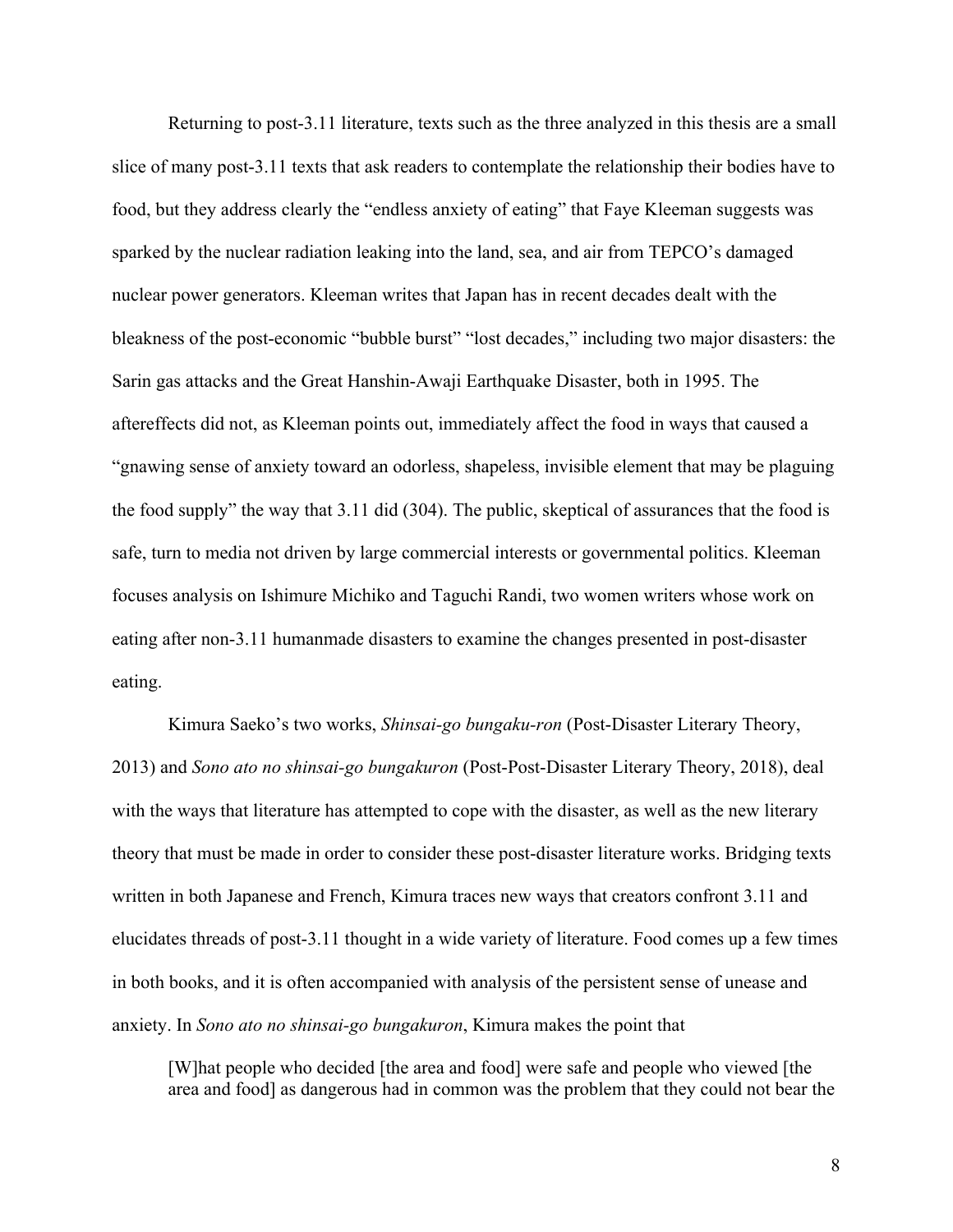uncertainty and unease of the existence of invisible radiation. They could not bear the strange anxiety (*etai no shirenai fuan* 得体の知れない不安) germinating at each meal. (84)

This "strange anxiety" that Kimura points out is clearly evident in *Oishinbo*, in which the fictional main characters battle a sense of concern toward what they are eating even while they are enjoying local feasts, but it likely also makes itself known in reader reactions to witnessing characters eat food of clear origin and questionable safety.

Despite post-capitalist systems that often divorce us from the origins and conditions of our food, we still maintain a consciousness toward the fact that the food we eat is tied to the land and sea of specific regions. The adage "you are what you eat" is a signifier not only of scientific processes that break down and absorb food within our bodies, but also the cultural, social, and political significance of food and eating within our personal contexts. Moreover, it signifies a conceptual link that we feel as eaters and buyers to the place our food comes from: *terroir*. As explained by Ronda L. Brulotte and Michael A. Di Giovine, "*terroir* explicitly links heritage claims with a specific environment, in all of its socio-cultural and natural particularities… the biological components of an environment bestows [*sic*] uniqueness and authenticity onto a place's product," thus disavowing that the same food can be produced anywhere else in the world, no matter how similar in taste and appearance the final product is (6). Brulotte and Di Giovine use the idea of *terroir* to explore cultural heritage and ethnic identity, but the idea of *terroir* changes when placed into a region that both has a strong culinary heritage and is now steeped in nuclear contamination. The nuclear leakage from the Fukushima Daiichi nuclear power plant meant that consumers in Japan were now more conscious of the *biological* component of the food that they bought and ate.

In the wake of the Fukushima Daiichi nuclear reactor meltdown, people in nearby areas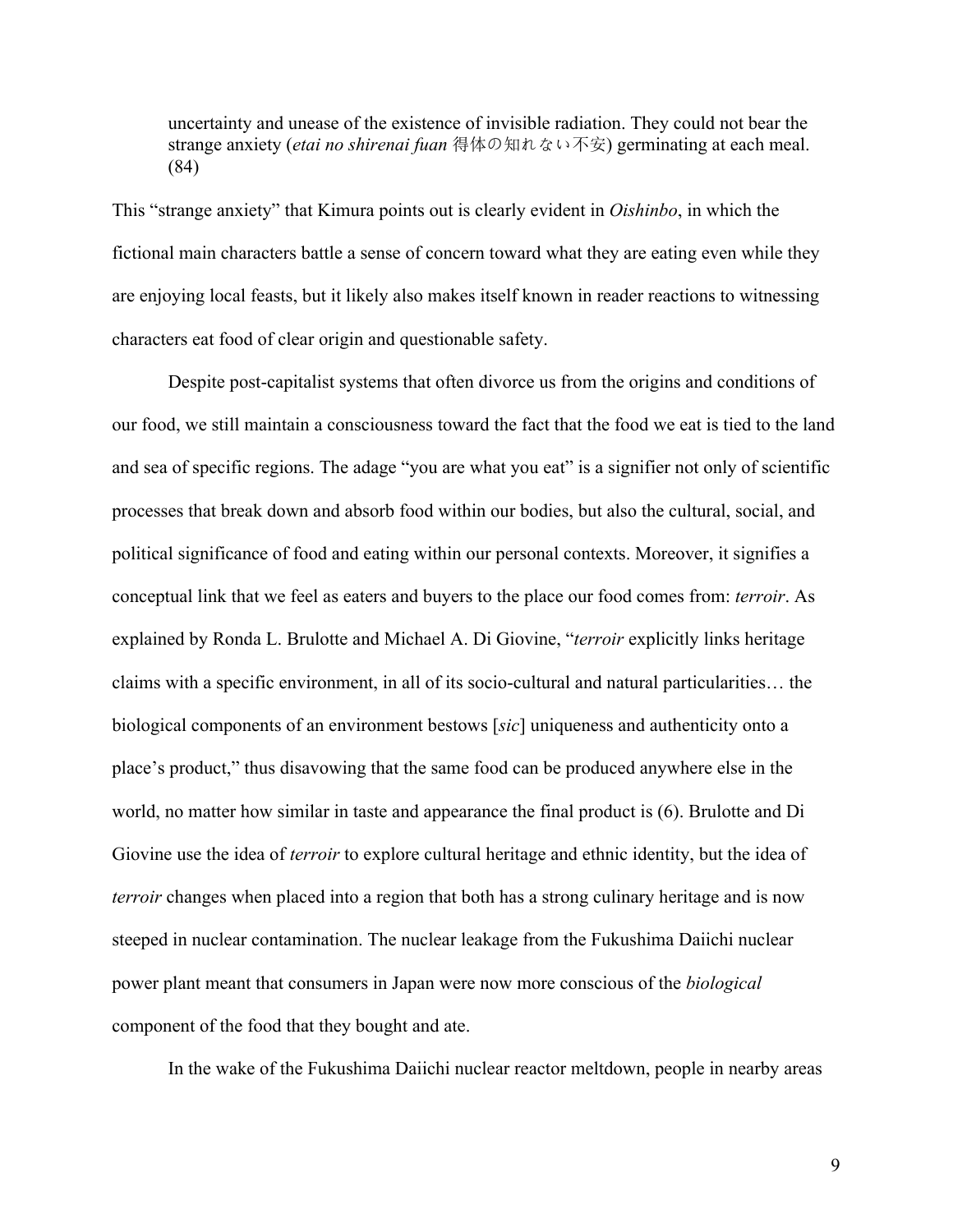and in places where radiation could be carried downstream via wind or water, or through modern shipping processes, gained a collective and altogether traumatic set of associations with the affected areas and the things that came from Fukushima prefecture. Most affected was Fukushima's agricultural, fishing, and livestock economy; no matter how much farmers, fishers, and ranchers worked to produce food, if they had to evacuate their land or their products were deemed too contaminated for sale then they could not produce food that could be put on the market. Moreover, the association with contamination attached to the prefecture, despite campaigns to support Fukushima farmers through buying and eating locally produced food, resulted in enormous negative economic impact. Since, there have been various measures taken to promote food from Tōhoku—and especially from Fukushima—to consumers, including local and national government campaigns. There have also been challenges to the prevailing "official" idea that the area is truly safe and that the food produced there is safe to eat, coming from both local concerned citizens' groups and internet trolls. Both perspectives utilize logical and emotional means of swaying consumers through media such as literature, television programs, animation, and manga.

Yuki Masami points out that post-3.11 government campaigns to support Fukushima through eating—such as the "Tabete ōen shiyō!" (Support through Eating) campaign run by Food Action Nippon, a governmental campaign led by the Ministry of Agriculture, Forestry, and Fishing in the hopes of to spark a "citizen movement" (*kokumin undō*)<sup>3</sup>—often impel viewers to support disaster-stricken areas through vague, morally-tinged language without discussing issues of food safety or radiation levels ("Post-Fukushima Discourses on Food and Eating," 41). This

<sup>&</sup>lt;sup>3</sup> For more discussion on the role of Food Action Nippon in revitalizing local foodways, please refer to Stephanie Assmann, "Food Action Nippon and Slow Food Japan: The Role of Two Citizen Movements in the Rediscovery of Local Foodways," in *Globalization, Food and Social Identities in the Asia Pacific Region*, ed. James Farrer. Tokyo: Sophia University Institute of Comparative Culture, 2010.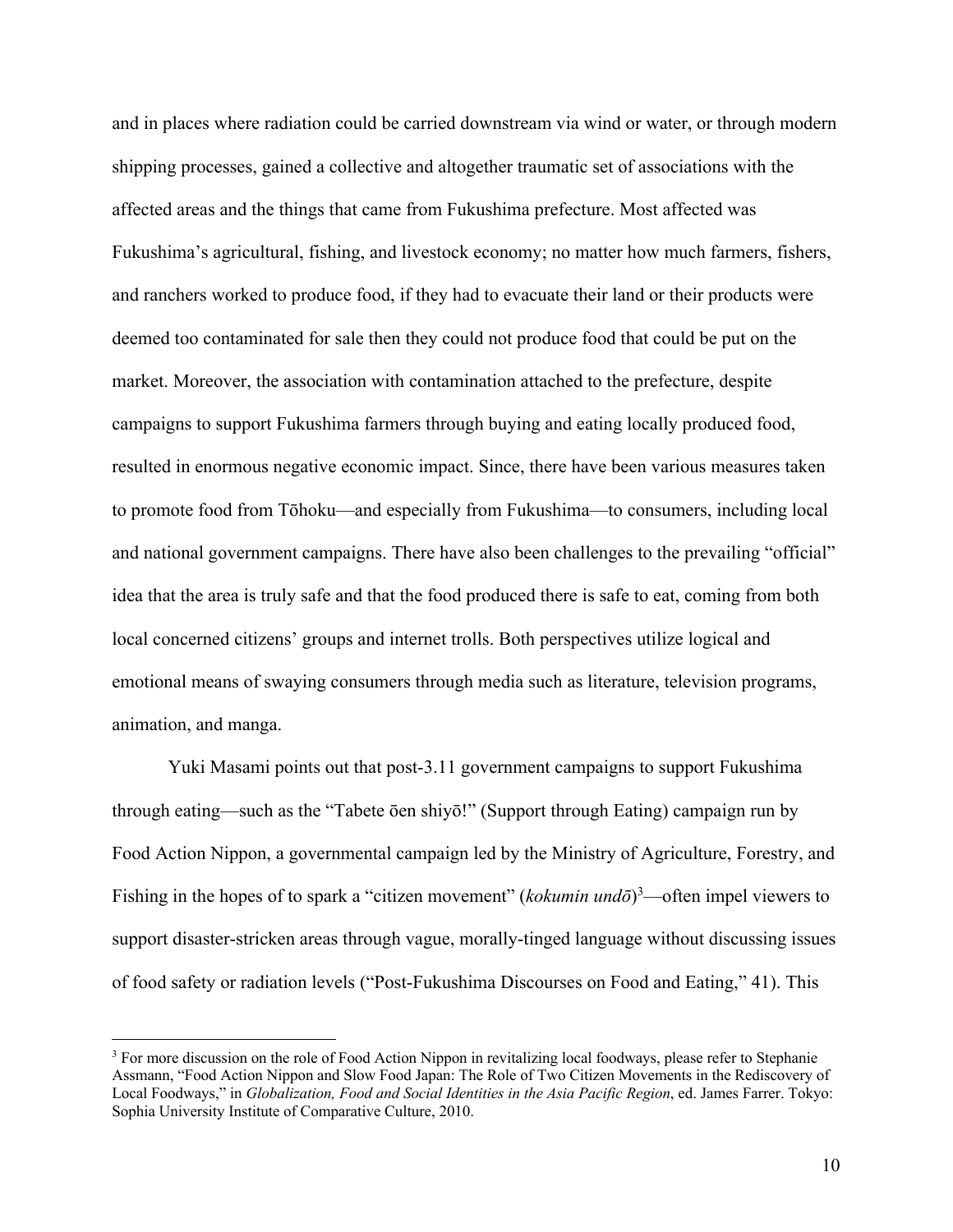discourse manipulates the citizens to feel apathetic about the food they eat; rather than thinking about their personal relationship with the food they are eating, consumers instead choose what to eat based on the creatively packaged advertising campaigns around them (42). Conversely, Yuki suggests there also exists a literary discourse around food and eating which ties the body intimately to the surrounding world based on past values, which can "only be preserved through literature" (42). Yuki addresses the gap between the two discourses that emerge in post-3.11 society, wherein the latter allows the reader to contemplate "intense physicality of life and death" through food and eating, while the other forces consumers to detach themselves from the physical reality of the things they are putting into their bodies.

Throughout this thesis, I focalize much of my analysis through Pasi Falk's work on consumption and the human body. Falk suggests that the body is a site of construction, both discursively defined and defining itself and the world through the "flows" of society and culture. As part of this study on consumption and the body, Falk embarks on a careful attempt to define a cultural history of the body, and finds that the pre-modern lack of distinction between of body and soul meant that the corporeal body was open to the cultural and political flows and boundaries defined by other bodies, and in the process of modernization (or, at least, the making of the "modern man" and their soul), the body was distanced from the idea of the "self," "spirit," or "soul." This distinction between body and soul allows for equalization of *bodies* in nineteenth century discourse on the body in the "development of a (modern) society of equals" (52). Here, Falk cites for this "body concept" Gunter Gebauer: "(a) no man has the right to another's body (corporeal sovereignty, physical inviolability), (b) the bodies of prince and bourgeois do not differ (they are in principle alike) and (c) the body acquires its right according to the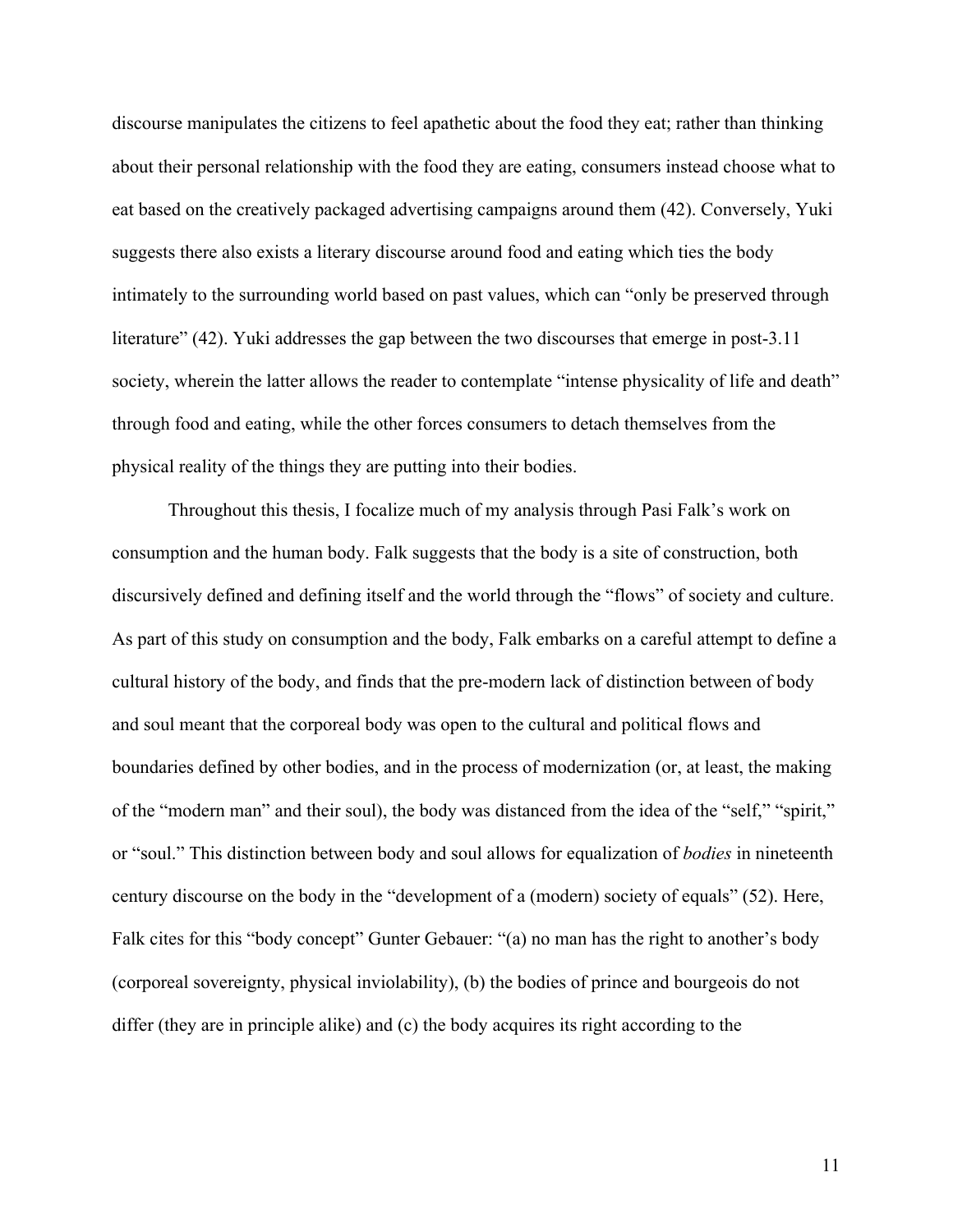performances its owner achieves" (qtd. in Falk 52).<sup>4</sup> At the same time, Falk attempts to engage in the redefinition of epistemological terms for the body and corporeality but also specifies the goal is to define *human* corporeality and sensuality. I find this attempt to differentiate the divide between human and animal particularly relevant here, especially when Falk's previous discussion emphasizes the historical creation of the concept of *equal bodies*.

Although we may have come to conceive of real-life human bodies as being equalized, bodies are not treated equally, especially in fiction; binaries are drawn between normal/abnormal, clean/dirty, safe/unsafe. The treatment of bodies in fiction differs in narrative description and in the ways characters interact with these bodies, as well as the ways that readers perceive the bodies in question. In fiction that deals with radiation, binaries such as contaminated/uncontaminated, child/adult, and sick/healthy also appear. Falk's discussion of the body is useful in understanding not only how we come to figure bodies within texts, but also how we then receive these fictional bodies and the ways that they consume in relation to our own bodies. Moreover, Falk's focus on the human body allows us to ask questions about the physical and social properties of human and animal bodies in post-3.11 texts, whether eating or eaten, as in "Kamisama 2011" and "Iganu no ame."

My work in this thesis attempts to examine the role of food in three post-3.11 texts, drawing on much of the scholarly work described above. My goal is to focus analysis on the food depicted in each text and the meanings and interpretations of food and eating within each text. Like many scholars, I chose "Kamisama 2011" because it is one of the first pieces of literature by a widely-known author that dealt explicitly with the event. Many have investigated post-3.11

<sup>4</sup> See Gunter Gebauer, "Ausdruck und Einblidung. Zur synbolischen Funktion des Körpers" (in *Die Wiederkehr des Körpers*, edited by Dietmar Kamper and Christoper Wulf, Frankfurt am Main: Suhrkamp Verlag, 1982, pp. 313-29), 318, qtd. in Falk 52.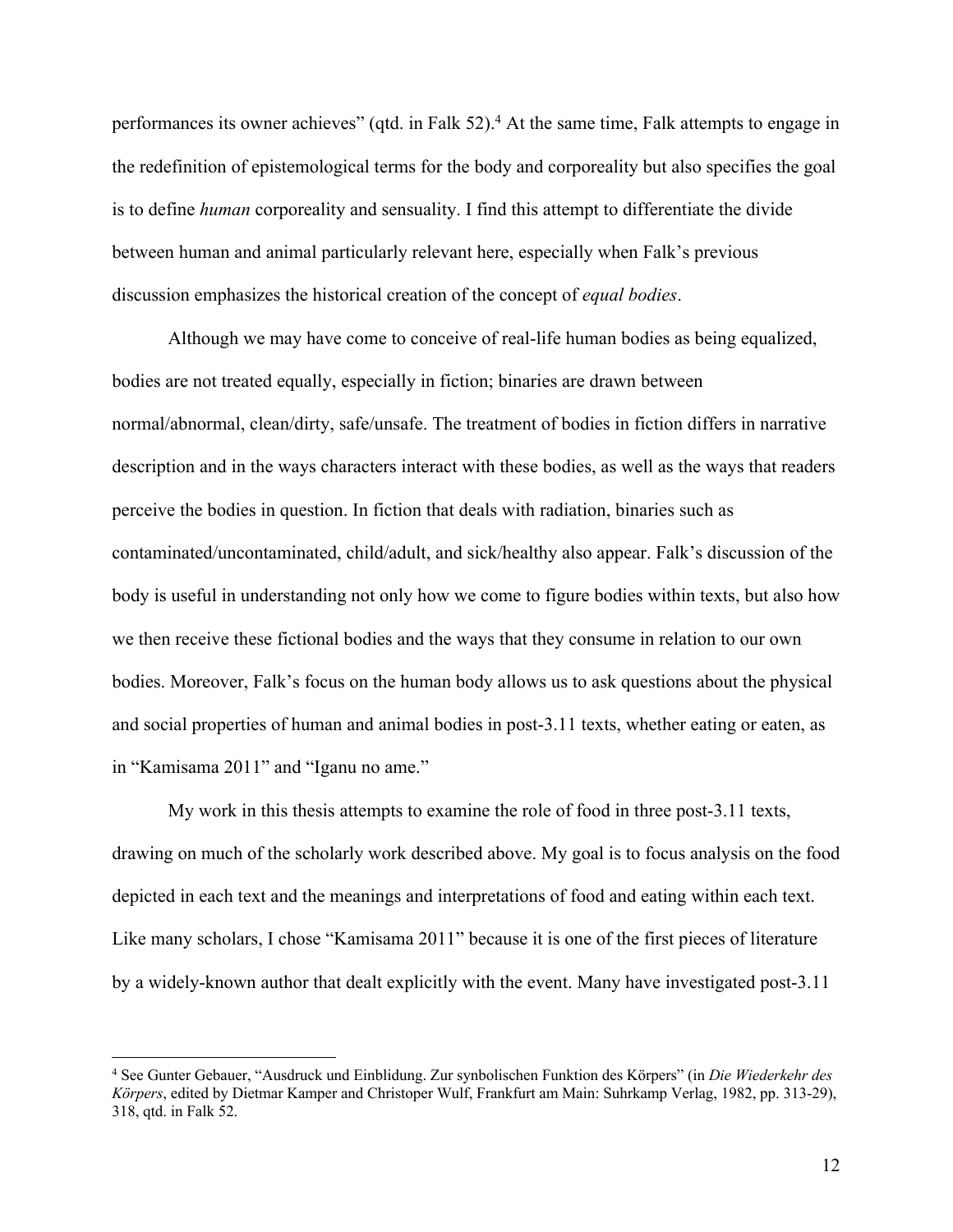issues present in "Kamisama 2011," such as Kimura Saeko's analysis of the textual changes, depictions of the bear, and the religious associations that come up in both stories in *Shinsai-go bungaku-ron* (2013); Koichi Haga's analysis of the bear's treatment from an anthropocentric point of view in *The Earth Writes: The Great Earthquake and the Novel in Post-3/11 Japan* (2019); Linda Flores's analysis of the intertextual relationship between "Kamisama" and "Kamisama 2011," revealing meaning-making by both author and reader in "Matrices of Time, Space, and Text: Intertextuality and Trauma in Two 3.11 Narratives" (2017); and Rachel DiNitto's reading of human/animal difference and sameness in *Fukushima Fiction: The Literary Landscape of Japan's Triple Disaster* (2019), among others. My analysis focuses on the changing meanings of the *fish* as edible food made inedible, and the significance of the narrator's choice not to eat the fish.

Some previous scholarship on the Fukushima chapters of *Oishinbo* exist, including Lorie Brau's article "*Oishinbo*'s Fukushima Elegy: Grasping for the Truth About Radioactivity in a Food Manga," a detailed study on ways that *Oishinbo* tackles issues of truth, loss, and hope in post-3.11 Fukushima, and Derek Moscato's article "Fukushima Fallout in Japanese Manga: The *Oishinbo* Controversy Through the Lens of Habermas' Discourse Ethics," which analyzes the ways that the manga encouraged post-3.11 discourse between Fukushima residents and the rest of Japan through its controversy. Kimura Saeko also briefly touches on the sense of loss and anxiety present in the "Fukushima no shinjitsu" (The Truth About Fukushima) arc of *Oishinbo*, drawing the conclusion that not only are the foods themselves lost, the joy of eating is lost as well (*Sono ato no shinsai-go bungaku-ron*, 97-8). These texts are important for contextualizing *Oishinbo* as a post-3.11 text on food. My analysis of *Oishinbo* is more narrative-based, focusing specifically on scenes of food and eating that confer the ramifications of the loss of culinary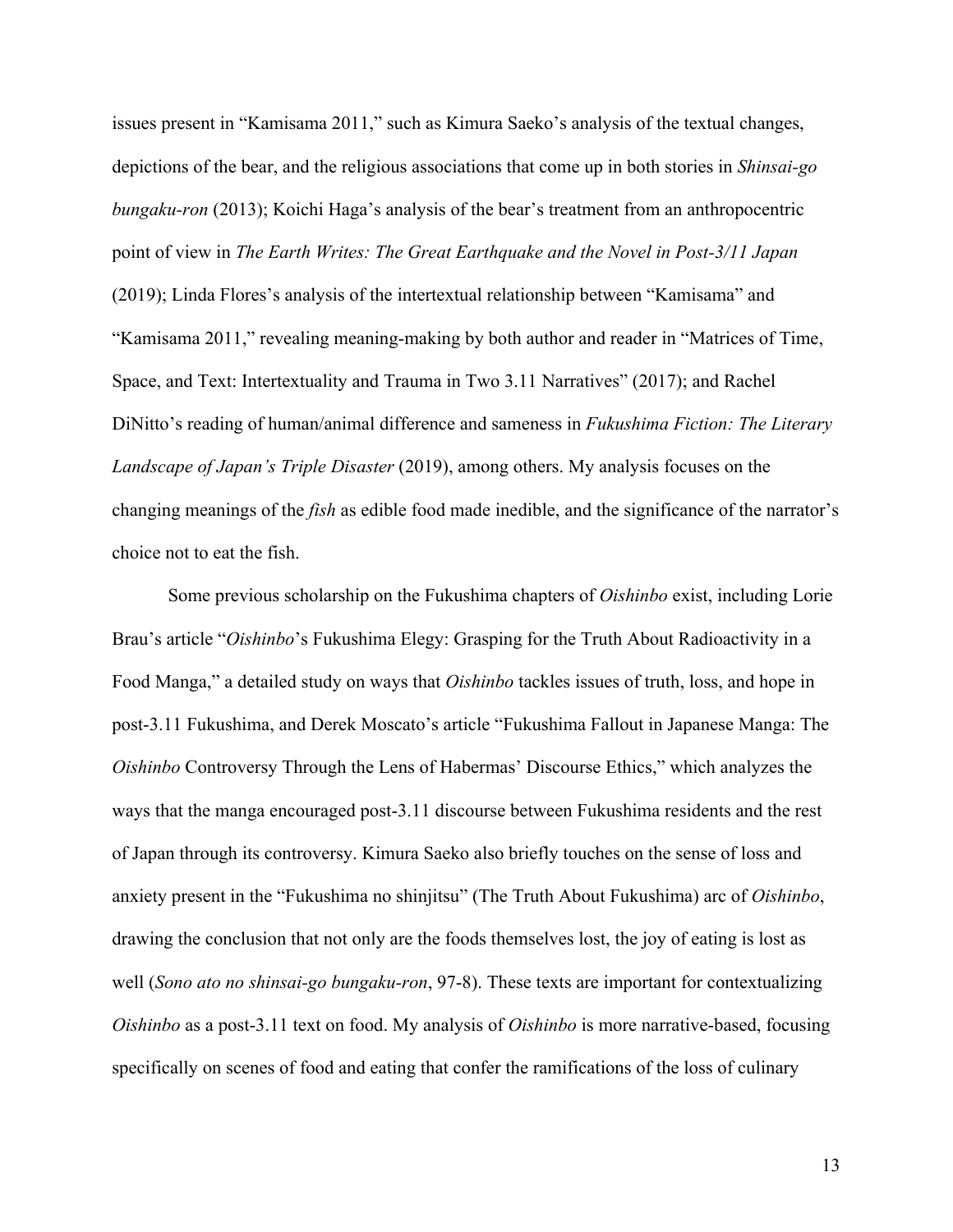heritage, bodily risk, and systems of food distribution in post-3.11 Japan.

Finally, I have found no English- or Japanese-language scholarly work on Katō's short story, perhaps because he has a fairly minor literary presence in Japan. Having started his career as member of male idol group NEWS, Katō's writing is viewed as a part of his idol persona, and his work as an entertainer influences his fiction and those who read his work. As pop culture writer and critic Yano Toshihiro points out in an essay on Katō's literary persona, "it is impossible to cleanly separate the NEWS member Katō Shigeaki and the novelist Katō Shigeaki… the sincere attempt to evaluate the novelist Katō Shigeaki, excised from his position as an idol, would actually be overlooking the critical point of his works" (Yano 106). Although "Iganu no ame" does not explicitly refer to 3.11 as a point of change, by analyzing the text through the effects of the narrative's paradigmatic shift in taste and foodways, I uncover new threads of precarity and generalized anxiety toward food systems that can be read in young Japanese people's worldview in post-3.11 Japan.

### **General Notes**

I will use a variety of terms to refer to the events that occurred on and after March 11, 2011: the Fukushima Daiichi nuclear meltdown or disaster, 3.11, the triple disaster (earthquake, tsunami, and nuclear meltdown), and a variety of combinations of and abbreviations of the three. I hope to avoid, as much as possible, referring to the event through the name of the prefecture "Fukushima," in order to confer less stigma onto an area that has already been irrevocably stigmatized by the world. (In Japanese, there are those who have drawn a distinction between "Fukushima" 福島 in kanji and "Fukushima" フクシマ in katakana to distinguish between the two.) However, I also realize that much like "Chernobyl,"5 the name "Fukushima" still evokes

<sup>&</sup>lt;sup>5</sup> As well as "Hiroshima" or "Nagasaki," as Lisa Yoneyama points out, for these names are "temporally fixed sign[s]" that signal a "universal referentiality" (23).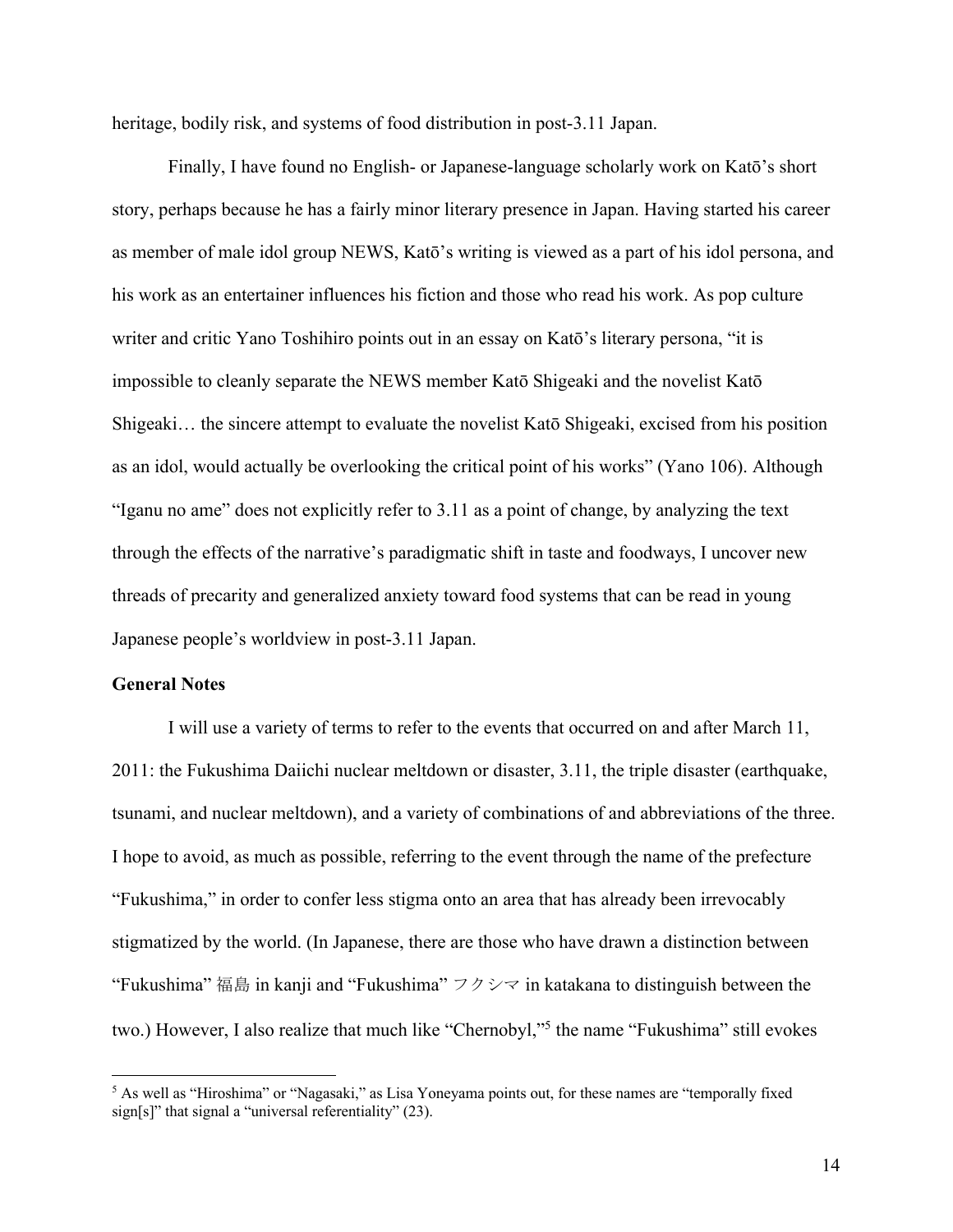association with disaster and radiation, especially because the topic of my research is food, eating, and bodies that eat—in this case, near, around, and after the triple disaster. Fictional as though these beings, objects, and acts of eating are, they reflect real anxieties and pain from people who lived (peripherally, tangentially, and vicariously) through the days, weeks, and months following 3.11.

I also realize that the three works I have selected are from creators based in Tokyo central and prominent voices, rather than creators from Fukushima or Tōhoku. By reading literature from the center, we can see how those who experienced the triple disaster through media (television, newspapers, radio, social media, etc.) used literary works to express their own anxieties and concerns in the months and years following the disaster. Their tangential experiences of the disaster are incapsulated in a cascade of post-3.11 texts, which has often made them the loudest voices in the deluge of media addressing 3.11. Though the bodies of these Tokyoites were not at immediate risk of injury, the emotional and social trauma of witnessing the post-earthquake and tsunami damage was followed by a fear of lingering physical trauma from radiation, carried downward to Kantō through environmental factors such as wind and water, and through food grown in Fukushima as well. Food is present in literature and media created by people from Fukushima or its surrounding prefectures, those areas most afflicted by all three of the disasters, and I do not mean to erase their battle with the cultural and literary landscape that has, in some ways, attempted to move on from the events of 3.11. It should come as no surprise that much scholarship has been dedicated to decentering these voices and examining 3.11 literature by writers from Tōhoku, including Rachel DiNitto's and Koichi Haga's analyses of writers like Furukawa Hideo and Kimura Yūsuke.

DiNitto makes the important point that 3.11 fiction "has been predominantly written by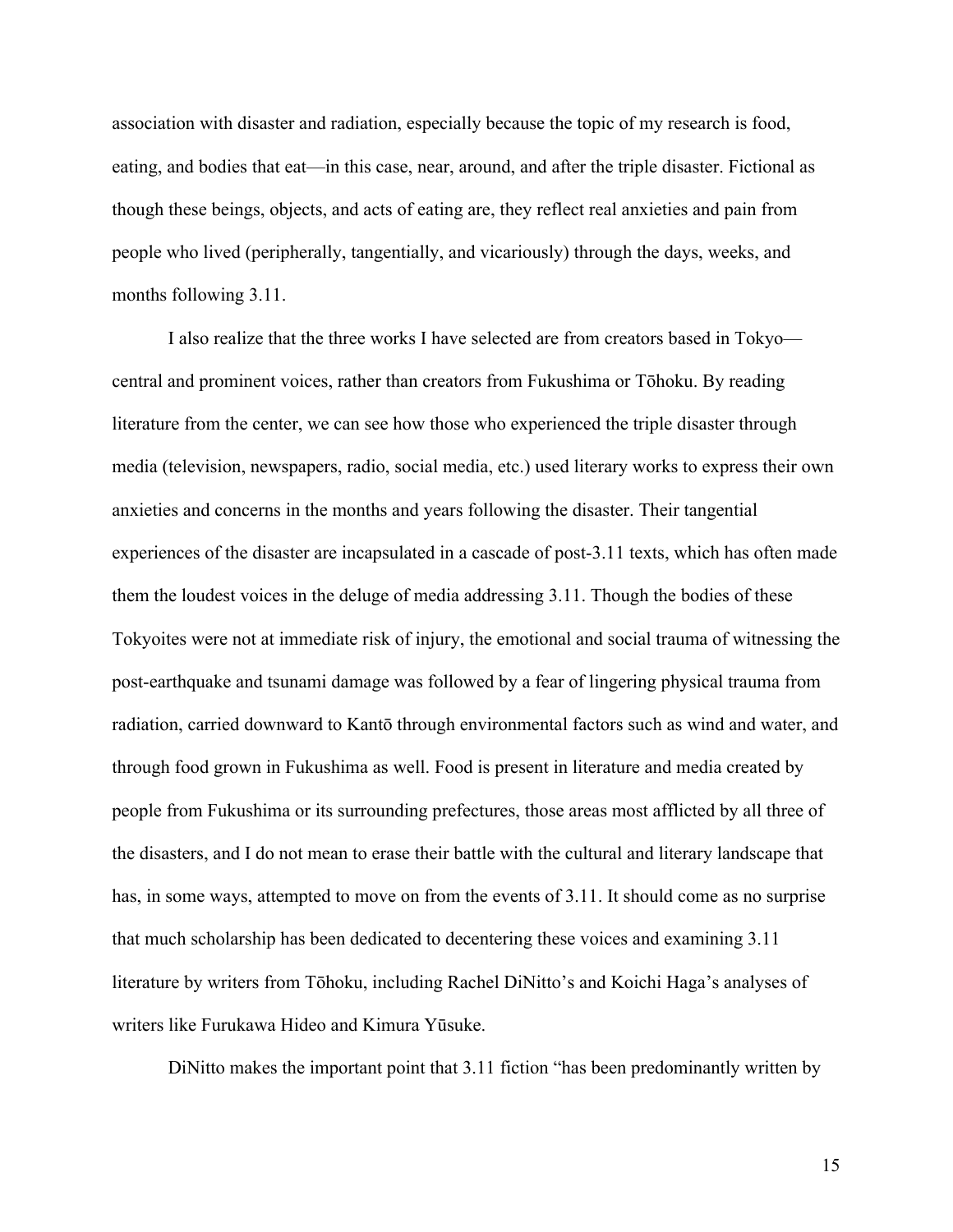non-victims, meaning those not directly affected by the disaster, and tells the stories of both immediate victims and those far removed" (23). Victimization, she reminds us, is a category of self-identification which shifts and changes based on individual experience, geographical and social distance, and voyeurism. This means that much of the post-3.11 disaster literature that has been produced can be both heartfelt and exploitative, including all three texts I will analyze in this thesis: heartfelt in that each text frames post-disaster change in a different way, depending on the voices highlighted and stances each writer takes; exploitative in that each draws on experience of a *collective* victimization<sup>6</sup> that effectively focuses the consequences and realities of post-3.11 eating on the experiences of the center—of a universalized "us." Producing media that garners sympathy and empathy for those most vulnerable and affected residents of the irradiated zones and disaster-stricken areas is not a bad thing; however, what becomes obscured in the process of centralized processing or imagining of their experiences? And of course, what role does food play in the decision of which bodies are made to matter in post-3.11 consciousness?

Finally, all translations of non-English language texts are my own, although more literary and excellent translations of "Kamisama" and "Kamisama 2011" by Ted Goossen and Motoyuki Shibata exist ("God Bless You" and "God Bless You, 2011," in *Granta*). Any inconsistencies or inaccuracies are my own mistakes and interpretations. At times I have had no choice but to cite texts via other texts, due to the limitations and restrictions of library loaning systems set in place

<sup>6</sup> Lisa Yoneyama writes on the process of national collectivizing victimization that occurred in postwar Japan resulting in perceived binary categories of victim and victimizer—regular Japanese civilians were innocent; military leaders, government officials, and soldiers were solely responsible for the war (20). Yoneyama elucidates that this was exacerbated by Western-centric categorizations of "humanity"—by not including the atomic bomb in "crimes against humanity," Yoneyama writes that widespread sentiment that the Tokyo War Crimes Tribunal was perceived widely as nothing more than "victor's justice," and that this resulted in Japan's self-perceived victimization (not being a part of the "humanity" of Western nations; repeated fire bombings of cities; the atomic bomb) to be conflated with the victims of Japan's aggressive colonial empire. This has led to the "shroud[ing of] the critical differences, the historical specificities and the asymmetrical positions, that distinguish Japan from its neighboring countries" (21).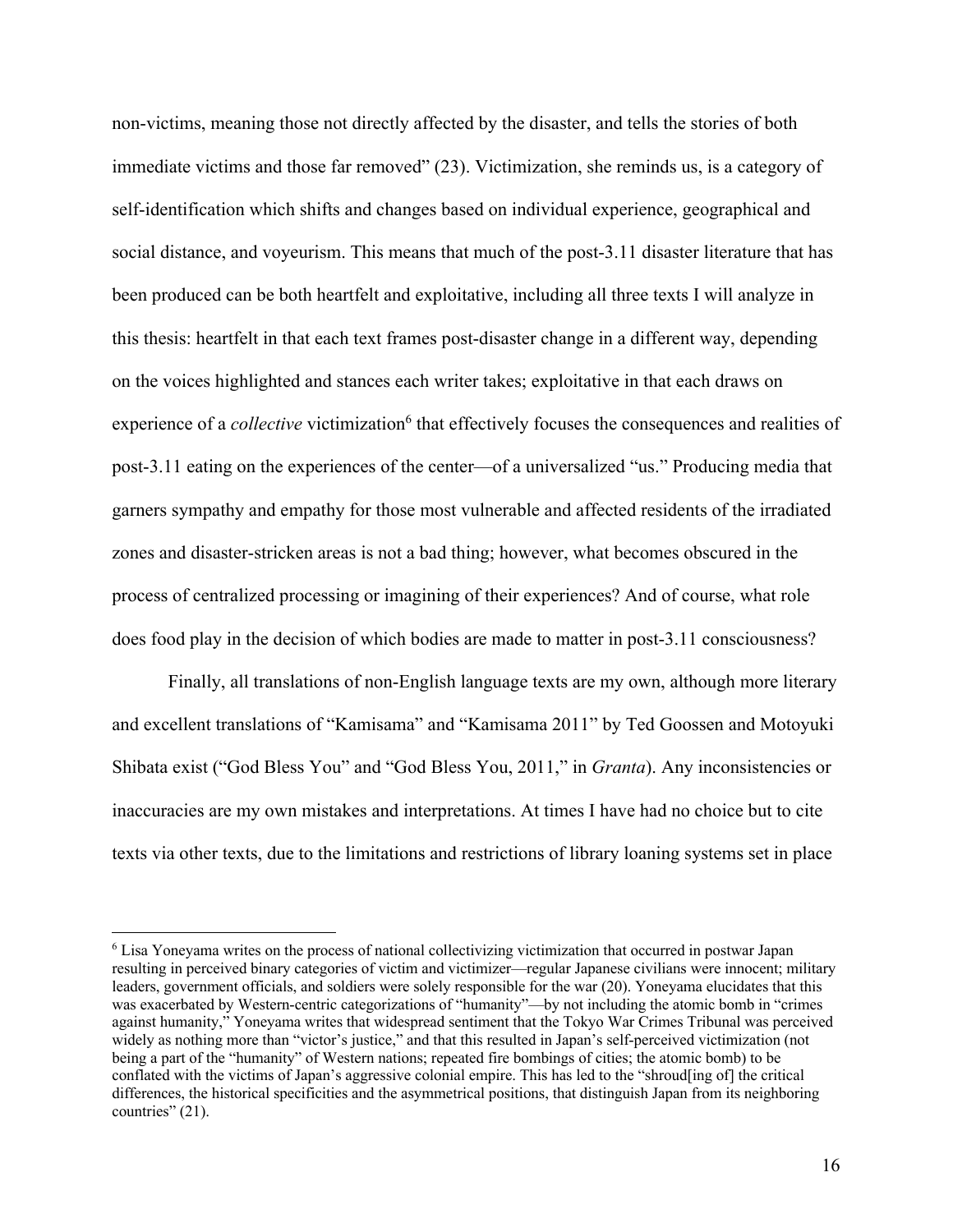due to the COVID-19 pandemic, which has also, for better or for worse, shaped the ideas and analyses within this thesis in ways that I cannot quite articulate. Time will tell how COVID-19 influences the way we perceive our bodies and food, but I imagine that there are many comparisons to be drawn to 3.11. In sickness and in health, food has socio-political, cultural, and emotional meanings and resonances that change with the contexts in which it is imagined and consumed.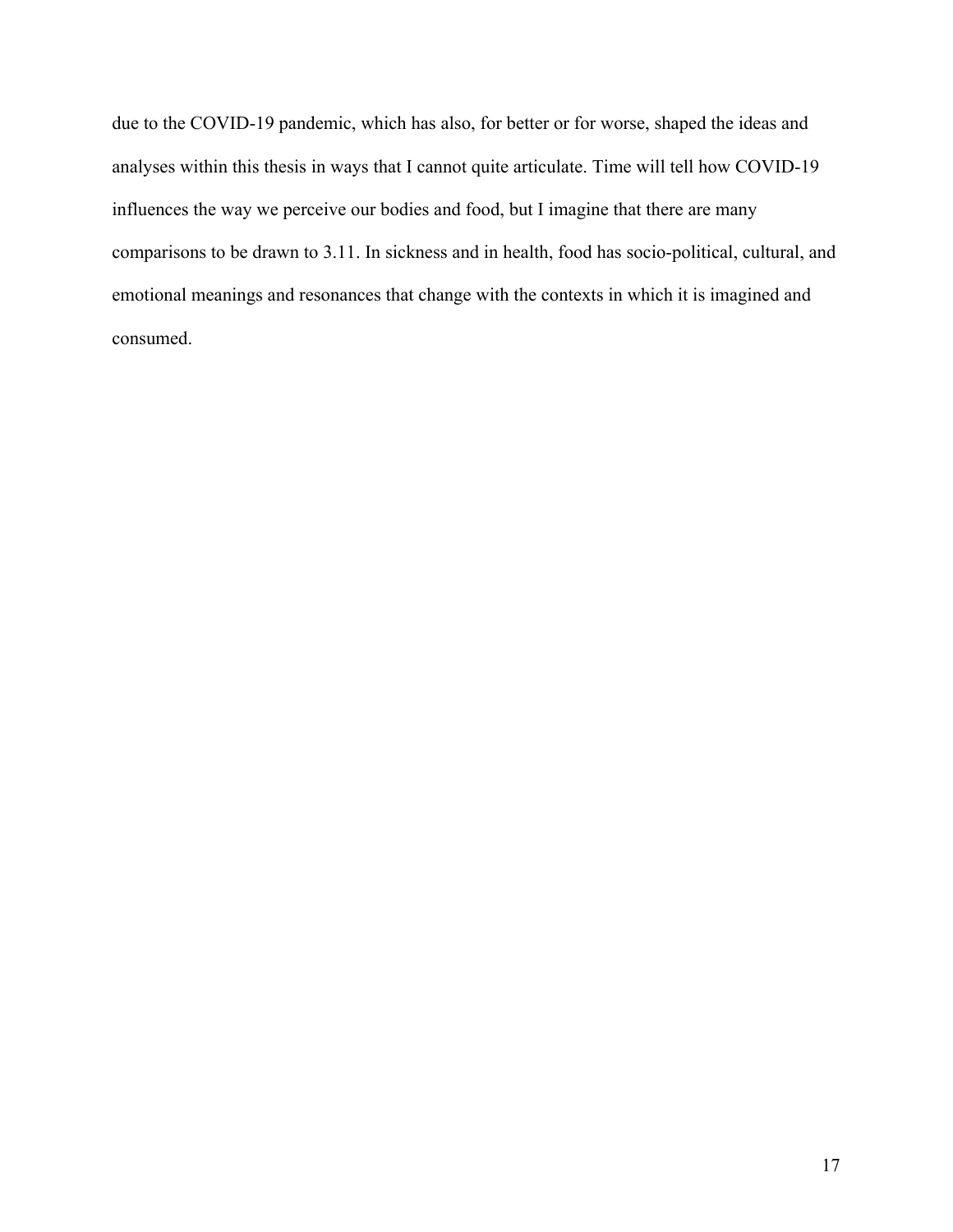#### **Chapter 2: Irradiated and "Cooked" Human and Animal Bodies in "Kamisama 2011"**

Kawakami Hiromi (1958 - ) received the Pascal Short-form Literature Newcomer Award (パスカル短編文学新人賞 *Pasukaru tanpen bungaku shinjin shō*) in 1994 for the short story "Kamisama" (『神様』, lit. "god"). <sup>7</sup> "Kamisama" would go on to win the Murasaki Shikibu Literary Award (紫式部文学賞 *Murasaki Shikibu bungaku shō*) and the Bunkamura Deux Magots Literature Award (文化村ドゥマゴ文学賞 *Bunkamura du mago bungaku shō*) in 1999 as well. Kawakami's literary career has since been studded with elite literary awards, including the Akutagawa Prize for her 1996 novel *Hebi o fumu* (蛇を踏む *Treading on a Snake*, Bungei Shunjū).<sup>8</sup> Starting with "Kamisama," Kawakami's work has tended to focus on the personal relationships of its (most often women) protagonists, usually with a touch of the fantastic.

Later published in book form by Chūo Kōron in 1998, "Kamisama" details a peaceful day out shared by the unnamed narrator<sup>9</sup> and a male bear who has moved in down the hall. Following the Fukushima Daiichi nuclear meltdown, Kawakami rewrote "Kamisama," and in May 2011 published "Kamisama 2011" (『神様 2011』) in the literary journal *Gunzō* (群像) in

 $<sup>7</sup>$  The Pascal Short-form Literature Newcomer Award was partly a promotion for an internet service provider,</sup> ASAHI-NET, as submissions were received only through online submissions using ASAHI-NET. Kawakami's story won the first Pascal Award under the judgment of Tsutsui Yasutaka, Inoue Hisashi, and Kobayashi Kyōji, three popular men fiction writers. The contest only took place three times, ending in 1996.

<sup>8</sup> Kawakami's many awards place her in a central position within the contemporary Japanese literature landscape, for it means she has accrued the symbolic capital of the prize names, and with it, a sense of literary celebrityhood. Edward Mack writes that the Akutagawa Prize bestows upon its recipients "symbolic capital… [which] takes the form of benefits usually grouped under the rubric of canonization: legitimacy… publication… a place in cultural memory… and a vastly expanded readership" (183). Upon earning the Akutagawa Prize, Kawakami was placed into the category of *junbungaku* (lit. "pure literature," but often translated as belles-lettres). *Junbungaku* sits in opposition to *taishūbungaku* (lit. "popular literature"), the category in which Katō's work fits.

<sup>&</sup>lt;sup>9</sup> The gender of the narrator is never explicitly revealed to the reader, neither through the narrator's own words nor through other characters' reactions or voices. Much of this could potentially be incidental, due to the ambiguity of language and the lack of detail regarding the narrator's body, but it could also be intentional on Kawakami's part. Whether or not we take the narrator to be a woman, as Kawakami is, is to me, ultimately inconsequential to the content of my analysis. While gender of course plays heavy roles in the ways that writing is configured and that food is consumed, I choose here to use the neutral pronoun "they" when referring to the narrator to emphasize not the gendered bodily experience but to highlight the *human* and *animal* bodily experience. I hope this causes no confusion.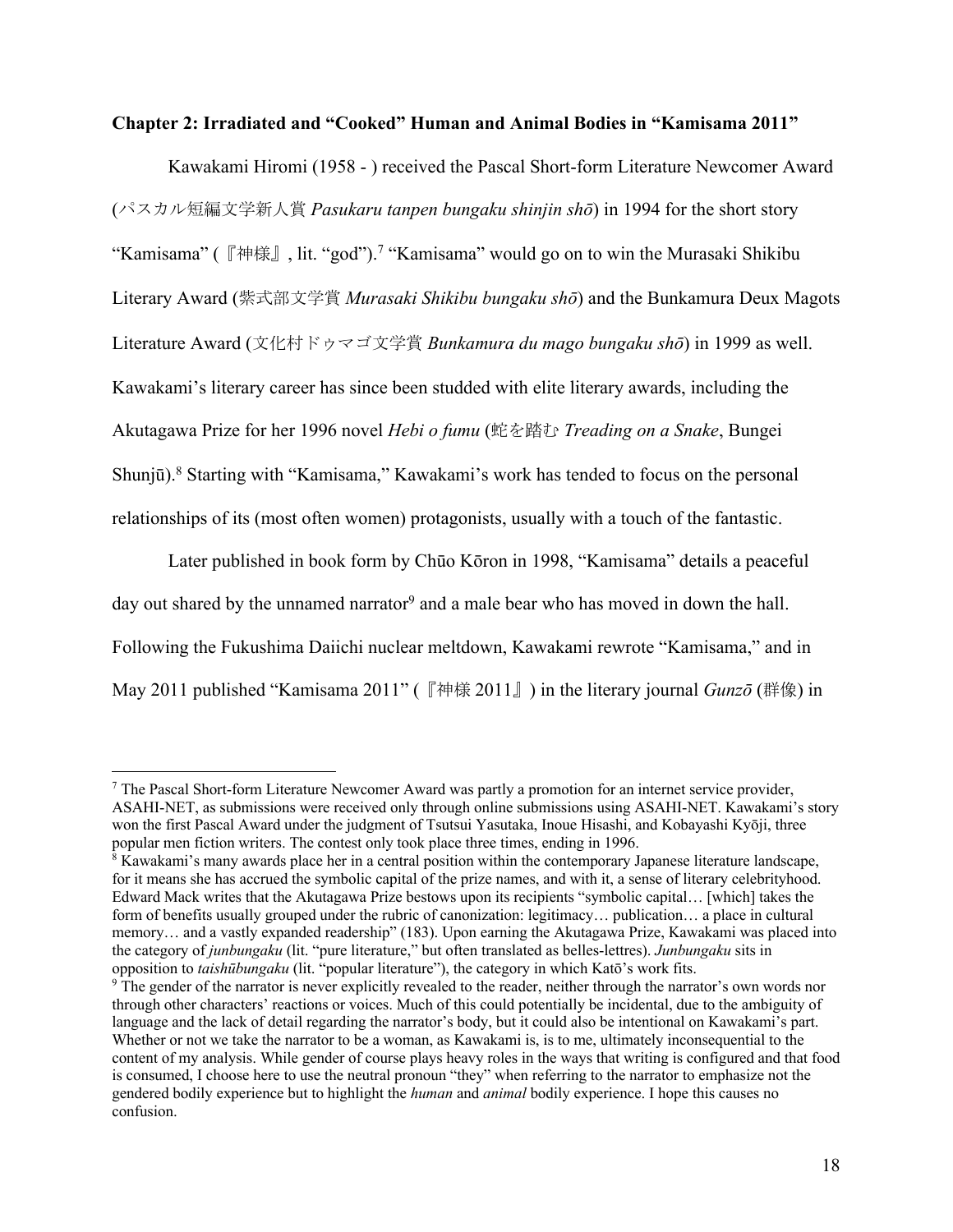three parts: first "Kamisama 2011," then the original "Kamisama," then an afterword detailing why she rewrote the original story. The narrative framework of the two works does not diverge greatly: a male bear moves into the narrator's apartment complex. After realizing they share a common acquaintance, the bear invites the narrator on a walk, and so the pair stroll along a highway to a riverbank. Other humans interact with the bear by the river, and then the two share a picnic. Afterward, the bear catches a fish in the river and salts it, then gives it to the narrator as a memento of their day together. The narrator naps, and upon awakening finds that the bear has caught more fish. The two characters return home, and right as they part in the hallway the bear asks the narrator if he can hug them; the narrator acquiesces. They embrace, the bear thanks the narrator, hopes that the bear god will bless the narrator, and finally reminds them that the salted fish will not last long so they should eat it soon. The narrator muses upon the image of the bear god as they prepare for bed, and, thinking that it was "not a bad day" (16; 36), the story ends.

Where the stories depart is in the continual intrusion of information that places the narrator and bear's home to a contaminated zone in the 2011 version. On the way to the river, passing cars avoid the two pedestrians, perhaps because they are not wearing protective gear. The river the characters visit in the original is clear and clean with many visitors; in "Kamisama 2011," the river seems abandoned save for a few visitors. The fish the bear gifts to the narrator is altered by Kawakami's additions; in the original, the bear guts and salts the fish to prepare it for eating, then tells the narrator that it is a gift for the narrator. The rewrite, among other things, has the bear explain to the narrator that the fish are not safe for consumption due to cesium contamination. Despite this, the bear still prepares the fish by slicing it open, washing it with bottled water, and salting it before placing it to dry. The bear tells the narrator, "Even if you don't eat it, I thought it could be a memento" (32). Finally, after parting with the bear, in the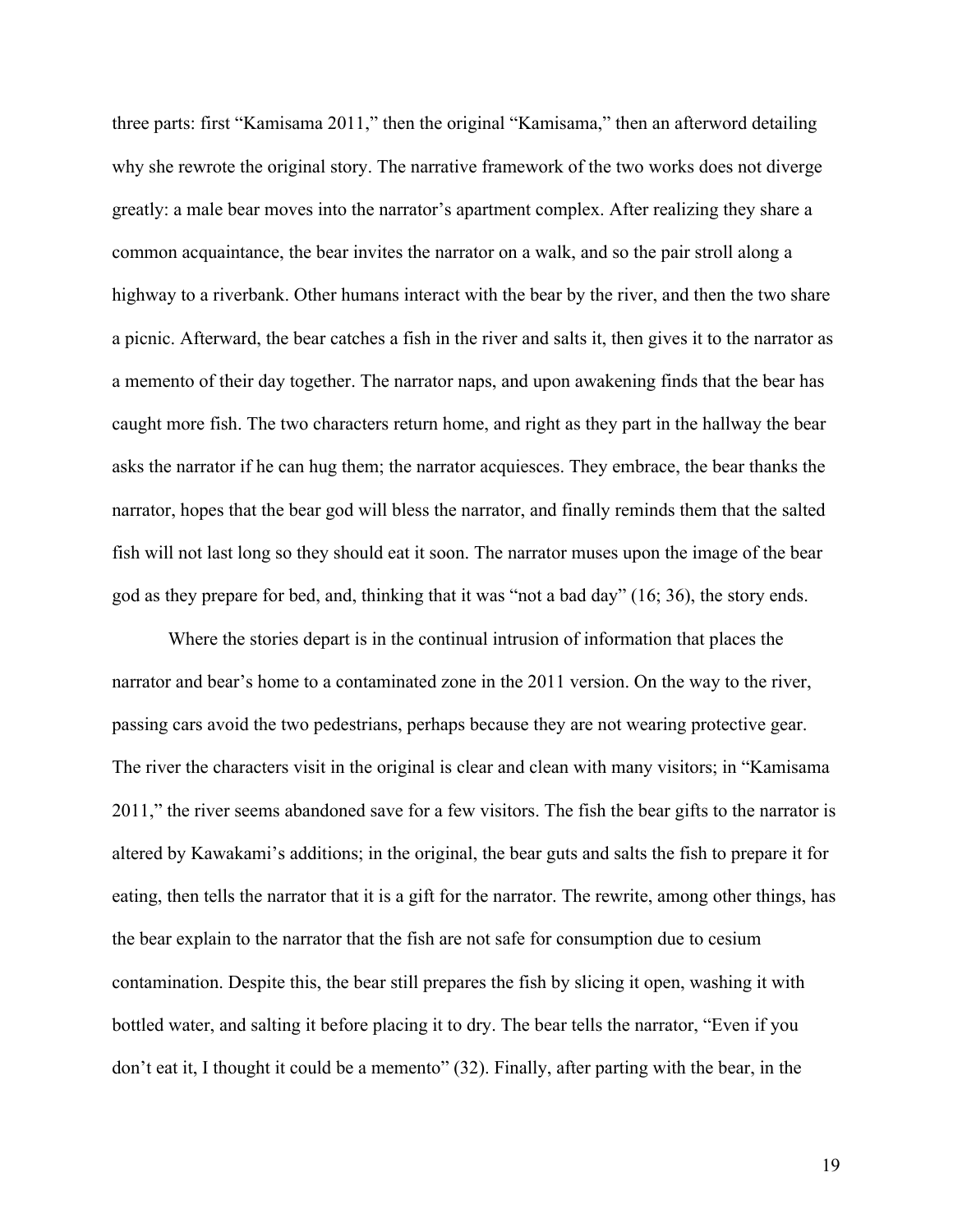original "Kamisama" the narrator grills the fish, takes a bath, and writes in their diary. In the 2011 rewrite, the narrator places the fish upon the shoe cabinet, carefully washes themself in the shower, writes in their diary, and "as always, measured the total radiation dose" they were exposed to that day: "Today's estimated external radiation dose: 30 microsieverts, internal radiation dose: 19 microsieverts. Total estimated external radiation dose since the beginning of the year through today, 1780 microsieverts," before going to sleep (36).

These changes in information, routine, and situation are placed into high relief when reading the texts side-by-side. Because all publications of "Kamisama 2011" have followed the same pattern of placing the original next to the 2011 adaptation, the reader is forced to consciously compare the two texts. My analysis of Kawakami's texts focuses on the configuration of animal and human bodies in both texts, and how nuclear narratives alter readings of the bear's and narrator's bodies. Moreover, this thesis specifically highlights the changes that occur vis-à-vis the depiction of the salted fish present in both stories. I wish to emphasize that in the process of adaptation, the fish becomes inedible, especially when further compared to the other food in the text. The perception of animal and human bodies in the text shows that in certain acts of consumption, mundane food can reveal its potential for danger, and *not* eating is a choice that creates new meaning through food objects. The narrator's actions, including their decision to take the carefully prepared fish home, show an ambivalence in the choices to be made in the age of post-3.11 eating.

#### **Textual Issues: Rewriting and Republishing**

"Kamisama 2011" signals that it is an updated version of the original "Kamisama" through its title and the publishing format of the stories. Often said to be one of the first pieces of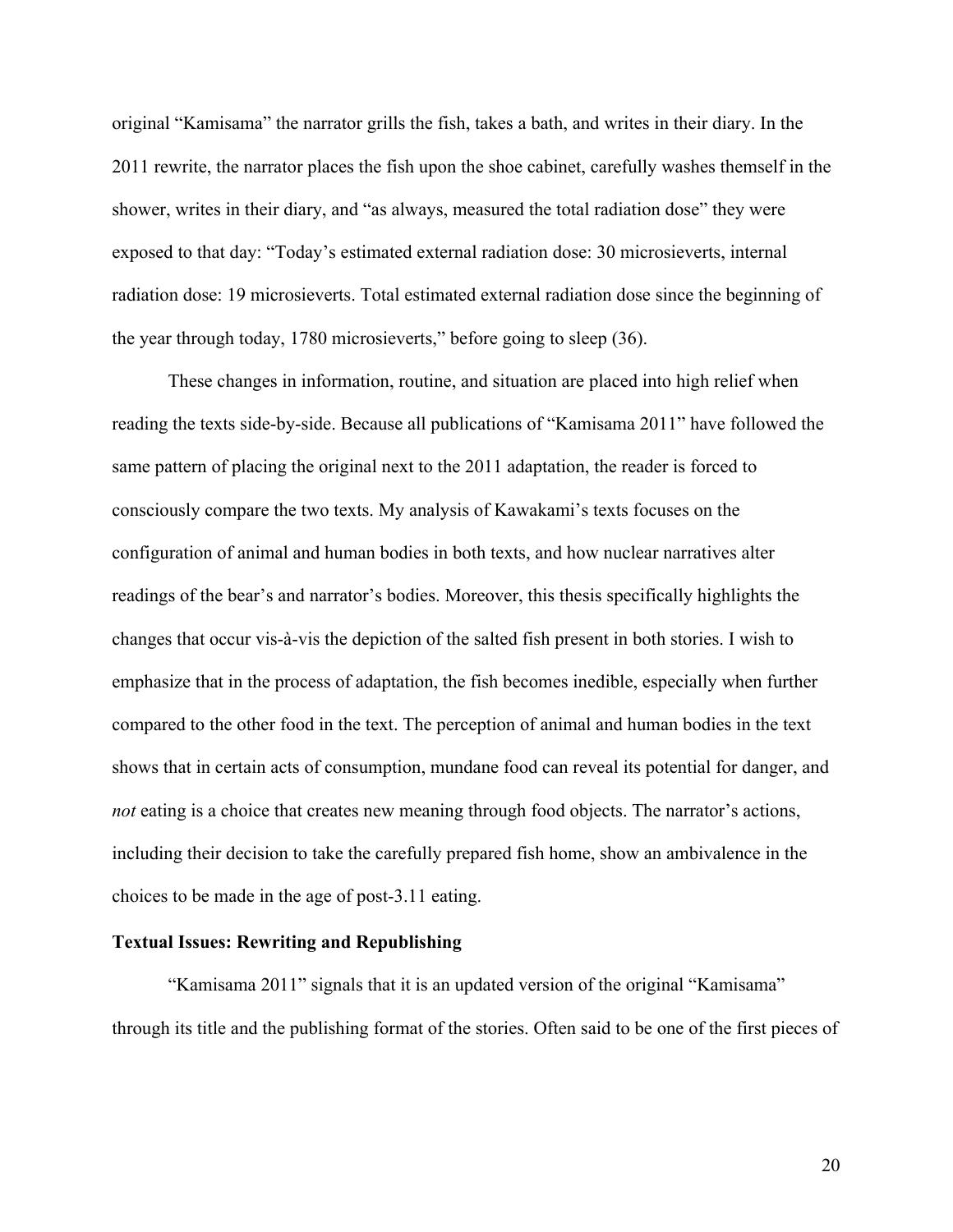literature published about the Fukushima disaster<sup>10</sup>, "Kamisama 2011" appeared in the June 2011 edition of *Gunzō* (released May 7, 2011). *Gunzō* is a monthly literature magazine published by Kōdansha, one of Japan's largest publishers. The magazine releases both serialized novels and stand-alone short stories by contemporary literati, as well as essays relevant to current themes and issues by critics and writers. The English-language website landing page boasts that *Gunzō*'s past contributors have included luminary writers such as Tanizaki Junichirō, Kawabata Yasunari, and Abe Kōbō.

In *Gunzō*, "Kamisama 2011" is followed by the original "Kamisama" (with a specific note that this is a "republication") and an afterword. Emphasis is clearly on "Kamisama 2011" rather than the original. However, this does not mean that the original is a mere afterthought; readers could easily read "Kamisama 2011" as a standalone piece, but the placement of both the original and updated texts side-by-side suggests the reader should compare the two *during* their encounter with the text. The book release of *Kamisama 2011* (September 20, 2011, Kōdansha) placed "Kamisama" first, followed by "Kamisama 2011" and the afterword. The thin hardcover volume contains only these three items, focusing reader attention onto these stories alone, rather than collecting a number of short stories by Kawakami as occurred with the original publication of "Kamisama" (in *Kamisama*, 2001, Chūō Kōron Shinsha).

Readers may, of course, skip around and read only the section or pages that they would like to, but the side-by-side placement of these stories emphasizes the shifts and changes that occurred within the 2011 rewrite, which include both direct or indirect references to nuclear contamination and the triple disaster. I will analyze more deeply below specific alterations most

<sup>10</sup> Koichi Haga argues that the first piece is likely the second installment of Shiina Makoto's *Kaijūtachi ga yattekita* (The Monsters Have Arrived), published on April 6, 2011 in the May edition of the literature magazine *Subaru* (Haga 6).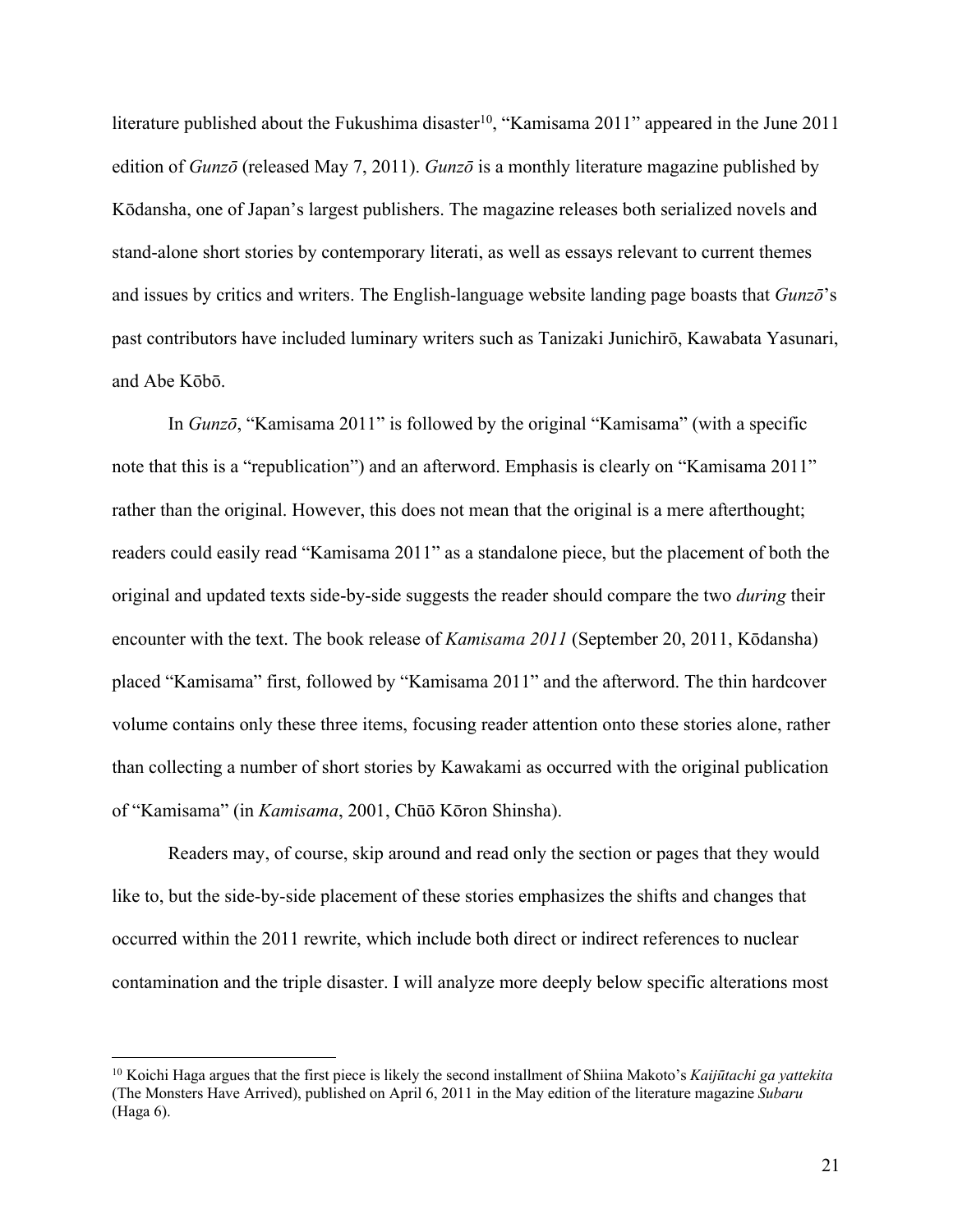significant to food, bodies, and the act of eating and preparing food in this text. Here, I would like to point out that the arrangement of these texts forces the reader to confront one of two emotional processes. If they are reading "Kamisama" first, or have read it in the past, what lingers is the peaceful exchange between human and bear, and the friendly bond that the two have built over their outing, soured only slightly by the bear's interaction with some humans at the river but, overall, "not a bad day" (Kawakami 16). Moving on to "Kamisama 2011" and its outright discussion of going out without protective gear after "that incident" (あのこと *ano koto*), conversations and numbers revealing how much radiation their bodies can and do handle, the altered landscape, and the lack of active human life allows these adjustments to spark the reader's attention, especially as many passages are exactly the same between the two texts. What occurs is an emphasis on the aftereffects of the Fukushima Daiichi nuclear meltdown—things have changed since "that incident."

Reading "Kamisama 2011" first invokes a different kind of anxiety, one that troubles the reader with the narrator and bear's unprotected outing, the contaminated river, and the sheer amount of radiation that the narrator estimates their body has absorbed today. Following this tonally peaceful but troubling piece directly addressing the nuclear disaster, reading "Kamisama" may spark a different kind of anxiety—when will we be able to return to those days of the past, when the only trouble the bear and narrator encounter is the "innocent" (無邪気 *mujaki*) violence committed against the bear's body by a small child?

The unique intertextuality created by the arrangement of the original and rewritten text side-by-side sparks affective response from the reader. Linda Flores suggests that the republishing of "Kamisama" next to "Kamisama 2011" allows the reader to "move spatially as well as temporally between the texts, as access to the source narrative is immediate… [but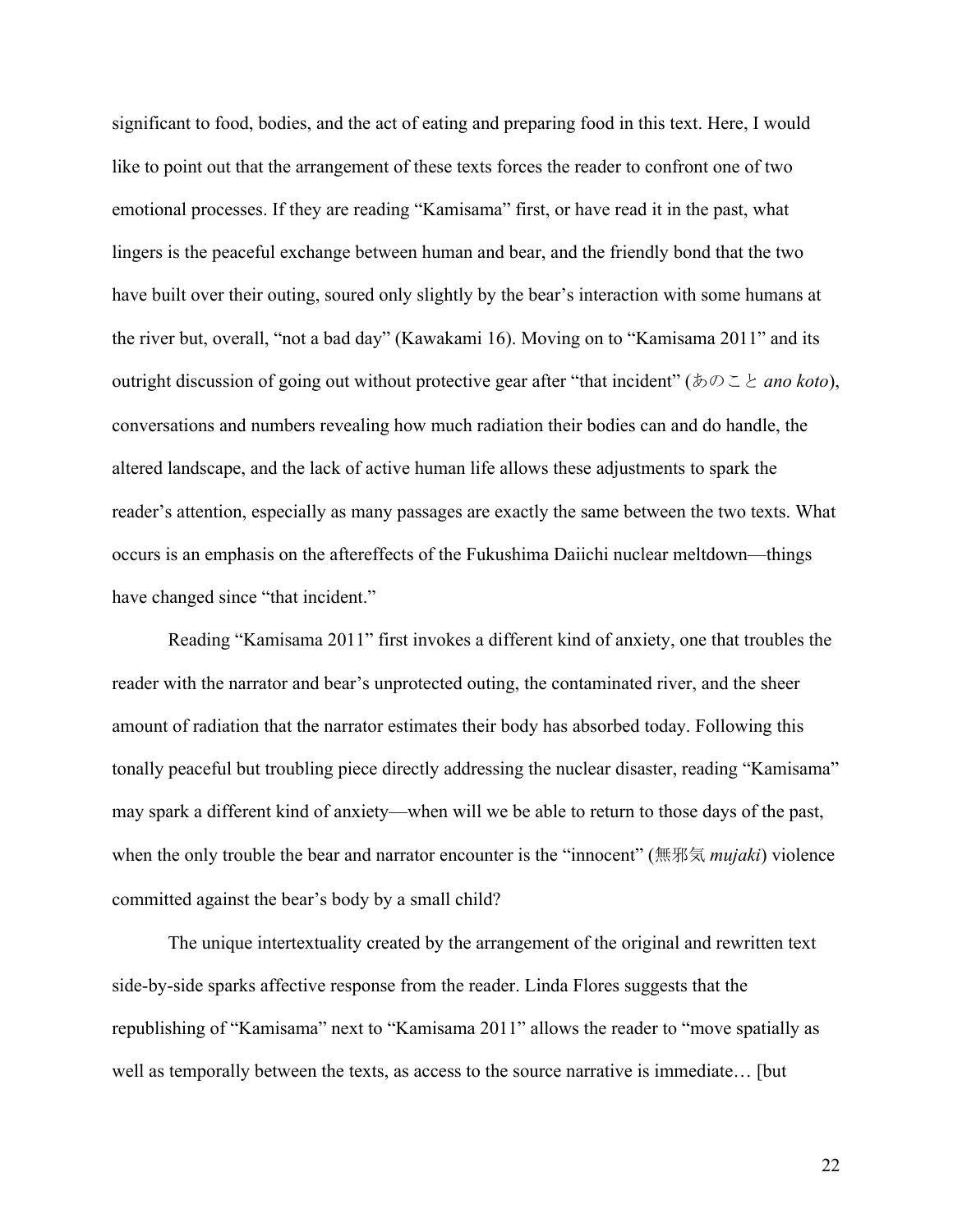meaning-making] can only be achieved through the intervention of the reader" (157). Flores points us to the concatenation of time, a clear "before" and "after" of everyday life made explicit through Kawakami's updates to her earliest work. Flores's analysis suggests that "these alterations can also be regarded as a kind of textual violence… the story that launched her career, has been symbolically defaced" (156-7). This "defacement" of Kawakami's work occurs through the author, but also in the minds of readers—after they have read "Kamisama 2011," there is no way to disassociate the altered versions from the original, just as it is now impossible to completely disassociate aspects of daily life from the events of 3.11, especially for the residents of the affected areas.

Today, nearly a decade past March 11, 2011, it may feel that life has returned "to normal," and that the fears of the ill after-effects of radiation from TEPCO's failed nuclear plants are a distant memory, no longer intruding on daily life for those outside of the shrinking contamination zone. However, as many scholars working on post-3.11 texts have suggested, there still exists a collective memory and awareness of the disasters. Rachel DiNitto mentions a dissonance between the apparent progression away from 3.11 that daily life in Japan has made, the news tracking nuclear leakage and TEPCO leadership, and the selection of a novel including a death linked to the tsunami for the prestigious 2017 Akutagawa Prize (160-2). For people living away from the areas with the highest contamination, it may seem that there is little fear of exposure to radiation from the nuclear meltdown—until food is involved. Even today, there remain numerous campaigns that promote the region of Fukushima for tourists, and perhaps most relevant to daily life, the deliciousness of food from Fukushima.<sup>11</sup>

<sup>&</sup>lt;sup>11</sup> One example of these campaigns is Fukushima Pride, a promotional campaign run by the local prefectural government of Fukushima prefecture. The website of Fukushima Pride boasts the deliciousness of locally grown Fukushima produce and introduces visitors to farmers, fishers, and ranchers, as well as listing recipes that can be made with ingredients from Fukushima. One can buy from the online store on Fukushima Pride seasonal produce,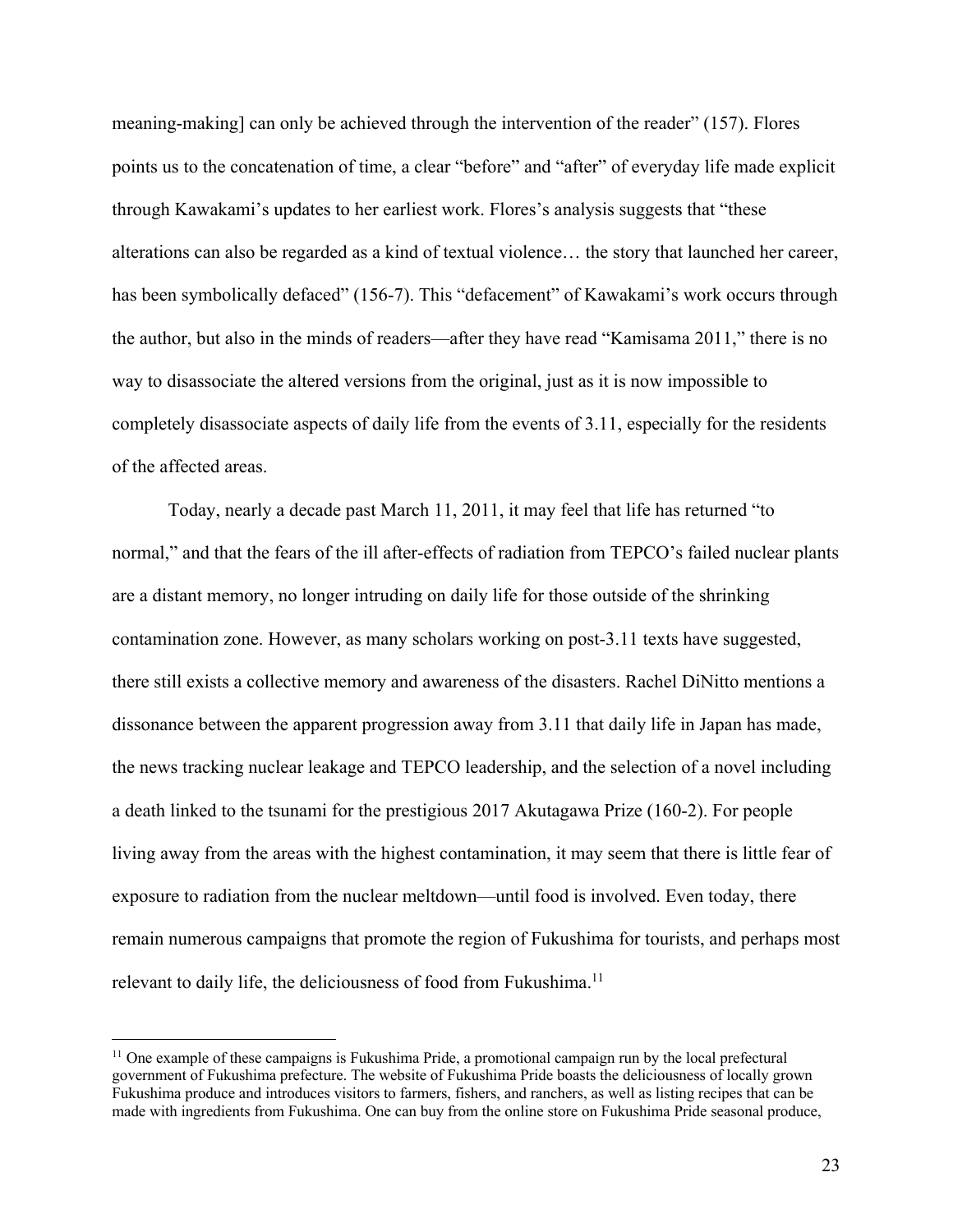The ongoing effort to promote the products and stories of food producers in Fukushima reveals the lingering economic effects of the prefecture's association with the disasters, especially the nuclear meltdown. Of course, the foods that come out of Fukushima must necessarily be safe, or they would not be commercially viable. However, for those eating in post-3.11 Japan, the area of Fukushima retains its association with disaster and nuclear contamination—an issue clearly discussed in the final volumes of *Oishinbo*. For those eating within or near the contaminated areas, however, a different set of issues appears: how can one control the amount of radiation taken into the body when contending with both external and internal exposure?

## **Human Bodies and Animal Bodies**

Before delving into food, discussing the bodies that consume food and expose themselves to radiation is important to analyze "Kamisama 2011." The narrator's body and the bear's body are not textually similar—and of course, human bodies are not equal to bear bodies. However, "Kamisama" and "Kamisama 2011" are replete with events and descriptions that emphasize the bodily difference *and* similarity between humans and bears. In "Kamisama," Kawakami presents the bodily binary of human/animal, which in the rewritten version is affected by its nuclear contexts. I argue that while there are certainly distinctions to be made by not treating bodies equally, I also believe that Falk's discussion (mentioned in the introduction) on the equalization of solely *human* bodies becomes suspect when we think of nuclear narratives. Falk even makes the point that all bodies, human and animal, are sensory—what makes human bodies differ is

rice, and meat from the region, or watch the animated shorts introducing the special qualities of produce from Fukushima entitled *Tabechattatte ii no ni na!* (translated in English as *You Can Enjoy!*) through anthropomorphic fruit, vegetables, fish, and livestock. The last item on the Fukushima Pride site is a link to a page where visitors can look up the contamination levels contained within products of agriculture, forestry, fishing, and processed foods that come from Fukushima prefecture (https://www.new-fukushima.jp/top).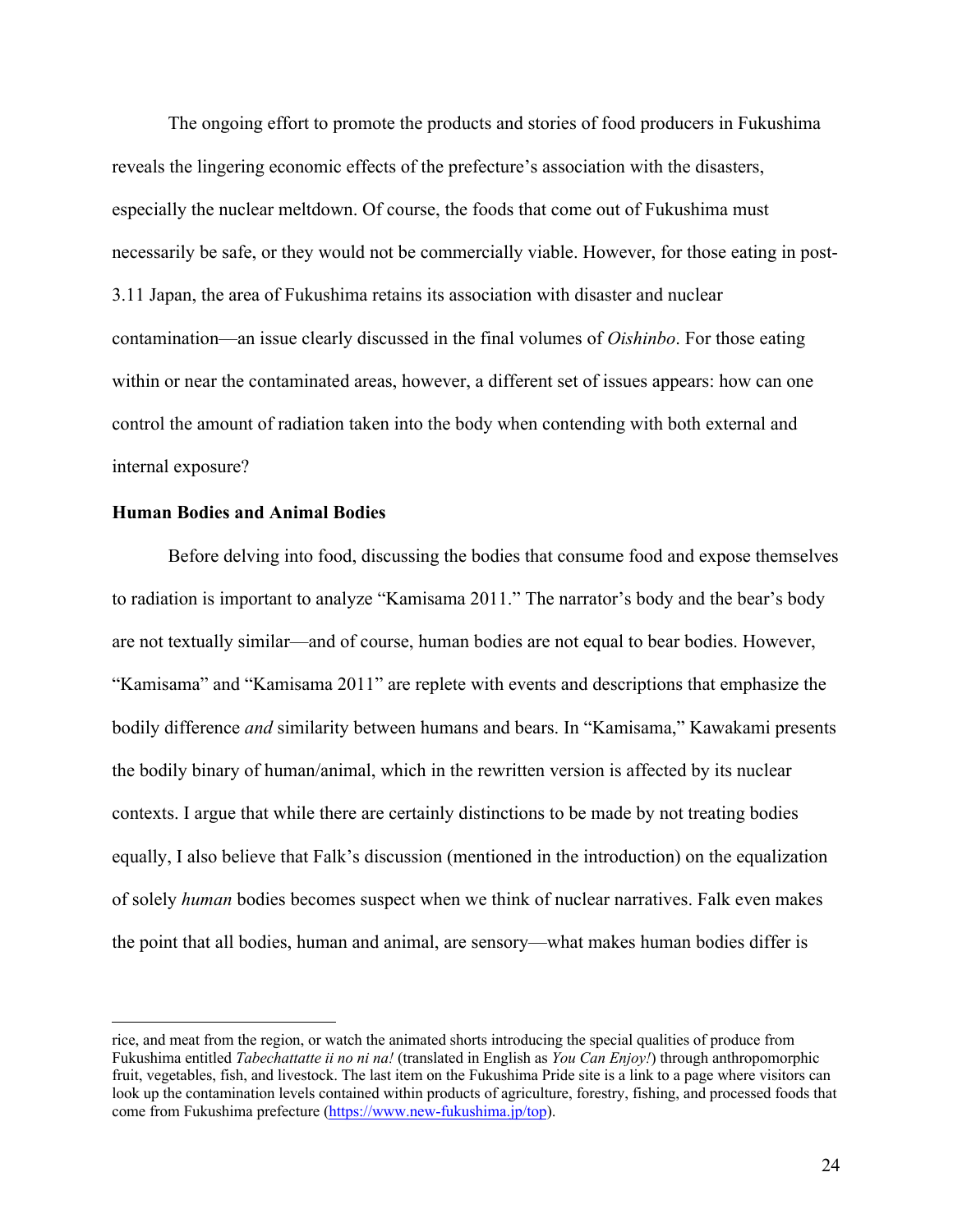that they are *sensual*, driven by a "logic of desire" formed within society rather than being innate within the human body itself (57-8). Even if we are to distinguish between body and soul to argue that flesh may be equal, the divide Falk draws between human and animal bodies must then fall under question. Kawakami's texts allow for cultural dynamics to shift; the bear and human bodies are similar and dissimilar in both texts, and at different points the bear and the narrator are more or less vulnerable to physiological or social harm. The bear may follow human customs—perhaps almost *too* politely—but the narrator never stops remembering that the bear is a bear, and the bear reminds the narrator that its body is still susceptible to radiation. In Kawakami's texts, human and bear bodies are shaped and affected by both cultural, biological, and environmental forces. But exactly how different are this talking bear and the humans that surround him and how does this affect human-bear relationships?

In the original "Kamisama," the two encounter two men and a child. The child repeatedly says, "It's a bear" (くまだよ *kuma da yo*) while their father (referred to as "Snorkel," while the other man is "Sunglasses") looks on, checking the bear's and the narrator's expressions but never looking at the bear straight on. The child pulls at the bear's fur, kicks, and punches the bear before running off, and the two men blithely follow without a word of apology. The bear attempts to shrug the experience off, saying, "Small humans are so innocent… There are a lot of humans in this world, but children are all innocent," then quickly heads toward the river before the narrator can respond (Kawakami 9-11).

In "Kamisama 2011," the narrator and the bear encounter two men ("Long Gloves" and "Sunglasses") wearing protective clothing at the abandoned riverside. The absence of a child means that the conversation identifying the bear occurs between the two men, though this time it is marked with jealousy rather than curiosity: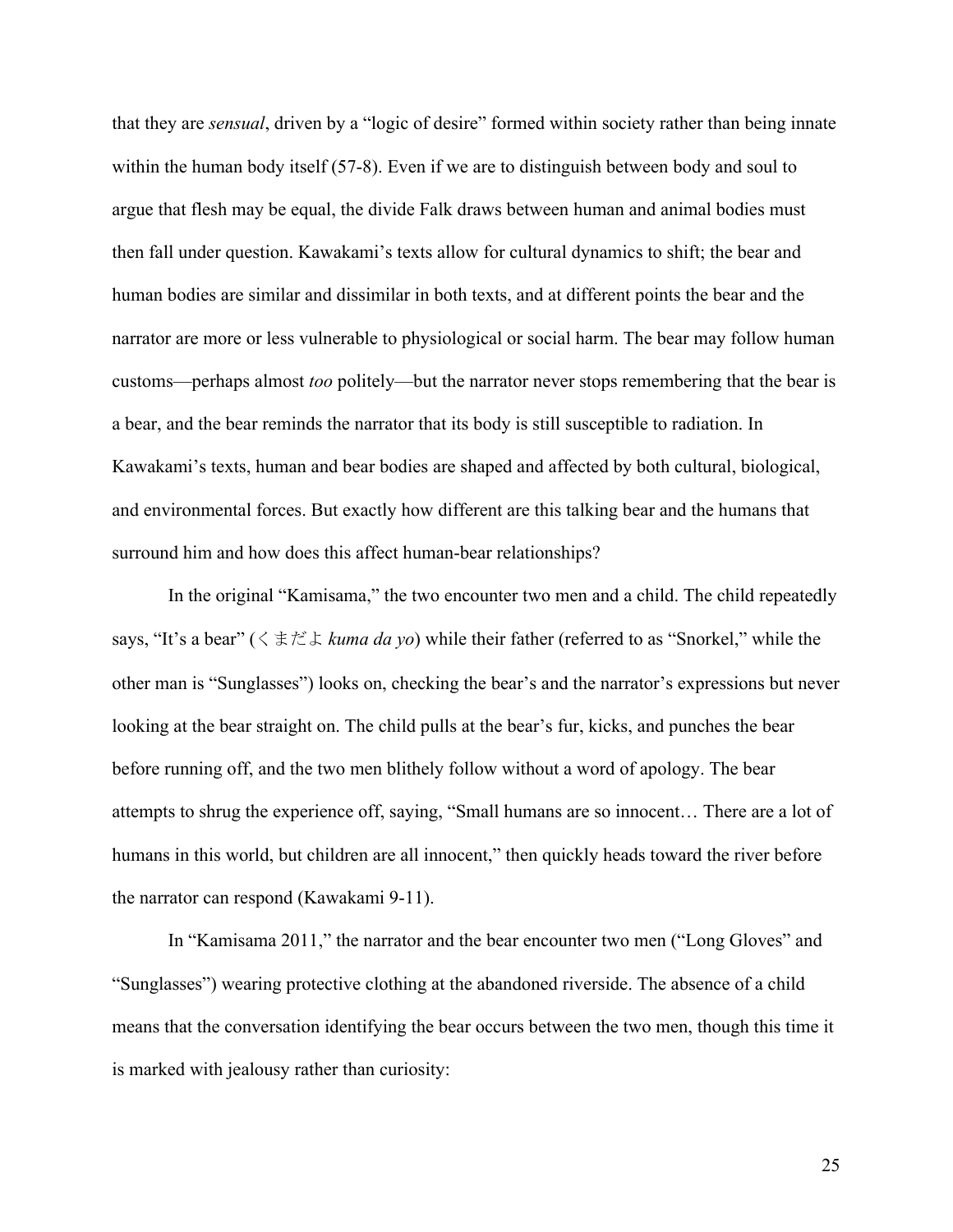"It's a bear, isn't it," said Sunglasses.

"I envy bears," Long Gloves continued. "Bears are strong against strontium, and plutonium too." "Because they're bears." "Right, because they're bears." "Yes, because they're bears." (Kawakami 29)

All this while Long Gloves conducts an examination of the bear; he pulls on the bear's fur and runs his gloved hands over the bear's belly. Finally, the two men leave, and the bear speaks: "I'm sure they didn't mean any harm… Yes, my maximum permitted dose is a bit higher than humans, but that doesn't mean that I'm strong against strontium or plutonium. But how would they know?" (Kawakami 30).

In the original "Kamisama" this interaction between a human child and the bear highlights the distinction between human and animal bodies, and the "innocent" cruelty of humans against animals, for the humans are not aware of the bear's hurt feelings and the bodily pain he suffers at being kicked and punched. The narrator does not speculate, only narrates what they witness. In "Kamisama 2011," however, the bear emphasizes his bodily *similarity* to humans, in that both are vulnerable to radiation. The uninformed humans assume that based on the biological differences between human and animal (perhaps in the bear's fur or fat, as emphasized by Long Gloves's actions) that animals must be affected by radiation differently than humans. Perhaps Kawakami's commentary here implies that the biology of living beings is similar enough between all bodies that size is the primary factor which affects how much radiation a body can take. At the same time, the bear also mentions that the humans simply do not *know* how bear biology works against radiation, for how would they when information in the wake of the Fukushima nuclear disaster was focused on how humans would be affected? Here, bringing in Falk's discussion of the modern equalizing of bodies allows us to conceptualize a certain harmony between the vulnerable bodies of human and animal, while also revealing the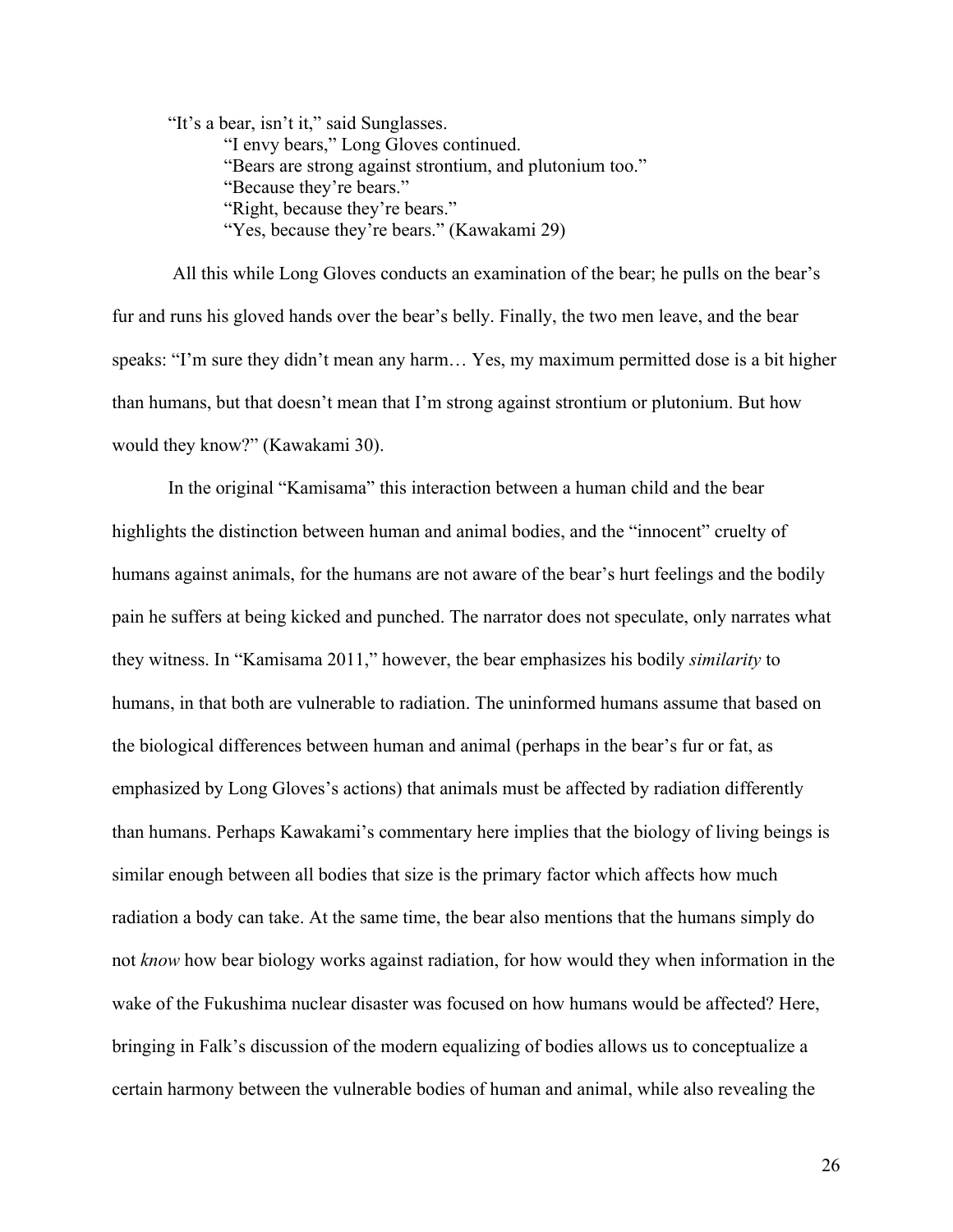marked difference in perception in the social production of the bear's body *through* the humans' assumptions, versus the bear's knowledge of his own body. If the difference between human and bear bodies is the sensuality of human bodies vis-à-vis desire formed through (human) society, then the construction of the bear's body by humans is different than the way that humans construct their own bodies. Kawakami's bear, however, is constructed as being a part of human society, filled with knowledge and awareness of human customs, speech, and sentiment while also retaining his bear body and skills. Moreover, the bear is not only perceived differently, he is *treated* differently due to humans' misguided perception.

The interaction with the bear's body is further mediated by the fact that he is being touched by a man wearing long gloves, while the bear and the narrator are both unprotected. The narrator, in the opening of the text, tells the reader that this is the first time they are packing a lunch and going on an outing without wearing protective clothing—the narrator makes it a point to mention that they will be "baring [their] skin" (肌をだし *hada wo dashi*) to the external radiation (Kawakami 23). The other humans go to great lengths to avoid external radiation— Long Gloves and Sunglasses by wearing protective clothing and by physically interacting with the bear's unprotected body through a protective barrier; a car approaching as the narrator and bear stroll down the highway slows and gives them a wide berth, to which the narrator says, "Maybe they're avoiding us because we're not wearing protective clothing" (Kawakami 26) while the narrator and bear choose to expose themselves instead. This external radiation is clearly a concern for most people in the story; despite the annual allowance of radiation exposure, most humans still choose to protect themselves despite some time having passed between "that incident" and the present. When the bear requests a parting embrace, the narrator is not unconscious of the fact that the bear likely does not frequently wash himself, so there is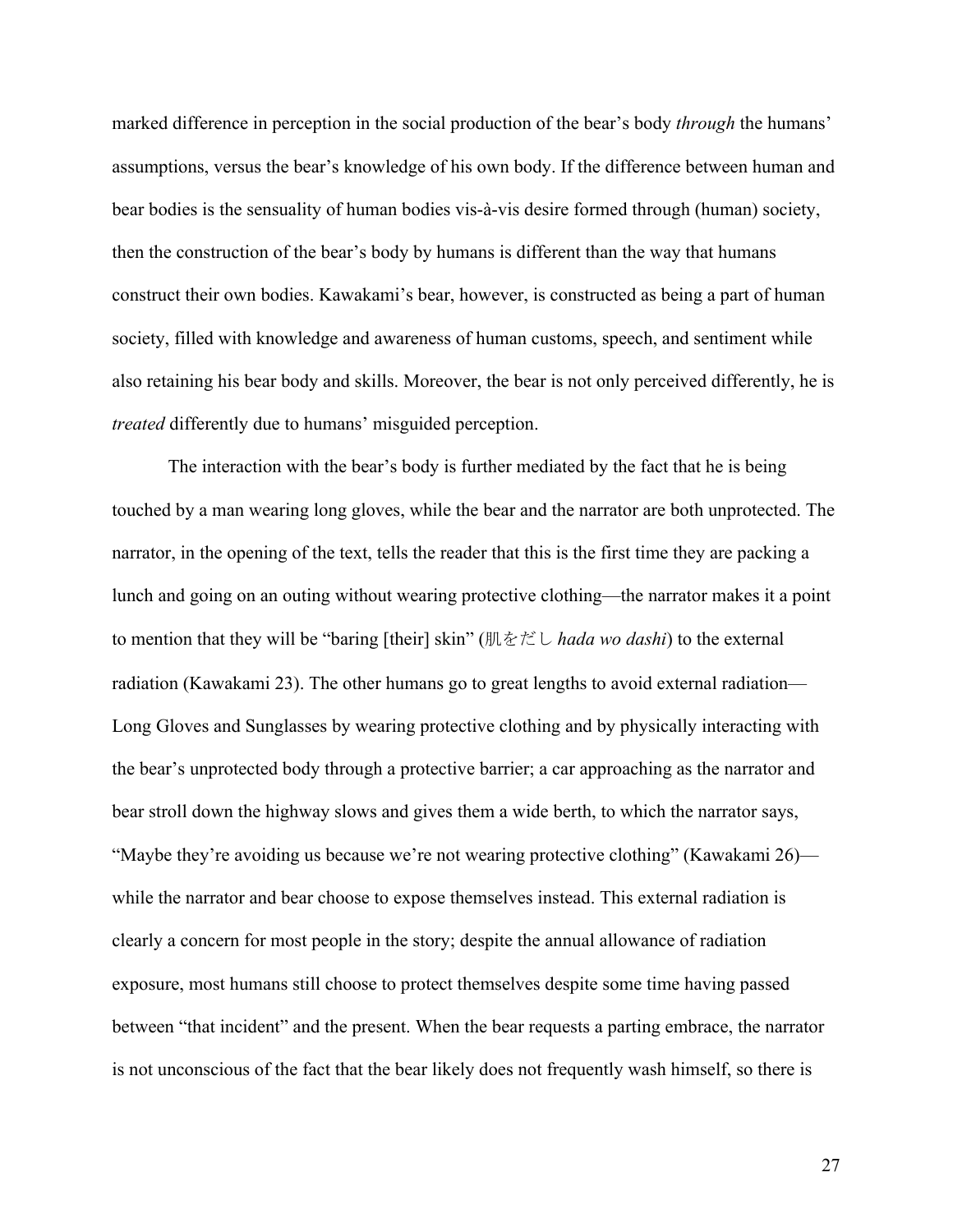more radiation collected on the surface of his body. Yet, the narrator also notes that it was their own choice to stay in this area, so they have no intention of worrying about the external radiation. The bear and narrator embrace, the bear voices his content and tells the narrator, "May the blessings of the bear god pour down upon [them]," and finally reminds the narrator that the fish will not last for long and to throw it out the next day if they are not planning to eat it (Kawakami 36).

The bodies of the bear and the humans are irradiated largely due to outside exposure to the environment—a contrast to the *internal* radiation that the characters also worry about. By wearing protective clothing and by washing themselves, the characters can shield themselves from excessive external radiation. And yet, a contradiction appears in the narrator's actions toward their body: if the narrator chooses to expose themself to external radiation, why not eat the fish as well? The final numbers they calculate at the end of the day—"Today's estimated external radiation dose: 30 microsieverts, internal radiation dose: 19 microsieverts. Total estimated external radiation dose since the beginning of the year through today, 1780 microsieverts"—apparently exceed their annual limits (Kawakami 36; DiNitto 10).<sup>12</sup> What is the

<sup>12</sup> Here, DiNitto cites Komori Yōichi's reading of "Kamisama" in *Shisha no Koe, seija no kotoba: Bungaku de tō genpatsu no Nihon* (ShinNihon Shuppansha, 2014) to make the point that Kawakami's work revealed how the nuclear disaster quickly became entrenched in everyday life. Although the text never explicitly states that the narrator has exceeded their annual radiation dose limit, Komori assumes that "readers would quickly realize with horror that [the narrator] had exceeded [their] annual limits" (Komori 88, qtd. in DiNitto 10). To unpack this a bit further, 1000 microsieverts is equivalent to 1 millisievert, far below the "official" recommended limit of 100 millisieverts per year. Going on these official numbers, the narrator's exposure is far lower than is safe, so why would it exceed annual limits? The answer likely lies in the difference in consciousness toward 1 versus 100 millisieverts per year from central and peripheral voices. Inoue Yoshiyuki suggests that the problem of 1 millisievert was both "a fixation" for evacuees and residents, as well as a "trump card" (*kirifuda*) when negotiating with TEPCO and the government (23). At the same time, repeated reporting that up to 100 millisieverts per year would cause no significant increase in the chances that one would develop cancer from radiation exposure was an idea repeatedly pressed in journalism and scientific opinion in Tokyo, which led to the concerns and desire to relocate of those living in or evacuated from areas contaminated by the nuclear meltdown being brushed off by the general populace. Perhaps the takeaway from these varied reports of how much radiation exactly is safe is that the numbers ultimately feel arbitrary—the desire to feel bodily safety and anxiety of radiation contamination cannot be reconciled through numbers alone.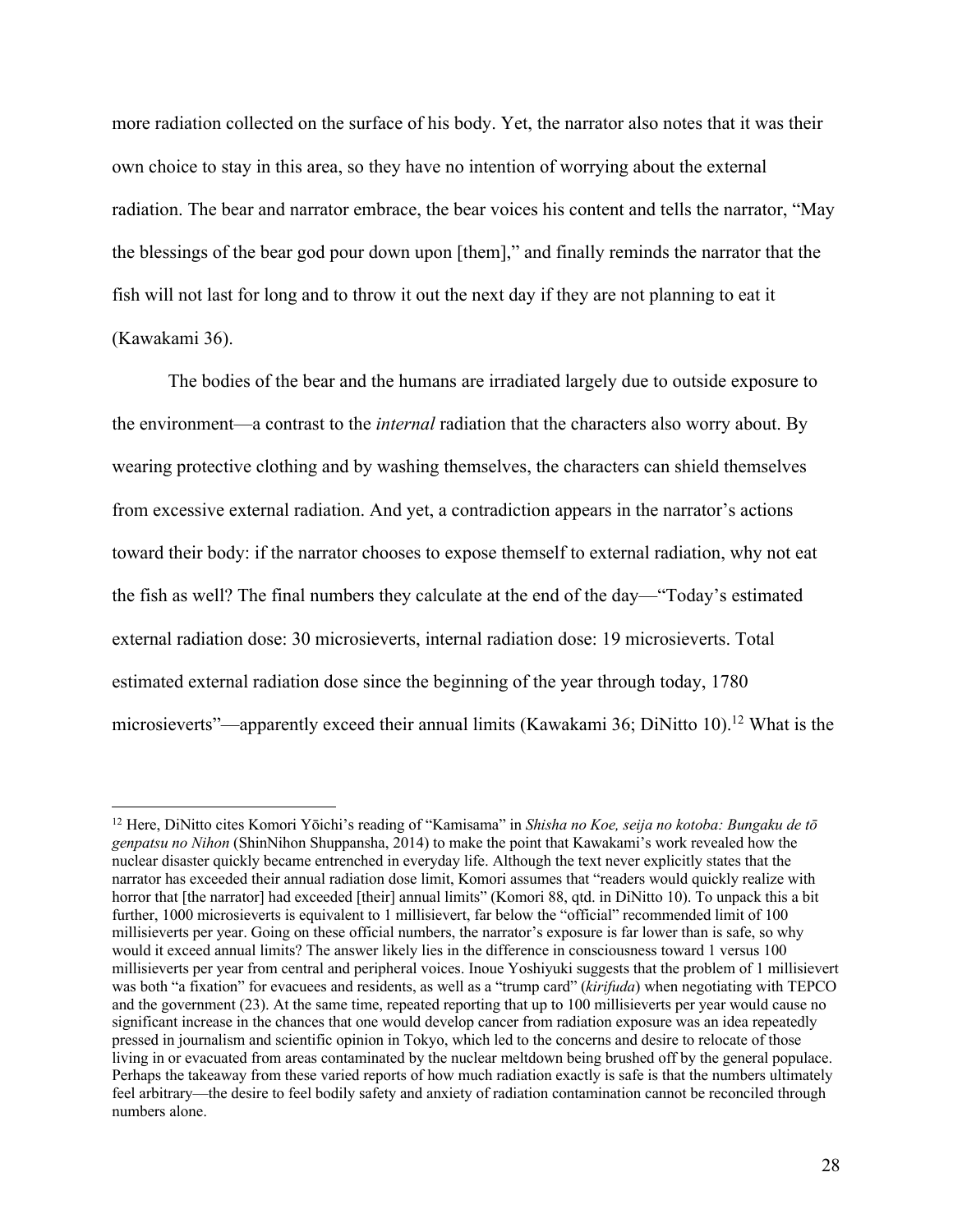difference between choosing to expose oneself to radiation and consuming contaminated food? If we consider the food eaten by the narrator and the bear in both texts and consider the difference between these foods and the altered narration, preparation, and final action taken toward the fish, perhaps we can better understand the new relationship between food and consumer in post-3.11 eating. Specifically, I argue that food itself takes on new roles once its edibility comes into question after 3.11.

## **"Clean" Cooked Food, Contaminated Fish**

Besides the fish, there are other foods present in both texts. The bear gives an oldfashioned gift of moving-in soba noodles and ten postcards to each of the apartment's residents when it moves in (Kawakami 23). The noodles create a point of conversation for the bear and each of his new neighbors, who in "Kamisama 2011" seem to have chosen to stay in the disaster area. This gift of food is a pretense for meeting new neighbors, but the addition of a gift that is useful and useable makes them more receptive to building a positive rapport with the new tenant. The narrator and the bear use this time to build their initial connection, which is when the bear notices the narrator's nameplate and the two trace their surprising mutual connection through their last name—a person who helped the bear had an uncle working in the town hall with the same surname, and the bear and narrator figure out that the uncle and the narrator's father are likely second cousins. Though the noodles go unmentioned after this, it is clear that food also plays a role in building this initial connection which eventually sparks the outing.

The two bring lunch to eat by the river: the bear has "French bread which had been cut at various points and pâté and radishes sandwiched within," while the narrator has "a rice ball with pickled plum," and the two have "one orange each for dessert." Upon finishing their fruit, the bear asks the narrator if he can have their orange peel and turns his back to the narrator to gobble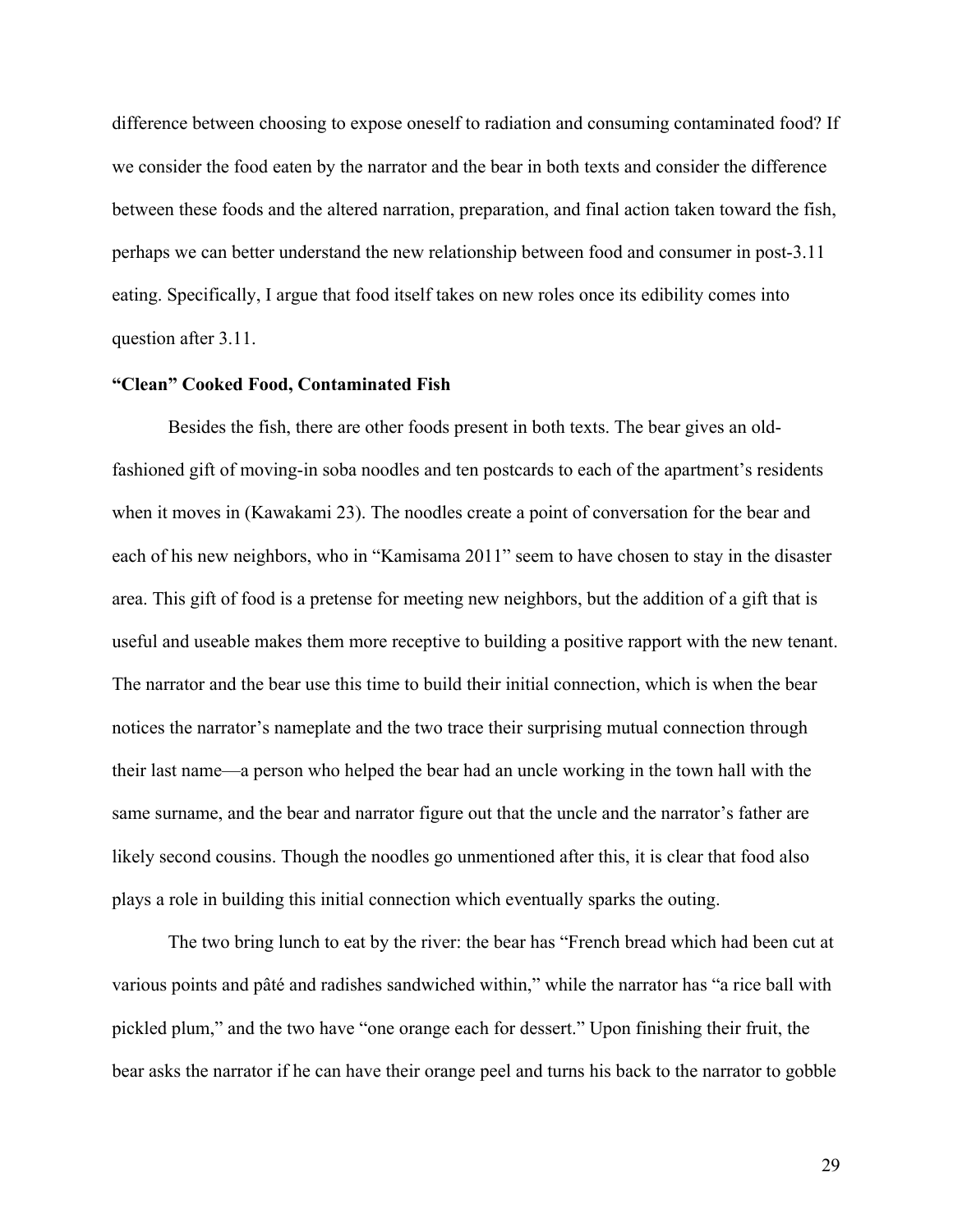it up (Kawakami 32). Quite clearly there exists a divide between narrator's meal and the bear's meal—the narrator eats "Japanese" food, while the bear eats "Western" food. Kawakami uses ラ ディッシュ (*radisshu*, referring to the small red-skinned variety) rather than 大根 (*daikon*, referring to the variety of radish often seen in Japanese cuisine). The katakana of radish, French bread, and pâté (ラディッシュ, フランスパン, パテ) are juxtaposed with the hiragana and kanji of the narrator's umeboshi onigiri (梅干しおにぎり). Through both content and textual choice, the cultural origins of the food that each character eats are made apparent, which may have an effect on the reader's perception of the characters' meals: the bear's meal feels luxuriant and unusual compared to the character's familiar and comforting rice ball. Another difference between the narrator and the bear's meal is the bear's request to eat the peel at the end, marking his departure from regular human behavior (though his polite request and turning away from the narrator to "speedily eat" the peel may mark his awareness that seeing such behavior may upset or bother the narrator (32)).

It may seem obvious that there is a difference between the food and eating behaviors of the bear and narrator, animal and human. Claude Lévi-Strauss in *The Raw and the Cooked*, a thorough analysis of myth, ritual, food, and eating in South American mythology, suggests that cooking is the process through which natural becomes cultural (164). Lévi-Strauss's theory here is not so much that cooking is what divides humans and animals, but that all "natural" processes such as cooking are in fact cultural. Indeed, if cooking feels natural to us, it is because it is so ingrained in our daily lives that we cannot and will not eat certain food unless it has been cooked or processed in some way, even if it is still technically edible in its original states. The components that make up the narrator and bear's meals are both highly "cooked"—literally cooked, in the case of the rice, wheat, and liver, as well as figuratively "cooked" in terms of the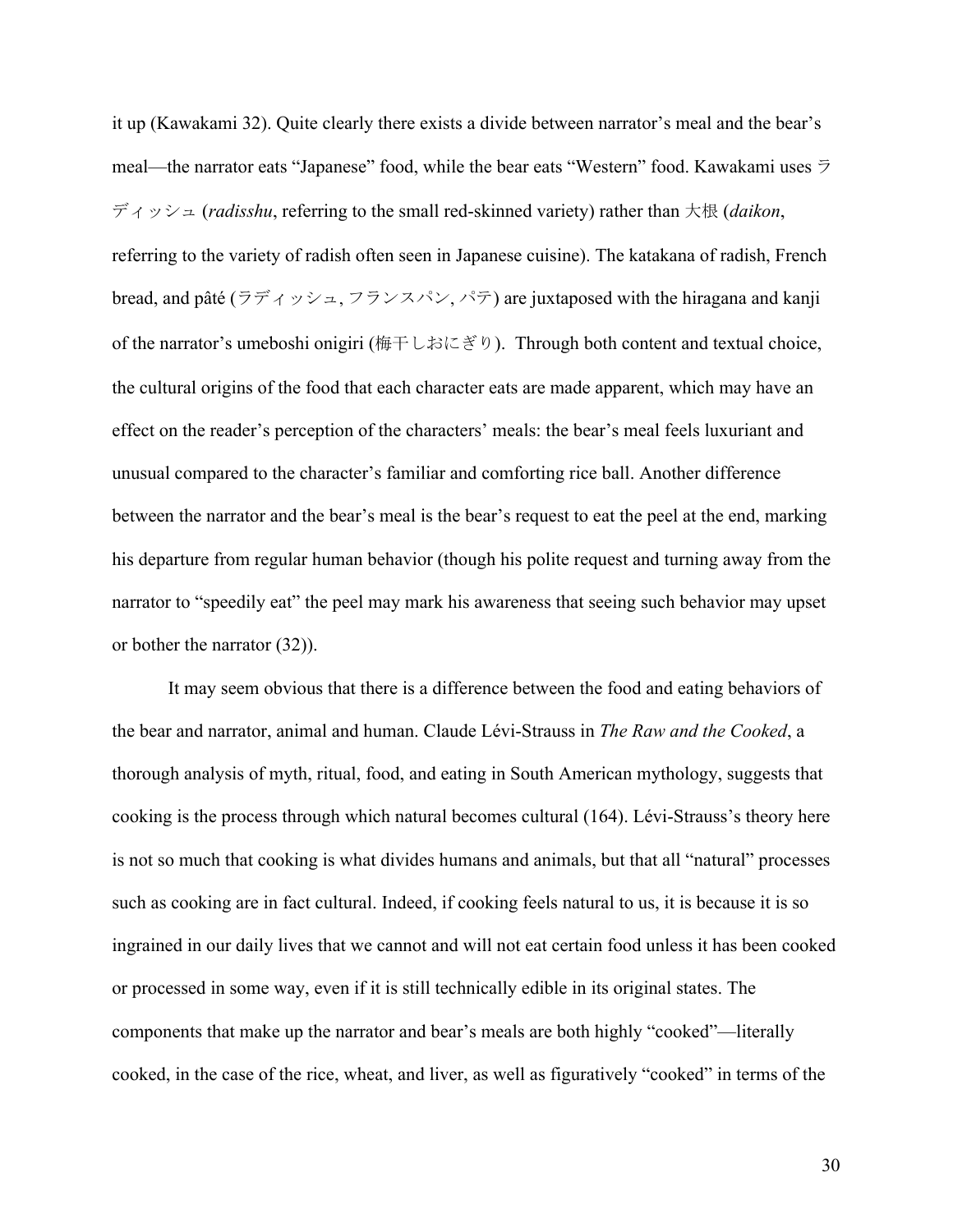very human processes that go into making the food more familiar or accessible or delicious, such as the bread, pâté, rice, and pickled plum. What I believe matters about this scene between the narrator and the bear is that despite the cultural divide that can be drawn between their respective meals, both are eating highly "cooked" food, rather than raw food. Although the bear diverges from normal human eating habits by eating the orange peel and from normal human foodgathering habits by catching a fish using his bare paws, the emphasis that Kawakami makes is on the ways that the bear has ingrained himself into human—"cooked"—society.

The lunch passage is unchanged between the original and the 2011 version of the text. However, in a post-3.11 context, fundamental questions about the food that the characters eat change, especially because this passage immediately follows the fish-catching scene and contains the added discussion of the cesium that collects in fish bodies. This juxtaposition of eating lunch and the now-dangerous fish caught in the river sparks questions about the *physical* origins, rather than cultural origins of the food that we eat post-3.11.

In the original text, the bear rushes off to the river after his interaction with the child and two men. The narrator sees small fish darting about in the clear river. The bear stares intently at the water and the narrator wonders, "What is he looking at? Do bears see what's in water the same ways that humans do?" when suddenly the bear leaps into the river, plunging his paw into the water and "pull[s] up a fish" that is "three times larger than the small fish [the narrator] had seen swimming along the riverbank" (Kawakami 11). Clearly, the bear's animal eyes are able to see something different than the narrator's human eyes. Upon his return, the bear lays the fish before the narrator, and the fish's fins gleam in the sunlight. The other humans at the river point in their direction, seemingly discussing the bear's skill in fishing. The bear then prepares the fish for the narrator: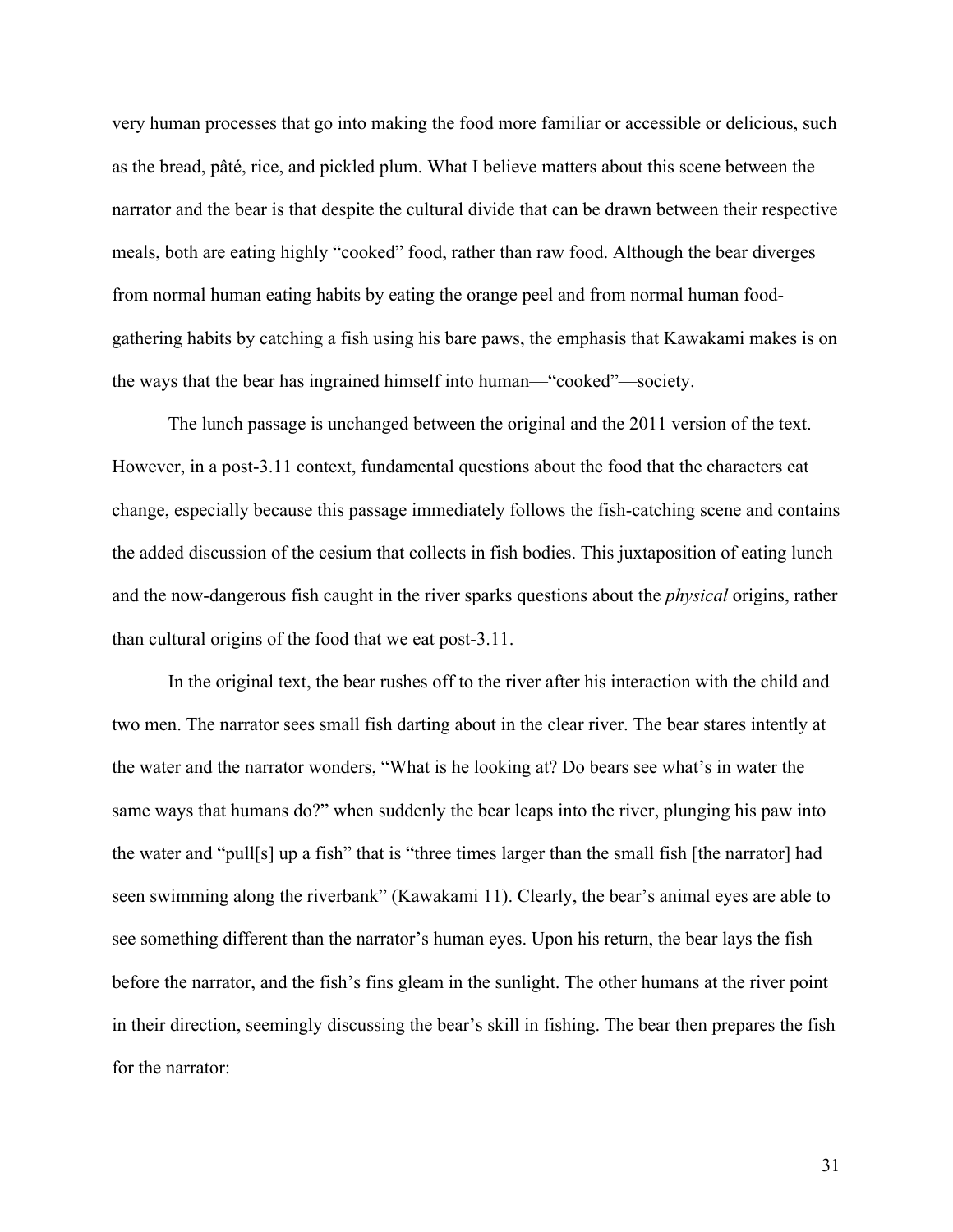"Allow me to give this to you. In memory of today."

Saying this, the bear opened the bag he had brought along. From the cloth bundle he pulled out came a small knife and cutting board. The bear deftly used the knife to slice open the fish, sprinkled it with coarse salt that he seemingly had brought for this purpose, and laid it upon a spread-out leaf.

"If we turn it over a few times, it will be perfectly salted by the time we return." The bear really thought of everything. (12)

After this, the narrator and bear have lunch, then the bear goes to turn the fish and rinses

the knife, cutting board, and cup in the river. At the bear's behest, the narrator takes a nap and

upon waking up, sees that there are only a few people left at the river—all fishing. The narrator

lays a towel on the slumbering bear and goes to turn the salted fish, only to find that there are

three fish now. Upon their return home, the bear and the narrator embrace. Before parting the

bear reminds the narrator that, "the salted fish will not keep for very long, so [they] should eat it

tonight." Once the narrator returns to their apartment, they "grill the fish, bathe, and before

sleeping write a diary entry." The story ends as the narrator states that "it was not a bad day"

(16).

In the 2011 rewrite, the bear similarly rushes off to the river after his interaction with the

two men. The passage up until the bear begins to prepare the fish is altered in only two minor

places. The major changes occur in the following passage:

"Well, the moss growing on the riverbed which the fish feed on is prone to accumulating cesium."

Even while saying this, the bear opened the bag he had brought along. From the cloth bundle he pulled out came a small knife and cutting board. The bear deftly used the knife to slice open the fish, rinsed it with bottled water he had seemingly brought along for this purpose, and cleansed the body of the fish. Then the bear sprinkled it with coarse salt, and laid it upon a spread-out leaf.

"If we turn it over a few times, it will be perfectly salted by the time we return. Even if you don't eat it, I thought it could be a memento."

The bear really thought of everything. (31-32)

That the lunch scene is preceded by this altered fishing scene brings up new questions

about the food that the narrator and bear eat, while also imbuing the fish itself with new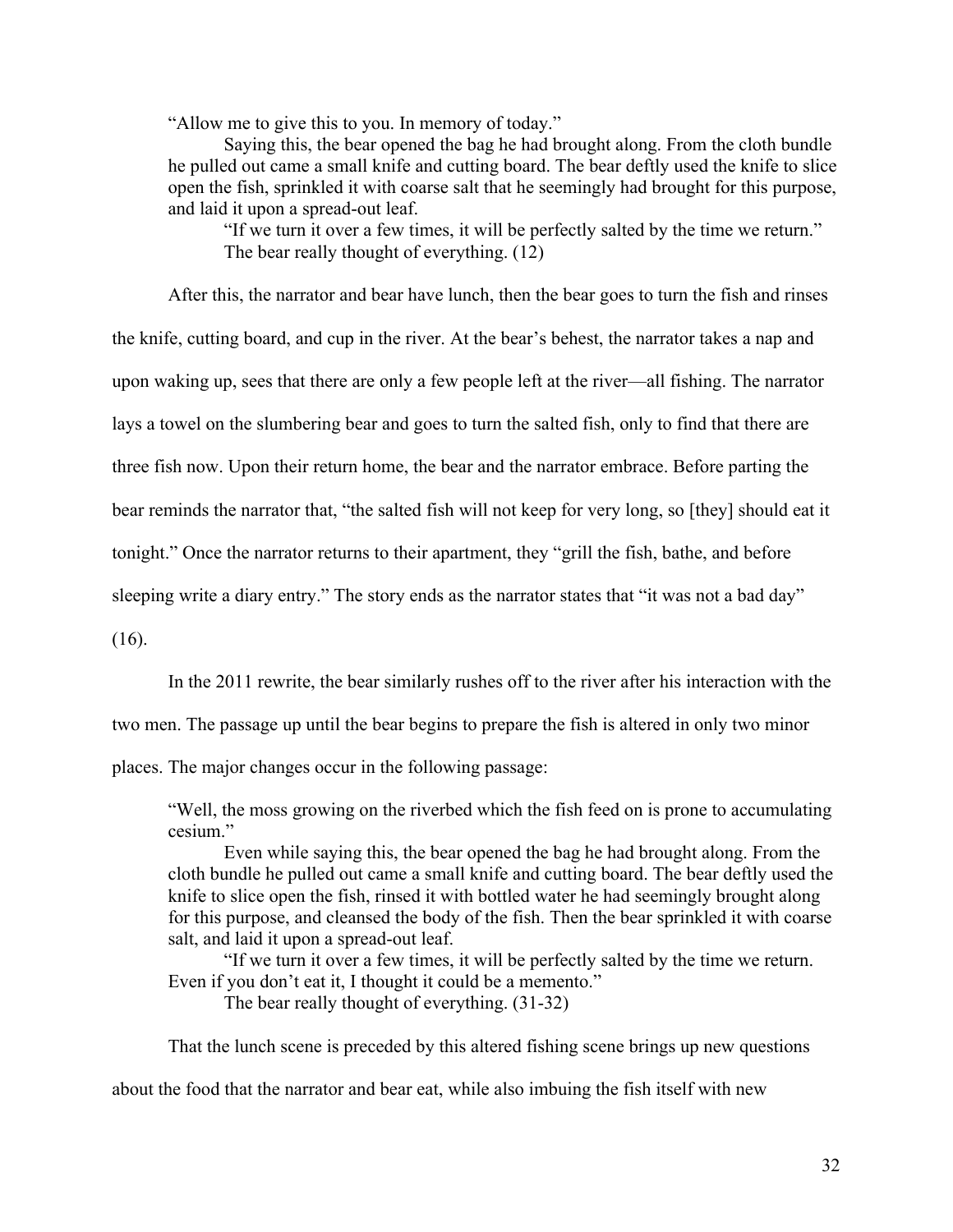processes, anxieties, and meaning. Moreover, the origins of the other foods come into question, especially of the narrator's rice ball. Rice is one of the most highly valued foods in Japanese culture, and most of the rice consumed in Japan is domestically grown. Despite the fact that Japan only produces about half of the food energy consumed by the population domestically, contemporary government regulations keep domestic rice production just above the national demand to ensure stable prices and stock of this staple food (Ishige 17). Although on average Japanese consumers derive only a quarter of their daily calories from rice, rice—domestically grown *white* rice—remains a staple food in the Japanese diet (Rath 65).

Fukushima prefecture is one of Japan's rice-producing regions, and prior to the triple disaster it was the fourth-largest rice producer in Japan (Aoki). In the months after 3.11, local rice shipments were tested for cesium. In November 2011, the Japanese government banned the shipment of rice harvested in Onami district in Fukushima prefecture because it exceeded the "safe" limit of 500 becquerels of cesium per kilogram (Dickie). In studies of wheat, rice, and peaches harvested from the city of Koriyama in Fukushima, researchers found that much of the radioactive cesium absorbed by these crops remained affixed to the surface of the crops, save for the rice, which absorbed radioactive cesium dissolved in the water of the rice paddies. Most of the cesium was concentrated in the rice bran and germ rather than in the grain itself, so through processing the rice into white rice, the amount of cesium in the rice could be lowered to an average of 500 becquerels per kilogram, the high end of the "safe" limit (Nakanishi et al. 986-8).

This does not, however, mean that rice from Fukushima has been well-received by consumers, and especially not in 2011 when Kawakami published "Kamisama 2011." Because rice harvesting season is in the late summer and "Kamisama 2011" was published in May 2011, there was likely not enough information regarding how the rice harvest would go in the autumn.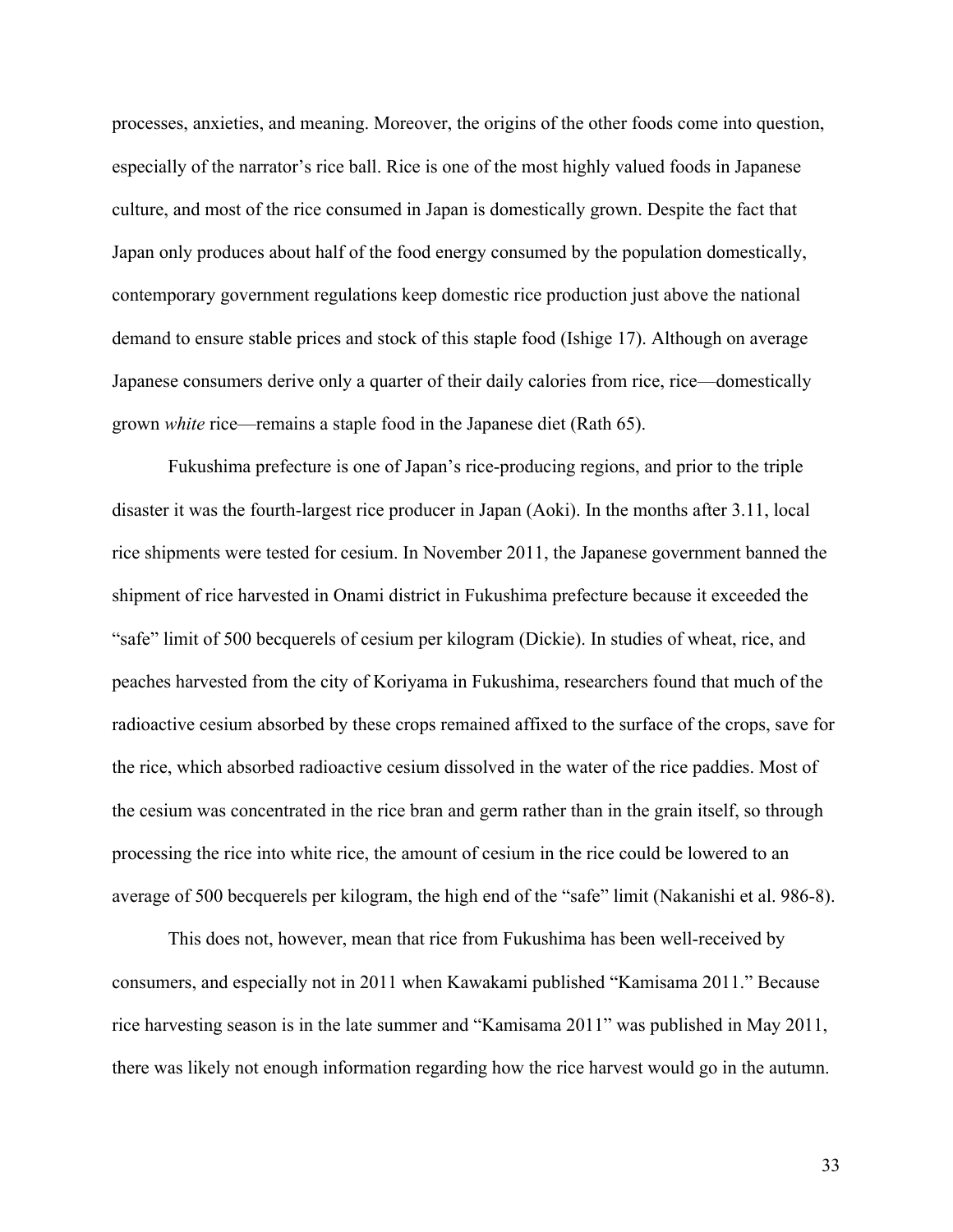It is uncertain at what time the events of "Kamisama 2011" take place, whether it is in the spring or summer following "that incident" or months or years later. If the narrator is eating locally grown rice, then there is no guarantee that it is not free of contamination, even if it was purchased through conventional means (i.e. at a supermarket) and therefore deemed legally and scientifically "safe" to eat. Thus the narrator, in choosing to eat rice at all, makes a decision to either shun the rice of the area in which they live, thereby rejecting additional radiation, or to purchase it regardless of the awareness that it could contain radiation, consequently allowing a minute amount of cesium into their bodies on top of the radiation that they are exposed to just by living in a contaminated area.

What *is* clear, however roundabout it may seem, is that the origins of the rice and other foods eaten by the narrator and the bear are not revealed. This may seem like a strange point to make after revealing the issues that rice growers from Fukushima faced after the triple disaster due to contamination and social stigma, but here I believe it is clear that the ties that food has to *space* and *place* are essential to revealing the ways that eating after 3.11 have been affected by the nuclear disaster. The origins of the other foods eaten by the bear and narrator are never revealed, implying that they are safe to eat. Conversely, the only food tied to a specific origin is the fish that the bear gifts to the narrator. As I will discuss in the following section, the alterations in the 2011 version discussed above show how certain food becomes inedible in the wake of nuclear disaster, but that now-inedible food can still hold sentimental meaning even if it is *not* consumed.

## **Inedible Fish as Memento**

This new meaning comes about in two ways: first, the bear's effort in preparing the fish; second, the narrator bringing the fish home rather than leaving it at the riverbank. These two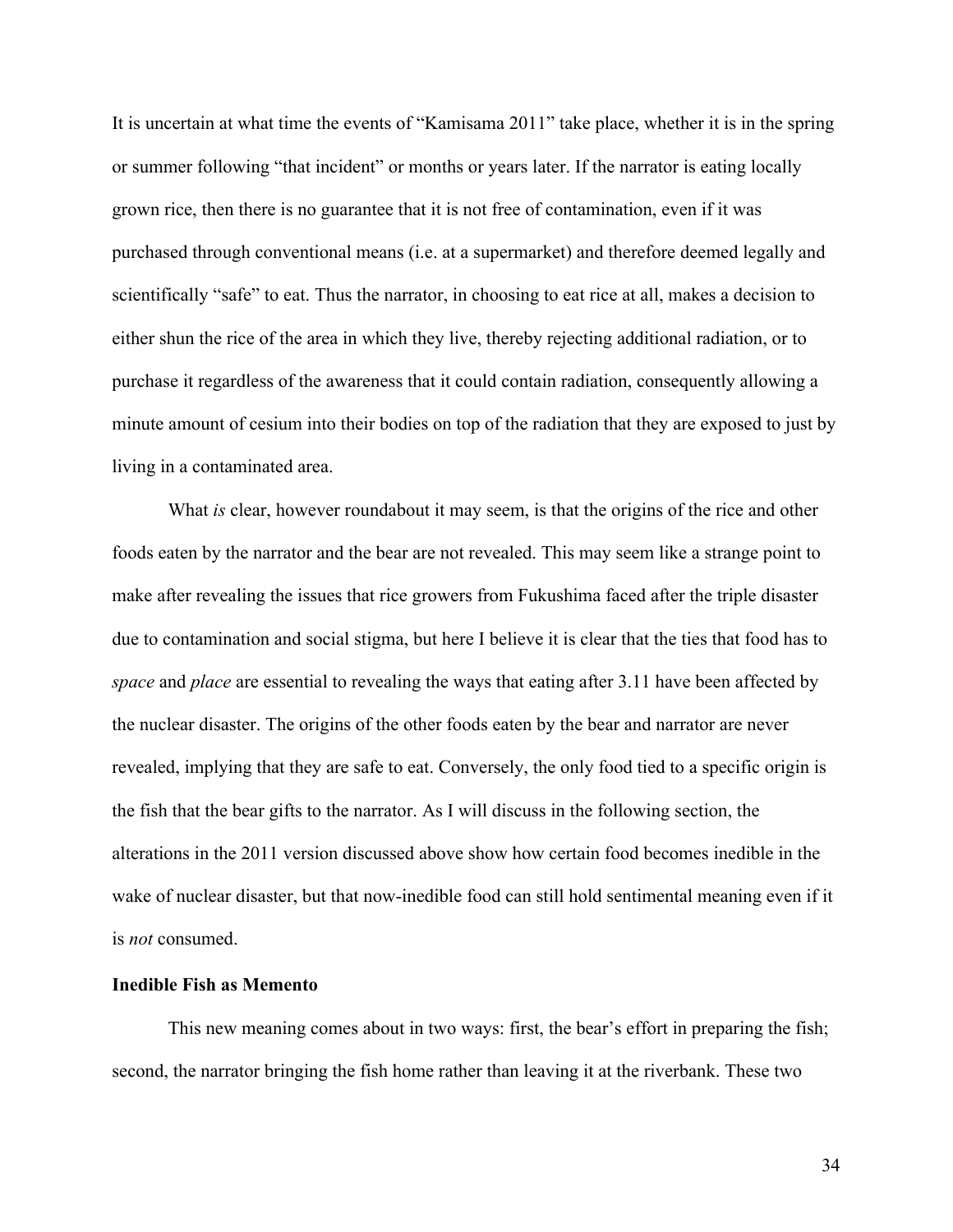processes are altered in "Kamisama 2011" to mark the narrator and bear's new perception of the once edible fish. The body of the fish hides within it the cesium that it has eaten, which the bear ensures that the narrator and the reader are aware of by mentioning that the fish eats contaminated moss.

In "2011," the fish becomes *inedible*, a food substance that transgresses the normal boundaries of culinary sensibility. Here, I find Falk's discussion of the edible vs. inedible binary within culture particularly useful in thinking about the transformation of the fish. There is a difference between the "natural" edible and inedible—foods that bodies physically cannot ingest, digest, and get nutrients from—and the "cultural binary opposition of edible/inedible," which follows "a minimalistic principle of *dissolution*: incorporation must have some effect on the body (assimilation) in the act of ingestion (sensory response) and/or in the process of digestion (from sating hunger to pharmacological effects)" (Falk 69). This cultural binary opposition differs from culture to culture and involves not only the belief in the edibility of inedible things (made *consumable* through processes such as drying, salting, detoxifying, etc.) or the inedibility of edible things (forbidden alimentary structures, such as within tenets of religion or class hierarchy).

The fish is literally edible; it is likely that the taste has not palpably changed and eating it will likely not cause any immediate harm to the narrator's body, though their continued exposure to radiation in the environment and through eating contaminated food will eventually make them sick. That which makes the fish inedible is the knowledge that is likely highly contaminated, even though no effort is taken to prove that it may in fact be "safe" to eat.

What also matters is that these are human-defined categories, which the bear has now taken into his own awareness. Gutting, salting, and drying the fish are strictly *human* activities,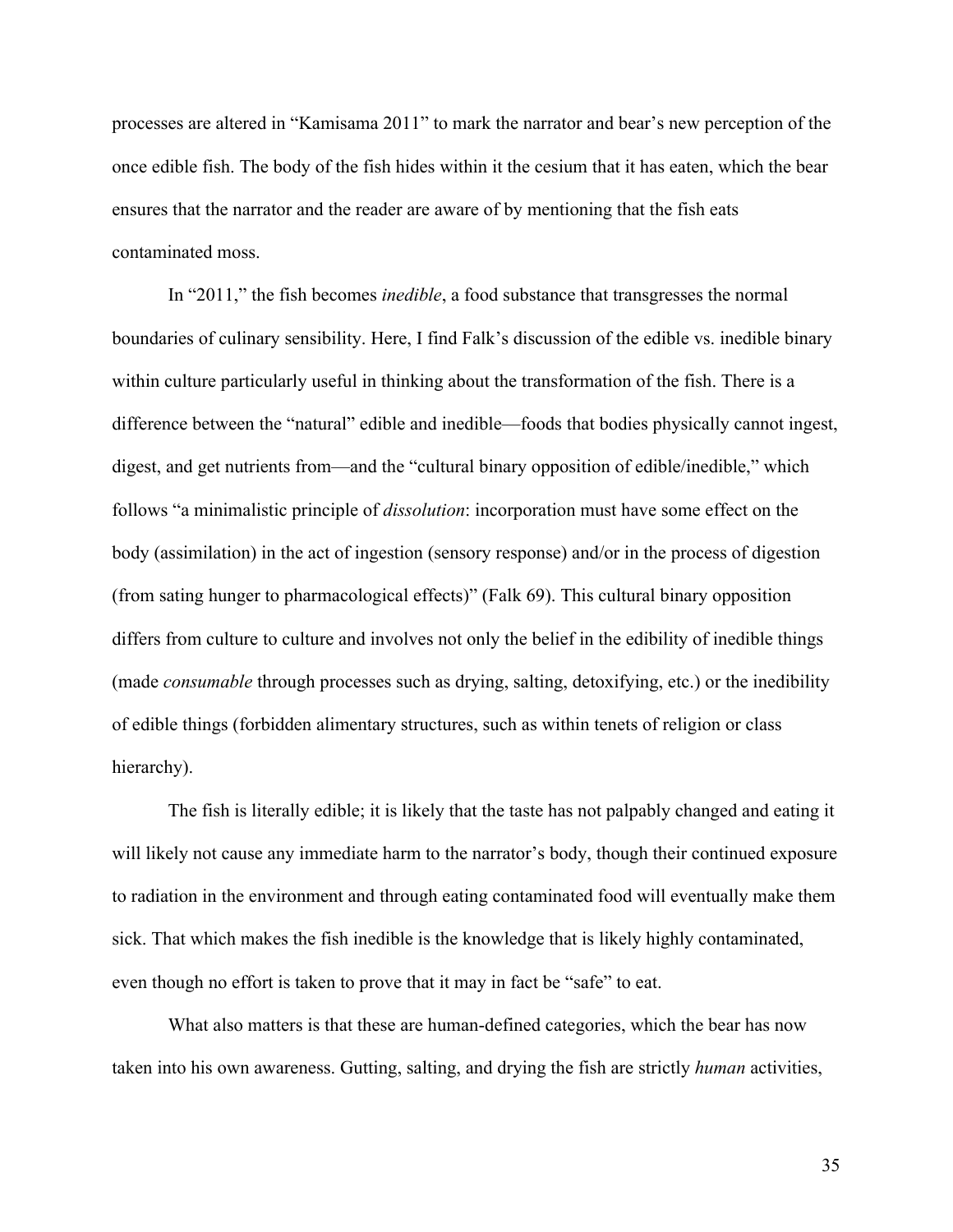taken on by the bear. This process of preparing fish to be eaten is conducted by the bear, who uses human tools to prepare the fish even though he used his own bear tools (his paws and senses) to catch the fish. The bear's actions are halfway between human and animal, learned and instinctual. Based on taste alone, humans and animals cannot distinguish between contaminated food and uncontaminated food; it is within the realm of human knowledge that food can be deemed radiation-free or low enough in radiation that it is safe to eat.<sup>13</sup> Edibility is not merely based on the immediate harm it causes to the body, or the physiological reaction that a human or animal has to eating the food, but on cultural and social factors as well. For the fish in the river, how is it to know that the waters in which it swims are contaminated, and that the moss it eats absorbs high amounts of cesium?

The bear, however, has enormous amounts of human knowledge and awareness, including the fact that certain rituals must be conducted to cleanse the fish. In the 2011 version, the bear cleans (清める *kiyomeru*) the innards of the gutted fish with water from a bottle, which the narrator thinks "[the bear] had seemingly brought along for this purpose" (Kawakami 31). The connotation of the kanji used here is "purify" or "cleanse," especially in religious contexts. The act of cleaning oneself with pure water is a ritual commonly conducted before entering shrines or temples in Japan, and here the bear rinses the fish with clean water—not water from the river, as he uses to wash his tools in the original story—before salting it. The narrator, however, seems not to have these skills or chooses not to partake in the ritual, as they admire the bear's thoughtfulness and foresight.

The bear prepares the fish for the narrator, and he also is the one to attach meaning to the

<sup>&</sup>lt;sup>13</sup> Notably, the image of animals unknowingly eating contaminated food comes up in other post-3.11 literature such as Kimura Yūsuke's *Seichi Cs* (Sacred Cesium Ground, 2014, Shinchōsha; English translation by Doug Slaymaker published 2019 in *Sacred Cesium Ground and Isa's Deluge*, Columbia University press).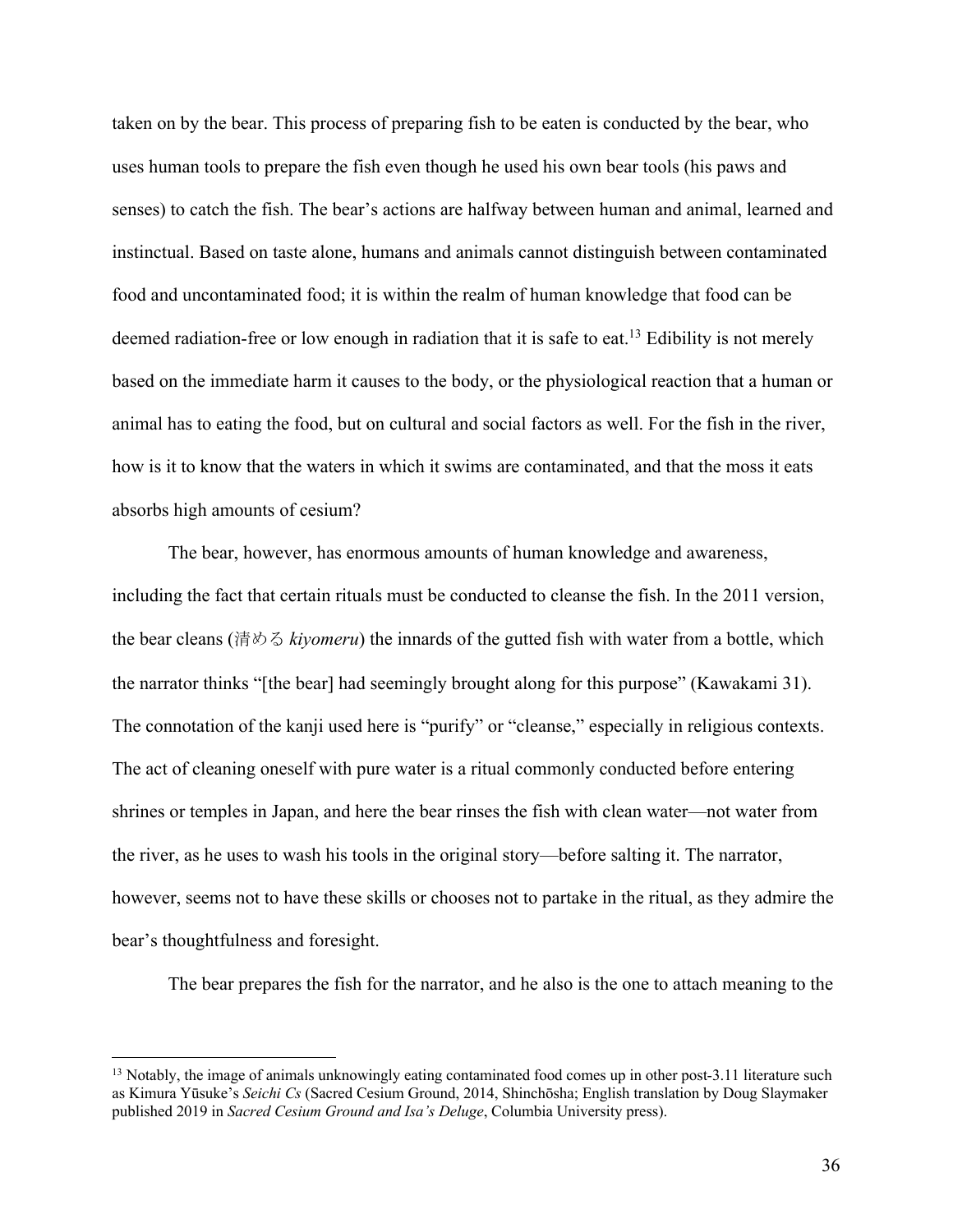fish regardless of what the narrator does with it. In the original, this act of feeding the narrator is something that the bear does earlier by bringing the gift of noodles for all of its new neighbors. The fish is different from the noodles, for this gift is attached to the bear's innate animal skills and his thoughtfulness *toward the narrator specifically*, as he prepares the fish in front of the narrator's eyes *after* he tells the narrator that he will give the fish to the narrator "in memory of today" (Kawakami 12). Although the bear catches two more fish while the narrator is napping, it is the fish that the bear prepares in front of the narrator that the narrator takes home. The gift of an edible thing made more delicious through the actions of the bear attaches special meaning to the fish when the narrator takes it home and grills it. A path toward eating is clearly taken, and while the narrator does not tell us that they ate the fish, or how it tasted, Kawakami's original story utilizes the fish, whose body is prepared for eating by *both* the bear and the narrator, to show the bond that has formed between the two characters. This fish is not only literally edible, it is edible and *special*, a relatively normal food made simple by the contexts in which it was given to the narrator.

In the 2011 version, the specialness of the fish is not undone; instead it is given a different meaning. Across the two versions, the fish as food becomes not-food, and its doublemeaning makes it desirable in new contexts. Falk discusses the transformation of food in terms of festive food, "…currently bad and forbidden but good and permissible in a future role or position, [which] creates a kind of enticement or anticipatory tension, making possible a positive representation" (82). Rather than taking the straightforward path of forbidden food becoming permissible food, the fish takes a more winding and even reversed path through both texts: everyday food, permissible and ordinary, becomes imbued with special meaning as it is prepared for eating; years later (or perhaps moments later, for readers approaching the two versions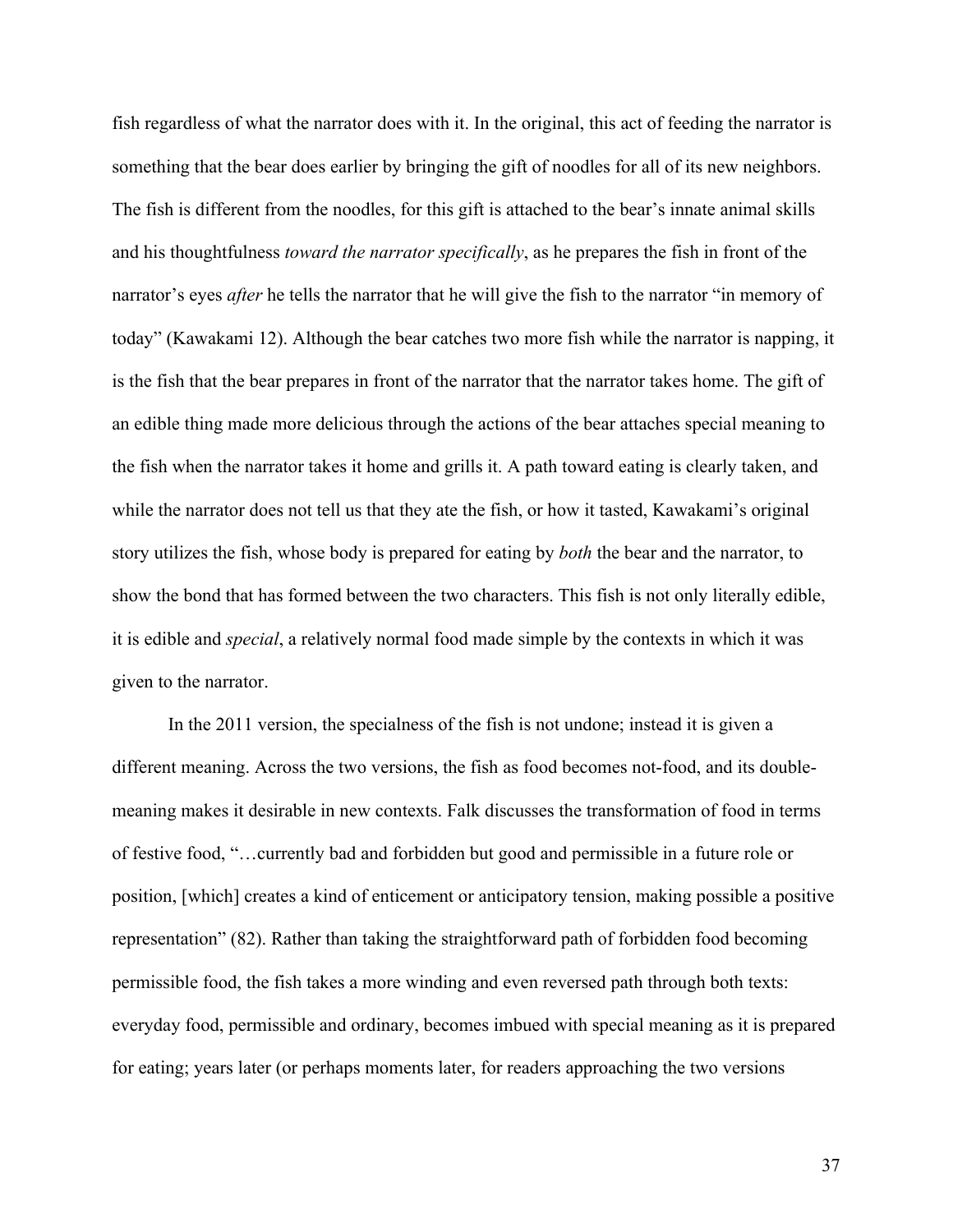published together), this special fish becomes forbidden food due to the context it is made to exist within, and through preparation similar to its previous iteration, it becomes imbued with the ambivalence of the narrator and bear's knowledge of its dangerous, contaminated flesh and the positive feelings of the bear who prepares it for the narrator. If the reader were to read the texts in the order they were published in *Gunzō* or in the English language translations in *Granta* or *March was made of Yarn*, then the fish turns from a food immediately wielding danger to a food that, although it is apparently safe, now carries with it the doubt and anxiety that it may contain dangerous substances that past readers—and eaters—may not have given any heed to before.

Yet the narrator still brings the fish into their home in 2011, even though it is not cooked or eaten. The bear makes a point of telling the narrator that if they do not eat it, then they should throw it out the next day, differing from the original in that there is now the option to throw it out at all. The narrator chooses instead to display (飾る *kazaru*) the fish atop their shoebox (a shelf at the entryway) before going about their nightly routine: showering carefully to wash the external radiation from their body, writing in their diary, and then recording the estimated amount of radiation they have been exposed to, both internal and external.

Ambivalence abounds in the narrator's actions. The narrator rinses their body with water after their outing, as the bear purified the fish with "safe" water, but that does not erase the radiation that they have been exposed to. They also choose to embrace the bear's body without protective gear, even though their internal narration reminds the reader that the bear's large body has high amounts of radiation on his fur. Despite the decisions they make to stay in the contaminated area, to not wear protective clothing on this outing, to hug the bear, they make the decision *not* to eat the fish. The inedible fish is a memento, a physical representation of the day that the bear and the narrator spent together, but it does not have the same positive bodily effect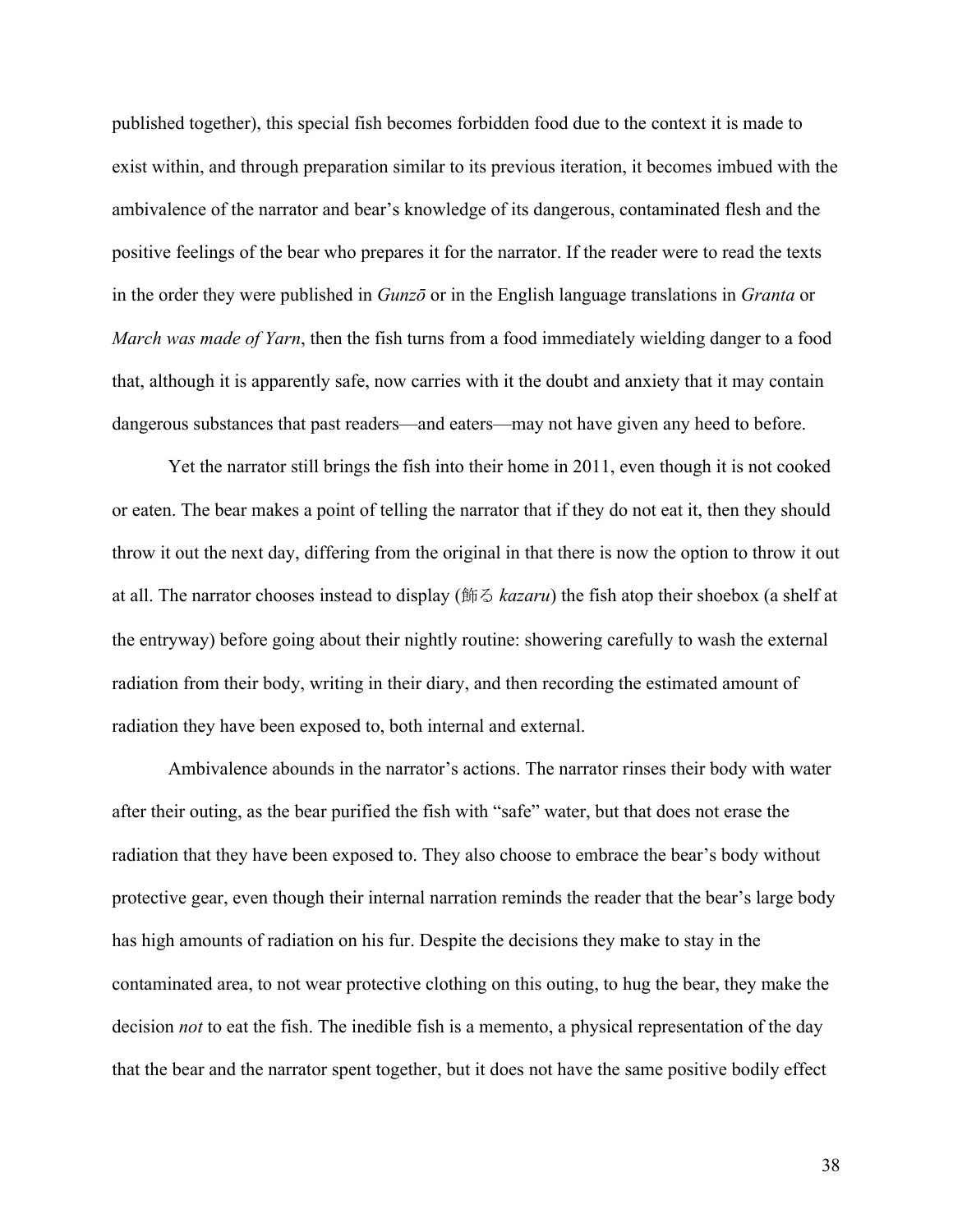as the fish in the original. Once the narrator chooses not to eat it that evening, it ceases to pose harm or hold benefit toward the narrator's body. By leaving it on the shoebox rather than placing it in the refrigerator, the narrator rejects the raw fish as a food substance that needs to be preserved in some way. All it can do now is rot in its place at the entryway until the narrator chooses to throw it out.

Moreover, the bear faces the same kinds of choices that the narrator makes. Removed from nature, living among humans, the bear is subject to the same dangers that the narrator faces, even though his body is perceived and treated differently by the other humans. It is the bear that reminds the narrator and the reader that the fish's body is contaminated, and the bear that prepares the fish for the narrator. The fish is fundamentally transformed by the bear; the bear is fundamentally transformed by the society under which it faces the dangers of contamination. The bodies of narrator, fish, and bear become "cooked" by society, and the meanings of these bodies change for the post-3.11 reader.

Falk's analysis of festive food, applied to the fish, poses a hope—perhaps if we avoid the fish now, taking away its cultural edibility until the radioactive matter in the environment abates in some odd number of decades, then we may once again welcome it into our diets in the future as a marker that the danger of nuclear contamination in northern Japan has passed. Kawakami's story, however, does not trace the potential of the fish that far. The narrator and the bear never voice discontent with the fish and do not express hope that things will get better. The choices they and the bear make throughout the stories are predicated upon the immediate situation they are in. They eat what they eat, assuming it is safe, and they do not eat what they know is likely not safe. Navigating the relatively straightforward choice of eating "safe" food comes with a plethora of other ambivalent choices, which Kawakami's narrator and bear engage with, coming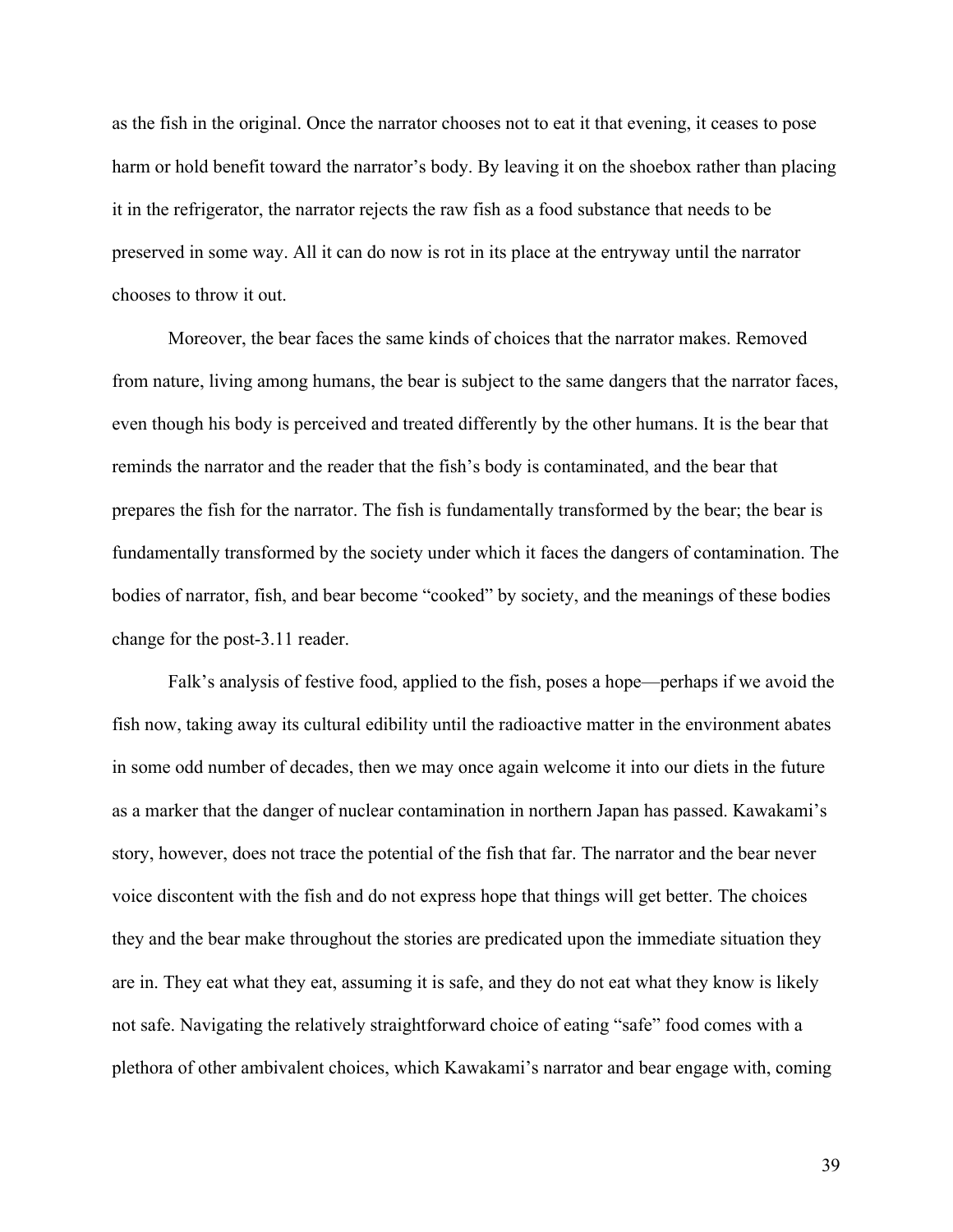away with a changed outlook on food objects.

#### **Conclusion: A New Everyday**

Kawakami's updated text grapples with the supposedly straightforward choices to make in order to keep oneself—one's *body*—safe in a radiation contaminated environment. The invisibility of radiation and the repeated exposure of oneself to it makes the daily routine of life for the narrator and the bear a series of conflicting choices. If food is banal, quotidian, omnipresent, then the narrator's choice to eat or not eat the contaminated fish versus the other food in the novel marks the specialness of the fish in these new nuclear terms. Above, I have discussed bodily issues of humans and animals, the culturally symbolic and nutritional qualities of foods, as well as the shifting nature of food in our consciousness.

Food is tied to place, and place to living. The narrator is not choosing to become sick simply by exposing themself to radiation that day, nor would they likely fall ill by eating one contaminated fish. They do, however, choose to live in a contaminated zone, to expose their body to radiation, and not to consume a contaminated body, all of which are choices that affect the processes that make up their everyday life. Kawakami's story is a meditation on the ways that life has been "cooked" subtly in the aftermath of the humanmade disaster.

Tonally, the two texts maintain a certain quietude, even when the afterword contains Kawakami's ire and frustration toward humans'—including her own—willingness to exploit radioactive materials for personal gain, without considering the existence of the "uranium god" (ウランの神様 *uran no kamisama*). Much like the way that the bear has been abused in both stories, Kawakami's afterword muses on the ways that humans have exploited uranium-235 for their own personal gain. While Kawakami notes in the beginning of the afterword that there are tens of thousands of gods in Japan stemming from ancient beliefs, those that she lists are gods of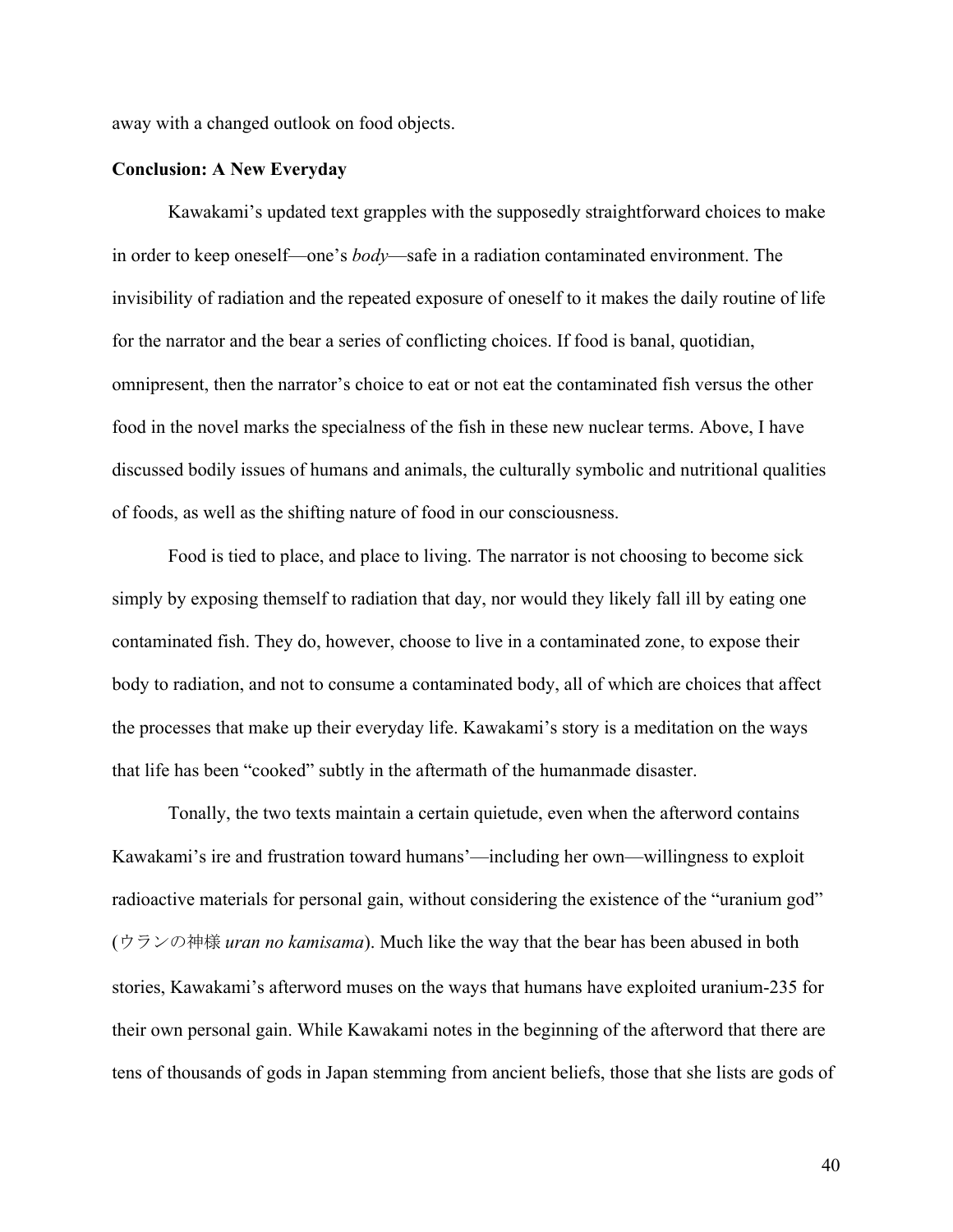both natural and humanmade things: mountains, rivers, toilets, hearths, and of course, animals. It is unclear, in her writing, if the "bear god" and "uranium god" are good or bad, or if they protect bears or uranium particles or humans. In the original, the "bear god's blessings" conferred upon the narrator by the bear seem to imply that the narrator, having built a positive and meaningful relationship with the bear, is worthy of the bear god's favor. In the 2011 version, the bear god's blessings are still conferred upon the narrator, but in this case, it is borne out of a new bond in the text's new nuclear contexts: by agreeing to an outing with the bear, by accepting the radioactive fish despite its inedibility, and by hugging the bear despite the contamination built up on its fur, the narrator embraces the new landscape vis-à-vis the bear.

Ultimately, Kawakami's story changes the contexts, the fish, and the actions of the narrator and bear in order to suit the new everyday of life in post-3.11 Japan. Toward the end of the afterword, Kawakami writes:

At the end of March 2011, I rewrote "Kamisama 2011." It was not at all for the haughty purpose of warning people of the dangers that accompany the use of nuclear power. Rather, I injected into the writing of it my feelings of surprise that daily life goes on, yet there is the possibility that this daily life can be greatly altered by something. My quiet rage (怒り *ikari*), since the nuclear accident, will not depart. Of course, this rage is, in the end, rage directed at myself. Because Japan was made by no one other than me. Even while I harbor this rage, we dispassionately live our everyday lives, and even if it's just out of stubbornness, I don't want to say, "I'm tired of this (もうやになった *mou ya ni natta*)" and give up on this life. I mean, living itself is supposed to be a great happiness. (44)

Here, Kawakami points to the everyday  $(\exists \, \ddot{\mathbb{E}} \text{ } nichij\bar{o})$  as both a given and a tenuous attribute of life. "Kamisama" and "Kamisama 2011" skirt the ordinary and extraordinary—the talking bear, of course, is extraordinary, but their outing is ordinary for the most part. If not for the bear's bodily bear-ness, an outing between two humans might have followed the same sort of pattern. Despite these interruptions, originally of the animality of the bear, and in the rewrite the intrusions of radioactive-conscious numbers, actions, and facts, Kawakami's weary ire is left for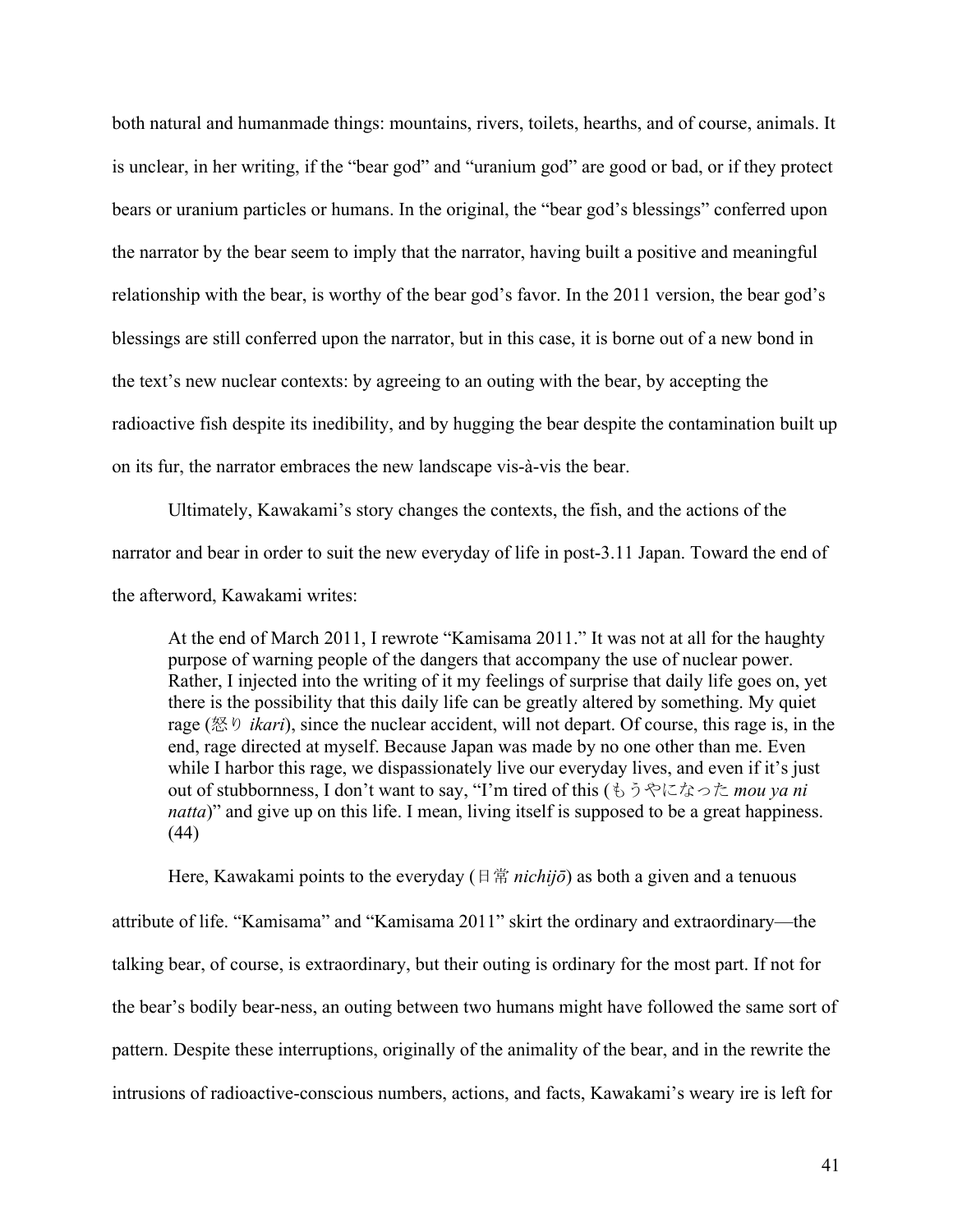the reader to add on their own, a reactive, affective, compulsive sympathy for the bear and the narrator, each for different reasons.

The processes—the "cooking"—that change the fish in both the original and the 2011 version fundamentally change the meaning of the fish for the narrator, for the bear, and for the reader as well. That the fish is cleaned, salted, and grilled in "Kamisama" presents a collaborative relationship between human and bear, which ultimately gives greater meaning to the day that they have spent together. That the fish is cleaned, washed, salted, and then *displayed* in "Kamisama 2011" marks a new kind of value that the fish has, having lost its edibility due to its own eating patterns. The fish as memento reminds the narrator of their day out with the bear, but also of new definitions of safety and the loss of their old lifestyle. There is no going back the body of the fish, the body of the bear, and the body of the human are all subtly and fundamentally changed physically and socially by the nuclear meltdown, and thus in readers' perceptions of these bodies as well. At the same time, Kawakami herself notes that despite the exhaustion and rage she feels toward the people of Japan for the choices that led up to this new way of life, she recognizes that the act of living, which "is supposed to be a great happiness," means living with and through these new changes, these new bodies (44). For narrator, bear, writer, and reader, this means attaching new meanings to food.

Moreover, "Kamisama 2011" is one of the most widely read and analyzed examples of post-3.11 literature. Kawakami, a Tokyo-born and based writer, "cooks" the idea of irradiated landscapes and food through these fictional bodies. Her afterword imagines the feelings of exploited uranium and the uranium gods and expresses the rage she feels toward herself and others for the way things ended up but does not make explicit note of her own centralized position. Her rewrite places the first-person narrator into the irradiated zone and, in imagining a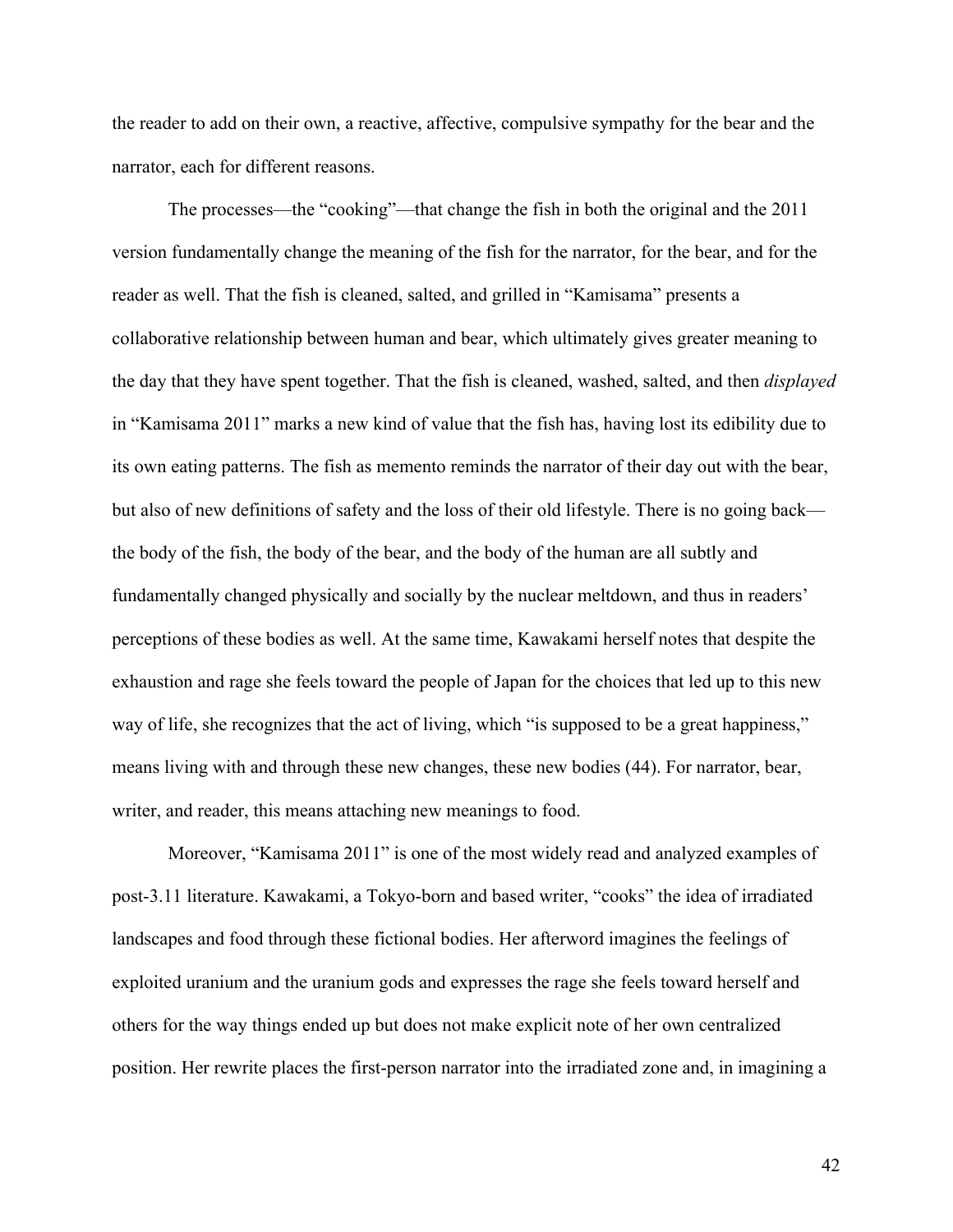future in which people and animals live and make meaning together, sympathizes with animal bodies only through *irradiated* human bodies. The issue of choice in the text—to stay, to not wear protective clothing, to not eat, to estimate rather than to measure—comes at the cost of obscuring the numerous decisions that those living in irradiated areas were forced to make due to their own bodily concerns or due to national policy, such as mandatory evacuation.

While Kawakami's characters choose not to eat food tied to a contaminated landscape, some post-3.11 texts directly address questions of eating contaminated food. Rather than disavowing food tied to disaster-stricken areas, texts like *Oishinbo* address the complex emotional, economic, and physiological impacts that the decision to eat or not eat may have on consumers and producers.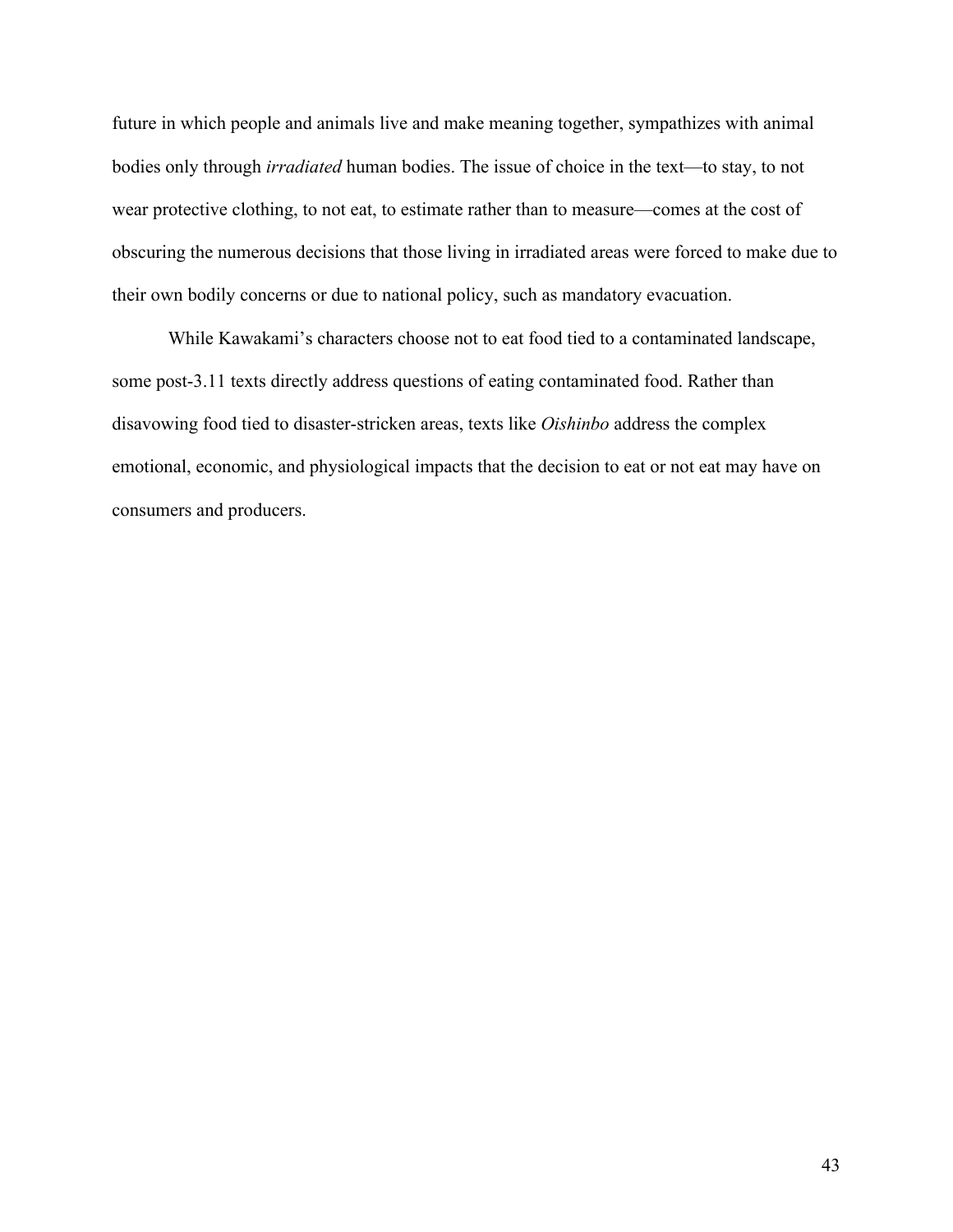#### **Chapter 3: The Portrayal of "Real" and "Truth" through Eating in** *Oishinbo*

*Oishinbo* (『美味しんぼ』) began publishing in the serial *seinen*<sup>14</sup> manga magazine *Big Comics Spirits* (1980-present, Shōgakukan) in 1983. Written by Kariya Tetsu (1941 - ) and illustrated by Hanasaka Akira (1956 - ), the manga's title is a portmanteau of "*oishii*" (美味しい delicious) and "*kuishinbō*" (食いしん坊 glutton). Though certainly not the first manga to deal with food, *Oishinbo* was impressive in that it was both a travel manga, often leading its characters all across Japan and sometimes even internationally, as well as a manga that focused on finding the best local food and discovering the minute differences that took food from good to great. The goal of the main characters is to search for the culinary delights and create the "Ultimate Menu" (究極のメニュー *kyūkyoku no menyū*) to celebrate the history of the fictional newspaper, the *Tōzai Shinbun*. Lorie Brau writes that *Oishinbo*'s goal is to "entertain with a story and to educate with recipes and other 'real life' information about food and cooking," and the text "assumes the role of guide, steering its readers through a dizzying array of culinary possibilities in a time of rapid change" ("Oishinbo's Adventures in Eating," 37). Over the course of 30 years, 111 volumes and other adapted media, it has certainly fulfilled this role.

At the time *Oishinbo* began publishing, Japan was an economic superpower, and the strength of the yen meant that Japanese people could afford—and thus demanded—greater luxuries in life, including food. *Oishinbo* contributed both culinary knowledge and experience to the hungry consumers of the 1980s and 1990s, who could then apply the information they learned through the manga's varied story arcs to their real-life eating habits in the pursuit of more gourmet or authentic eating experiences. For the most part, the manga follows the

<sup>14</sup> Manga genres are often split into categories of age and gender, such as *shōnen* (for young boys), *shōjo* (for young girls), *rediizu* or *josei* (for adult women). *Seinen* is a manga genre geared largely toward an audience of adult men and teens. Of course, the intended readership of the manga is not exclusive to only one demographic, and there are many areas of overlap between the genres, both narratively and artistically, as well as in terms of readership.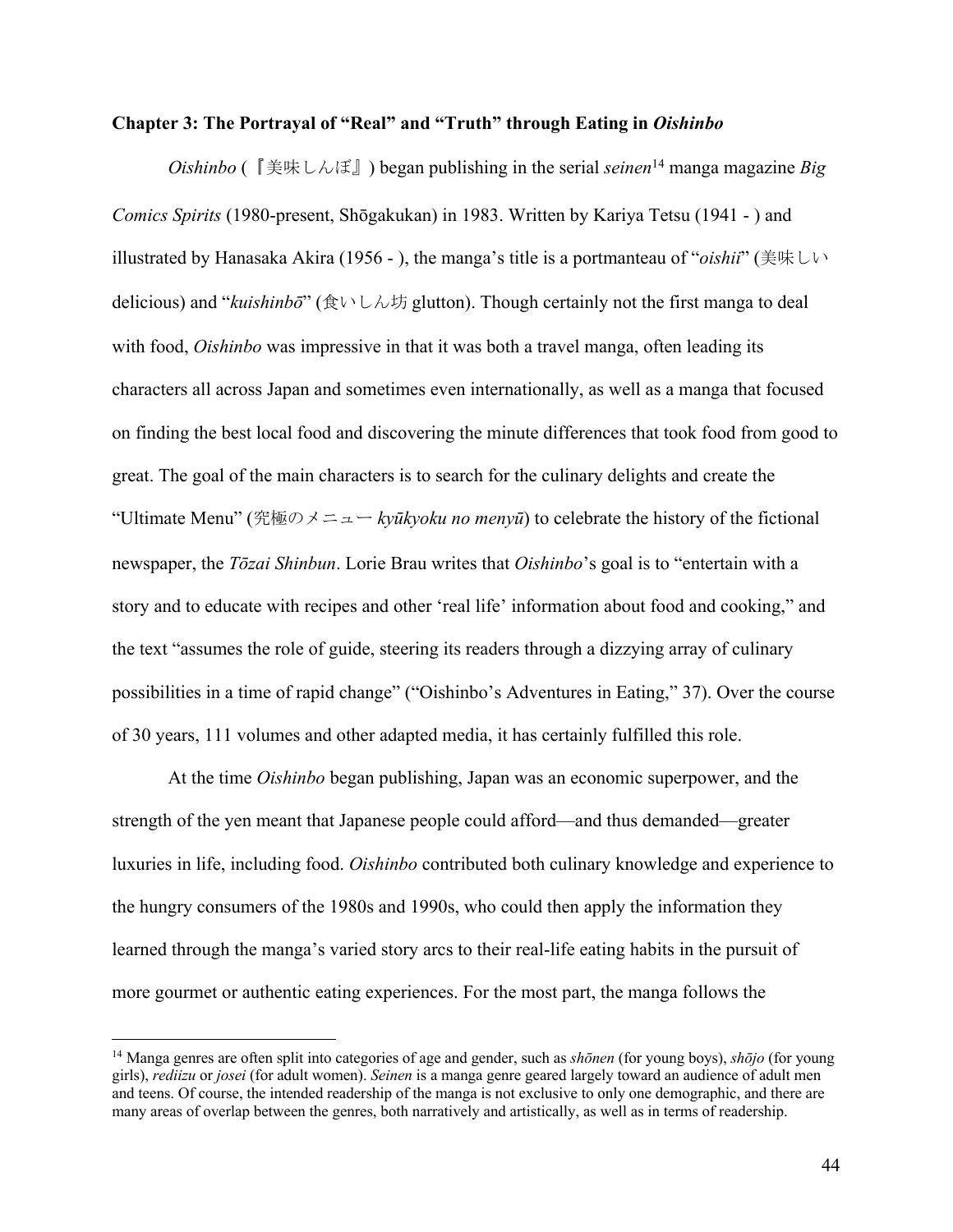adventures of its protagonist, *Tōzai Shinbun* culture department staff member Yamaoka Shirō, whose lazy attitude and penchant for betting on horse races is a stark contrast to his wide breadth and depth of culinary knowledge. His knowledge stems from the strict and nightmarish upbringing by his father, series antagonist Kaibara Yūzan, a famous ceramics artist and the founder of the Gourmet Club (美食倶楽部 *Bishoku kurabu*), a group of rich socialite men who pursue high gastronomic dining experiences. Yamaoka resents his father because he believes that Kaibara's demanding attitude toward even home cooking drove his mother to her death, causing him to leave home and renounce his father's last name, taking on his mother's maiden name. A secondary protagonist is Kurita Yūko, another employee of the *Tōzai Shinbun* who was selected alongside Yamaoka to develop the "ultimate menu." Over the course of the manga, Yamaoka and Kurita fall in love, get married, and have children, and her kind, enthusiastic demeanor and naivete often serve as a foil to Yamaoka's stubborn confidence during their encounters with restauranteurs, farmers, buyers, and of course, Kaibara. A number of other recurring side characters include the frequent appearances of the other newspaper employees, members of Kaibara's club, assorted fictional and non-fictional restauranteurs and food producers, and many others. At every turn, Yamaoka and Kaibara come head to head, and their encounters leave both the other characters and the readers with a greater understanding of certain dishes, farming practices, and even entire cuisines. Moreover, the often photo-realistic depiction with which food is rendered in the manga is mouthwateringly detailed, leaving readers with more than just knowledge—they come away with cravings and emotional reactions.

*Oishinbo* falls into the category of *gurume* (グルメ gourmet) or *ryōri* (料理 cooking) manga. Certainly, both categories are served in the text, considering the pursuit of the highest culinary achievement in order to construct the Ultimate Menu, and the emphasis on careful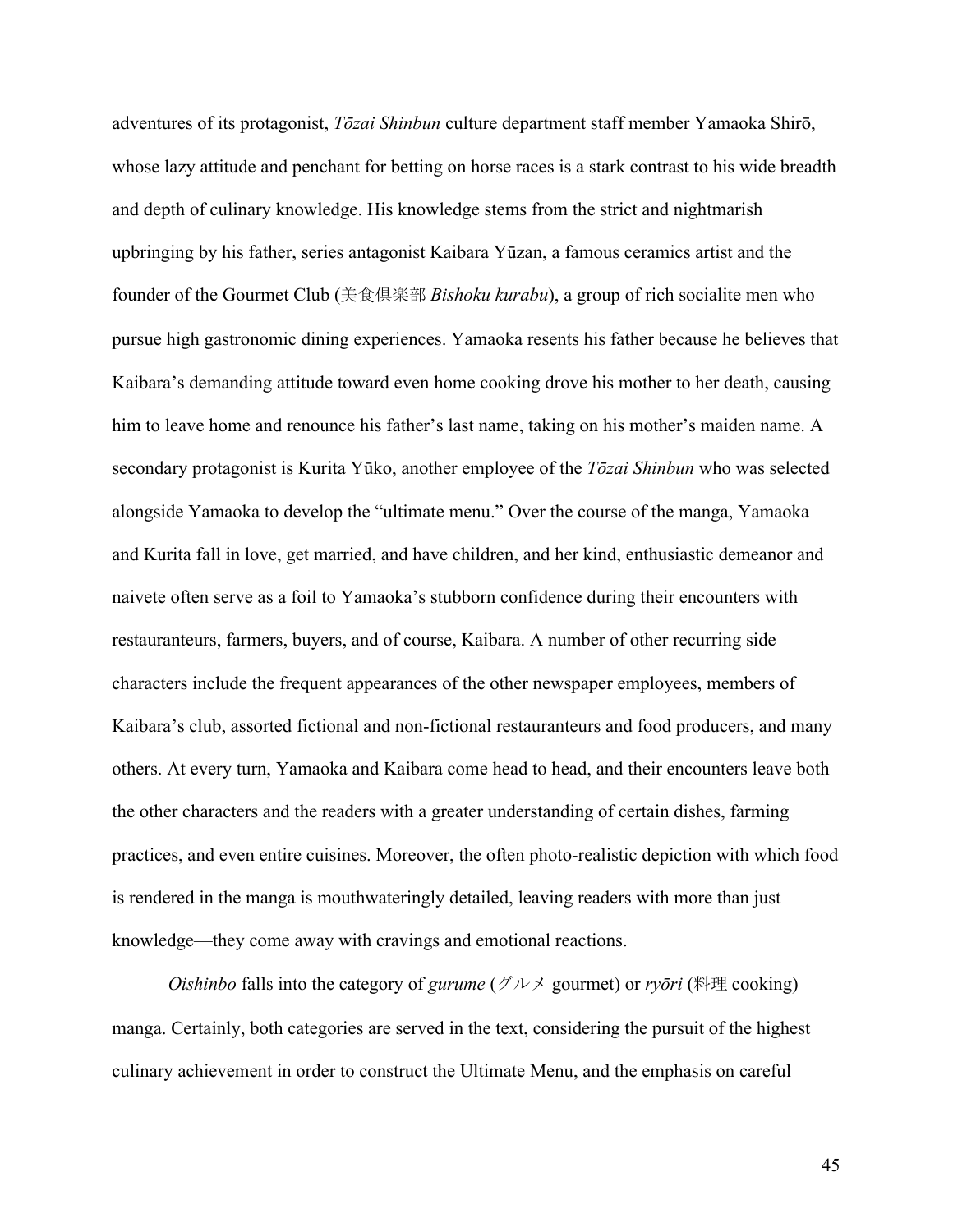preparation of ingredients that unfolds within the thirty-year-long serialization. It is also one of the most popular and well-known *gurume* manga, having been the publisher Shōgakukan's second most popular manga series from the mid-1980s to mid-1990s (Kinsella 82). The manga that fall within the *gurume* or *ryōri* genres have a relatively uniform visual language. Though the primary art style may differ greatly, food tends to be rendered in high, photo-realistic detail especially when rendered alone in a single panel—while the characters tend to be more twodimensional. This flatness of the characters allows for what Scott McCloud calls "masking": a simplified, cartoonish character allows for the reader to identify with the character more than a photo-realistic character. Combined with realistic scenery or landscapes, readers are allowed to "*mask* themselves in a character and safely enter a sensually stimulating world" (43).15 Brau explains how masking in food manga such as *Oishinbo* "produces different effects" than this masking of cartoonish characters in a detailed background: "Rendering the food illustrations in crosshatched, photographic detail often makes them more prominent… These drawings emphasize the difference between food as fact and the story as fiction" ("Oishinbo's Adventures in Eating," 37). Masking is present in both the backgrounds drawn in *Oishinbo* as well as the food depicted in its chapters, which is especially prominent in the photorealistic renderings of disaster-stricken landscapes in the volumes I will analyze. The manga's relatively simply drawn characters are distinct and identifiable but have nowhere near the same level of realism as the food or backgrounds depicted on the same pages, allowing readers to objectively imagine themselves into the characters' shoes as they see, smell, and taste the detailed food on the page. The panel layout of *Oishinbo* often tends to be straightforward as well, jumping between subjects

<sup>&</sup>lt;sup>15</sup> Although he discusses comics in general, McCloud notes that manga in particular utilize another type of masking to a high degree for dramatic effect; a simple object that suddenly becomes very realistic looking to denote its importance emphasizes the object as "something with *weight, texture*, and *physical complexity*" (44).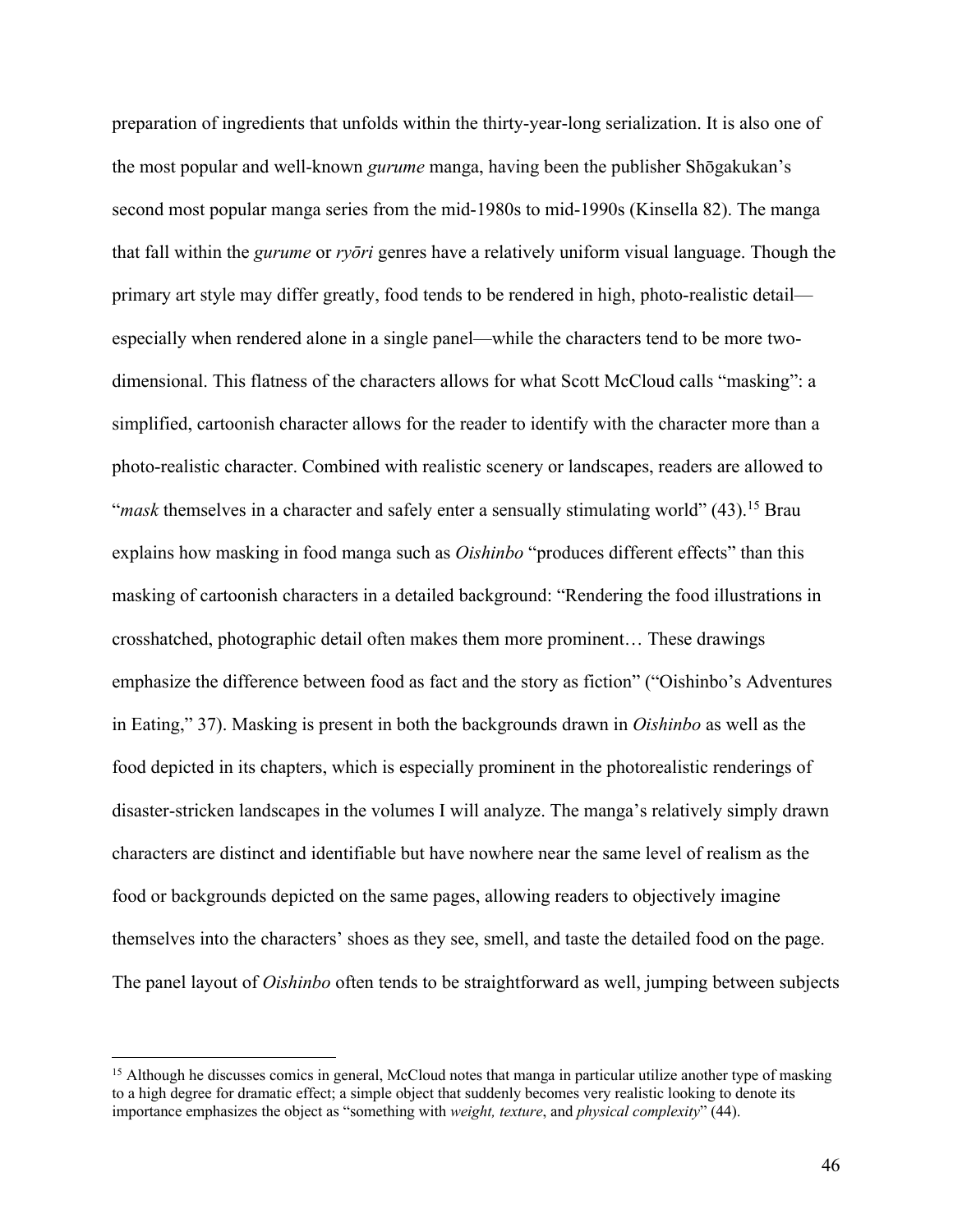and objects or revealing scenery. The pages themselves have straightforward, linear layouts, with little panel-breakout. The uncomplicated visual language of *Oishinbo* allows readers to immerse themselves into the landscapes and eating experiences depicted.

Unfortunately for fans of the long-running series, *Oishinbo* has been on an extended pause from publication since 2014, when the final chapters of the story arc titled "Fukushima no shinjitsu" (福島の真実 The truth about Fukushima) were released. The story arc followed the journalistic pursuits of Yamaoka and company as they made trips to Fukushima prefecture in the months and years following the triple disaster. "Fukushima no shinjitsu" deals specifically with the effects of TEPCO's nuclear meltdowns on local food producers, citizens, and government officials, finding fault with the national government and TEPCO for their irresponsibility in not keeping locals informed of the dangers of nuclear power generation, for deceiving the masses into allowing a nuclear power plant to be built, and for insisting that people could return to the contaminated areas with no risk. The most controversial moment in these final chapters was when Yamaoka suffers a nosebleed and fatigue, with no clear cause. Though a visit to the doctor suggests that he had not been exposed to enough radiation to cause the mysterious nosebleed, the following pages reveal that others who had visited Fukushima a number of times for research or as a part of the *Tōzai Shinbun*'s trips, such as Kaizan, their Tōhoku region guide Saitō, and the Gifu Environmental Medical Research Institute's chief researcher Dr. Matsui Eisuke, had suffered nosebleeds and fatigue as well (239-244). Brau notes that the book version alters in this scene a line from the former mayor of Futaba, Idogawa Katsutaka. In the original chapter released on April 28, 2014 in *Big Comics Spirits*, Idogawa says, "In Fukushima" to refer to people suffering nosebleeds after radiation exposure. In volume 111, published December 15, 2015, the line was changed to "Among people I know" due to controversy ("*Oishinbo*'s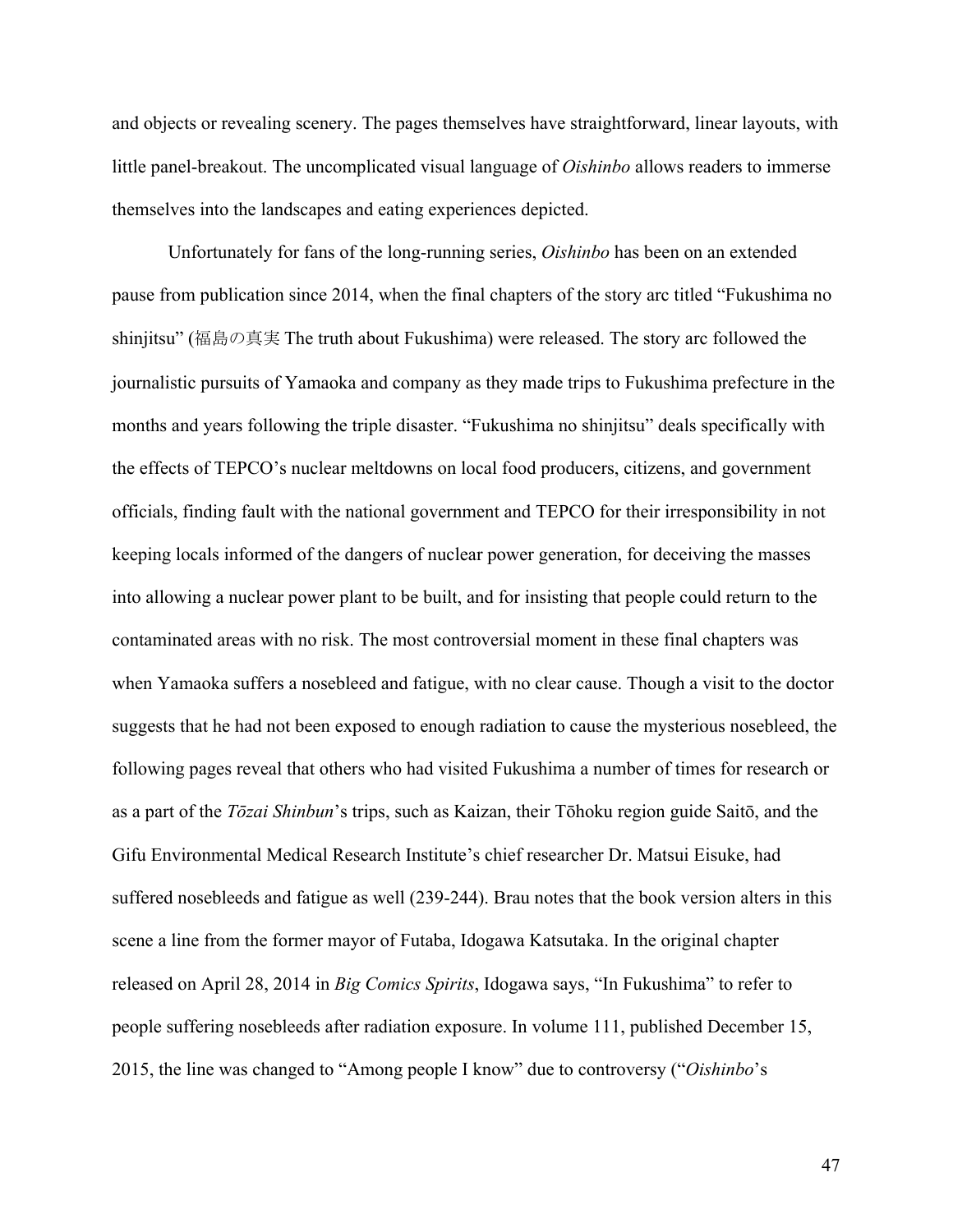Fukushima Elegy," 186). Criticism toward the depiction of the nosebleed came swiftly "from industry and government leaders, as well as media pundits, for what they deemed to be the irresponsible sensationalizing or falsifying of the situation at Fukushima" (Moscato 387). At the time, there was no research officially linking nosebleeds to exposure to radiation, so Kariya's decision to include the episode was criticized for being both scientifically inaccurate and fearmongering (Ochiai). Following this controversy, the publishing company overseeing *Big Comics Spirits* defended their decision to publish the chapters but placed the series on an indefinite hiatus.

My goal in this chapter is not to agree or disagree with the content and depictions in *Oishinbo*, nor is it to analyze the accuracy of the characters' experiences. Regardless of the ethical implications of Kariya's decisions and the resulting controversy, these two story arcs reveal the ways in which food and the people who make and eat it are affected by natural and humanmade disaster, as well as how the resulting shifts in food consciousness, food production, and cuisine itself are conveyed to fictional and real-life consumers in post-3.11 life. Through visual and textual analysis, I elucidate the ways that the manga engages with post-disaster issues of food, the body, memory, and place, especially as the fictional text creates "*jikkan*" (実感 real feeling) and "*shinjitsu*" (真実 truth) for the reader.

### **Textual Hybridity and Fictional Food**

The primary focus in these three volumes is on post-tsunami and post-meltdown food production and the affected livelihoods of the farmers and producers in Tōhoku, northern Japan. Yamaoka Shirō and his fellow journalists visit various food producers and partake of what food the farmers and food producers can offer, while learning their stories and the difficulties they face due to property damage, issues of bodily safety and radiation, the refusal of consumers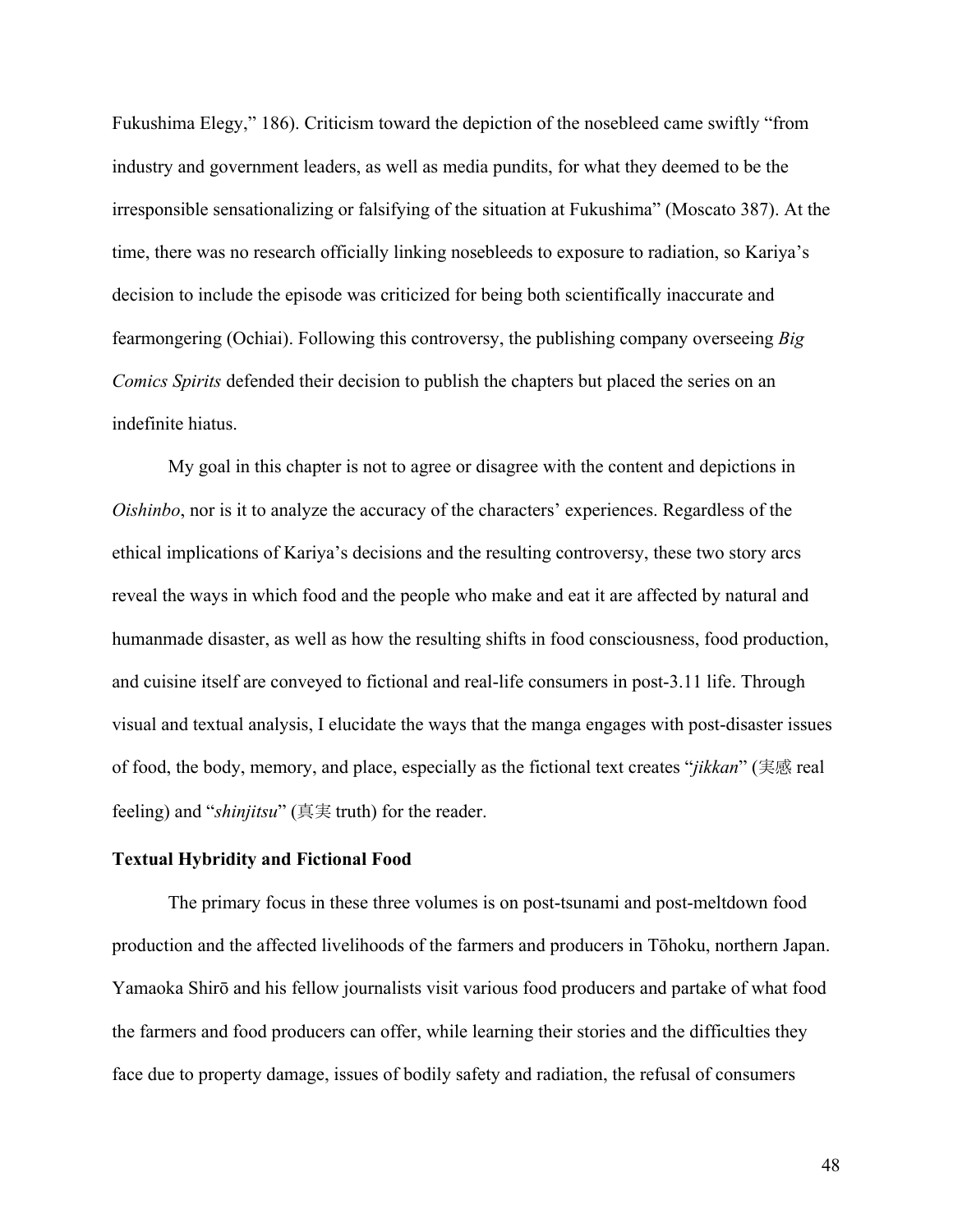outside of Fukushima to purchase products from Fukushima even though they are deemed safe, and their desire to maintain local customs and foodways despite the economic and psychological loss that they face.

Visually and narratively, *Oishinbo* attempts to clearly capture "*jikkan*" (real feeling) and "*shinjitsu*" (truth) within the affected areas. The main characters Yamaoka and Kurita are newspaper staff members whose primary job is, ostensibly, to conduct investigations and interviews to eventually write articles for the newspaper they work at. Yet almost none of *Oishinbo* depicts their own newspaper writing; the manga has the reader follow them on various adventures through Japan and sometimes abroad. The aftermath of these trips, whether the wrapup of their research for the Ultimate Menu or their actual production of this menu, is often left out entirely or used primarily as a frame to bring the events of their latest story to a close. In the post-3.11 Tōhoku chapters examined in this thesis, this remarkable documentary-style narrative building is particularly apparent in its retelling of the traumas and hardships interviewees have gone through since the triple disaster. In this way the manga itself is a documentarian endeavor—Kariya, Hanasaka, and other staff conduct their own research and interview local farmers, restauranteurs, and other people to compile the stories (Brau, "*Oishinbo*'s Fukushima Elegy," 178). Many of the landscapes and images are drawn based on reference photographs, some of which are labeled with source credits in the page margins. By adding commentary and drawing conclusions through beloved fictional characters, Kariya is able to comment upon reallife experiences in a multitude of voices.

The post-3.11 chapters take place over three years and were published intermittently in *Big Comic Spirits* from September 2011 through May 2014. The story itself begins in late May 2011, so within the diegesis there has been some time to temper the sorrows resulting from the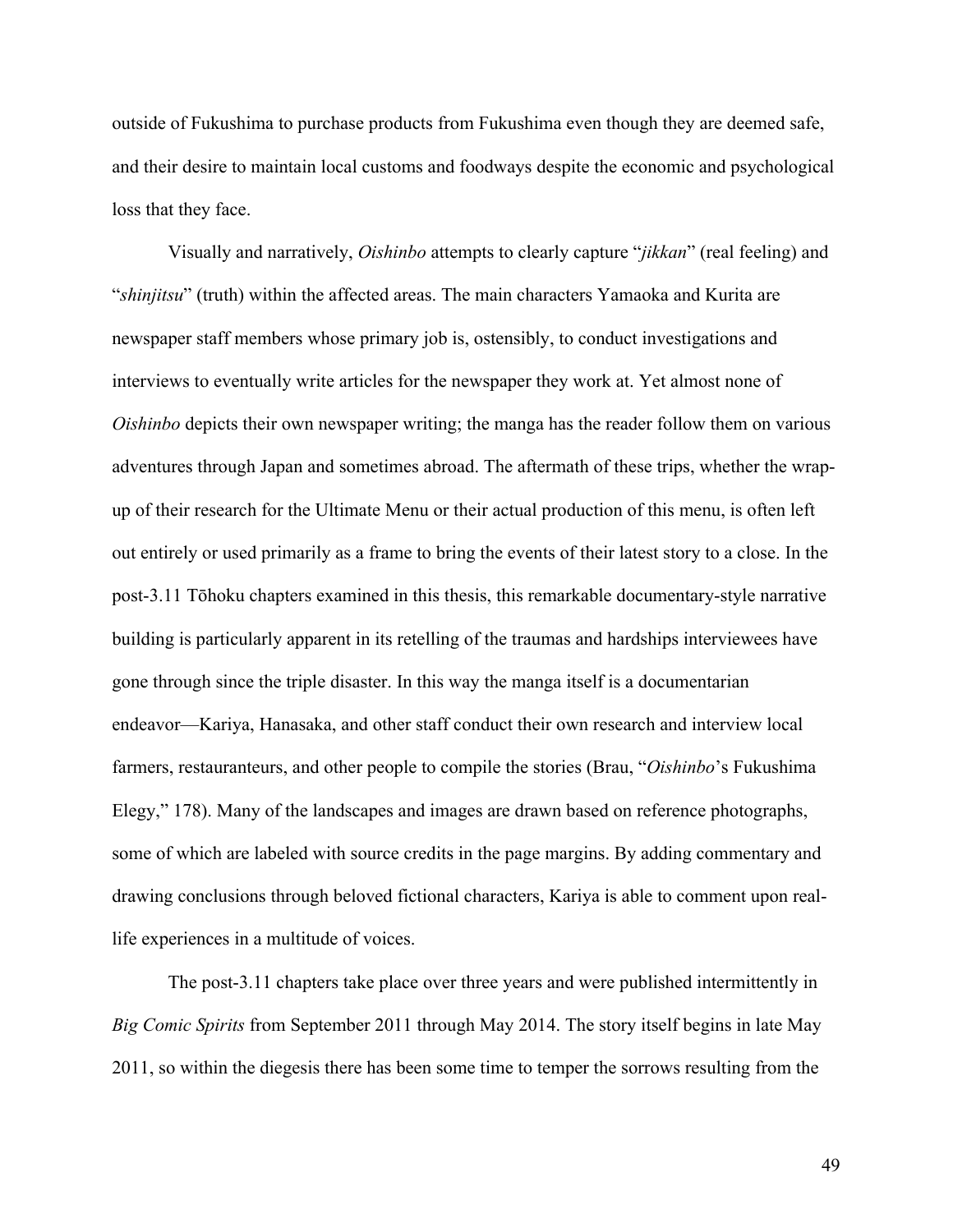natural disasters and enough time to watch the development of the unfolding nuclear disaster. The episodes track Yamaoka and a few other employees from *Tōzai Shinbun* as they travel through the disaster-stricken areas of Tōhoku. Starting from the southeast corner of Aomori prefecture, the group travels across much of the Tōhoku region, particularly areas near the coastline affected by the earthquake and tsunami. They survey the enormous damage to nature, cities, and homes and visit various chefs, farmers, and food producers. This trip, later collected in volume 108, is subtitled "Hisaichi-hen: megenai hitobito" (被災地編・めげない人々Disaster Area Episodes: Undaunted People). The following story arc—not analyzed in this chapter because it does not directly address an area immediately affected by the events of 3.11—depicts a trip to Shimane Prefecture, which the *Tōzai Shinbun* team take at the behest of Kaibara, who suggests that Shimane holds the key to understanding what is necessary for the revival of Tōhoku after 3.11. The arc also deals with the Trans-Pacific Partnership, an ongoing issue at the time Kariya was doing research and publishing these chapters.<sup>16</sup> The final story arc, published from February 2013 to May 2014, is titled "Fukushima no shinjitsu" (The Truth About Fukushima). In these chapters, the "Ultimate Menu" team make multiple trips to various locales in Fukushima<sup>17</sup> in order to grasp the "truth" of the situation in Fukushima with their own eyes, because, as Yamaoka explains to the editor-in-chief Tanimura, "Our department also receives a

<sup>&</sup>lt;sup>16</sup> A blog entry on Kariya's blog indicates that he conducted research for the Shimane chapters in late 2010, before the events of 3.11. At the time, the blog was still titled *Oishinbo nikki* (Oishinbo Diary]. The blog title changed in July 2011, after a four-month long break during which Kariya closed his blog due to a post he made after the earthquake and tsunami. It is not surprising that he put the Shimane Prefecture chapters on hold after the events of 3.11 to write instead about the disaster-stricken area, and then to reconnect his previous research and plans to the events that followed. This work requires a reshaping of time and linearity; it is unclear whether Kariya went to Shimane again to conduct further research or if he rewrote the storyline he already planned out, but regardless, whatever pre-3.11 Shimane chapters existed certainly held different meanings than the published post-3.11 chapters. The potential for these pre-3.11 chapters is lost now, and never can they be recovered in the post-3.11 epoch. <sup>17</sup> Their trips in "Fukushima no shinjitsu" take them to areas such as Sōma-shi and Minami-Sōma, regions directly north of the Fukushima Daiichi nuclear reactor. Over the span of approximately two diegetic years, the crew visit different towns and farms, Fukushima University, an abandoned town near the plant, as well as to Hokkaidō to visit a relocated cattle rancher and Saitama-shi north of Tokyo to interview evacuees. They are even allowed to take a tour of the Fukushima Daiichi nuclear reactor, although their trip is highly surveilled and controlled.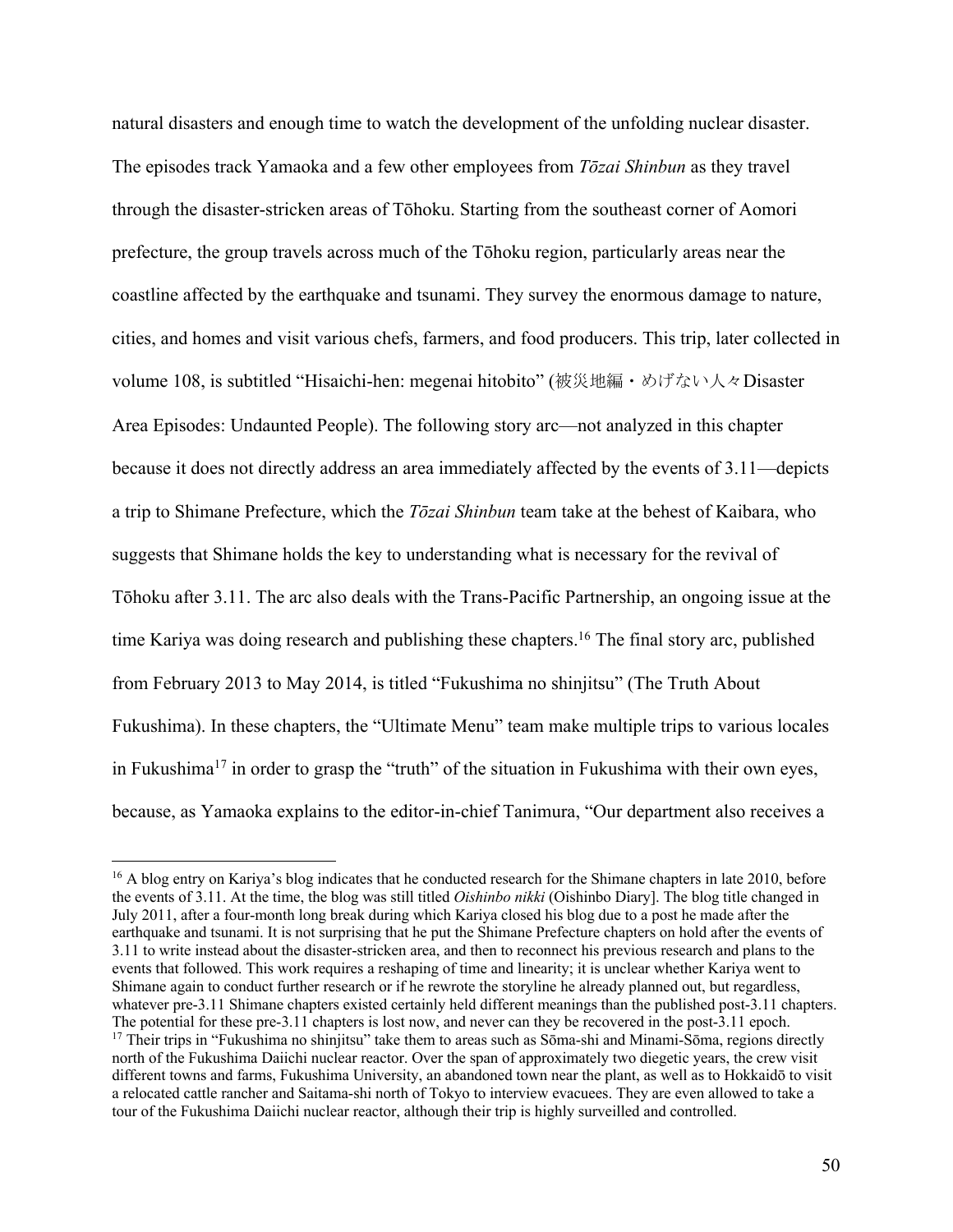lot of reports from the area, but they're so disparate that we cannot grasp the whole image. With only reports via television or newspapers we cannot grasp the real feeling (*jikkan*). We want to support Fukushima from the bottom of our hearts. However, in order to do so we need to know the truth about Fukushima" (*Oishinbo 110*, 8).

During their trips to Tōhoku, they meet a variety of real locals; in "Megenai hitobito," many of the people they meet are those whom they have previously encountered in trips to Tōhoku in search of things to add to the "Ultimate Menu." Most of them are chefs, fishers, or locals who prepare food for the visitors to eat while also explaining how the disaster has affected their lives and livelihoods. However, these people are not discouraged or hopeless even after the disaster and are forging ahead despite their situation. In "Fukushima no shinjitsu," the team meet a greater variety of people on their visits to Fukushima, including scientists, government officials, farmers, ranchers, fishers, and university professors, all of whom express concern toward living in Fukushima. Dominant in the discourse of "Fukushima no shinjitsu" is the distrust toward large corporations and the national government and the dilemma of allegiance to place versus one's bodily safety. Like the narrator in "Kamisama 2011," most of the people they encounter have chosen to stay in or to return to the prefecture despite the contamination, which they take measures to self-guard against. A year after the disaster, the primary struggle of the food producers is economic—while their crops and fishing hauls technically fall far under the maximum radiation limits set by the government, consumers nationwide refuse to buy the very food that the locals and producers themselves partake of. The manga includes interviews with producers who take various measures to reduce the amount of cesium that accumulates in their crops. Moreover, Kariya and Hanasaka take measures to clearly include facts and figures and depict the rage of the *Tōzai Shinbun* employees, who realize that the cowardice of the nation's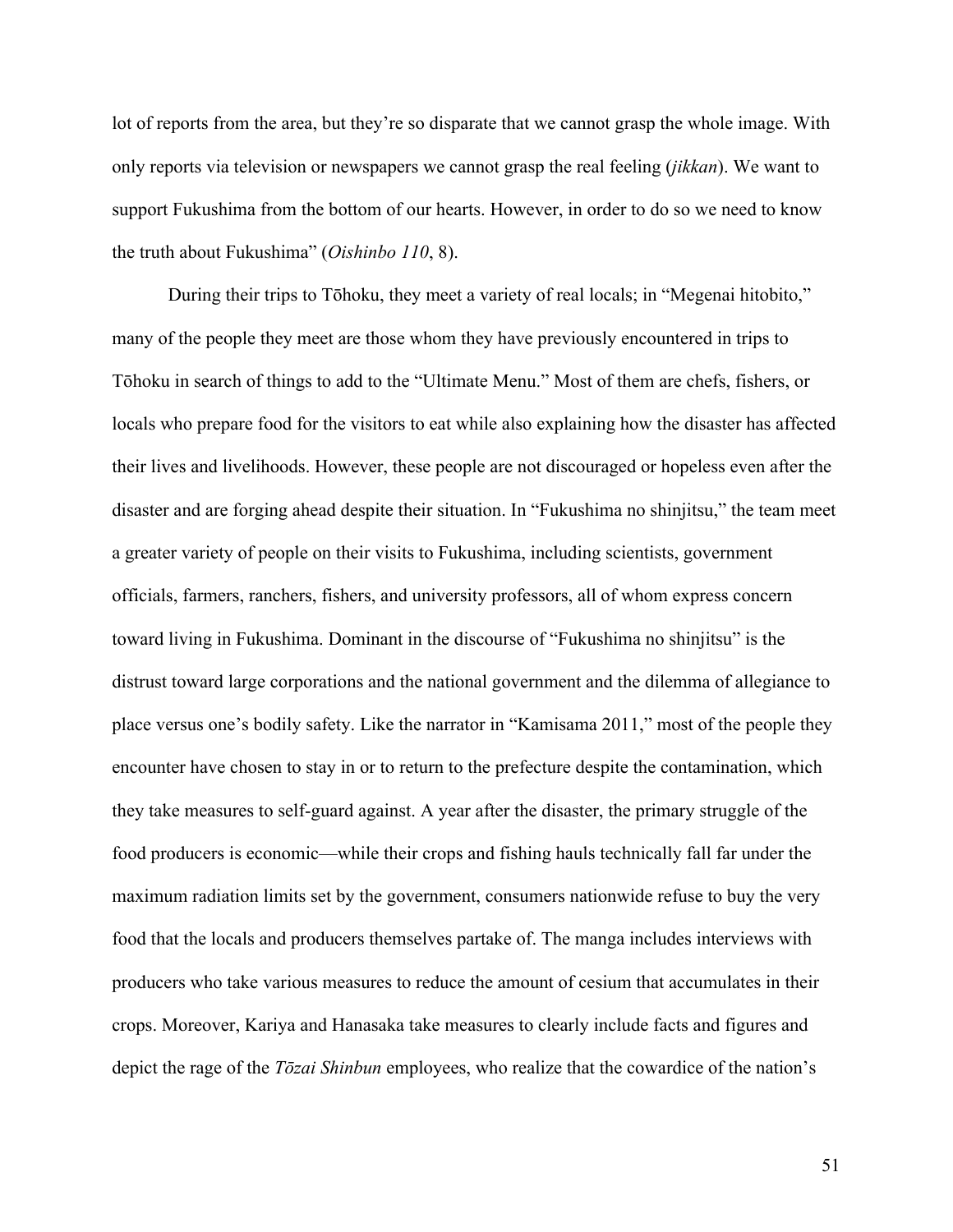consumers deeply impacts the livelihood of these local food producers.

In *Oishinbo*, food is tied to place and people; eating local delicacies is a dominant theme of the entire manga, and "Megenai hitobito" and "Fukushima no shinjitsu" are no different. Locals share the area's food culture with the outside visitors, who rejoice in the flavor of seasonal delicacies and the region's specialties, but each meal is also plagued with new kinds of sadness: the food may be contaminated so the characters are potentially risking their health, the locals are risking their bodily health because they eat this food every day, and people will not be able to experience the same meals ever again due to the (fear of) contamination. The distress this causes culminates in stone-hearted Kaibara shedding a tear during a meal, about which he says, "I was thinking about the severe circumstances of Chieko-san and realizing that the ingredients that we see in front of us are the last of Iitate-mura's [pre-3.11] ingredients. When the thought occurred to me that these foods are so valuable because they will not be obtainable for over ten years from now, I was overwhelmed with emotions" (*Oishinbo 110*, 186). Kaibara's unusual emotional response prompts the characters (and the readers) to taste more carefully and cherish every bite of these last reserves of Iitate-mura's pre-3.11 local specialties.

The people who appear in these arcs to host, educate, feed, and tell the cast of fictional characters at the center of the narrative about their experiences are all real individuals, with real farms or businesses affected by the 3.11 triple disaster.<sup>18</sup> This documentary-style manga construction occurs throughout much of *Oishinbo*'s later volumes. How much of the final manga rearranges or fictionalizes the interactions with real people remains a mystery, but Kariya maintains that the post-3.11 episodes are truthful and accurate. Following the publication of the

<sup>&</sup>lt;sup>18</sup> Based on my own preliminary research, I have been able to find references to the same individuals, companies, and restaurants featured in these chapters of *Oishinbo*. Since some of those individuals featured have appeared in previous chapters as well, it is clear that Kariya and his staff have used this pattern of research and story integration for at least a decade.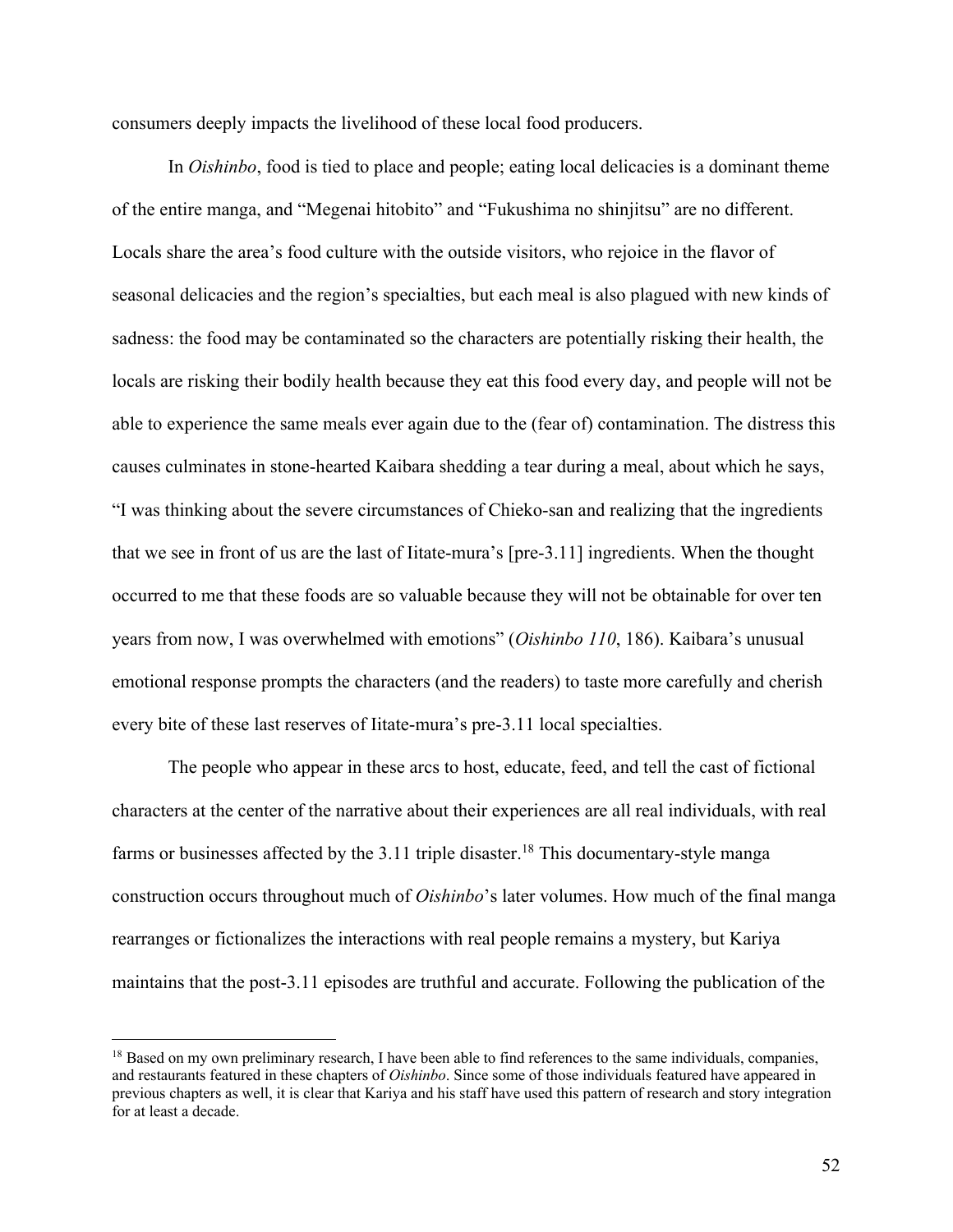nosebleed chapter and in response to the ensuing criticism, Kariya wrote on his blog, "I spent two years in Fukushima researching, and have no idea why I must be criticized for writing the truth exactly as I scooped it up… I can only write the truth" ("Hanron wa, saigo no kai made, omachikudasai"). *Oishinbo*'s compelling depictions of "real feeling" and "truth" are bolstered by its use of photorealistic renderings of scenery, food, and the real people who appear in the manga. Brau writes that this mixing of artistic styles "within the same picture plane emblematizes the hybrid nature of *The Truth About Fukushima*" ("*Oishinbo*'s Fukushima Elegy," 178-9). In "Fukushima no shinjitsu," the hybridity Brau refers to includes the documentary and journalistic elements that transport the reader to the locale depicted on the page, so readers can even better immerse themselves in the manga.

The effect of visual hybridity is that the food is made more accessible to the reader. Brau notes that *gurume* manga like *Oishinbo* rely on the text of the story as well as the visuals in order to "engage in vicarious eating. In the absence of color, sound, and smell, [readers] recall their own eating experiences in order to interpret the illustrations, sound effects, and characters' verbal descriptions of food" ("*Oishinbo*'s Adventures in Eating," 39). This "vicarious eating" is present throughout all of *Oishinbo*, but is utilized in the three post-3.11 volumes not only to express the deliciousness of the food that the characters are eating, but also to convey the deeper meanings and the gravitas of the food that the characters are eating, as well as the fact that the characters are eating at all. What does it mean that these fictional mouths are tasting food disappearing from the Japanese culinary landscape due to damage from natural or humanmade disaster? What does it mean that these fictional bodies are consuming food that could be contaminated? How do these events manifest through the fictional narrative and documentary mixing of *Oishinbo*?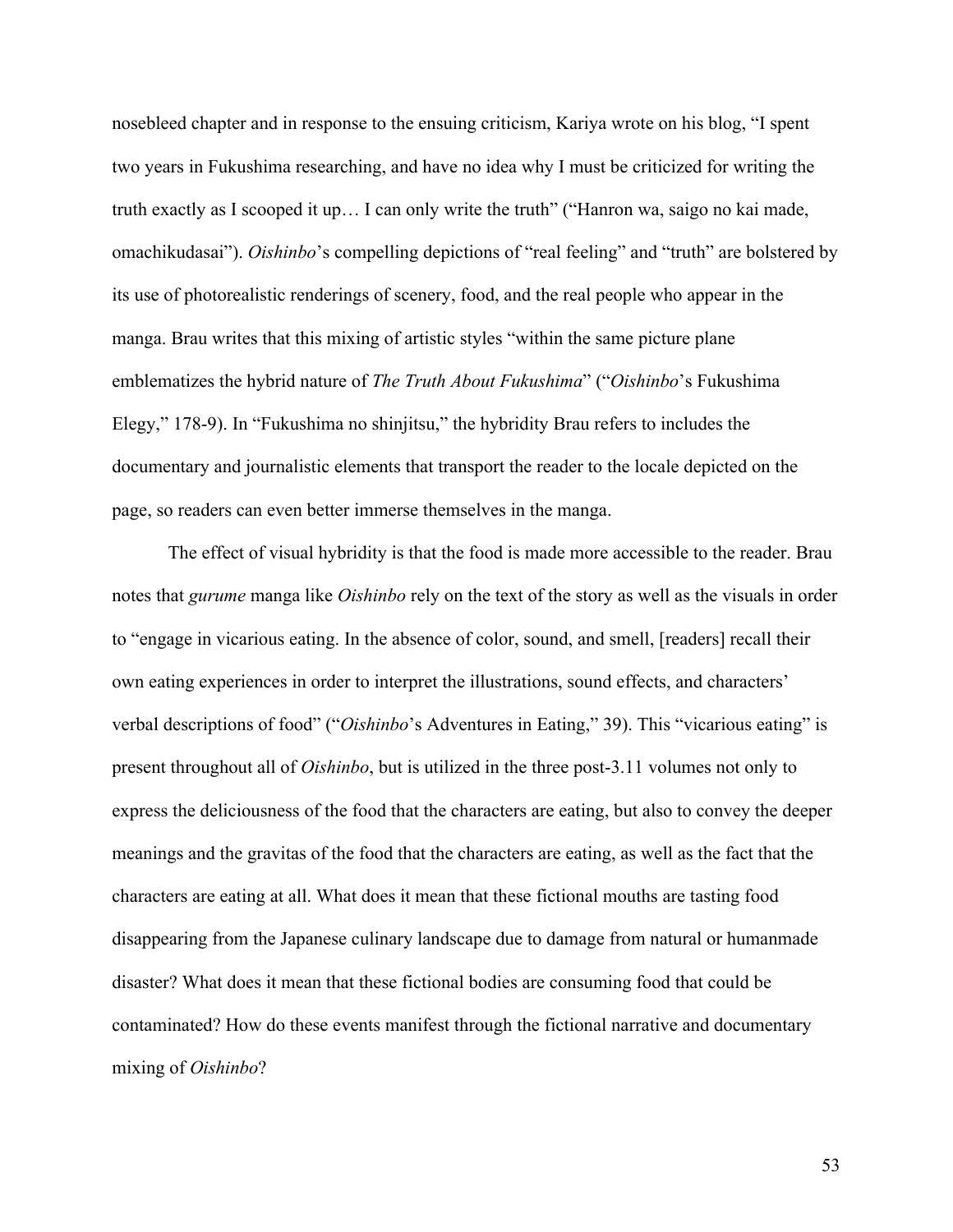The answers to these questions can be found in the "*jikkan*" the manga attempts to capture through visuality and documentary-style interviews, as well as the "vicariousness" of seeing, eating, and feeling that the reader experiences through the characters. The conflict, hope, sorrow, anger, and despair that the characters feel is conveyed to the readers through the food that they eat. Food breaks up the deluge of images of destruction and information regarding the safety of the area, but it is not enough to merely see the food; one must *experience* it in these chapters to feel the real anxiety, sorrow, and hope that food presents in post-3.11 Japan. The vicariousness of eating through the manga is described not only through image but through the characters' descriptions of their eating experiences *and* the stories and information provided to the readers through the progression of the story. With the context of each dish, readers build meanings even around the eating of fictional food, even if they cannot experience the same act of eating for themselves.

The public, skeptical of sweeping "official" assurances that the food is safe, turn to media not driven by large commercial interests or governmental politics. Kariya's emphasis on the "truth" of the situation in Fukushima is supported by his own research and interviews, including trips to certain areas, and many of the individuals featured in the later volumes of his work are depictions of the local people whom he meets on those trips. The work of a text like *Oishinbo* is in its portrayal of consumption and the affective joy and sorrow, moral conflict, and care toward local rather than national interests, reflecting the public's collective post-3.11 reaction. Kariya's often polemical and educational manga presented the information in ways that were compelling, straightforward, and encompassed the same ambivalence that consumers likely felt in the years following 3.11 when radioactive contamination became a national concern.

The result is a comic replete with conflicting emotions, journalistic elements, and pages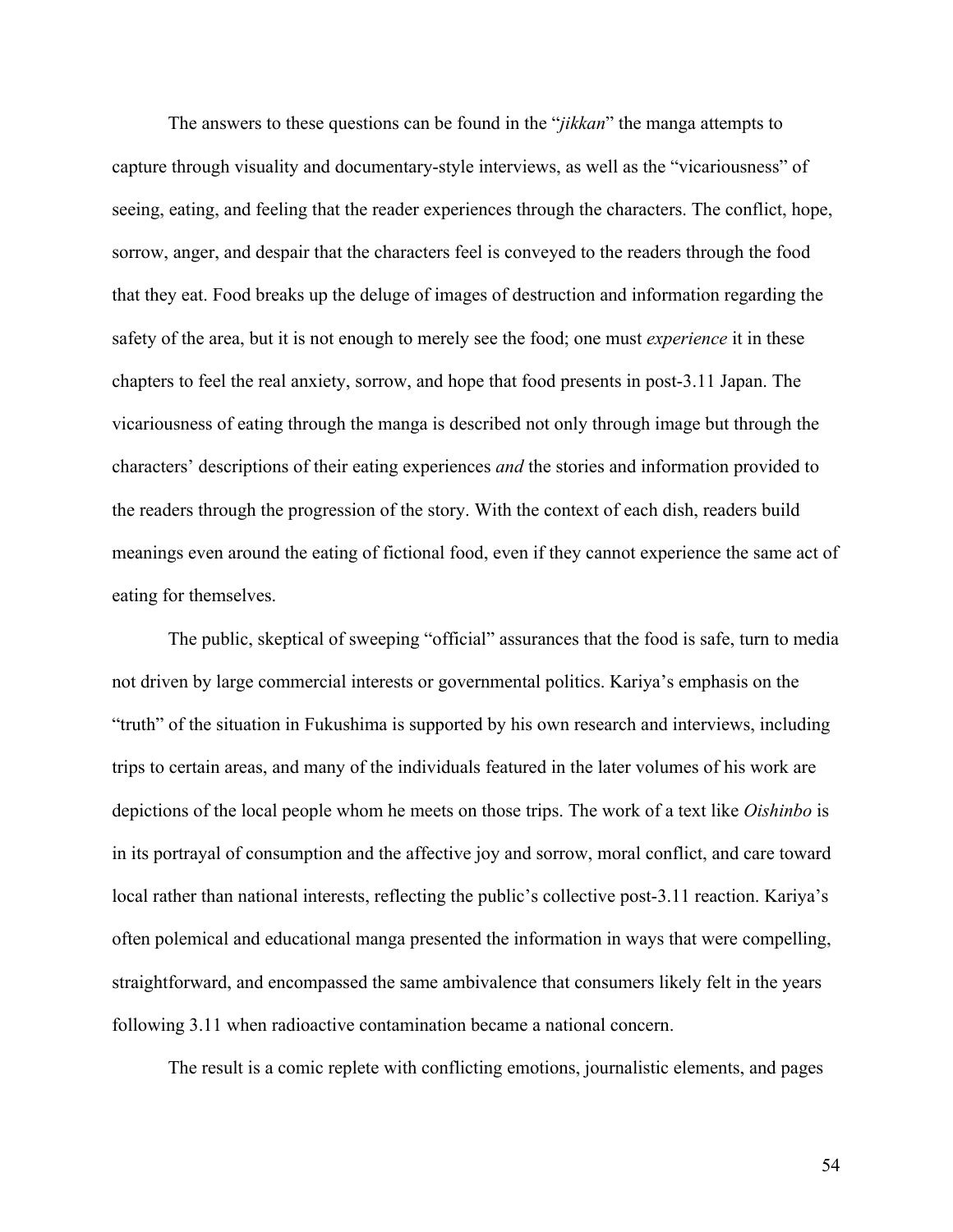upon pages of photorealistic renderings of food, landscapes, and documents related to the triple disaster and the locations most affected. The stories of the producers are compelling—the food is technically safe, yet the farmers are struggling to find buyers. The characters in *Oishinbo* choose to partake in the food despite the trepidation some initially feel toward eating food grown in irradiated areas, showing that consumers can do the same without dismissing their anxiety completely. In some ways, *Oishinbo* replicates the goal of the "Tabete ōen shiyō!" movement and other governmental campaigns that exist to motivate consumers to purchase Fukushima goods—but it does not do so with the same apathy of the government campaigns that Yuki describes. By drawing real food producers and documenting their enthusiasm, their hardships, and their ties to the land, Kariya manages to portray the importance of supporting communities and individuals post-3.11. At the same time, *Oishinbo* blames the corporations and governments who continue to ignore the concerns and anxieties of those *living* in and those who escaped from affected areas. By conducting real interviews, carefully explaining scientific facts to his audience, and faithfully replicating scenery and documents, Kariya's manga admonishes TEPCO and the national government for their pre- and post-3.11 conduct, especially in terms of policy and propaganda. Kariya's characters function as interpreters; it is largely through the voices of the characters, both those original to *Oishinbo* and those real scientists, food producers, and other locals portrayed, that the gravity of government action, scientific fact, or information in media is voiced. This pre-masticated content allows Kariya's criticism, bolstered by Hanasaka's expressive drawings, to lie at the forefront of the manga's narrative.

Ultimately, however, *Oishinbo* is dedicated to food, and it is through food that the criticism and conflict discussed above come to a head. It is through the discussion of foodways and through eating the food—or having eaten the food—that the *Tōzai Shinbun* staff members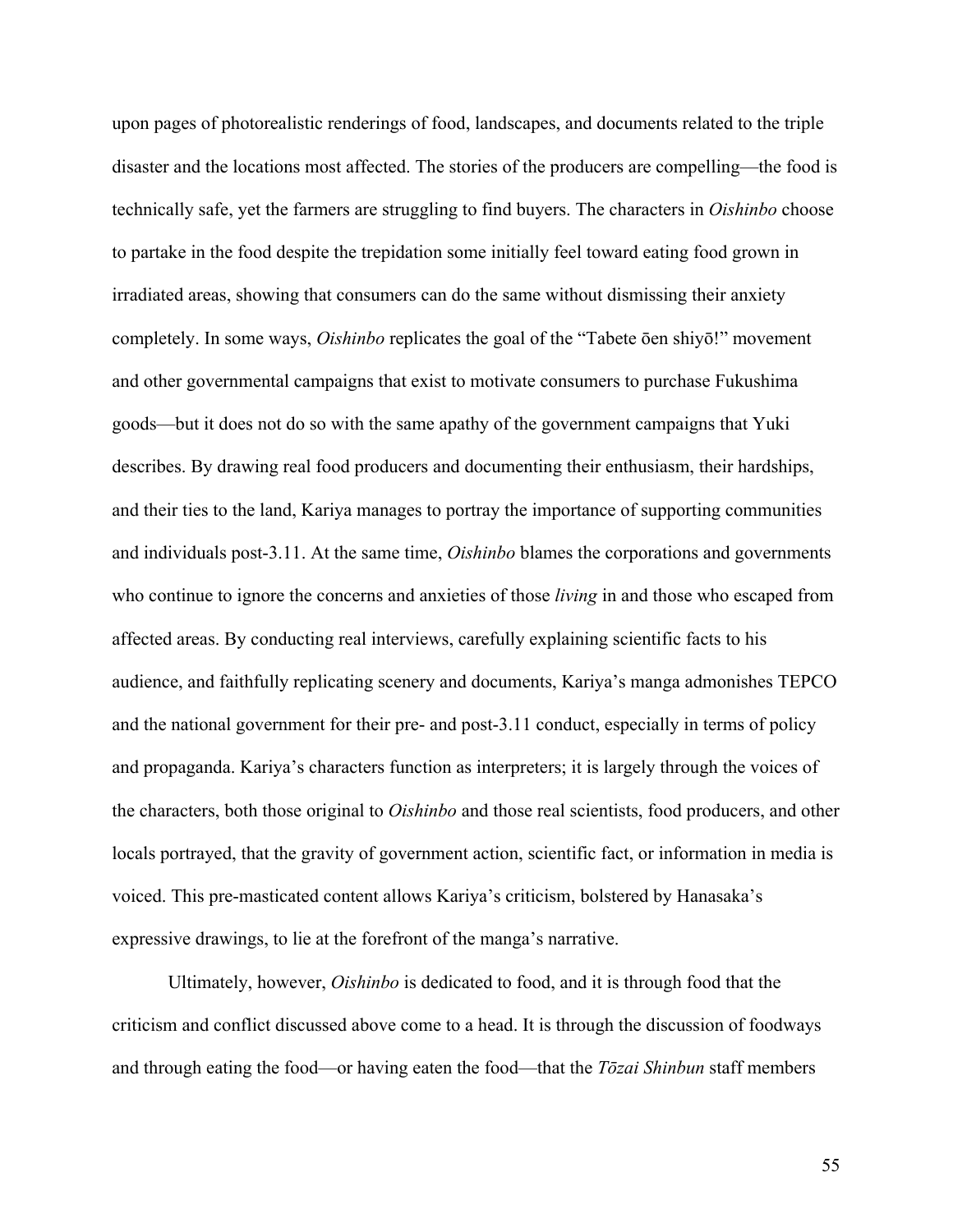experience the trauma and loss that the characters they interview have already gone through. The past, present, and future of local and national eating are present in the discussions of food production, and the consequences of this comparison emotionally affect not only the real and fictional people in the manga, they leave an impact on the consciousness of the reader as well. Brau notes that the fictional characters' repeated "visual chorus" of sad expressions throughout the manga show how they "absorb and reflect the tragedy of the entire situation, and express emotions that those interviewed do not usually reveal to their interlocutors" ("*Oishinbo*'s Fukushima Elegy" 190). Often, this "visual chorus" of sadness comes during mealtimes, when the characters realize the importance of the food that they are consuming, or the potential that the dish or ingredients have of being lost forever.

Eating in these volumes of *Oishinbo* is different than the usual story arcs because there are different things at stake. *Oishinbo* has tackled various political, social, and cultural issues relating to cuisine before—American rice imports and Thai rice imports (volume 36, 1992; volume 49, 1995), chemical additives in food (volume 101, 2008), the Trans-Pacific Partnership (volume 109, 2012), among others. These issues of food production and consumption were not signaling epochal shifts in life, nor were they happening on a large-scale way that immediately affected consumers and producers to the extent that the 3.11 triple disaster did. Kariya's manga deals with the immediate trauma of the natural disasters that affected the entire Tōhoku region, as well as the fallout of the humanmade nuclear disaster. Both of these result in food safety anxieties, affected livelihoods, and the loss of local food culture. Yet the people of Fukushima are willing to share their stories, including the particular methods of food production, fishing, or farming that make their products special—usually tied to attributes of the local area (*terroir*)—as well as their sorrows, and their hope for the future, and most importantly, their food.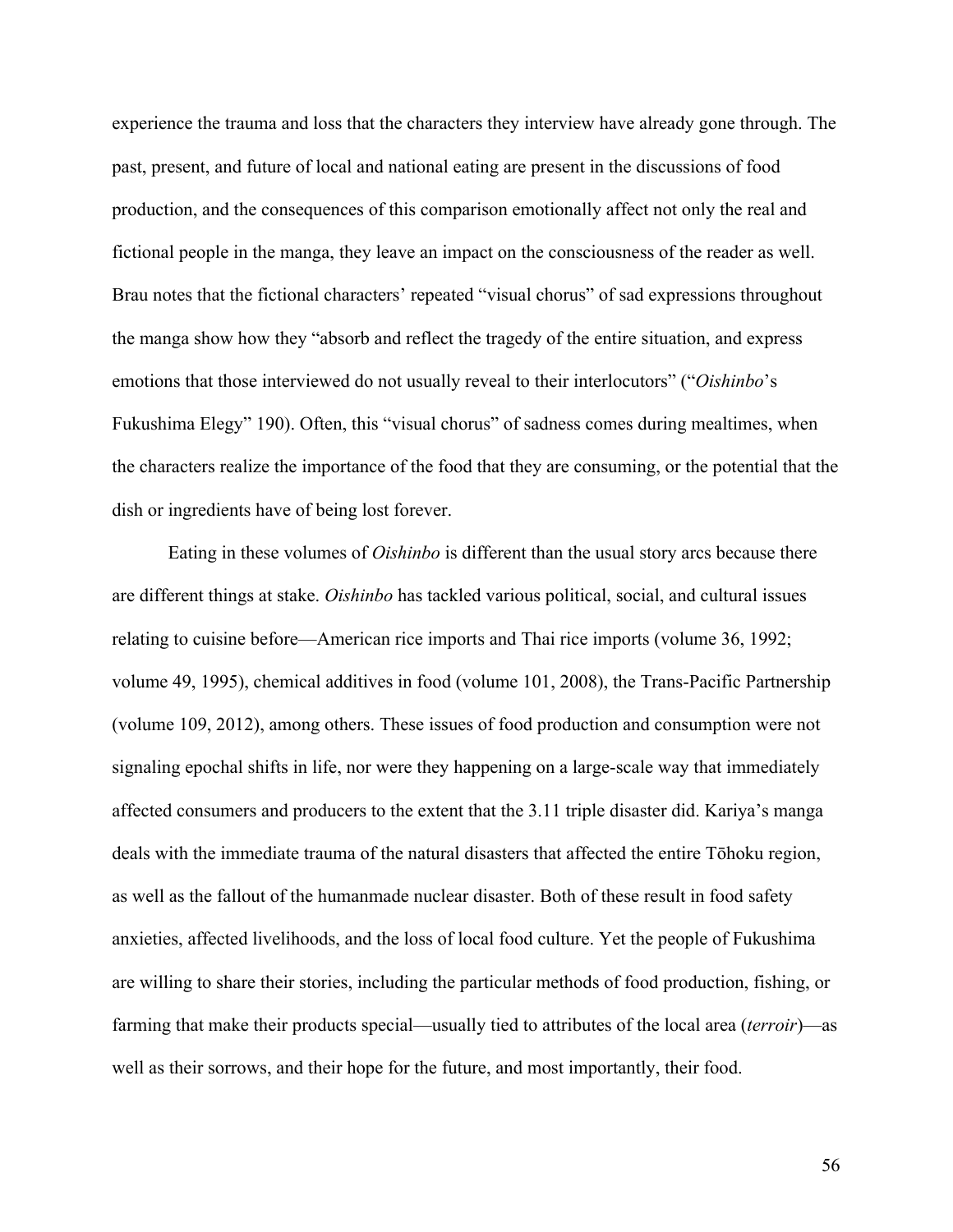#### **Disaster and Hope through Local Taste**

The first story arc dealing with the events of 3.11 was titled "Hisaichi-hen: Megenai hitobito" (Disaster-stricken Area: Undaunted People; the original chapters were published from October 2011 to February 2012). True to the arc's name, the local people they encounter are not discouraged despite the tremendous losses they have dealt with. The *Tōzai Shinbun* journalists' trip opens with a visit to Hachinohe-shi in southeastern Aomori prefecture to eat cuisine cooked by farmers who utilize slash-and-burn techniques. The team is puzzled when Saitō, their guide, tells them that this is their first stop, but Saitō explains: "In order to understand the real damage that the affected areas received from the great earthquake and nuclear incident, you must learn the actual conditions of slash-and-burn agriculture" (*Oishinbo 108*, 15). They arrive at Yama no Gakkō (山の楽校, lit. "The Mountain's Funstitution," a pun on the characters for "learning institution"), an old elementary school building now used for various culinary experiences for visitors, taught by locals. They are treated to a menu cooked by older women residents, which includes *bakke miso* on tofu; *seri* mashed with tofu; a stew made with locally grown carrots, *fuki* gathered from the mountains, shiitake mushrooms, and frozen tofu; as well as soba noodles, and rice cooked with *mochiawa* millet, all of which use grains and pulses grown with traditional slash-and-burn techniques in local fields and mountains. On these pages, panels alternate between the cartoonish characters eating, detailed dishes, images of harvesting, and cooking, all signaling the processes that went into the food that the characters are enjoying.

This long-term growing cycle creates the dishes that Yamaoka and the others eat with great gusto, marveling at the fragrances, textures, and flavors that the locally grown soy, millet, wheat, and buckwheat contribute to their meal. Yamaoka remarks, "We're supposed to be visiting disaster areas, yet we're being fed so well," to which Saitō responds, "Yamaoka-san, it is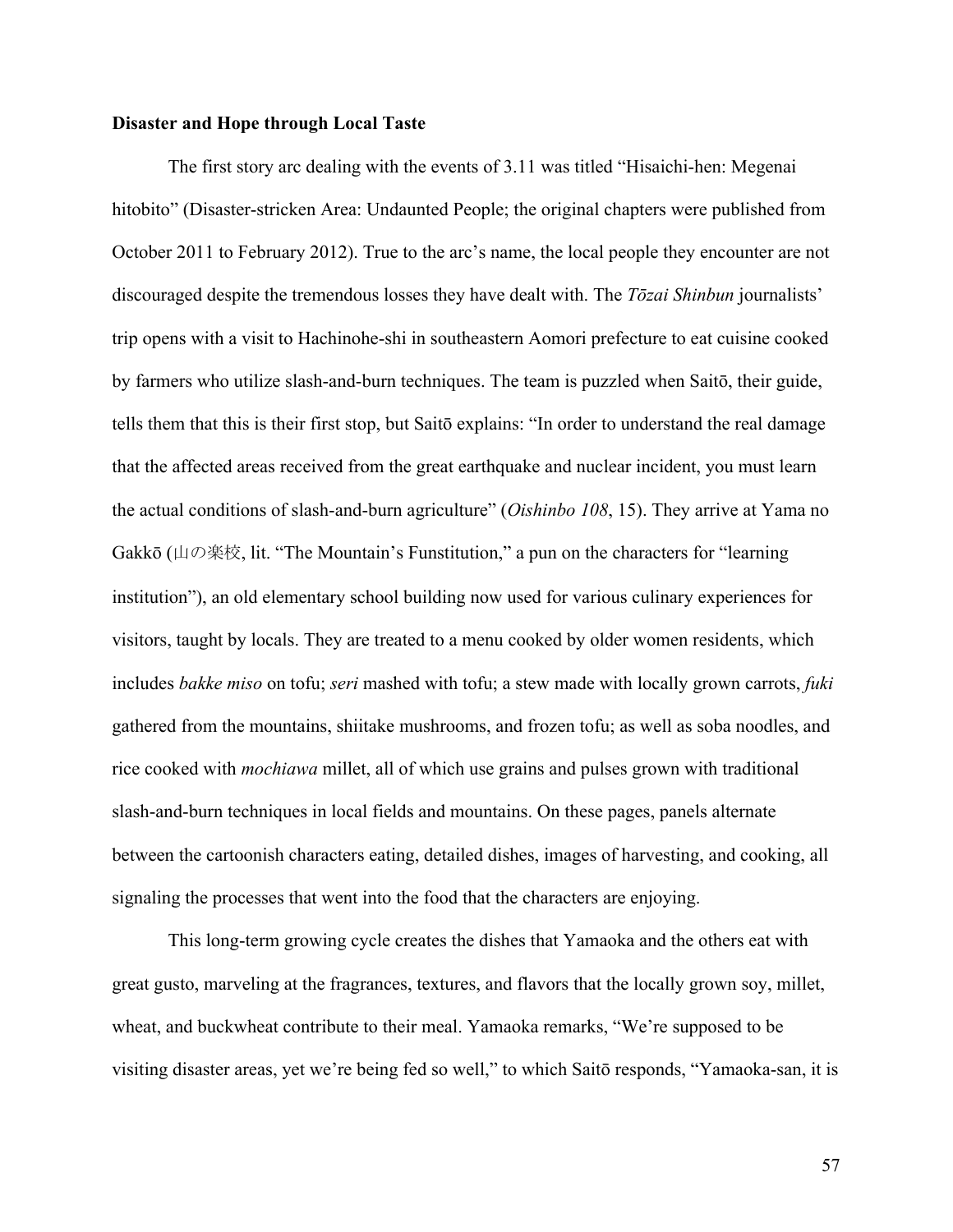precisely because you are visiting a disaster area that we had you taste the flavor of slash and burn crops." In the next panel, Yamaoka and Kurita both look shocked, and Saitō continues: "The flavor of slash and burn crops is the flavor of the soil of Tōhoku, the flavor of the blessing of nature. This blessing from Tōhoku's soil is being threatened by the great earthquake and the nuclear incident" (24). The following page depicts the characters' contemplative expressions as their task in Tōhoku resettles itself in their minds.

The food in this scene is not a distraction from their main task, although its bountifulness and deliciousness certainly bring the characters immediately into their normal routine of eating and commenting on the food presented to them. Their descriptions of the food are alternated with information about the process of growing the crops, as well as scenery of the fields, food, and producers at work, and the characters' (and readers') experience of eating is enhanced by the extra information provided. The gravity of Saitō's statement pulls the characters and the readers back to reality—though at first glance things seem normal, there is great damage both in the present and waiting in the future legs of their trips.

The damage that the characters encounter on this trip is environmental, bodily, and culinary. Upon their arrival at Yōbōsō, a real restaurant, inn, and organic cooking center, they greet owner and chef Satō Kazuhiro.<sup>19</sup> At first the building looks to have suffered no damage, but upon entering the building they see that the interior is in the process of being repaired, which means that the restaurant is not operational. Yamaoka presses Chef Satō to explain the events of 3.11 in his own words. Satō recounts what he witnessed and shows the group photographs taken during the tsunamis. He describes the sound the water made as it receded after the second wave:

…the water made a dreadful sucking noise and disappeared past the far end of the wharf. It made a sound like when you pull the plug from the bathtub and the water is almost

<sup>19</sup> Chef Satō and Yōbōsō were featured in *Oishinbo 100* as well, during the Aomori prefecture trip of the team's 47 prefecture tasting tour, published in 2007.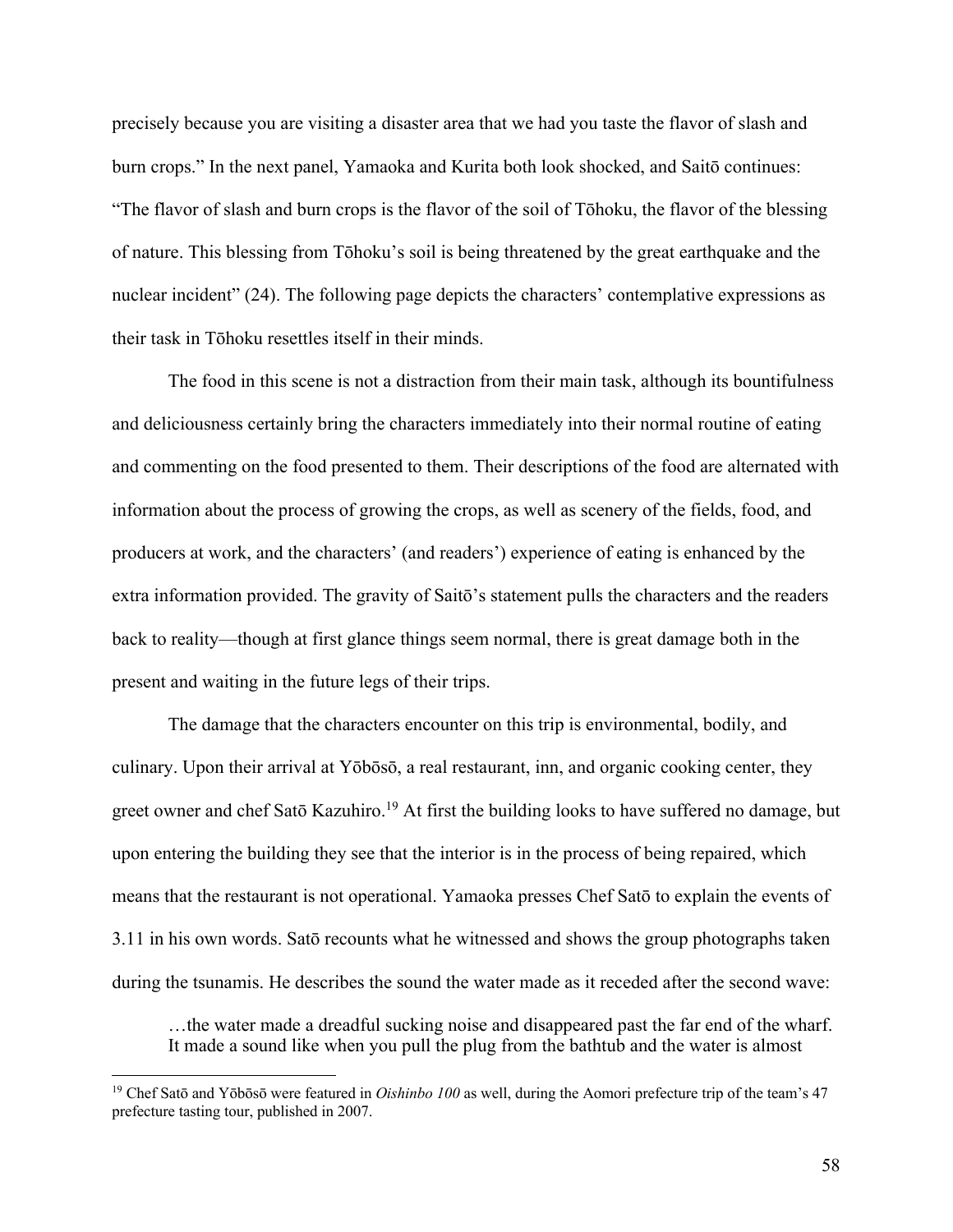done draining. 'This is bad, something big is coming,' I thought and the three of us, my wife who took these pictures and my son climbed to the area above our house. And then it happened… A pitch-black thing splashed ashore, pushing forward as if it were a tiller plowing a field. The color of the spray was black because it dug up the soil as it moved forward. Then it overtook the wharf in one gulp and plunged ahead. The water continued to rise. When the third wave receded, it swallowed the small fisherman's hut in front of our house. And even our house flooded. (*Oishinbo 108*, 31-37)

Satō's story is accompanied by photorealistic renderings (the "photographs") of the event, interspersed with the characters' facial expressions and comments as they react to his retelling of the event. Satō moves onto his recovery efforts, expressing that he thought about closing his restaurant entirely, but the students of his cooking lessons brought him funds, money, gas stoves, and other things in order to allow him to continue teaching people the importance of organic foods. Their help allowed him to find the encouragement to continue Yōbōsō. Satō's thirteen-year-old son Motoshige also states how he hopes to uphold the legacy of Yōbōsō in the future. Saitō and his son cook for the team20, then Yamaoka and the other *Tōzai Shinbun* members leave, relieved that the Satō family is making attempts to recover.

The remaining chapters of "Megenai hitobito" play out similarly: the team passes through the destruction, hears firsthand the locals' experiences with the tsunami and their concerns and hopes for the immediate and long-term future, then eats a meal and, feeling reassured that the local people are not giving up, moves on. In Iwate, the group stops to have dinner, and each member orders fried oysters. Yamaoka takes a bite, then lowers his chopsticks as he says that they are due to visit an oyster farmer, Hatakeyama Shigeatsu (previously introduced in a chapter

 $20$  First, a sauté of smoked scallops, whale meat steak, heavily spiced with black pepper and dressed with a splash of the last dregs of a bottle of soy sauce that has been infused with kombu for five years—luckily not washed away by the tsunami—and garnished with a mixture of *nobiru* (wild rocambole), white sesame, and horseradish, and *nobiru* and *rakkyō* (Japanese leeks) pickled in rice bran. This is followed by mixed wheat and buckwheat flour tempura of king crab and a mixture of shredded vegetables from the family's own fields, prepared by both father and son. Motoshige prepares squid, crab, and vegetable-tempura sushi for the group, and they marvel at his skill despite his youth. Chef Satō continues putting out dishes: fermented squid and innards; shiitake mushrooms and carrots topped with grated turnip, all steamed together; brown rice mixed with grains, and a vegetable curry made with vegetables grown in the family's fields and homemade miso.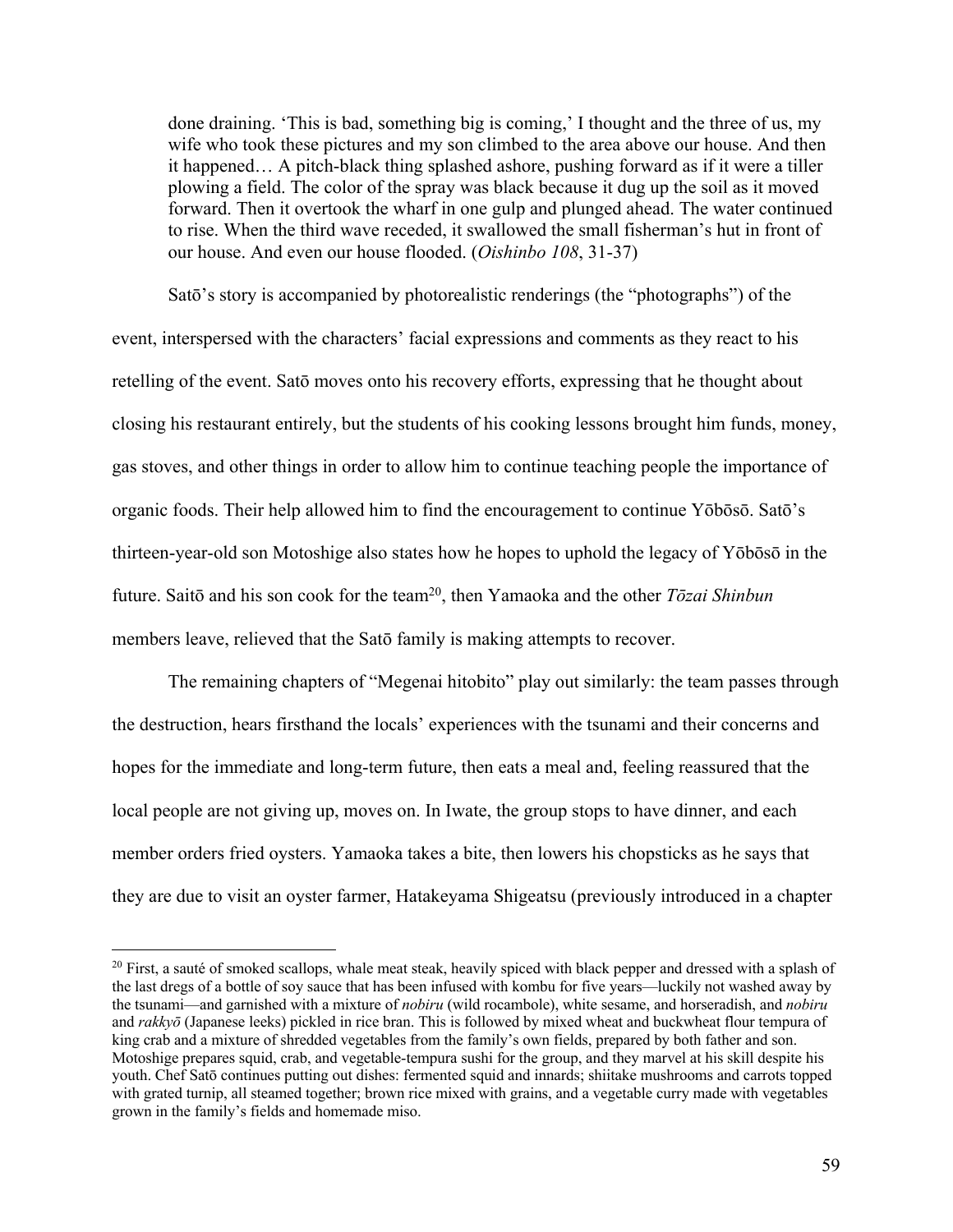published in volume 46) the next day. He wonders, "What has become of that dreamlike, beautiful aquaculture farm?" This page is filled with a large panel that takes up more than half the page, of the bay in which Hatakeyama's oyster farm exists, interlaid with a photorealistic rendering of a perfect shucked oyster—presumably from Hatakeyama's oyster farm. Yamaoka's rumination is not accompanied by his face; the speech bubble is placed to the side of this panel depicting the oyster farm to highlight an image from Yamaoka's memory. On the bottom half of the page, the other newspaper employees exchange looks, their faces filled with dread (144).

When they arrive in Karakuwa-cho, Hatakeyama recounts his experience witnessing and escaping from the tsunami, then shows them the damage to his oyster farm. Yamaoka and Kurita recall the landscape they once saw, bamboo frames stretching across the glittering bay, manifesting in a panel that takes up more than half the page (156). This peaceful landscape is juxtaposed with the scenes of post-tsunami destruction. After surveying the damage, Yamaoka asks Hatakeyama when he expects to be able to recover. Hatakeyama responds, "As you have seen, everything was washed away, so I am restarting from less than zero" (159). However, there are boats cleaning up the debris gathered on the bottom of the bay, and after a local university evaluated the water, he has learned that the ocean itself has not changed. "The ocean isn't broken at all," he says, smiling (160). The relief on the characters' faces is short-lived, however— Hatakeyama notes that while he can restart soon, the radiation from the nuclear disaster is a worry. But he quickly turns the conversation positive—he has received donations from Michelinstarred chefs so he can continue his work.

The reporters make their way south to Kesennuma-shi in Miyagi prefecture to visit Fukuyoshi, deemed Japan's number one grilled fish restaurant by Yamaoka and his associates. Again, the documentary aspects of the text are highlighted here. The chef of Fukuyoshi,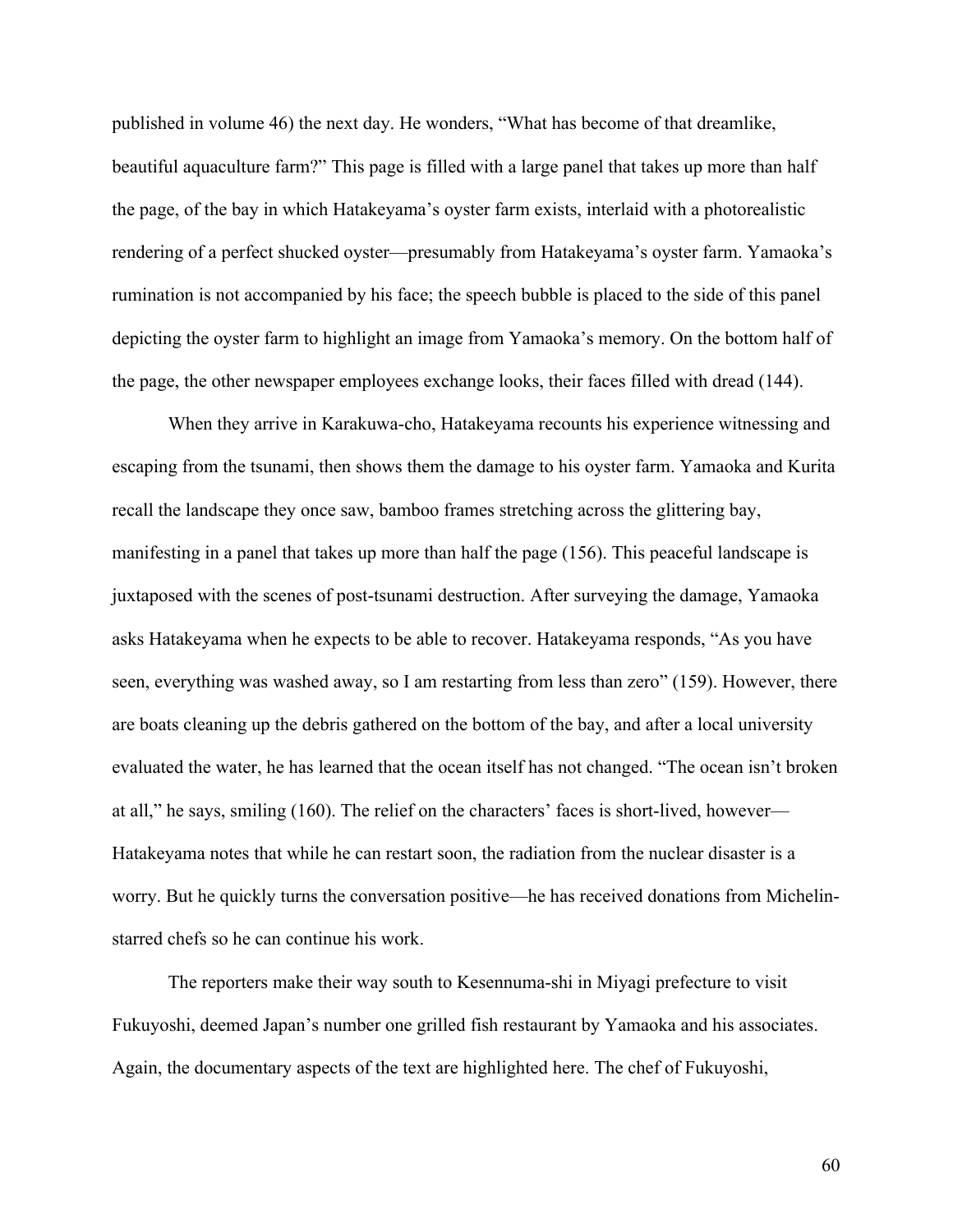Murakami Keni'chi, shows them a video his son took of the tsunami, and the panels of the video are accompanied by sound effects—the first sounds of the tsunami that the *Tōzai Shinbun* team has heard. Yamaoka requests that Murakami show them the restaurant, to find that while the *robata* grill inside has survived more or less intact, the ash inside, built up over decades, is gone, meaning that the symbiotic relationship between the ash and the fish grilled upon it is gone— "Sand won't do. The fat from the fish will soak into it and produce unpleasant odors. Ash absorbs all of that up, so it won't produce an unpleasant smell. And the heat from charcoal fire burns away all of the fat from the fish. That's why I could always grill up delicious-smelling, crisp fish" (186). When asked about re-opening, Chef Murakami laughs; if he waits for the local government's reconstruction plans to go underway, it will take more than five years. Instead, he plans to reopen the following spring. His face darkens in one panel—"However, the nuclear reactor… when I think of that I feel weak"—but moves on quickly (188). Finally, he states that he will definitely reopen again soon.

After one final stop, the manga takes us back to Yamaoka and Kurita's home in Tokyo. While the team discusses their visit to Tōhoku, they eat dishes prepared from the gifts they received while in Tōhoku. Yamaoka summarizes their experience: "Just like the slash and burn farm products that we ate at Yama no Gakkō in Aomori, the blessings of the Tōhoku area can only be tasted at places like Yōbōsō. However, the flavor of today's cooking makes us think of the disaster-stricken areas and the willpower of the undaunted people and help to encourage us." Tobisawa contributes: "The undaunted people will certainly bring back the flavors of the Tōhoku area." Others chime in, and Tomii has the final word: "Let's eat!" Everyone cheers, and Kurita and Yamaoka exchange glances: "Happiness to the undaunted people of the disaster-stricken area," says the final bubble between them (213-4).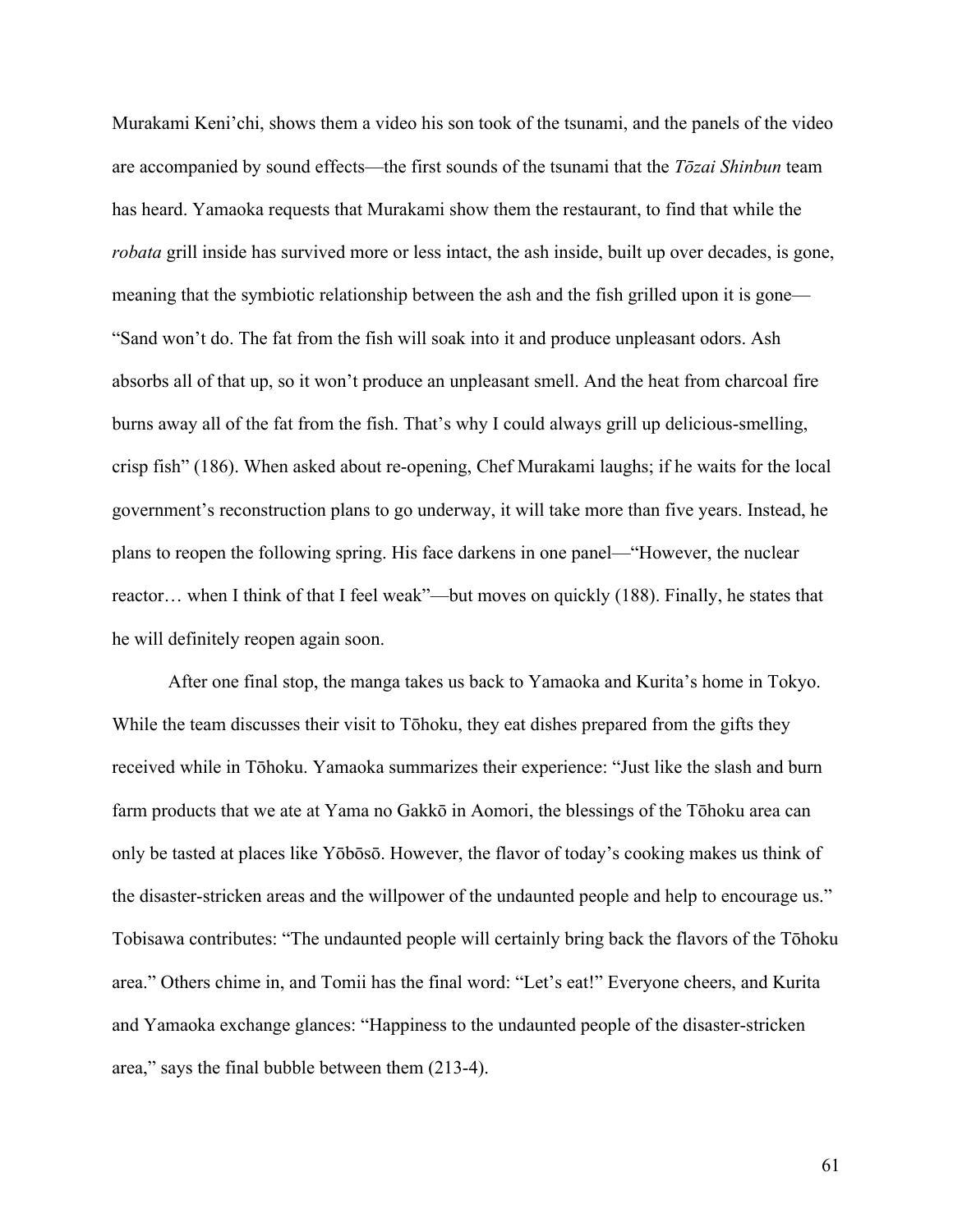In this story arc, it is revealed that the food producers are able to find hope for the future, making steps to carry on their work despite the losses they face from the disaster. Eating represents hope and loss; the flavors of foods tied to specific places spark associations as the characters eat them, as Yamaoka expresses in the final pages. The tastes of the slash-and-burn cereals and soy that make up their meal at Yama no Gakkō are only momentary enjoyments; Saitō reminds them that these very tastes are being threatened due to the damage the region has suffered. During a seemingly one-off dinner, Yamaoka eats a delicious fried oyster, but his expression quickly changes as he recalls that they are due to see more destruction at an oyster farm the next day (143). Moreover, the prior relationships that the characters have with many of the people they visit on this trip mark a distinct before and after of the food landscape, one that can only be discovered by going and witnessing the destruction themselves. The oysters, harvested the previous year from the Sanriku Coast and made available out-of-season through modern preservation methods, come out of the past, reminding the characters of the rich food landscape of the year before. Juxtaposing Yamaoka's musings with the image of Hatakeyama's beautiful oyster aquaculture from their last visit, Kariya's manga simultaneously negotiates the past and present of both the manga and reality. By linking the oysters from pre-3.11 and post-3.11, this transitional meal creates further anxiety about the aftermath of the natural disasters at Hatakeyama's oyster farm—what is happening *now*?

The locals the *Tōzai Shinbun* staff meet are in the process of recovery, but the reporters are constantly reminded that the process cannot happen overnight. The return to normalcy is far off and it will require multiple months or years to recover the *wakame* or oyster farms, or to rebuild up the distinctive ash at the bottom of the hearth that allowed Chef Murakami to grill such delicious fish. Though there is certainly hope, there is also some fear: while people can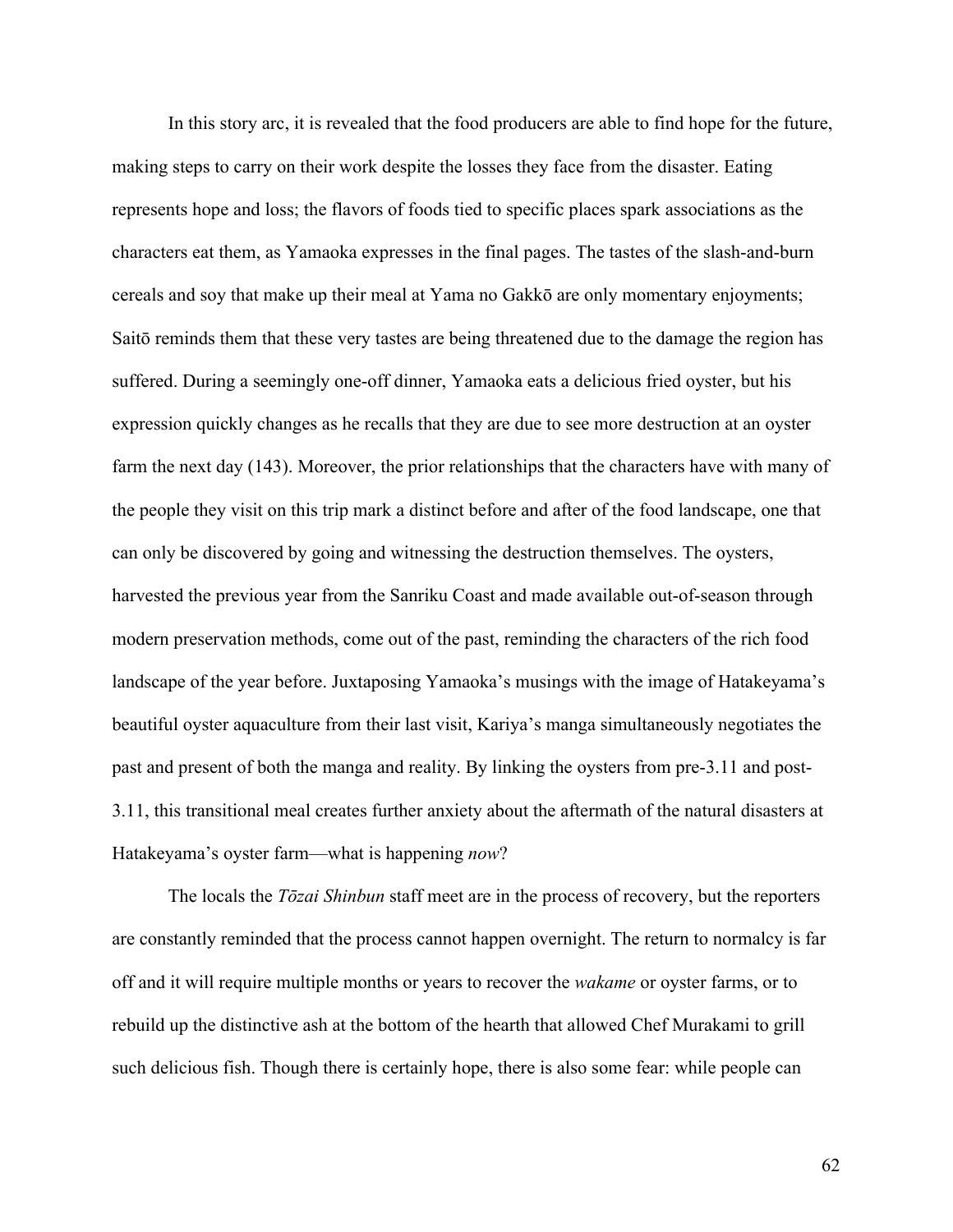rebuild their restaurants and farms and, as Hatakeyama says, "The ocean isn't broken at all" (160), he and Murakami bring up the looming anxiety of the aftermath of the nuclear meltdown. And indeed, the tastes of Tōhoku that Yamaoka and company experience are literally from the past: almost everything they eat on their trip was made from previous years' harvested ingredients, save for Chef Satō's meal at Yōbōsō. There is already a pause in the production of "flavors of the Tōhoku area" that Tobisawa mentions at the end, and there is no guarantee when or if these flavors will return. The present state of Tōhoku after 3.11 is already one mired in postdisaster experience, and the change this state entails occupies the tastebuds of the reader. Regardless of whether or not they have tasted the same food as the characters, the imagined potential of the food "consumed" through the vicarious eating experience in the manga is relayed to the reader. There is hope that the area will recover and that they will one day get to taste the same foods. These foods, however, cannot transcend the disaster; even if they recapture the "flavors of Tōhoku," whatever future foods are created, they will be of post-disaster Tōhoku.

# **Economic Loss and Psychological Loss: A Humanmade Disaster in Food Manga**

The same pre-, present-, and post-3.11 framing of food exists in "Fukushima no shinjitsu" (The truth about Fukushima, published from January 2013 to May 2014, about a year after the end of the "Undaunted" story arc), wherein the characters are now grappling with the further danger of nuclear contamination and the economic, social, psychological, and bodily effects that the manmade disaster has on locals, visitors, and the food that both parties eat. For the food producers, fear and anxiety come from the fact that they continue to live in contaminated areas, as well as the concern of economic and cultural loss. Set in 2012 and 2013, the chapters in "Fukushima no shinjitsu" are often a collage of newspaper headlines, photo-realistic images, maps, and charts, as well as the usual food cut-ins and characters.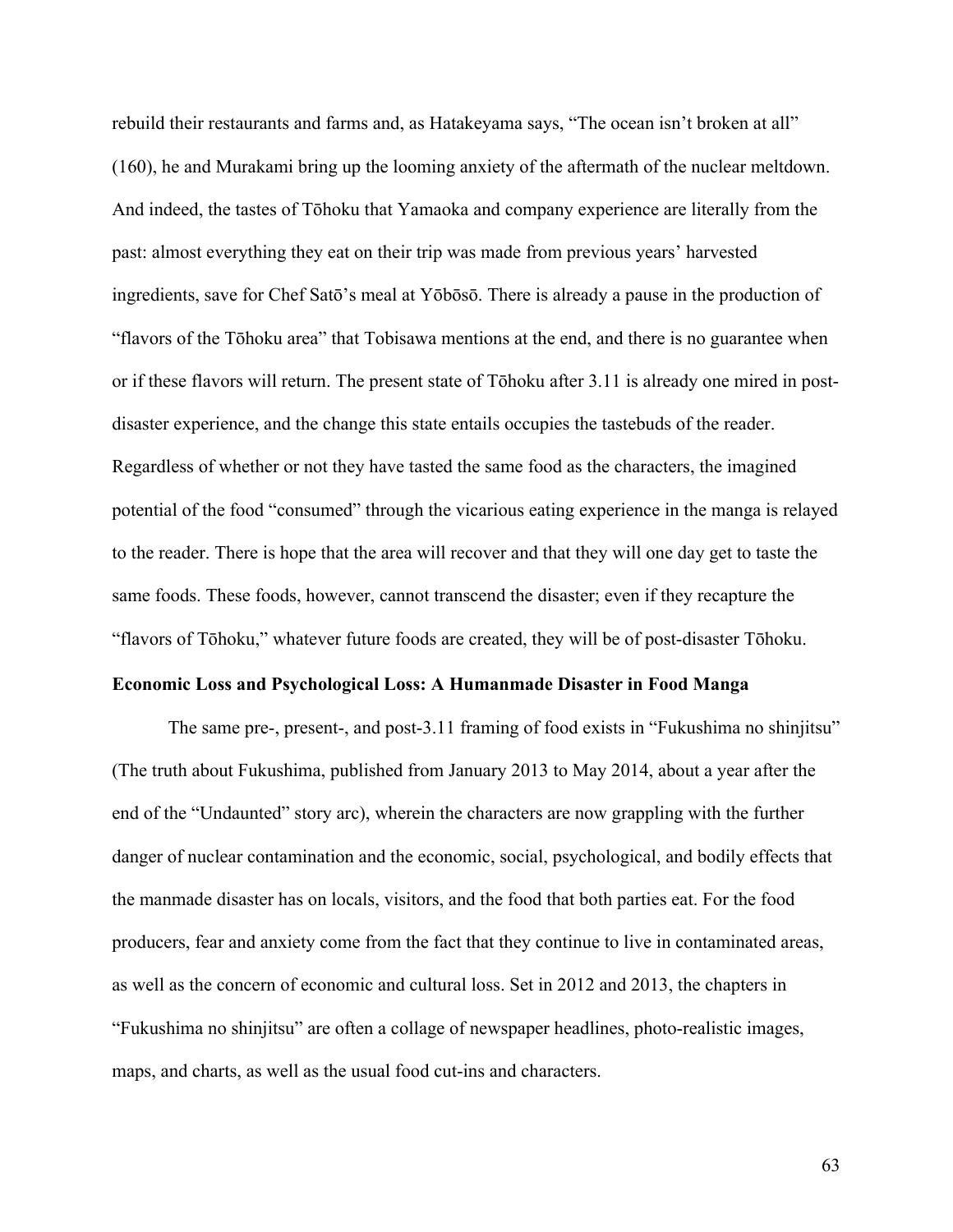One such representative episode occurs on a visit to the Sōma Futaba Fishing Association, where the *Tōzai Shinbun* staff meet the head of the general business section of the association, Endō Kazunori. He shows them photos from the disaster and explains the damages that the fishermen and the local fish market suffered in the tsunami and earthquake. However, the added pressure of nuclear contamination led them to embargo fishing between April and September. The catch they finally made in September, however, measured far too high in contamination—*hirame* flounder measured between 1000 and 3000 becquerels of radiation, far beyond the allotted limits. Here, a large panel of the fish being measured in a Gamma ray spectrometer stands out on the page. Endō's dejected expression is looked upon by Kaibara in the following panel, and after that a worried-looking Kurita and Yamaoka react. The last panel is of a newspaper headline "Leaking of Contaminated Water Has Been Prevented" splashed across the page, with smaller sub-headlines referencing "Fukushima Daiichi Nuclear Reactor" and "Currently, the likelihood that contaminated water has leaked into the ocean is low," dated with the year 2011. Endō states that despite TEPCO's claim that contaminated cooling water has not leaked into the ocean yet, the ocean *is* contaminated (*Oishinbo 110*, 61). On the next page, he explains the economic damage that the people have suffered: next to an accounting spreadsheet, Endō's portrait appears, explaining that "Before the disaster, sales were between six billion and seven billion [yen]." Following, there is an image of the bustling Futaba Fishing Association's market in the past, as he continues explaining that the markets were overflowing with fish and their sellers, and that it was truly "a treasure of an ocean." He falls silent, and the panel below shows all the characters looking dejectedly at the floor or at Endō, leaving the reader to absorb the blow of this lost treasure (62). An encounter on the way to the Futaba Fishing Association explains another why these tremendous losses have occurred. Two men the group meet on the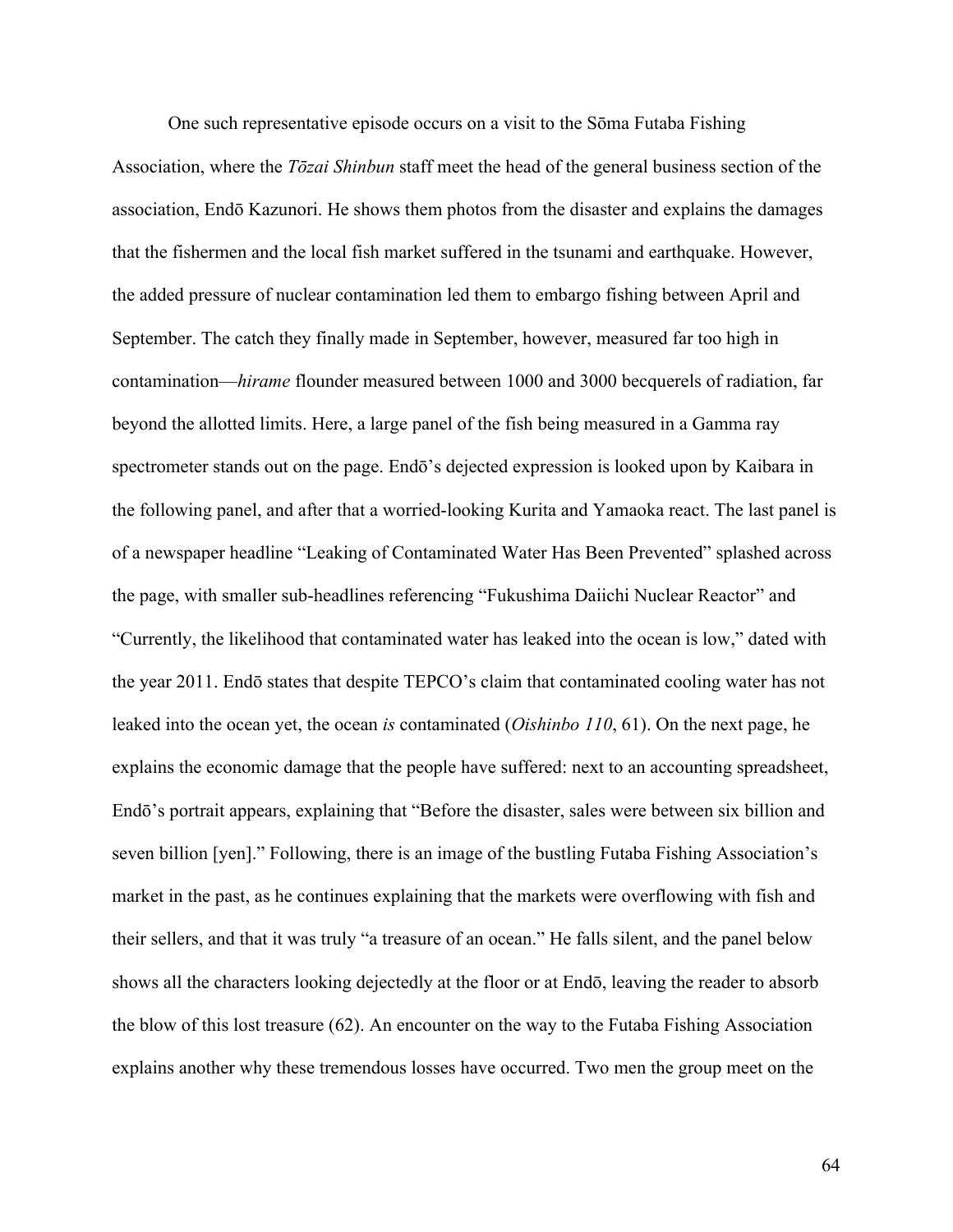way are fishing salmon, which are safe because they swim south from the north, rather than spending long periods of time in the most irradiated patches of ocean. One says, "Well, you know at the market, even if they can fish it's all moot," to which the other responds, "Nobody's buying fish from Fukushima" (55). The fishermen's words signal another force at work—a food's origin in Fukushima prefecture is enough to stop sales.

Indeed, in future chapters the team meet various farmers, fishers, and restauranteurs who face the same dilemma. Although the discussion with Endō implies high levels of contamination, the stories that take place through the two years that make up the "Fukushima no shinjitsu" chapters portray the continued efforts of local food producers to ensure that the food that they make measures far below the official limits of allowed radiation. Even then, the very *terroir* that the producers pride themselves on affects sales and the production of their goods. The story arc begins with a visit from rice farmer Sutō Hisataka, who grows organic rice using ducks to eat the pests off his rice plants. Sales of his "Aigamo-saibai kome" (Duck-cultivated rice) have been affected by the nuclear disaster, because "since it's Fukushima-grown rice, it's suspected of being contaminated, and the sales of the rice we produce at Sutō Agriculture have decreased dramatically" (13). He reports that although his farm is located in Fukushima, the area his farm is located in, Aizu, has sustained low levels of radiation contamination, and even had his rice tested for contamination; the rice, if contaminated at all, contained less than 1.0 to 1.4 becquerels/kilogram of cesium, far below the national limit of 500 Bq/kg. The rice is therefore extremely safe—safe enough that Kurita feeds it to her children later in the chapter—but both distributors and individual buyers have refused to buy the rice even after Sutō sent out the test results. "Because consumers," Sutō laments, "think that every food product from Fukushima prefecture is dangerous and don't buy it, even if the people of Aizu say that our area is different,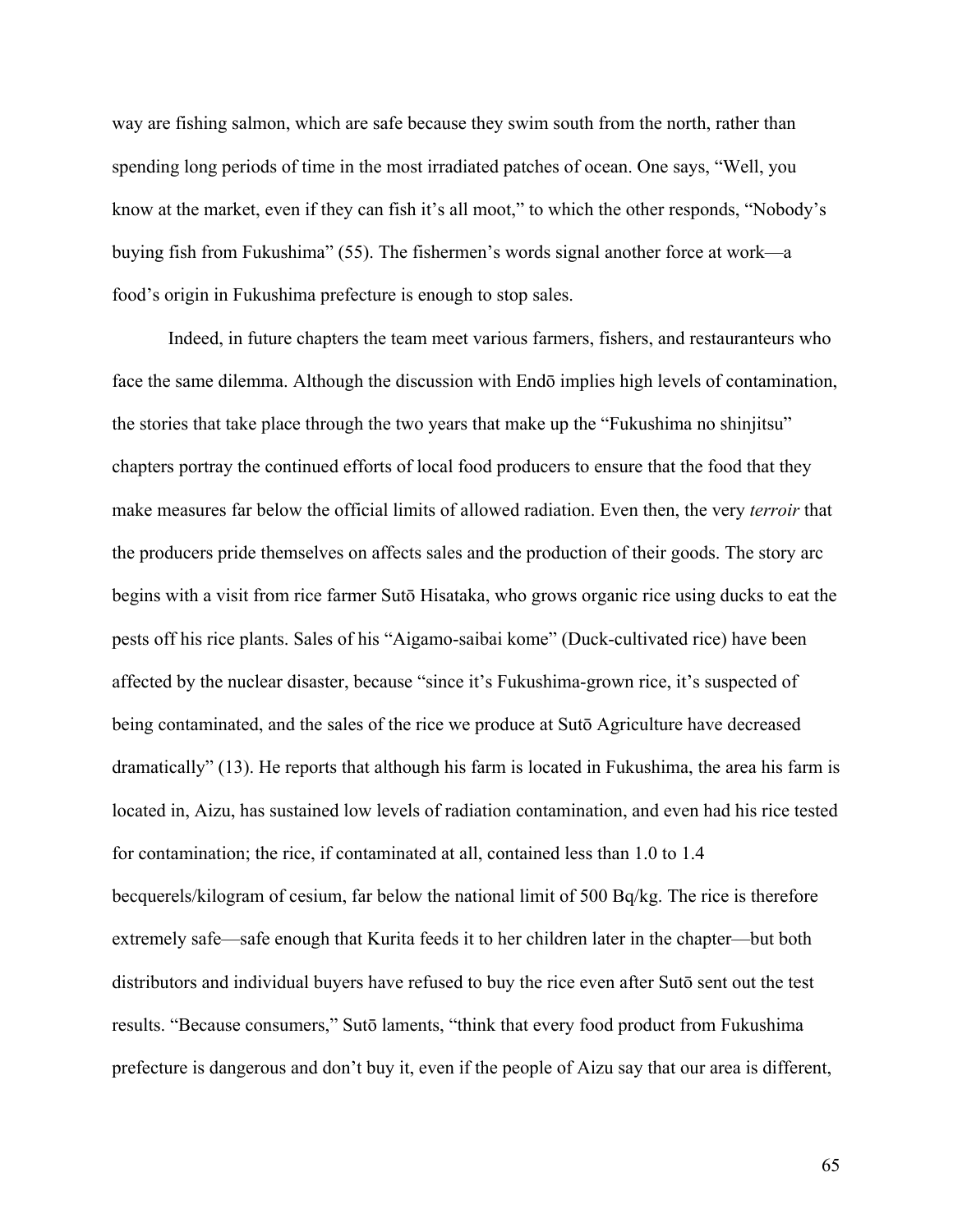they won't believe us" (17). The concerns of consumers are not passed off as meaningless, but the test results are powerful enough to convince Yamaoka, Kurita, and the rest of the *Tōzai Shinbun* employees to try the rice. Visiting an *egoma* (perilla) seed and oil producer reveals a similar story—though the employees are using largely the seeds that were produced prior to the nuclear disaster, and testing yielded "ND" (not detected) results from the products, large companies refused to buy the seeds and oil produced this year from last year's crop. "I guess being from Fukushima prefecture is enough to make them refuse it," says one of the employees (91). Using food products from pre-3.11 is not enough to override the consumer concerns that companies use to lead their buying decisions post-3.11.

At the same time, for the consumers in the manga and *Oishinbo*'s readers, eating food in post-3.11 Fukushima has new anxieties, dangers, and emotional chords laced throughout the eating experience—especially for Yamaoka and the rest of the *Tōzai Shinbun* staff, because they come from a central area. The only non-Tokyo-ite in the *Tōzai Shinbun* group is Nanba, a relatively new transplant from the newspaper's Osaka branch. In this way, Kariya's characters mirror Kariya and his staff—the central voices documenting and relaying their interviews and experiences with local farmers, as well as the duress of being temporarily exposed to the same dangers that the locals living in the area face daily. Their anxiety toward bodily exposure is heightened in the manga by Nanba's repeated rattling off of readings from his Geiger counter, a device which measures the amount of radiation in any given area.<sup>21</sup> He and deputy chief Tomii are the most concerned about their exposure to radiation and are often seen reacting in shock to

<sup>&</sup>lt;sup>21</sup> Brau suggests that the reason Nanba announces the elevated numbers and Tomii reacts to them so strongly are due to their position as "other" within the manga: Nanba is from Osaka and speaks Osaka dialect, "which pegs him as 'other,'" while Tomii "is the butt of jokes for his short temper and his emotionality" (188). By having the "other" react the most strongly, Brau writes that "Kariya may be seeking to avoid generating undue anxiety among people who have no other recourse but to live in a potentially hazardous environment" (188).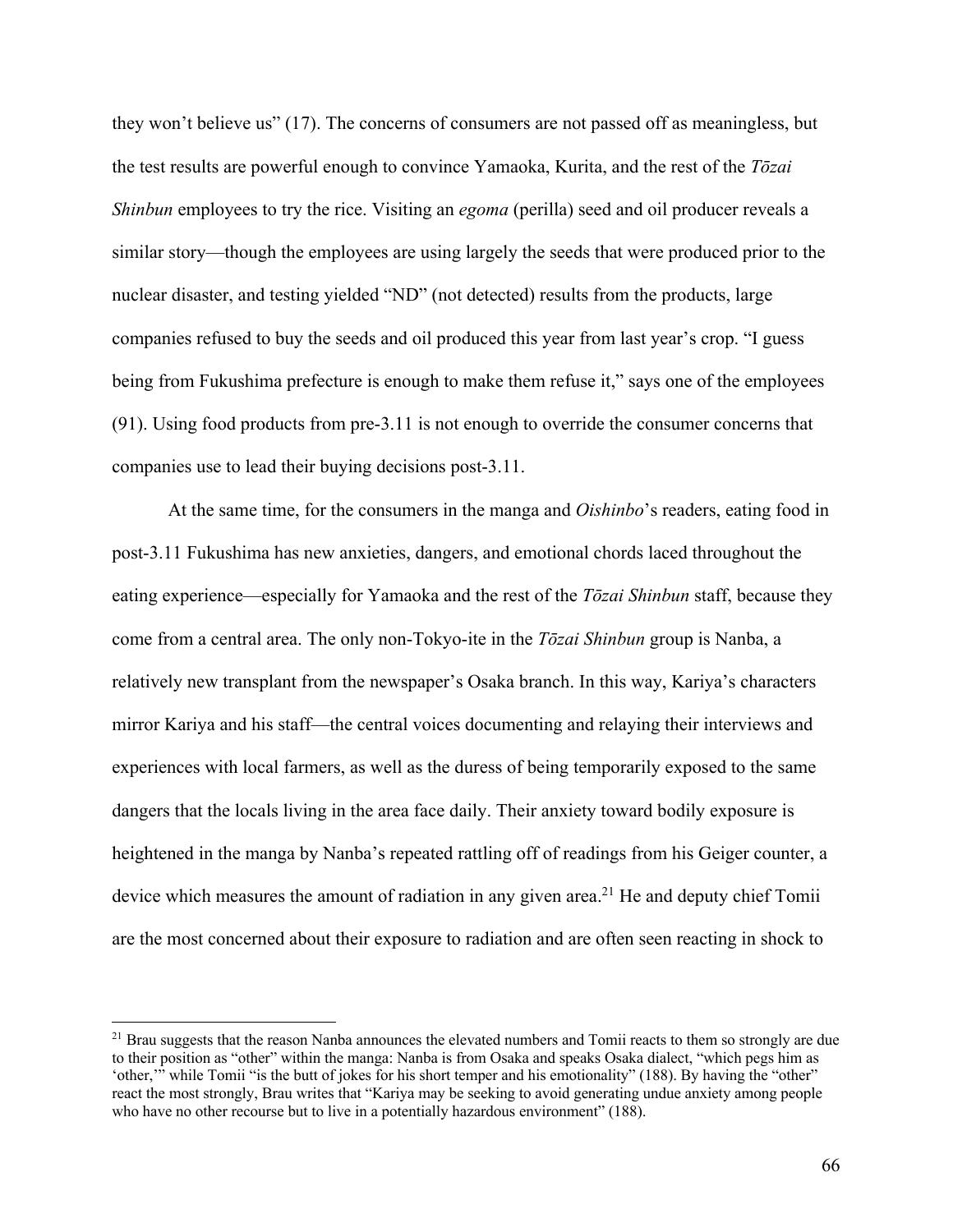the Geiger counter's numbers. At first, Yamaoka dismisses their concerns, but Kurita admonishes him for his judgmental attitude, stating "At the moment, we don't know anything about the effects of exposure to low amounts of radiation" (*Oishinbo 110*, 33). Nanba, using the numbers from his Geiger counter or from monitoring posts scattered through the prefecture, often calculates how much yearly exposure this number means, and how much greater it is than the ICRP's (International Commission on Radiological Protection) dose uptake limit of 1 millisievert per year.

Furthermore, repeated meals in contaminated areas affect the psyche of Yamaoka's group during their travels. Although they are repeatedly reassured that the food is safe, a conscious element of anxiety permeates their meals. At a meal in Aizu-Wakamatsu-shi, organic farmer Watanabe Yoshino and her friends serve the group a local favorite, *koi no umani* (carp simmered in soy sauce, mirin, sake, and sugar). The whole fish dish is rendered in high detail (147). Before the group eats, Watanabe tells them that the carp comes from Ibaraki prefecture, far south of Fukushima prefecture. *Tōzai Shinbun* writer Nakaguchi Shinsuke makes the offhand comment, "What's the [radiation] dose?" to which Watanabe says that while she believes it is safe, she has not measured the radiation dosage in the fish. Yamaoka jumps in, serious-faced: "We'll be eating local Fukushima food many times over this trip, and fundamentally I will eat the food that is given to us, trusting that the local people have deemed it safe. However, those who are worried don't have to eat it." The other staff members agree: a reporter from magazine *Shūkan Time* along for this leg of the trip comments that it is "a personal judgment and responsibility" ( $\exists \exists \mathcal{H}$ ) 断と責任 *jiko handan to sekinin*) to eat or not to eat (148). Everyone, of course, partakes in the meals in the pages that follow.

This does not mean that the characters are free of anxiety, however. Seeing the repeated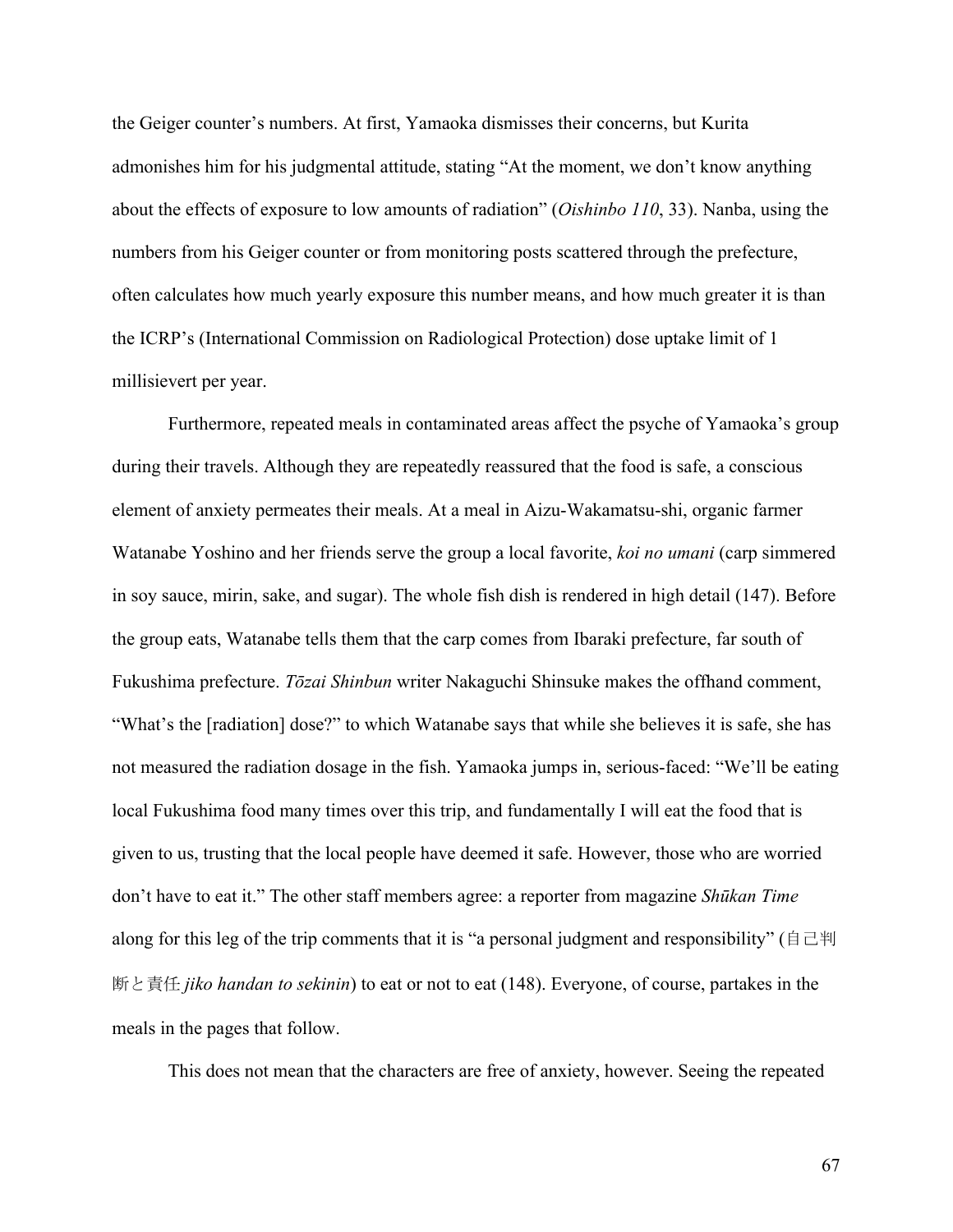destruction and entering various areas high in contamination appears to impart a psychological effect on their appreciation of local food. Unvaryingly, the people of Fukushima share their local foods and traditions with the reporters without a shred of hesitancy. They seem to understand the uncertainty that outsiders show toward their local food despite testing results, but this does not stop them from trying to share the food with the characters who are visiting. The stronghanded criticism comes mostly from the Tokyo side—Kaibara, despite his gruff exterior, is deeply appreciative of the hospitality of their hosts, and is quick to criticize the others for the fear and hesitation that prevents them from fully appreciating their meals. In one chapter, the group visits the mountains of Yamato-machi in Kitakata-shi to witness a trip for wild herb and vegetable forage that, according to their guide Saitō, has not been tested this year but *should* be safe. The looks on the characters' faces are deeply worried; even as Saitō continues to reiterate Yamaoka's previous statement that he will eat the same food that the people of Fukushima eat and that those who are concerned do not have to, the speech bubbles are overlaid across shared looks of concern and apprehension (*Oishinbo 111*, 78). The scene that depicts the journalists eating dishes prepared from the results of their forage afterward seems relatively normal—the characters eat, they react, and express the deliciousness of their experience. However, Kaibara looks unconvinced even as Tomii and Nanba seem to joke around as usual.

As the group leaves, Kaibara chastises them: "While joyfully gathering mountain vegetables, Hide-jii [the elderly forager] was sparkling with the light of life. Yet the hearts of all of you, eating the mountain vegetables that he went through the trouble of gathering for us, were hesitant and unnerved." His words are met with looks of shame from some of the characters, all portrayed blushing and looking down at the ground in discomfort (87). "Hide-jii, who welcomed us warmly, the beautiful mountains, the fresh mountain vegetables—all were so wonderful,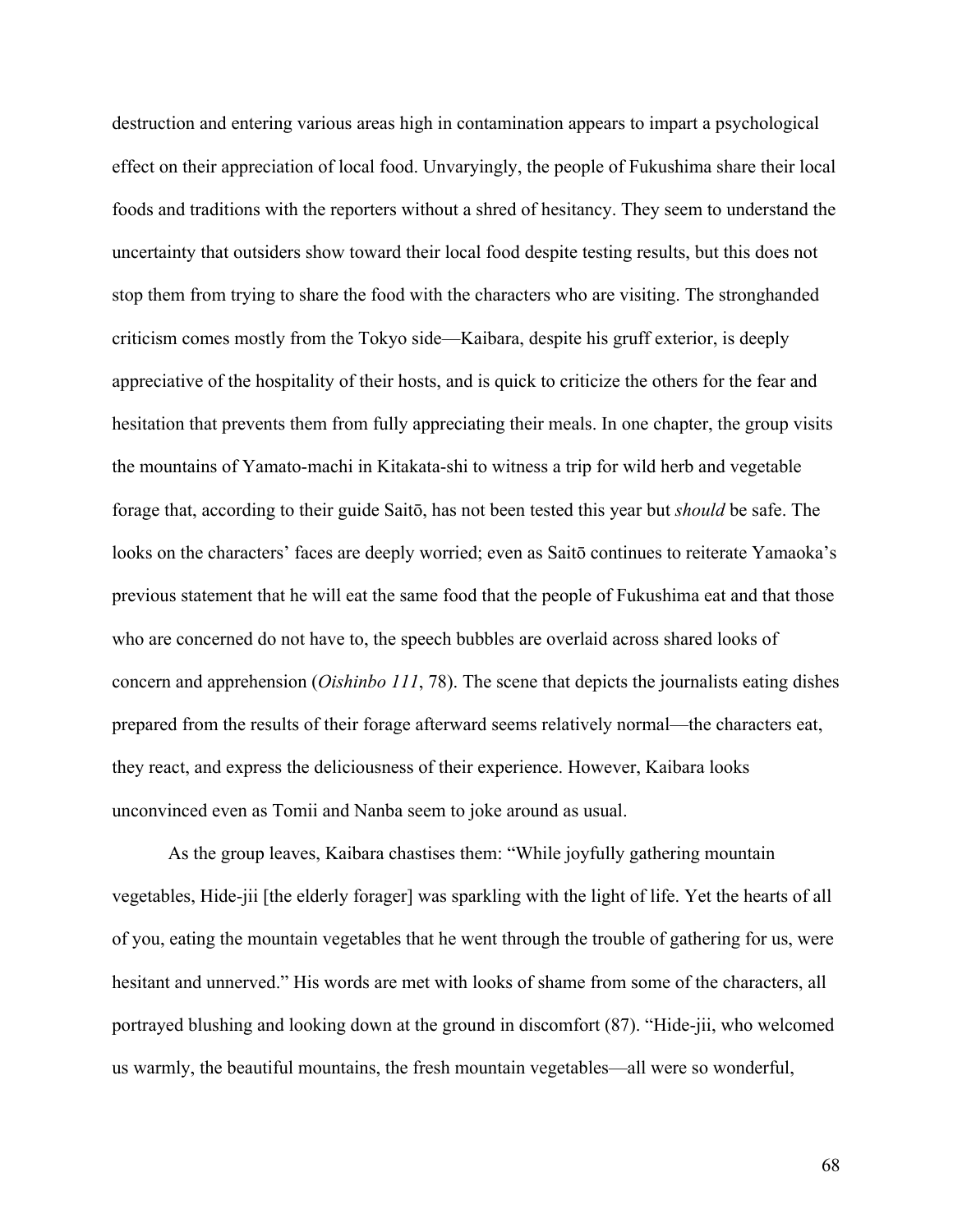lacking not a single thing. And despite that, why were your hearts so stiff? It is because," he continues, the panel shifting from a tight close-up of his face to the mountains around them, "something invisible and atrocious has stolen the beauty and abundance of the land of Fukushima. That atrocious (*kyōaku* 凶悪) existence has deeply wounded the land of Fukushima and frozen the hearts of people. That is the truth about Fukushima." With this, he climbs into the van. Tobisawa admits that Kaibara saw through them, and Kurita solemnly adds, "He doesn't need to say what that atrocious something is" (88). The atrocious thing is not merely the radiation itself but the systems and entities that built and permitted the nuclear generation plant, and the resulting anxiety that the disaster has left within the outsiders. Kaibara's statement, framed by the invisibly damaged landscape, points the reader to the idea that nature itself is, as oyster farmer Hatakeyama said in volume 108, "not broken" (160). Instead, it is the contamination, as well as the fear and anxiety of not knowing—or even while knowing—that ingesting food that is or could be contaminated could have negative effects on the body, even if it is under official limits. Despite this, Kaibara calls for the other characters to align themselves with the people in Fukushima who still choose to eat their local foods and make decisions based on vague information while facing the economic and social fallout of the nuclear meltdown by not only visiting and hearing their experiences, but by *eating* the same foods. Without doing so wholeheartedly, they show distrust toward the people of Fukushima, and fall into the trap of forgetting that the food and the people are not at fault. The double burden of not knowing exactly how much radiation the food contains and knowing too much about radiation interferes with their gustatory enjoyment and their ability to experience "*jikkan*" in order to find the truth about Fukushima.

Blame is placed on public figures with power, such as politicians who manipulate the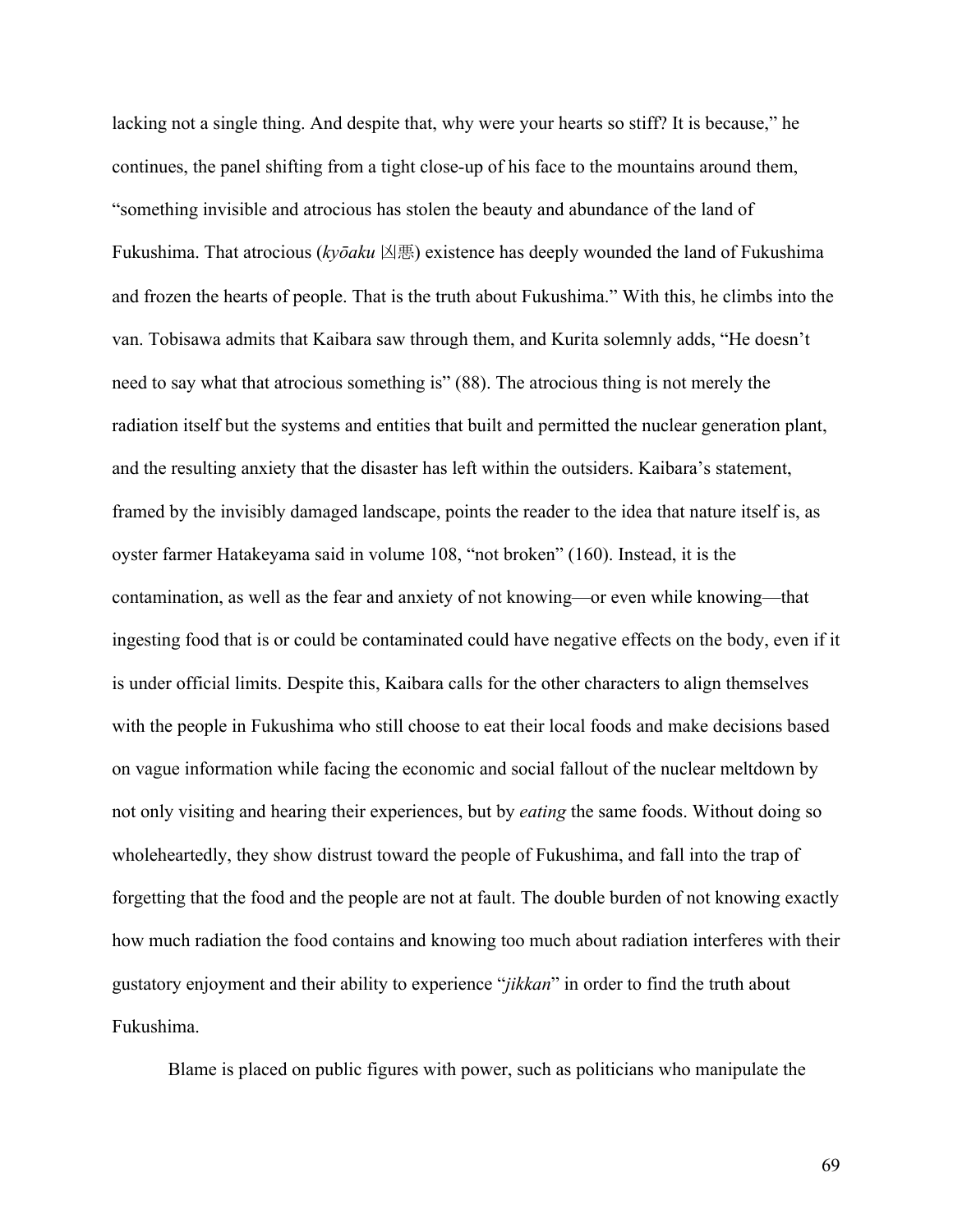media to convince the nation that the situation in Fukushima is not dire; conversations with real farmers, restauranteurs, scientists, university professors, and local government employees point the finger at the real-life national government and TEPCO for the long-term nuclear situation. The voices of the fictional characters and the real people they interview are critical; Tomii calls those who would refuse to acknowledge the reality of life in Fukushima "cowards" (*Oishinbo 110*, 206). The bulk of two chapters focuses on analyzing pamphlets and documents dedicated to creating what Kaibara calls "myth[s] of safety," first of the safety of nuclear reactors, and then post-accident, the safety of low-level radiation (*Oishinbo 111*, 112). *Oishinbo* does not shy away from criticizing the powers and institutions that allowed a natural disaster to become a humanmade disaster. The stories that comprise "Fukushima no shinjitsu" are aimed at revealing the hypocrisies and misinformation that the national government and TEPCO spread in order to allow people to believe the nuclear reactors were safe, and the contemporaneous reporting that implies that the prefecture is safe to live in. The question is no longer "what caused this," but "*who* caused this," as Tomii screams out when seeing an abandoned, overgrown crop of *tara*  (Japanese angelica), which much like bamboo is only edible when harvested as shoots: "Who put Iitate-mura into this state! Who can tell the people of Iitate-mura, whose hope and life's purpose were stolen, to persevere!" (*Oishinbo 110*, 175). It is evident that Kariya's characters are at liberty to say what the marginalized people in Fukushima do not—or *cannot*—say within the manga. Instead, their emotional reactions come in reaction to the well-articulated, often scientifically backed information and experiences of the food producers and researchers they meet. Based off real people and interviews, Kariya endeavors to relay the clean and clear "truth" through the words of real-life individuals, presenting clear, objective information for the reader, who is likely already emotionally and geographically aligned more with the *Tōzai Shinbun*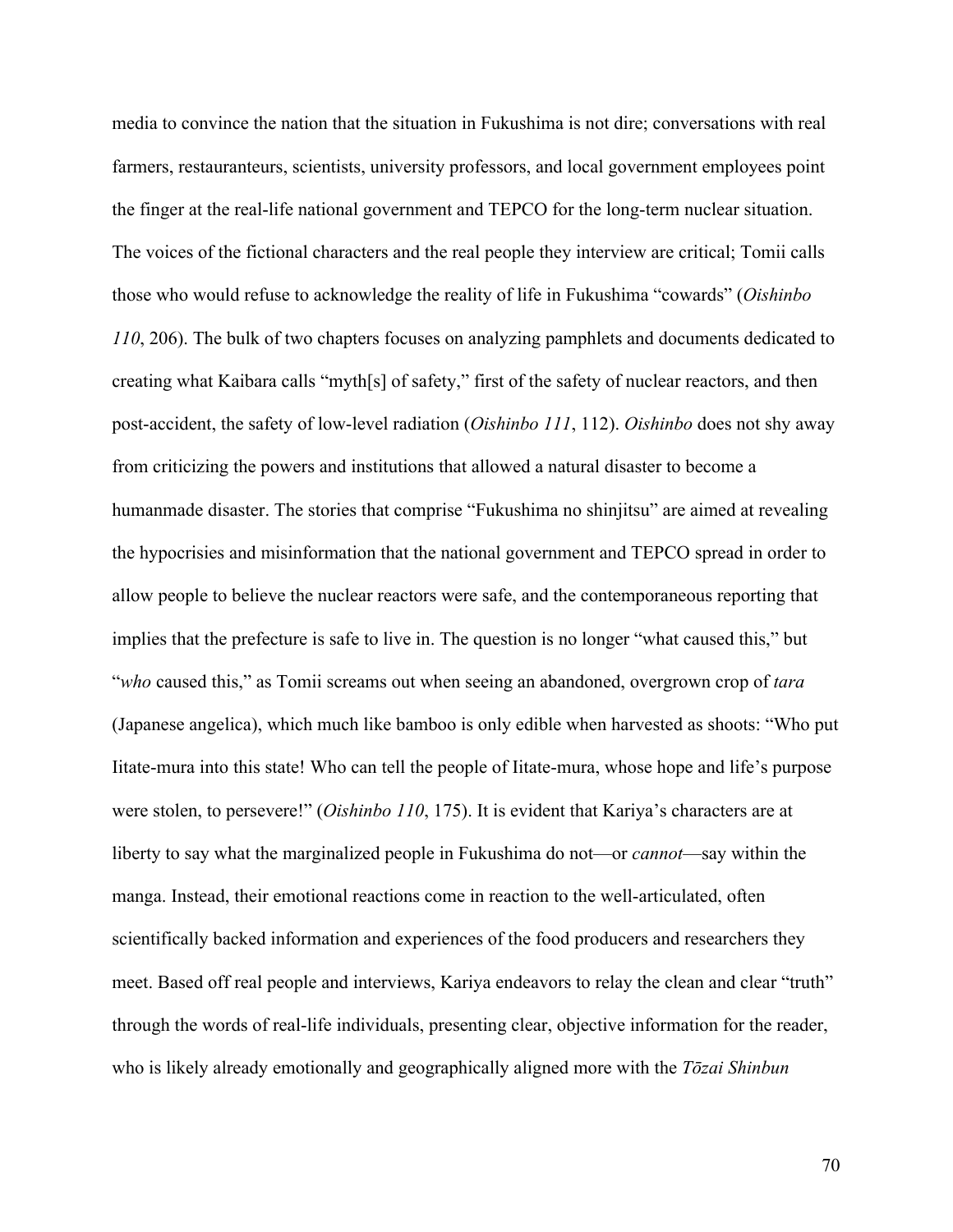reporters than the Fukushima residents.

Another paradox exists: the desire and even moral compulsion to eat the same foods as the people of Fukushima, and the fear and anxiety of eating this food despite the fact that it is scientifically safe. As Yuki Masami notes in an analysis of Ishimure Michiko's *Paradise in the Sea of Sorrow: Our Minamata Disease* (1969), there exist "two conflicting approaches [to examining local people eating poisonous food]: one derived from a modern value system that associates people's eating of contaminated fish with their poverty, and the other is a view of the villagers who see their life as being inseparable from their place" ("Why Eat Toxic Food?," 738). The narrative of *Oishinbo* encapsulates the conflict of this desire to follow the second approach with the outside characters' fear about the safe-yet-dangerous foods that make their way onto the table. They trust the people of Fukushima who feed them, and it is only by going to the area and eating the same food that they can experience for themselves the situation that people in Fukushima face. However, the manga characters clearly feel their bodily safety *is* at risk<sup>22</sup> by pursuing this truth and "*jikkan*" of the area to relay back to their readers (and by proxy the manga reader), through eating in irradiated areas.

By pursuing "*jikkan*" this way, the journalists are able to taste flavors that will soon be gone due to restrictions and safety. These episodes impress loss upon the reader through visual and textual elements. During a trip set in June 2012, the team heads to Yamatsuri-machi, an area

 $22$  The consequence of their pursuit is Yamaoka's deep fatigue and nosebleed, depicted late into the story arc after their trip to the Fukushima Daiichi nuclear power plant. This fatigue is experienced by other members of the newspaper team. After Yamaoka's nosebleed, he goes to a meeting in Saitama prefecture (north of Tokyo) where he learns that Kaibara and a number of real-life figures portrayed in the manga also experienced nosebleeds after spending extended amounts of time in the irradiated zones. As previously mentioned, the doctor he visits notes that Yamaoka was not likely exposed to enough radiation to cause nosebleeds, but the narrative set-up and following dialogue clearly indicates that this series of nosebleeds and fatigue are not isolated phenomena. It is notable that the Yamaoka, a fictional character, is shown as being physically affected by the time spent in irradiated areas, and it is the *fictional* characters who cartoonishly panic and react to the Geiger counter readings—they are also the only ones depicted as putting food into their mouths during this story arc, while the real food producers portrayed act as host and explain the importance and significance of the food the fictional characters eat.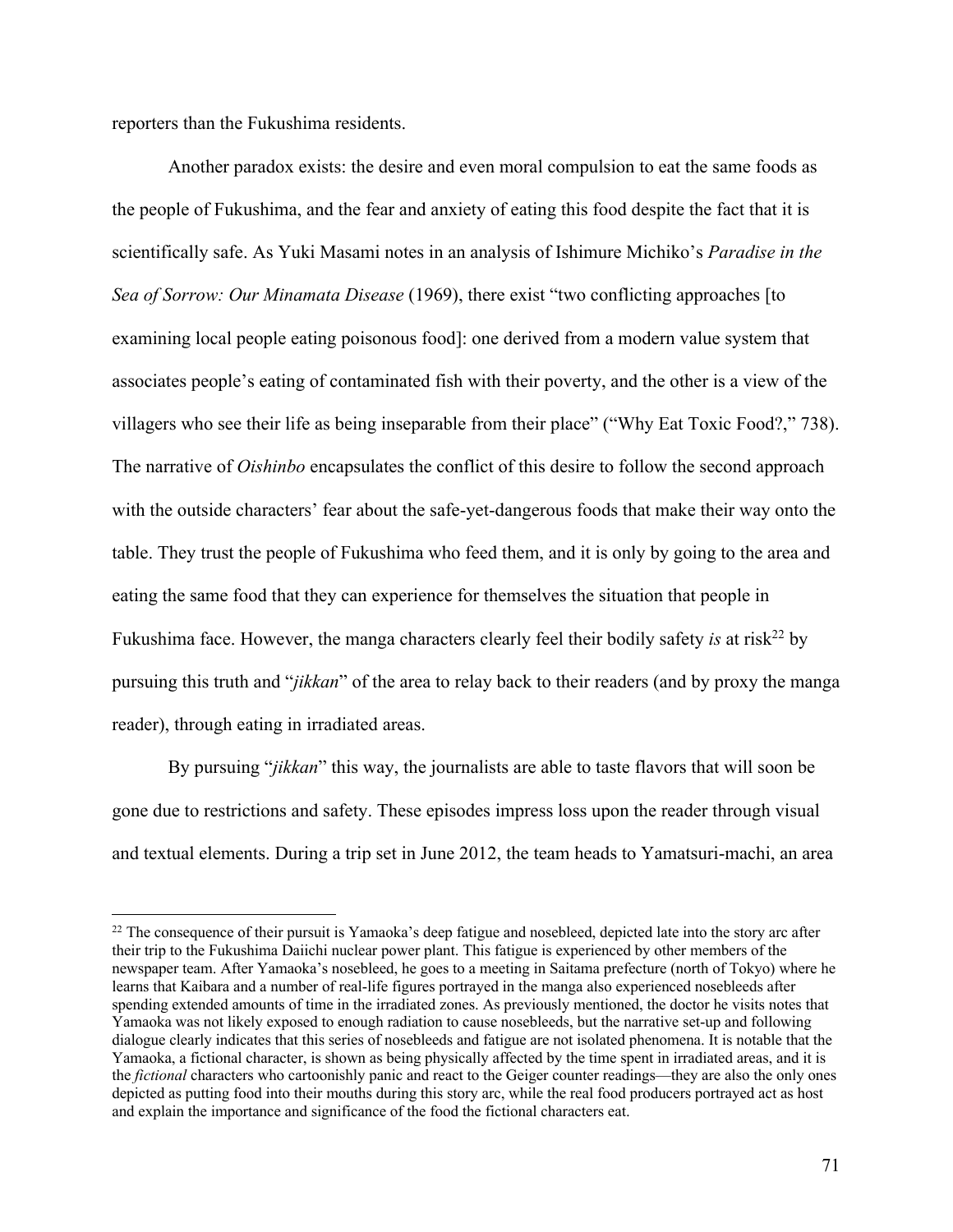in the very southern tip of Fukushima prefecture, to see the state of Fukushima's rivers. The reporters come to Kuji River, which runs alongside a number of shops. They visit the restaurant Fujimi-ya, run by Kanazawa Eiji and Fumiko, which serves a number of dishes utilizing fish from Kuji River. Although the perennial *ayu* (sweetfish) from Kuji River have been deemed safe to eat, the restaurant has no diners, and few visitors have come to fish for *ayu* in the river. Kanazawa Eiji expresses that while *ayu* have been deemed safe to eat because they are eaten while young, fish such as *haya* (a local name for a category of long-bodied, medium-sized fish, usually in the carp family) accumulate radiation due to their diets and long lifespans in the contaminated river. He also reveals the implications of time for eating this species of fish: "Cesium reduces by half after thirty years. I wonder when the ban on them will be lifted…" (*Oishinbo 110*, 243). Tobisawa asks if TEPCO has offered any reparations; Kanazawa Eiji reveals that they received one payment of 40,000 yen (approx. 400 USD). Tomii and Nanba are outraged; Nanba sarcastically calls TEPCO a "generous company" (*futoppara na kaisha*; lit. fatbellied company). $23$ 

Rather than share in their outrage, Kanazawa Eiji asks the group if they would like to eat the previous year's *haya*, fished when the rivers were still uncontaminated. His special way of preparing the fish by skewering, quickly roasting, then freezing the fish allows for the *haya* to retain their color and open their fins for a more aesthetically pleasing fish. He serves the group salt-grilled *haya* with *sanshō miso* (ground Japanese peppercorns and/or leaves mixed with fermented soybean paste) and *amaro haya* (*haya* simmered in a sweet sauce) and explains the special way that they catch female *haya* before they lay eggs, while they are still delicious. The result is a dazzling, plump fish filled with roe, without the usual muddiness of *haya*. The dishes

<sup>&</sup>lt;sup>23</sup> The next panel contains a note that since this episode, the Kanazawas received monthly compensation payments after "complicated calculations," but it was "not enough money to live on" (244).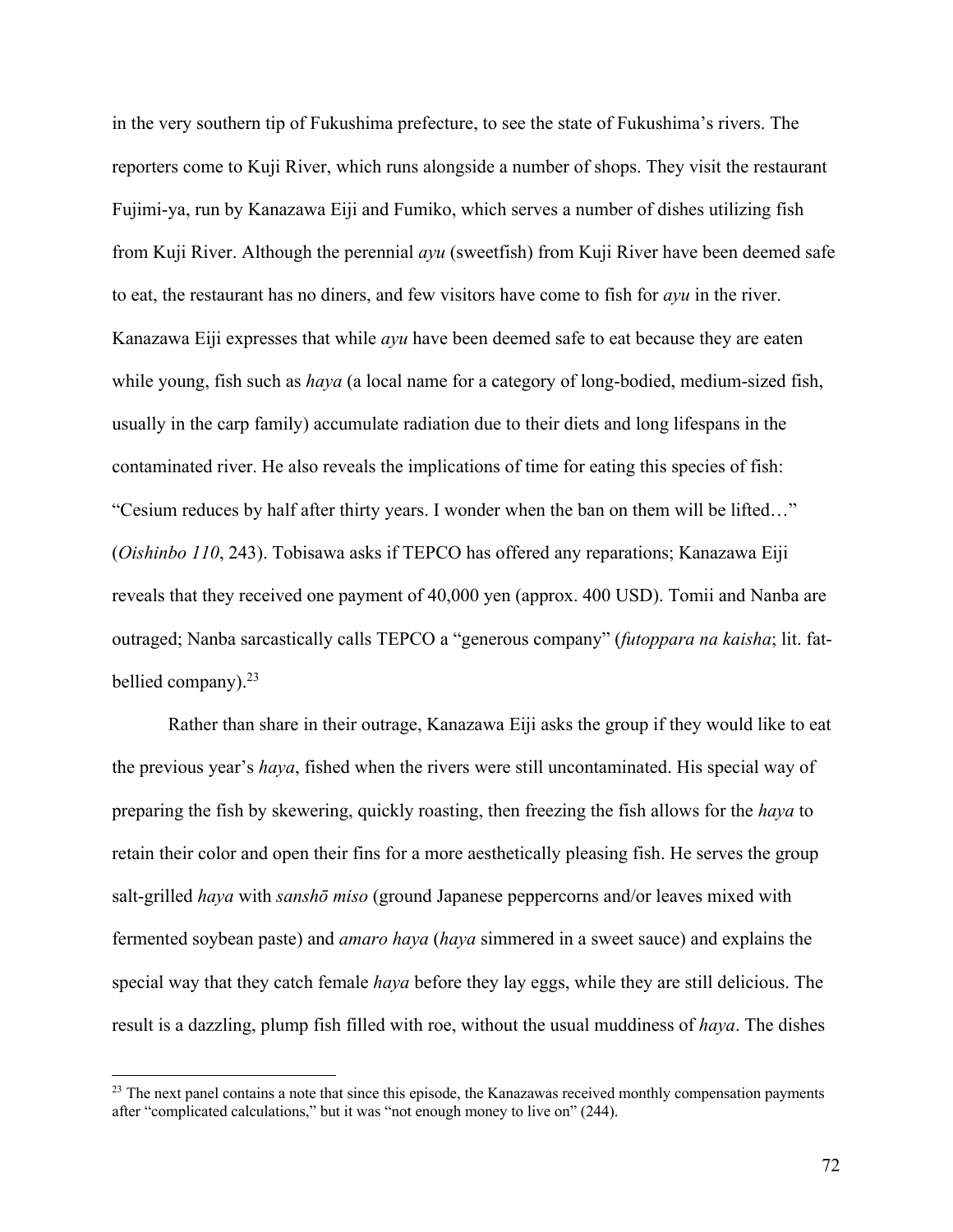and fishing process are rendered in a close-up with striking detail, and many panels are drawn with the flat, 2-D characters placing the detailed fish into their mouths. The characters gobble them up enthusiastically. After Nanba is shown talking with two fish in his mouth at once, Yamaoka looks down. "…however, these are the last *haya* available as of now," he says. The Kanazawas are shown with sad expressions. Kurita speaks: "The nuclear power plant robbed Fukushima of the treasures of its oceans, the treasures of its mountains, and the treasures of its rivers as well." Newspaper writer Nakaguchi Shinsuke grits his teeth; "This is frustrating, frustrating, too frustrating," he mumbles, and the other staff members look downcast (248). Quickly, Kanazawa Fumiko breaks the silence by telling the employees that they should visit again in the winter, and Kanazawa Eiji brings out *haya no karaage* (battered, deep-fried *haya*). Tomii is shown stuffing his mouth with the fish, tears in his eyes: "These are the valuable, preearthquake disaster, last of the *haya*. I am grateful, I am grateful, sob" (250).

The *haya* episode reminds the reader that while some local food remains safe and available despite the nuclear fallout, there is damage to the landscape as a whole, including those who rely on the land and water of Fukushima for their livelihoods. The Kanazawa's story presents a conundrum: the *ayu* are deemed safe, yet no one comes to fish for them because they live in contaminated waters. The *haya*, however, much like the fish Kawakami Hiromi's "Kamisama 2011," have accumulated much too much cesium to be safely edible, and legal guidelines have been set to prevent fishing and consumption of these unsafe fish. The chance that the *Tōzai Shinbun* employees get to taste the last of the local *haya* for many, many years weighs on them heavily; the fish are delicious, but their value goes beyond the taste on the palate—they are the last remnants of a part of the couple's livelihood, as well as a flavor that will not be known again for years. Though the Kanazawas are not as aged as some of the individuals the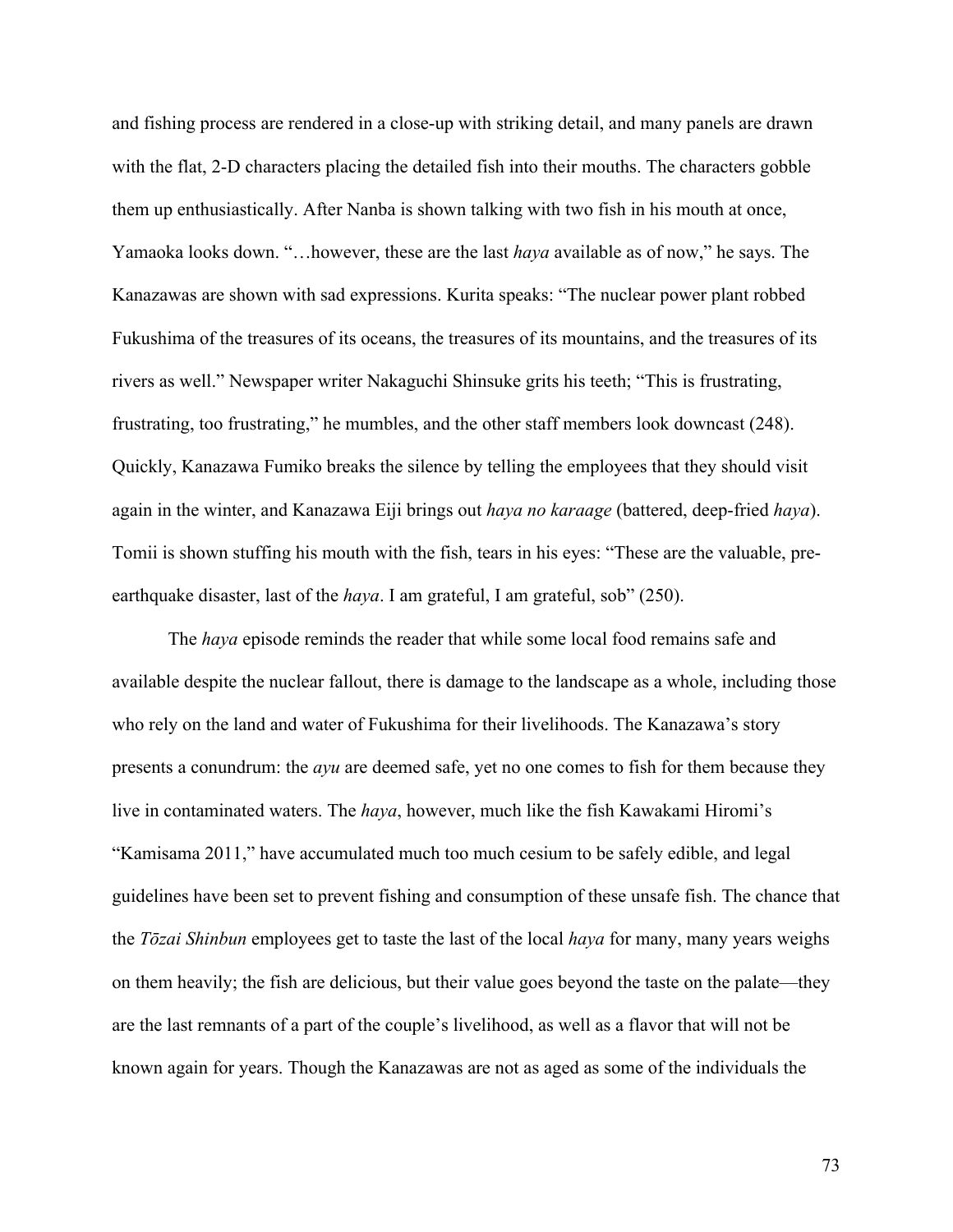employees meet in their travels through Fukushima, the half-life of cesium does not guarantee that they will be able to obtain *haya* while they can still run the restaurant, and Kanazawa Eiji's technique of preserving the fish may never be of use again in his lifetime.

Time in this way is an endless challenge, as well as a reassurance for the food producers and restauranteurs affected by the triple disaster. The progression of time ensures that the amount of radiation in the environment will abate naturally, yet the long timeframe necessary for this to happen means that there will inevitably be a gap between the "last" of the safe crops and fish and the "first" of the post-3.11 safe crops and fish. This gap is not only a scientifically-proven one, it also exists in the minds of consumers and producers—the *ayu* are safe, but the collective consciousness toward food from Fukushima is that the fish are not yet safe because of their ties to the irradiated land and water. To eat the last of something means that no one else can taste it. *Oishinbo*'s depiction of eating *haya* conveys the affective experience of eating the last of these fish, and the heavy emotional effects of knowing that no one will be able to taste the same delicious things for a long time, if ever again.

### **Bygone Peaches and Taste as Internal Experience**

The "Fukushima no shinjitsu" chapters also bring to a close the intense animosity that Yamaoka feels toward his father. The first volume is studded with Kaibara's repeated provocations toward Yamaoka—"[Fukushima] is where your roots are"—while Yamaoka struggles to understand what this means. The second half of "Fukushima no shinjitsu" opens with the truth: Fukushima prefecture is where Yamaoka's mother Toshiko and Kaibara met for the first time.

We learn in a flashback that young Kaibara, a student at an art university, is agonizing over the meaning of "beauty" (美 *bi*). During the summer vacation of his first year in art school,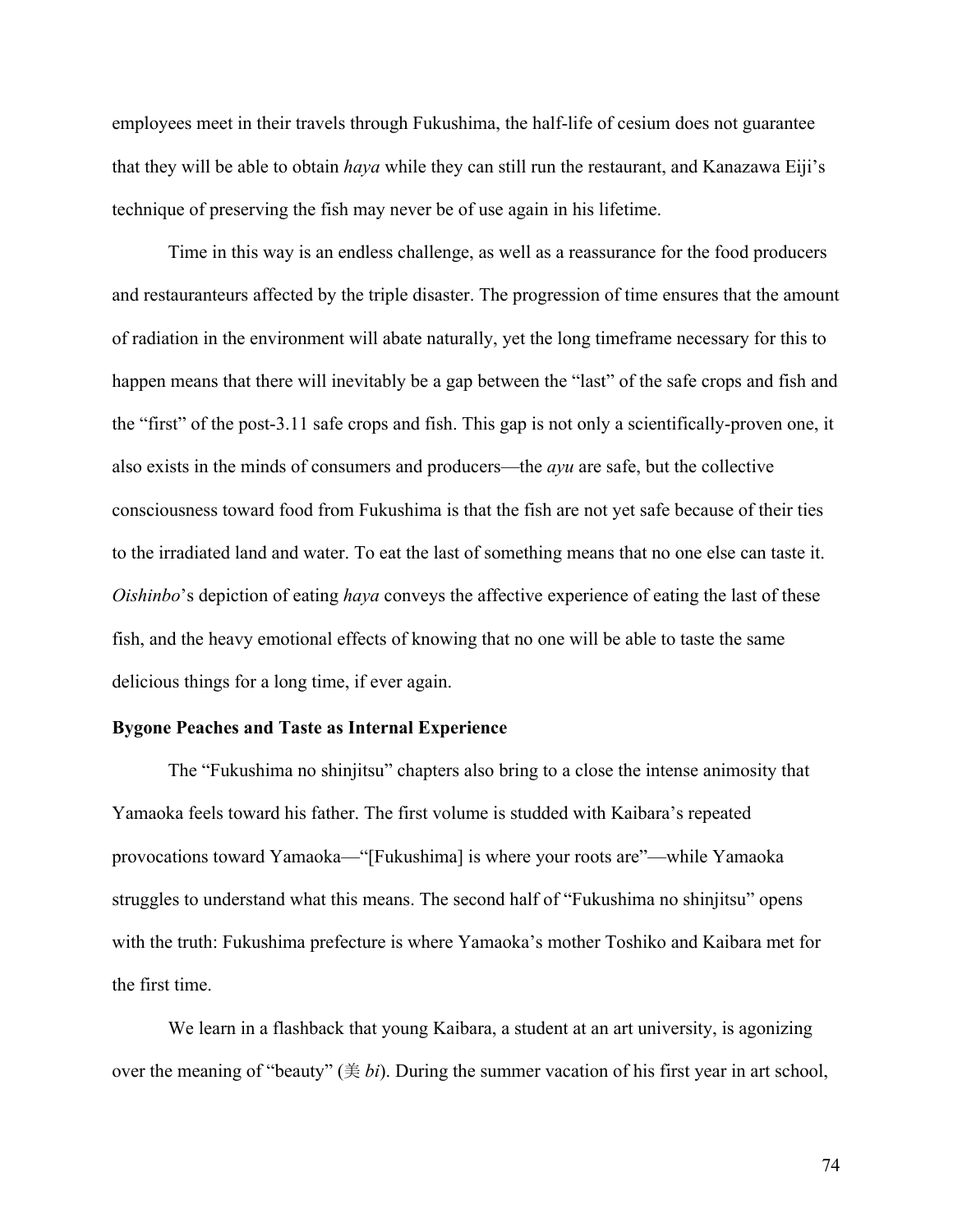he spends the summer staying at Ryōzen Shrine in Ryōzen (Mt. Ryō) of Date-shi, Fukushima prefecture. One morning, he goes to a peach grove to do a sketch study but is captivated by the beauty of the fruit and cannot draw—until a young woman appears. She notices him but begins picking peaches without a word. At this sight, Kaibara is stuck with inspiration and begins sketching this young woman picking peaches. She approaches, and the two converse; Kaibara expresses his anxiety that he "does not comprehend the essence of beauty" (*Oishinbo 111*, 11). Toshiko offers him a peach from her basket, stating, "I heard that when you're tired from thinking too much about difficult things, it's good to eat some sweet fruit," and reveals that the peach grove belongs to her grandfather (12). Kaibara begins to peel the fuzzy skin away from the flesh, which startles Toshiko, though she brushes it off. Kaibara expresses that he has never eaten a peach so fragrant before, and Toshiko explains that it is because thirty minutes after picking, ripe peaches begin to lose their fragrance. Thus, "the only people who can taste that flavor are those in this grove" (12). On another day, Kaibara is still struggling with his questions when he receives a visitor at the shrine. Toshiko appears with a single peach on a white porcelain plate, which she has washed carefully to remove the irritating fuzz on the skin. She bids him to "please taste the whole peach, including the skin. If you don't, then you won't know the true deliciousness of peaches" (15). Toshiko leaves, and Kaibara turns the plate over to discover that it was made by a famous ceramic maker. Returning the peach to the plate, he realizes that the two combined are "the melding of human aesthetic sense and the beauty of nature" (17). The effect of this image still ringing in his heart, his expression softens, and he takes a bite of the whole peach, skin and all. The next panels show him taking frenzied bites of the peach, its fragrance and sweetness amplified with the skin. He throws his head back in ecstasy—"What trivialities I was captured by. Art and music and such, these things appeal to the human body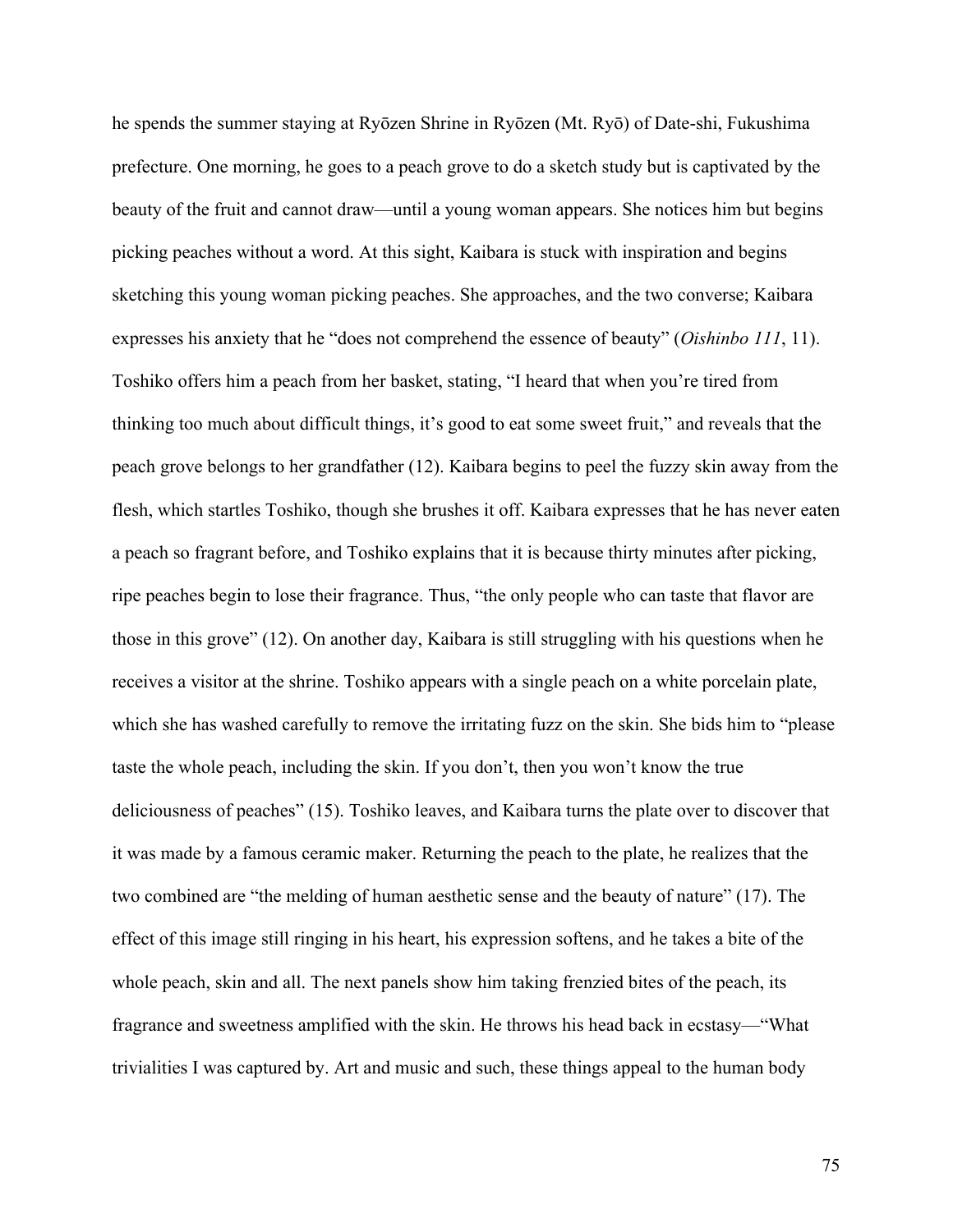from the outside. However, deliciousness is directly tethered to food, the source  $(\bar{\pi} \text{ moto})$  of human life, and appeals to the body from the inside" (18). It is through the peach that Kaibara realizes that beauty must appeal to all five senses, internal and external, in order to pierce people's hearts. He finds his aesthetic purpose through the peach and his future wife.

In this flashback, nature is rendered in lush detail, making the relatively flat characters stand out, such as when Kaibara and his future wife are portrayed sitting and amid the grove. In every panel, the peach looks almost photorealistic in the hands of Toshiko and Kaibara, which are mere outlines in contrast to the hatching that comprises the deeper reds and pinks of the peach skin. His eating experience is a perfect example of "vicarious eating"—Kaibara does not only eat the peach, he also describes the intensity of its sweetness and fragrance. Imagination and sensual description combine in this chapter to relay the intensity of Kaibara's revelation, and the importance of space, place, and sensation in moving one's soul. His realization that taste is the sense that only occurs from putting something *into* your mouth/body to experience deliciousness could not have taken place anywhere else. Toshiko noted previously that the peak flavor of the peaches lingered only within thirty minutes of picking, and thus Kaibara's stay near the peach grove allowed for this to happen. While readers may have consumed a peach before, the description may lead to not only the memory of the taste of peaches but also allows the reader to imagine the result of this amplification of taste memory.

At the same time, *Oishinbo*'s inclusion of this chapter is misleading: Yamaoka, receiving the same porcelain plate that Kaibara received from Toshiko, believes that Kaibara wanted him to know that Fukushima was merely the place where his parents met. Kaibara responds in anger: "For what purpose are you visiting Fukushima? Look hard at things. Take what you see and chew it apart in the bottom of your heart. Then grasp your roots" (27). Shocked, Yamaoka and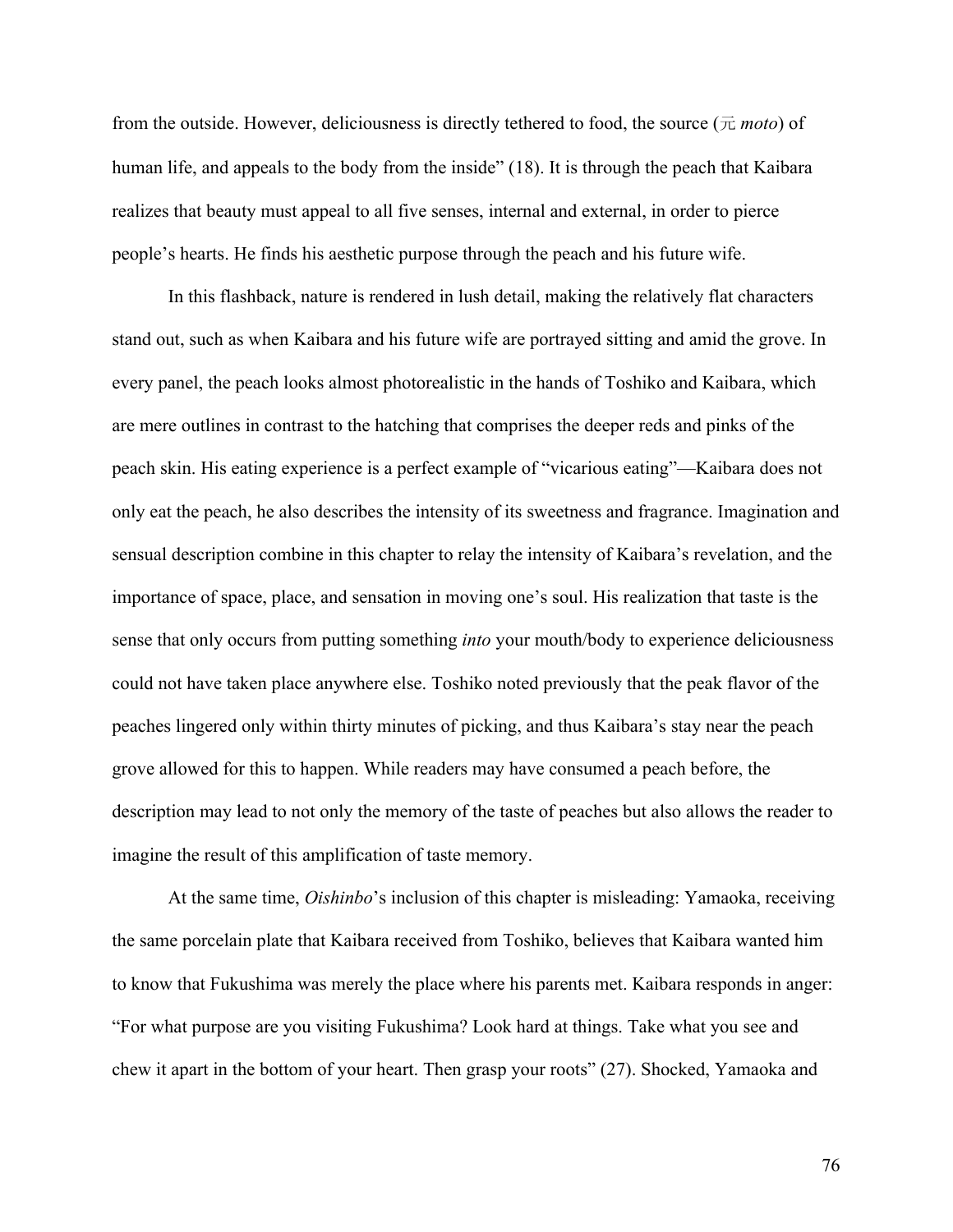Kurita watch as Kaibara storms off. A few pages later, the group visits the former vice-chair of the Ryōzen Taiko Conservation Association, Ōhashi Mangorō, to see what Ryōzen looked like in the past. There, they also meet the chairman of the Association for Taking Back a Clean, Radiation-Free Oguni Association, Satō Nobuhiro. The two men reveal that Ōhashi used to grow a specific type of peaches, until the silkworm trade in the area became more lucrative, leading local farmers to replace the peach groves with mulberry bush farms to feed the silkworms. Not long after, the importation of Chinese silk put Japanese silk makers out of business. Quickmoving capitalistic ventures, it seems, are an expedient means to the loss of local food culture. Kaibara says that he once ate peaches in Ryōzen that resembled peaches out of a children's picture book, to which Ōhashi responds, "Yes, those were Tenshin peaches. They're peaches from the past," linking their current trip to Kaibara's story (43). After the group looks at an old O-bon (lantern festival) songbook of the area, Ōhashi sings for them one of the songs. Yamaoka, hearing the song, bursts into tears—"The Bon song squeezes my chest" (45). The panels that close the chapter go from Kaibara's stony face to a flashback of Kaibara and Toshiko's meeting in the grove, to Yamaoka's face scrunched up in tears, to Kurita's moved expression (46). The peaches, the groves, all those things that make up the memory of Kaibara's peach are long gone, and no one, including the reader, can taste those same peaches again. They can only be experienced through memory and imagination, told through the characters' experiences.

Fukushima, as both place and associated event, takes on special meaning for all the characters. Even before certain parts of food culture were lost in Tōhoku as a result of the damage caused by the earthquake and tsunami, there was loss incurred due to trends and shifts in economic demand. Today, the foodways in the process of being lost due to fear of nuclear contamination now face endless barriers to recovery, including the difficulty of selling and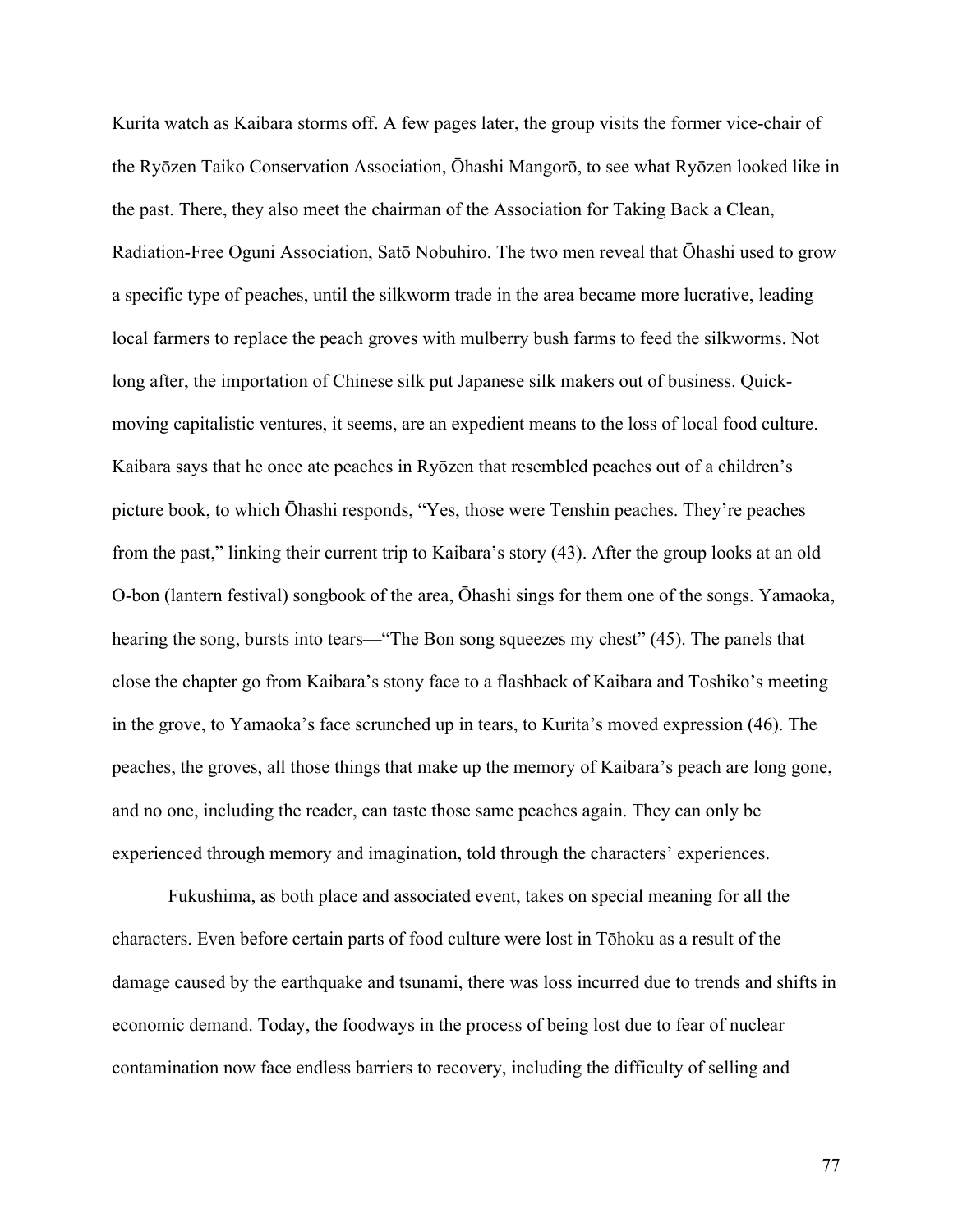sharing food for fear of its contamination, the anxiety of potentially eating contaminated food, and the apprehension of allowing others to eat contaminated food in order to pass down the exact same ingredients in the same food heritage. Memory, experience, and affective textual and visual storytelling intertwine in the visual and textual elements of *Oishinbo* to tell the stories of food producers and their intimate ties to the land, as well as to emphasize to the reader why the food cultures of Tōhoku, including Fukushima prefecture, need to be supported into the future.

### **Conclusion: The Future of Eating in** *Oishinbo*

Eating in *Oishinbo* is linked to an abundant past; the livelihoods of food producers in Tōhoku are portrayed in these final volumes of the manga as being closely tied to the fertile and contaminated land and sea. Moreover, the long-term pursuit of food production tied to *terroir* affects the present and future goals of these same producers: an aged rice farmer cannot give up on his land despite harvests deemed too contaminated for sale, a cattle rancher resettled in Hokkaido hopes to one day return to his hometown of Iitate-mura to raise cattle, a young teen plans to take over his father's organic restaurant. All of these food producers' lives are disrupted by the events and ongoing effects of 3.11. The manga, despite and even perhaps because of its nosebleed controversy, manages to tell these food producers' stories and, as Moscato points out, "giv[es] voice to the affected residents of Fukushima who were not being heard" (392). The voices of these residents are focused on the ties that they have to the environment, and in the face of disaster both natural and humanmade, they are depicted as actively striving to maintain their food traditions, their rights as producers, and their livelihoods.

*Oishinbo* taps into more than just the visual sensory experience to convey the "*jikkan*" that its characters are trying to grasp on their trips to Fukushima. This "*jikkan*" is bolstered by the art and the storytelling, as well as the sound effects and descriptions of the food. *Oishinbo*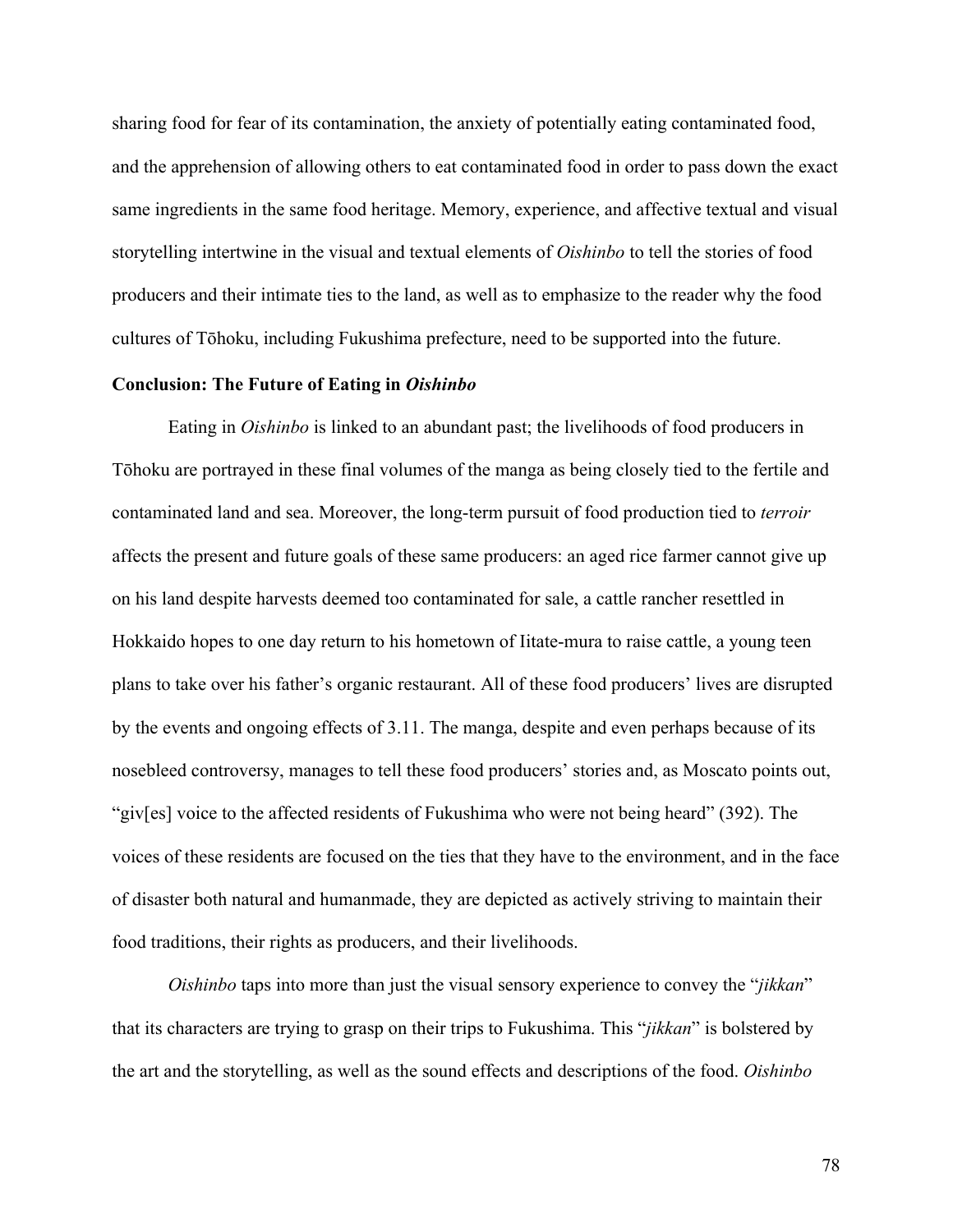manages to convey the *meaning* that these foods and their flavors hold, an emotive and affective experience of hope, loss, sorrow, and anger, all directed toward the past, present, and future state of eating in Northern Japan after the triple disaster. Kaibara's revelation as a youth that "deliciousness is directly tethered to food, the source of human life, and appeals to the body from the inside" points out the fact that consumption and *tasting* food is an internal experience (*Oishinbo 111*, 18). For the readers, this internal experience of tasting is not limited to the physical experience of tasting, it comes from the memory and imagination of tasting. Readers consume *Oishinbo* with their eyes, but they also consume it with their taste memories—and barring that, their taste imaginations. Saitō's warning to the group that these flavors are being threatened due to the events of 3.11 becomes a palpable warning to the reader: the triple disaster has fundamentally changed eating, and that the flavors obtainable in the Tōhoku of the past may never again be found in the Tōhoku of the present or the future.

This longing and desire to pass down local foodways and flavors are bolstered by the risk that the food producers face in a post-3.11 world. Those depicted in "Megenai hitobito" are able to slowly find a way back to something as close to "before" as they can, but their work has been deeply affected by the earthquake and tsunami, now and into the future. "Fukushima no shinjitsu" expresses not only the stories and cooking of the local food producers suffering due to the humanmade disaster, it also reflects the anxiety and fear of those living outside of the affected areas toward food and land. Despite their best efforts to accept the food offered to them, some of the characters show strong concern for the way that the ingredients could affect their body if grown in contaminated land or fished from a contaminated body of water. This conundrum never fully disappears; even when the characters seem to get over their fear of eating food in Fukushima, Yamaoka comes down with the infamous nosebleed. One conclusion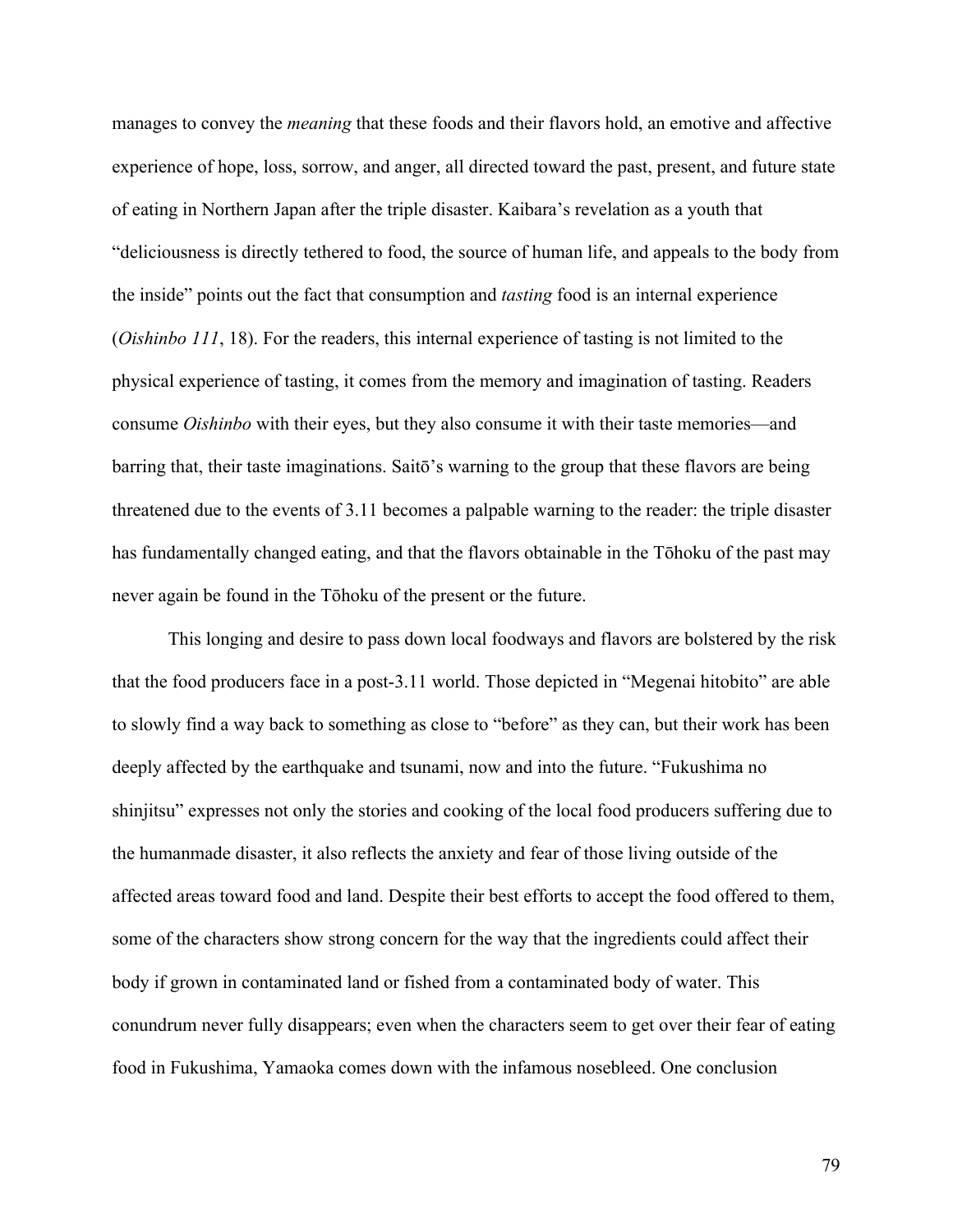Yamaoka comes to is that the area of Fukushima is not safe for people to live in, despite the close ties that the producers interviewed throughout the manga have to the land. This mixed message is fitting for a text that deals with the complicated relationships that people have with food, bodies, and social and political mores. The "truth" about Fukushima is that people within it are suffering, both at the hands of consumers who associate all food from the prefecture as being contaminated and due to the neglect of a government and mass media who obscure the reality of living and eating in an irradiated land.

*Oishinbo*'s status as an educational and often political manga through food means that it conveys information to non-Fukushima consumers that might otherwise be lost in the media landscape. Part of this is amplifying the voices of local food producers, but it is also the presentation of flavors and tastes that might be lost due to the lingering effects of disaster. Those lost flavors may be conveyed to local future generations through word of mouth, but the memory of the food and its flavor will be marked with what C. Nadia Seremetakis calls "a double absence," in which food once eaten and remembered becomes "a captivating fairy tale… digested through memory and language" (298). *Oishinbo* offers these foods a sensory and emotional depiction in a post-3.11 landscape and gives readers a chance to tap into this memory—even if it was not accessible to them through local geographical connection in the first place. It is precisely for these reasons that the potential of Oishinbo to stir broad reader reaction and attention is so important in my discussion of food and eating in post-3.11 Japan. *Oishinbo* conveys to readers most directly *through food* the implications of the triple disaster on local and national foodways, maximizing emotional impact on the reader.

Yet it is for the same reasons that *Oishinbo*'s effort to convey "*shinjitsu*" and "*jikkan*" plays back into voyeuristic concerns. Kariya's manga does not necessarily feel exploitative; as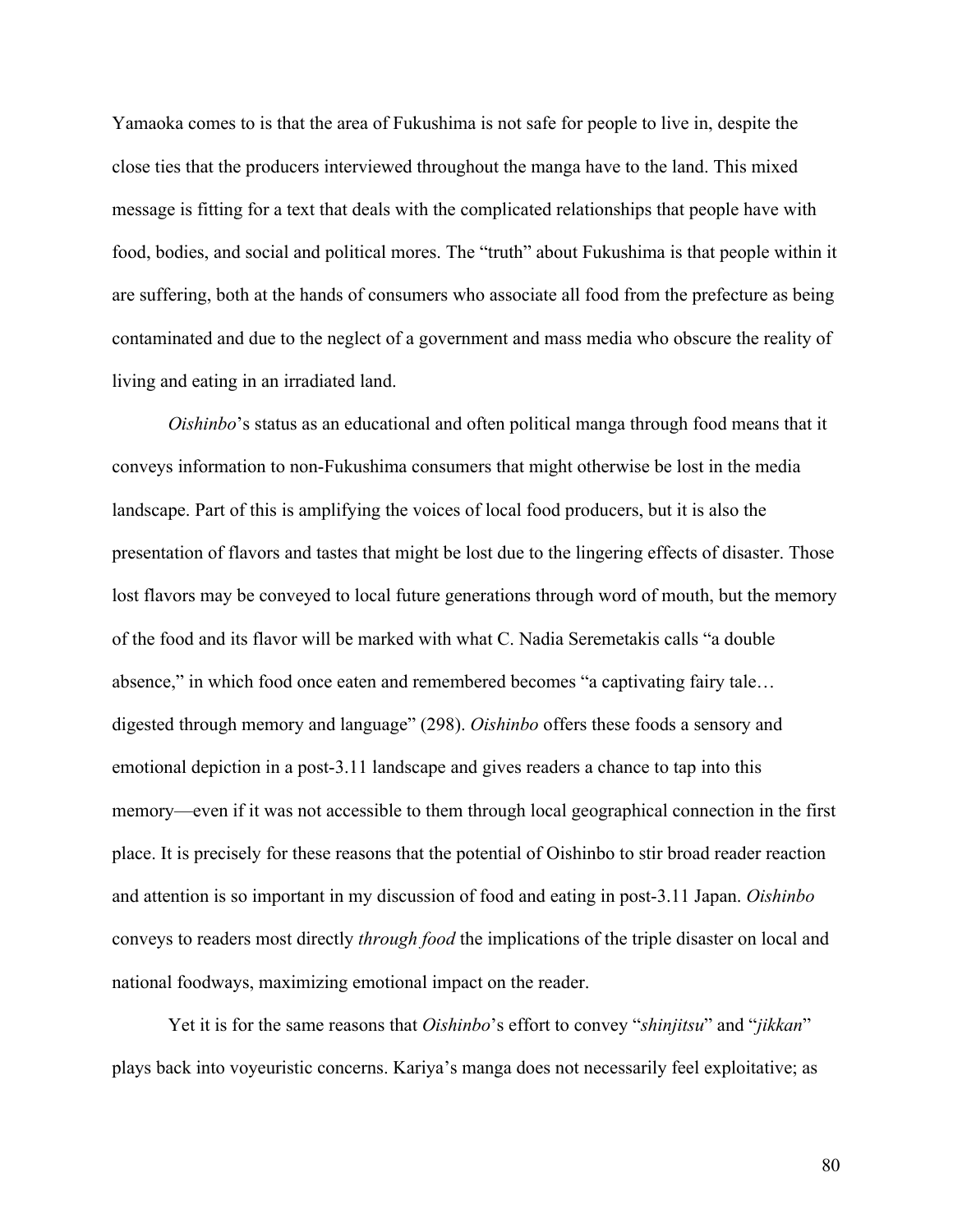mentioned in earlier in this chapter, Kariya's use of multiple voices, both real and fictional, allows him to highlight the difficult situation of those who have suffered from both the natural and humanmade disasters. At the same time, he has his fictional characters to call for action in the final pages of the manga. After their reconciliation, Yamaoka tells Kaibara:

The nuclear meltdown has still not been quelled, and if it spreads then Fukushima prefecture will be ruined. That won't stop at Fukushima, but all of Japan will be destroyed. The future of Fukushima is the future of Japan. While we think of Japan in the future, Fukushima comes first… No matter where I am in the world, my roots will be in Japan. The nuclear incident made me realize how important the nation of Japan is to me. Protecting Fukushima means protecting Japan. If that's so, then my roots are in Fukushima. (*Oishinbo 111*, 286)

Yamaoka then goes on to describe the hypocrisy of not speaking about the danger of

living in Fukushima for fear that it will further pain and stigmatize the residents. Kaibara agrees:

The safety of low amounts of radiation cannot be guaranteed. The nation and TEPCO have a duty (義務 *gimu*) to move the people of Fukushima to a safe place. As one person, I want to express that I hope the people of Fukushima will have the courage to escape from this dangerous place using compensation from the nation and TEPCO. I especially want them to think of the future of the children. Because I believe that the recovery of Fukushima is not the recovery of soil, but the recovery of humans. (287-288)

The two men look out over the landscape of Aizu-Wakamatsu-shi, where the *Tōzai* 

*Shinbun* reporters began their journey the previous year. When they state how important Fukushima is to them, as a place of meeting and reconciliation, the focus is not on the region and its suffering, but on the joys that have been passed to them *through* the food, the history, and the opportunities afforded by the prefecture. Yet Yamaoka's emphasis is on the fate of the whole nation of Japan *through* Fukushima, and Kaibara's desire to compel the government to evacuate the area seems to undermine the specific suffering already conferred and the individual attachments residents have to this specific place. This ending effectively re-centers the choice upon the judgment central (and fictional) voices, rather than on the desires of the locals they have interviewed, many of whom have expressed that they want to (or have no choice to) keep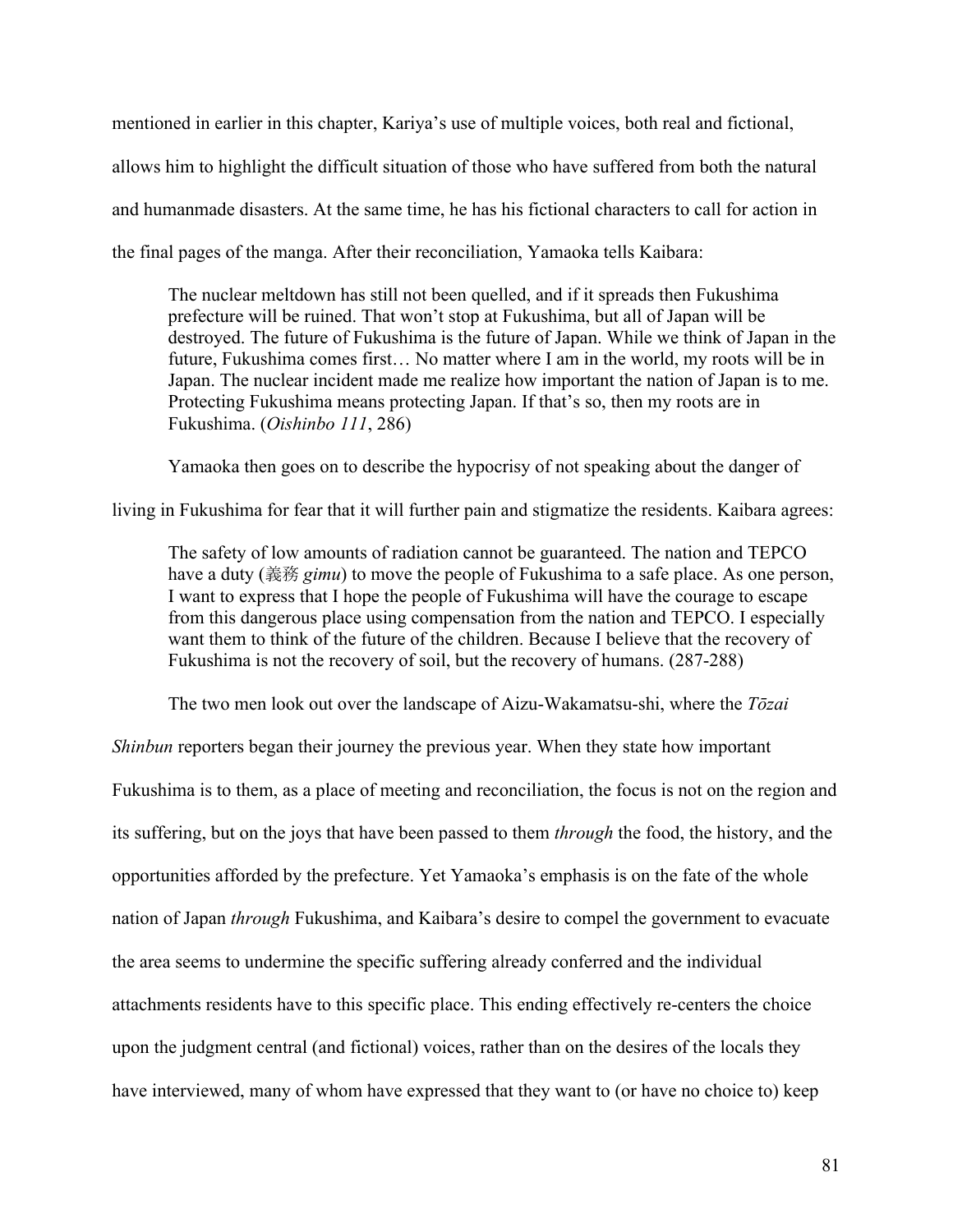cooking, farming, fishing, and gathering in Fukushima—without the stigma of radioactive contamination attached to their life's work.

Throughout these three volumes, Kariya's characters tread the line of "insider" and "outsider" to post-disaster Tōhoku. The same questions come up in other post-traumatic works written by "outsiders," such as Ōe Kenzaburō's *Hiroshima nōto* (Hiroshima notes), a series of essays by Ōe, at that time a Tokyo-based writer, on 1963 Ninth World Conference against Atomic and Hydrogen Bombs for the literary journal *Sekai* (World). David Stahl highlights a number of precautions that Ōe takes in his writing and composition vis-à-vis his own positionality as an outsider. Quoting the introduction to Ōe's compilation of essays, Stahl writes:

[Ōe's] primary concern was with intersubjectivity, with what [the *hibakusha*] could teach him (and by extension other 'outsiders') about himself, his values and how he could live more genuinely and positively in the nuclear age, and what he could do to help assuage their suffering, contribute to their causes, and make their experience meaningful. Through close, interpersonal relations, he sought not only to become more critically self-aware, but also to reform himself by scrutinizing his own image as reflected in the 'mirror' of his Hiroshima Other. (214)

Both texts thus appear to take on the quest of reflecting on the writers' own ability to help victims/survivors, so that readers will feel compelled to take action rather than voyeuristically consume the images and narratives spoon-fed to them via national media. Ōe frames himself clearly as "outsider," and positions the suffering of *hibakusha* within the local and individual rather than subsuming them into the national narrative of victimization as "appropriated symbolic objects" (Stahl 213). Kariya seems to do the same with his characters. Perhaps despite (or in fact, because of) the controversial nosebleed episode, Kariya's manga manages to give voice to the previously ignored individual victims of 3.11 and spark debate among non-resident readers, as Moscato points out (395). Yet by taking the liberty of telling this story through fictional characters, Kaibara forms a narrative history for Kaibara and Yamaoka tied to the land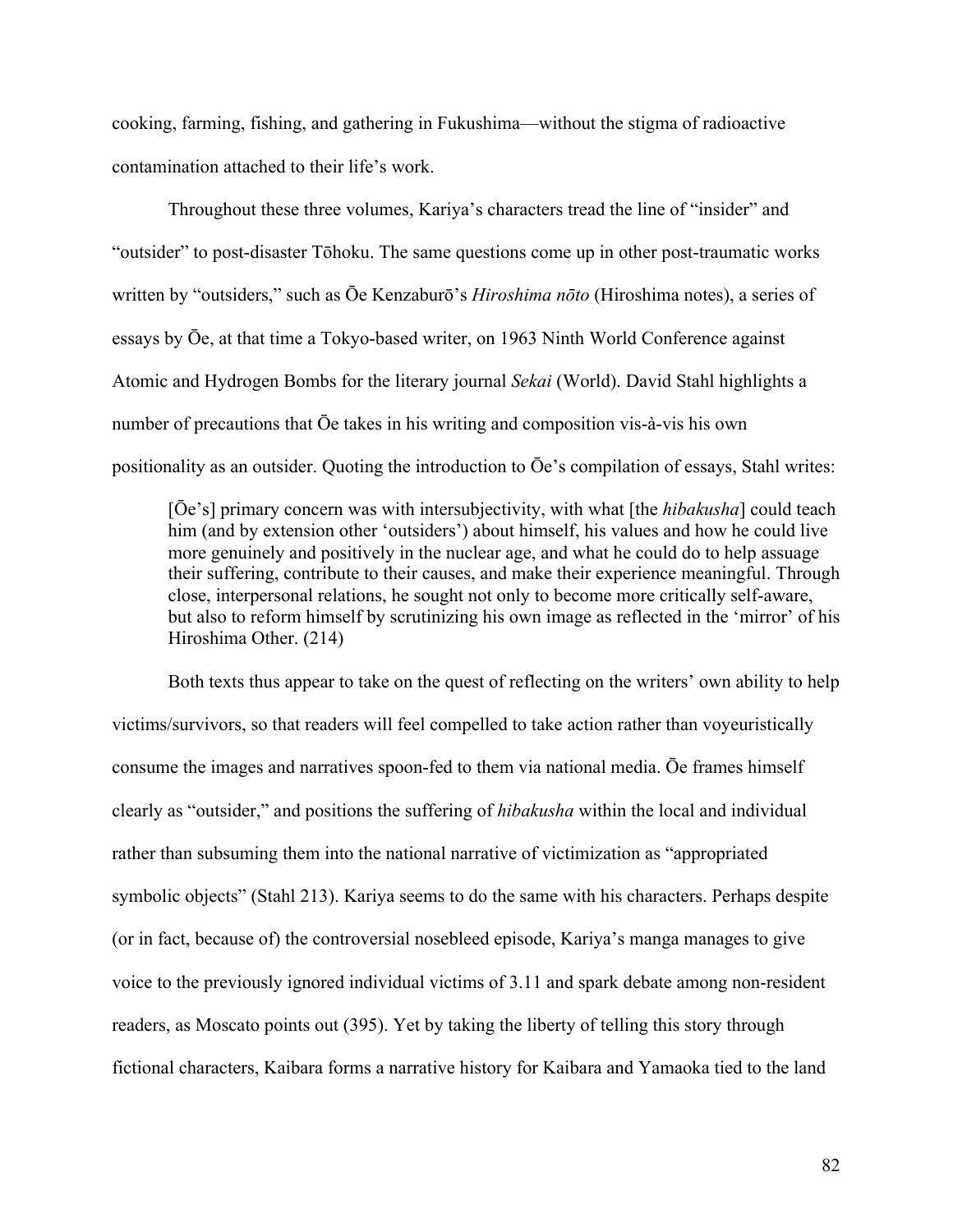of Fukushima prefecture and literally "roots" his characters there via the peach. The attempt to tell these stories through fictional characters can thus be seen as a well-intentioned—but ultimately flawed—attempt to get readers to scrutinize themselves and their roles in the suffering of non-central victims.

It is for these reasons that food plays such an important role in the relationship between central consumer and peripheral producer portrayed in *Oishinbo*. Kariya carefully focuses on the deep connection the farmers, fishers, and foragers have to the land within Tōhoku and, combined with Hanasaka's photorealistic illustrations, portrays the food in a way that allows readers to engage in vicarious eating. *Oishinbo*'s narrative lets the readers reach a level of empathy for the victims of the earthquake, tsunami, and nuclear meltdown that they could not without these firsthand interviews. Certainly, the mouths of Tokyo-based fictional characters act as a conduit for "outsiders" to connect to Tōhoku through its food. It also emphasizes the irresponsibility of the central government and the goodwill of others in recovery attempts. Yet this is not a perfect relationship; I discuss above the anxiety of central consumers not in opposition to their desire to align themselves with suffering locals, but as an effect of the decision to put "safe" food into their bodies to economically support the individuals. In the end, this relegates decision-making and suffering back onto the privileged center, which benefits from the continued marginalization of non-metropole areas such as Fukushima. Even if they decide to financially or politically take action to help the victims and survivors of the triple disaster, at what scale will this action take place, and will it be *through* food? Or *for* food?

This chapter does not address a number of important episodes in *Oishinbo*, particularly those that do not directly depict acts of eating. I have chosen not to spend much time discussing chapters that focus on farming practices or that scrutinize pro-nuclear power plant documents. I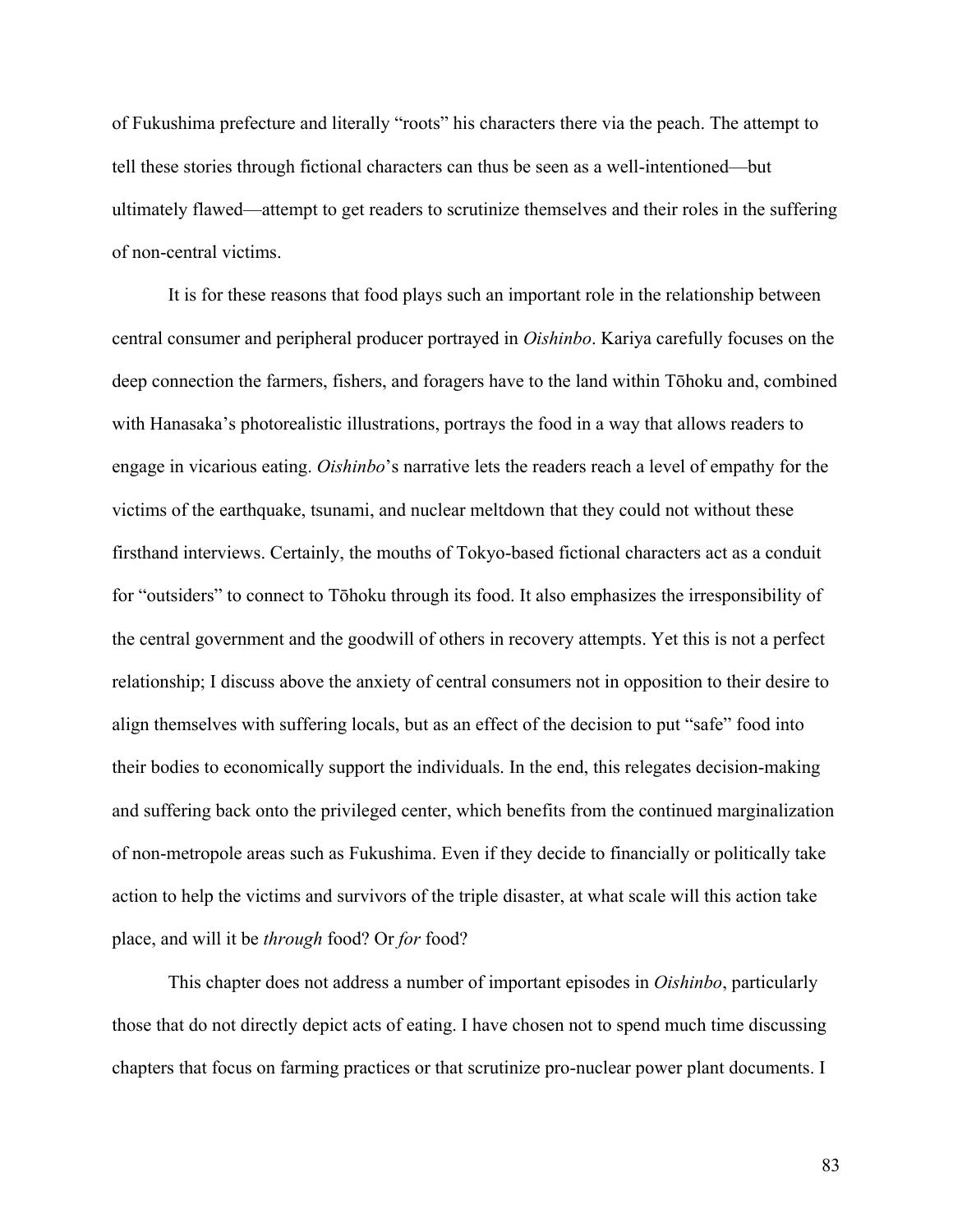have also not explored the scenes from the drives and stops that the *Tōzai Shinbun* staff make to take in the destruction and scenery, of which there are many scattered throughout the manga. It is because of the primacy of images of destruction in post-3.11 media that I imagine these parts spark both a sense of vicarious trauma and sorrow in those who read *Oishinbo*. These contexts are important in framing the depictions of food and eating that take place in the manga, as well as building the sense of "*jikkan*," but they ultimately fall outside of the primary focus of my analysis.

My next chapter will depart from the immediacy of post-3.11 food and nuclear contamination to address the consciousness of changing national foodways after 3.11 through a science fiction short story. Much like *Oishinbo*, "Iganu no ame" deals with issues of memory and cuisine, as well as the loss of local ingredients in the face of shifting appetites. The story also presents a "perfect" food, and its new place in the diets and bodies of the near future. Although not directly a post-3.11 story, "Iganu no ame" reveals the ways that fictional eating is affected by the mistrust that young people feel toward the government in a post-3.11 age of misinformation and seemingly arbitrary rules, while also discussing the loss of culinary heritage and memory through food.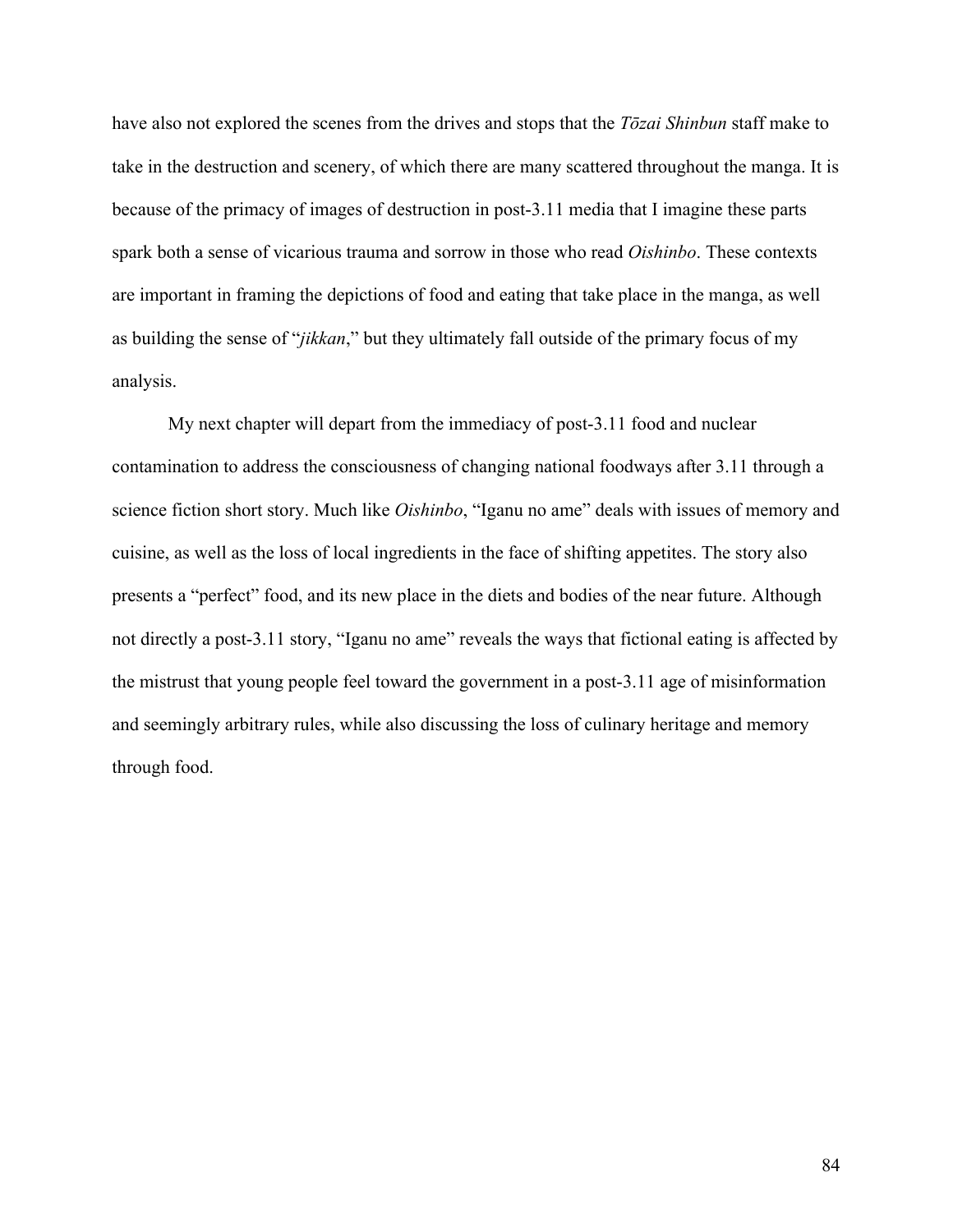# **Chapter 4: Precarious Foodways and Desire in "Iganu no ame"**

In December 2014, volume five of quarterly young women's magazine *chou chou ALiis* (pronounced "shu shu arisu," from the French "chou chou," meaning "sweetheart", 2013-2016, Kadokawa Shōten) was released, featuring actress Inoue Mao on the cover. The headline of this issue was "The secret to eating without getting fat!" (太らない食べ方の秘密 Futoranai tabekata no himitsu), and the sub-topics featured included information on stretching, eating while burning calories, facts and fictions about diets, and a commissioned short story on "food" (食 *shoku*) by idol and novelist Katō Shigeaki (1987 - ). This story, titled "Iganu no ame" (「イガヌの雨」 Iganu Rain), was not Katō's first appearance in *chou chou ALiis*—his idol group NEWS had previously been featured in a photoshoot and interview published in volume one (October 2013) and on the cover of volume four (September 2014), and Katō himself had solo spreads on his writing work in volume two (April 2014)—but this was the first time and only time that the magazine published one of his short stories. In fact, it appears to be the only piece of fiction that the magazine published at all in its ten-volume run.<sup>24</sup> Katō's short story is accompanied by a photoshoot and short interview, in which he is mostly interviewed about his own eating habits.

The story itself is a science fiction story that takes place in the year 2035. The protagonist, Misuzu, is a seventeen-year-old girl whose eating habits are dictated by her grandfather.25 For Misuzu, meals are almost like tests—pick the right seasoning to enhance her dinner or be firmly corrected. Furthermore, her grandfather forbids the family from eating a food

<sup>&</sup>lt;sup>24</sup> *chou chou ALiis* occasionally included interviews with or conversations between writers, such as Kakuta Mitsuyo and Wataya Risa, and book-related news.

<sup>&</sup>lt;sup>25</sup> There is clearly a gender and age dynamic here as well; the elderly family patriarch controls the consumption habits of his family, which has a negative effect on the psyche of his young teenaged granddaughter and inevitably fans the flames of Misuzu's rebellion. Here, the grandfather's control is more an issue of culture and authenticity than it is a way to police Misuzu's body, and even Misuzu agrees that her grandfather's lessons are, indeed, important in unexpected ways throughout the story.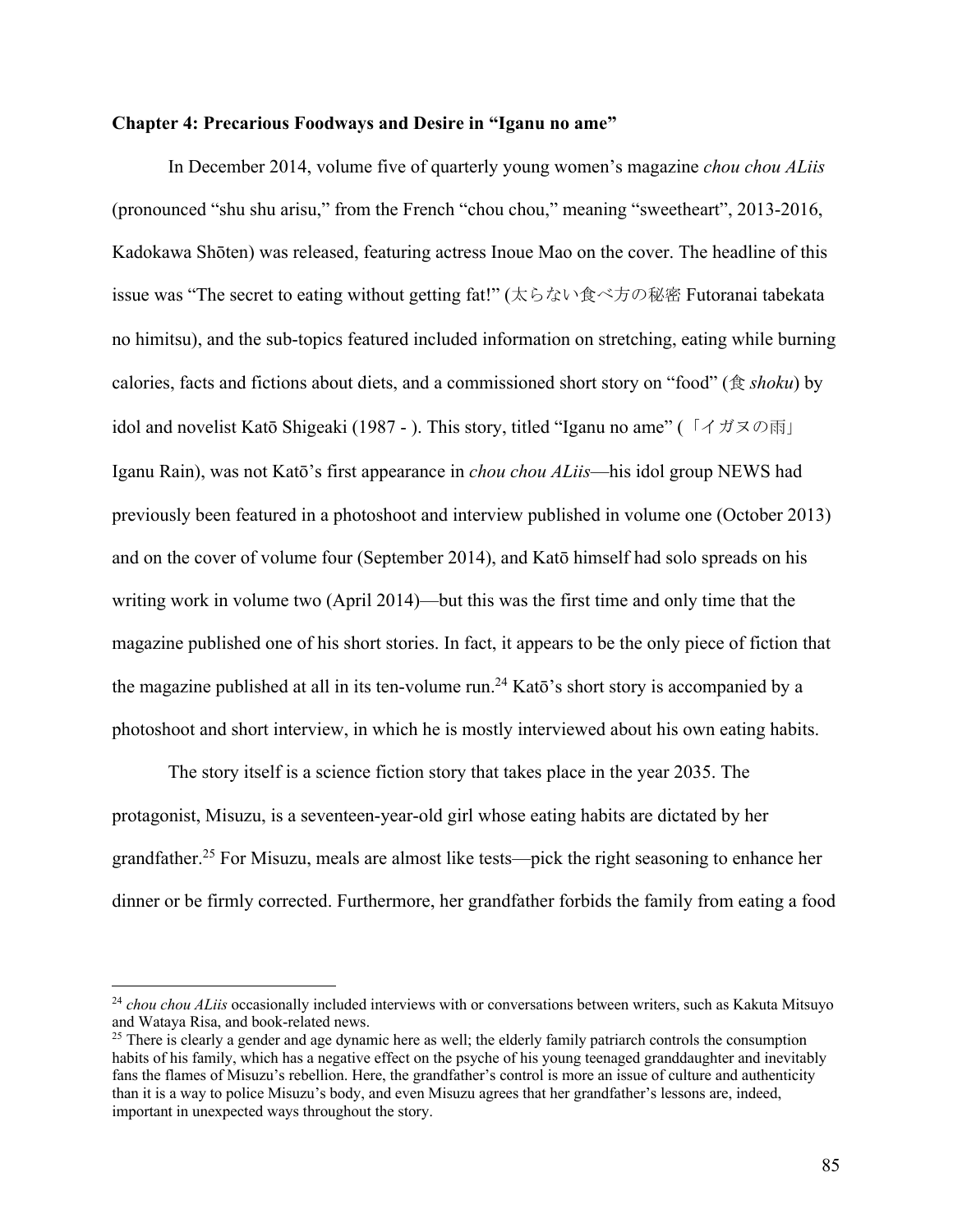called "iganu," small alien life creatures<sup>26</sup> that rained down on earth every December from 2017 to 2029. Because iganu is intoxicatingly delicious and nutritionally complete, the Japanese government set an over-18 age restriction on the consumption of iganu because it was unknown what long-term effects iganu would have on developing bodies. Despite this, everyone around Misuzu has apparently grown up eating iganu, leaving her the only one who does not know the taste of the alien creature. Although during her childhood the iganu were plentiful, in the last six years the "iganu rain" stopped entirely, leaving people to consume their increasingly limited stock in the final days before the Japanese government's ban on all eating iganu goes into place. Misuzu, on a celebratory outing with her boyfriend Ren, best friend Noa, and Noa's boyfriend Kaito, is taken to a restaurant that specializes in iganu—and also does not check I.D. There, Misuzu fights with Kaito when he interrogates her about why she doesn't eat iganu. Misuzu orders a flabby crab cream pasta, while the others eat iganu. Watching her friends eat the creatures, Misuzu feels isolated and sad, and spoons some iganu up for herself. The taste is electrifying; euphoria spreads throughout her body, the indescribable taste both savory and sweet on her tongue. Unregretful, she returns home and quickly cleans herself and her clothes to erase the smell, then falls into bed.

The next morning, her grandfather confronts her, and they fight. Misuzu screams that he does not have a good reason to forbid the family from eating it—he only states that he "hates" iganu—and in response, her grandfather kicks her out of the house. Misuzu goes to Noa's home, where she spends the winter break eating her fill of iganu before the government ban goes into

 $26$  The physical features of alien creatures are described clearly late in the story: "A head like a monkey with three eyes and a small, toothless mouth. Without a torso or arms, only two thin legs sprout out from its cranium" (142). The iganu are small enough to fit into serving bowls the size of finger bowls, and preparation consists of simply splitting the creature open between its legs. The grotesque appearance and violent preparation of the aliens do not deter its eaters, though some prefer not to slice it open themselves.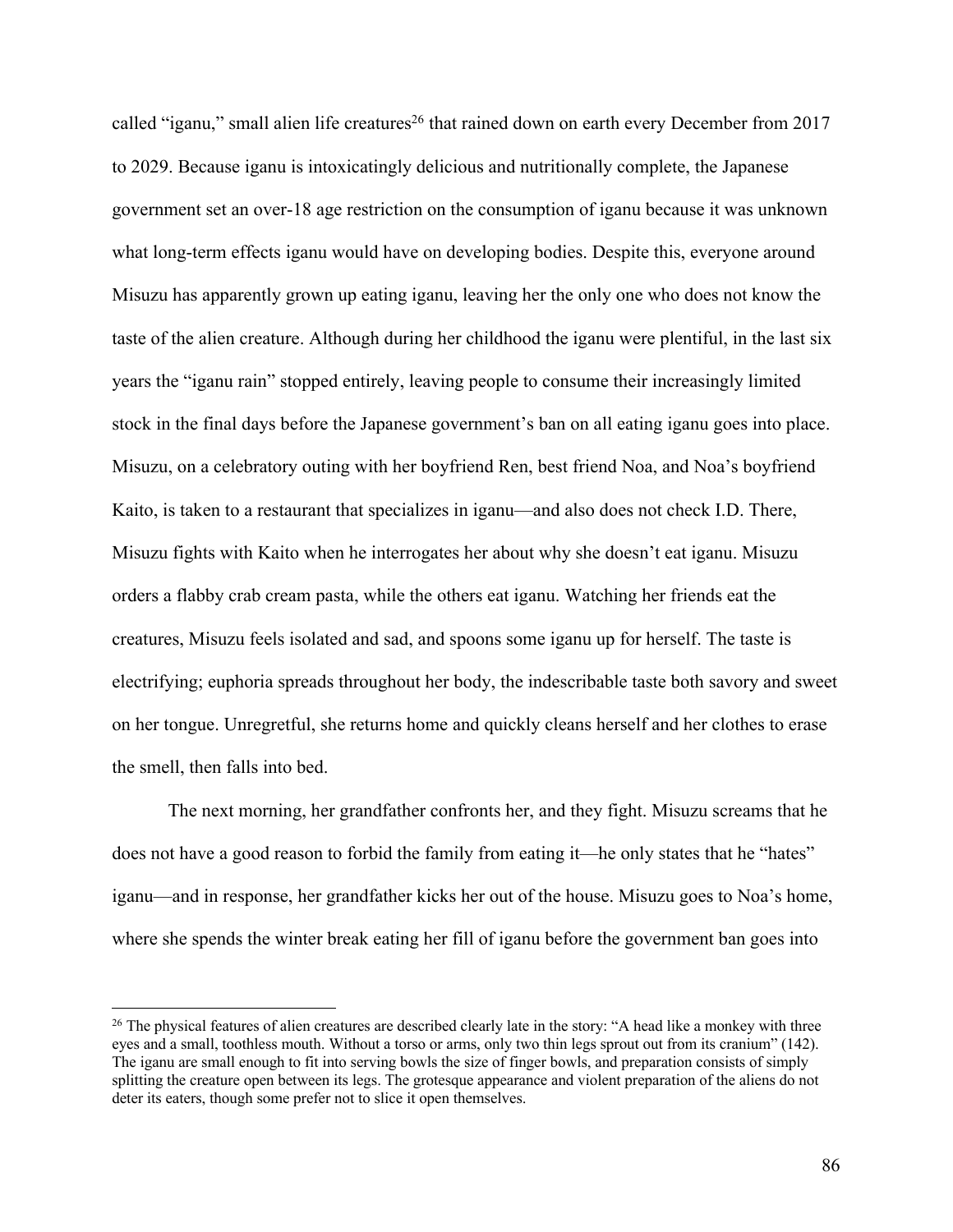place. It is at Noa's house that Misuzu receives the news that her grandfather has collapsed.

The story shifts perspectives to a letter written to Misuzu by her grandfather, explaining that he despised iganu so much because it began to replace not only other foods in people's diets, but also the memories of the foods they loved and their associations with those foods. He names as an example a simmered *kabocha* squash that he and his now-deceased wife used to eat for celebrations, for the heirloom squash they used to use was scarce even before the iganu began to fall. With the rising prominence of iganu in people's diets, however, heirloom vegetables became even scarcer, and once-common ingredients became rarer and more expensive. More so, he also grew to fear the addictive effect it had. He ends the letter hoping that once he and Misuzu reconcile, he will make simmered *kabocha* squash for her.

The wake and cremation are held the day of and after Misuzu's birthday, which is coincidentally also the day that iganu first rained eighteen years ago. At the post-cremation meal, Misuzu cannot believe her eyes—there, among expensive seafood and meat dishes, are dishes of iganu. The smell stimulates her appetite and sickens her at the same time. Everyone eats the iganu only; murmurs rise among the family that they are glad they are able to eat it before it is completely outlawed, and Misuzu's blood boils. She confronts her family for going against her grandfather's wishes, kicks over a table of food, and runs out of the venue.

Eventually, she runs out of energy and trips in a busy shopping street, but no one pays her any heed. As she sits and cries among the happy shoppers and Christmas atmosphere, she feels something hit her back. She turns to look at it, only to find that it is an iganu, still alive and softly crying out the sounds that gave it its name. Around her, people begin frantically cramming the falling iganu into their bags. Misuzu watches a homeless person tear open an iganu and bite into its head. At the crude sight of people wildly collecting iganu, Misuzu feels sick and begins to run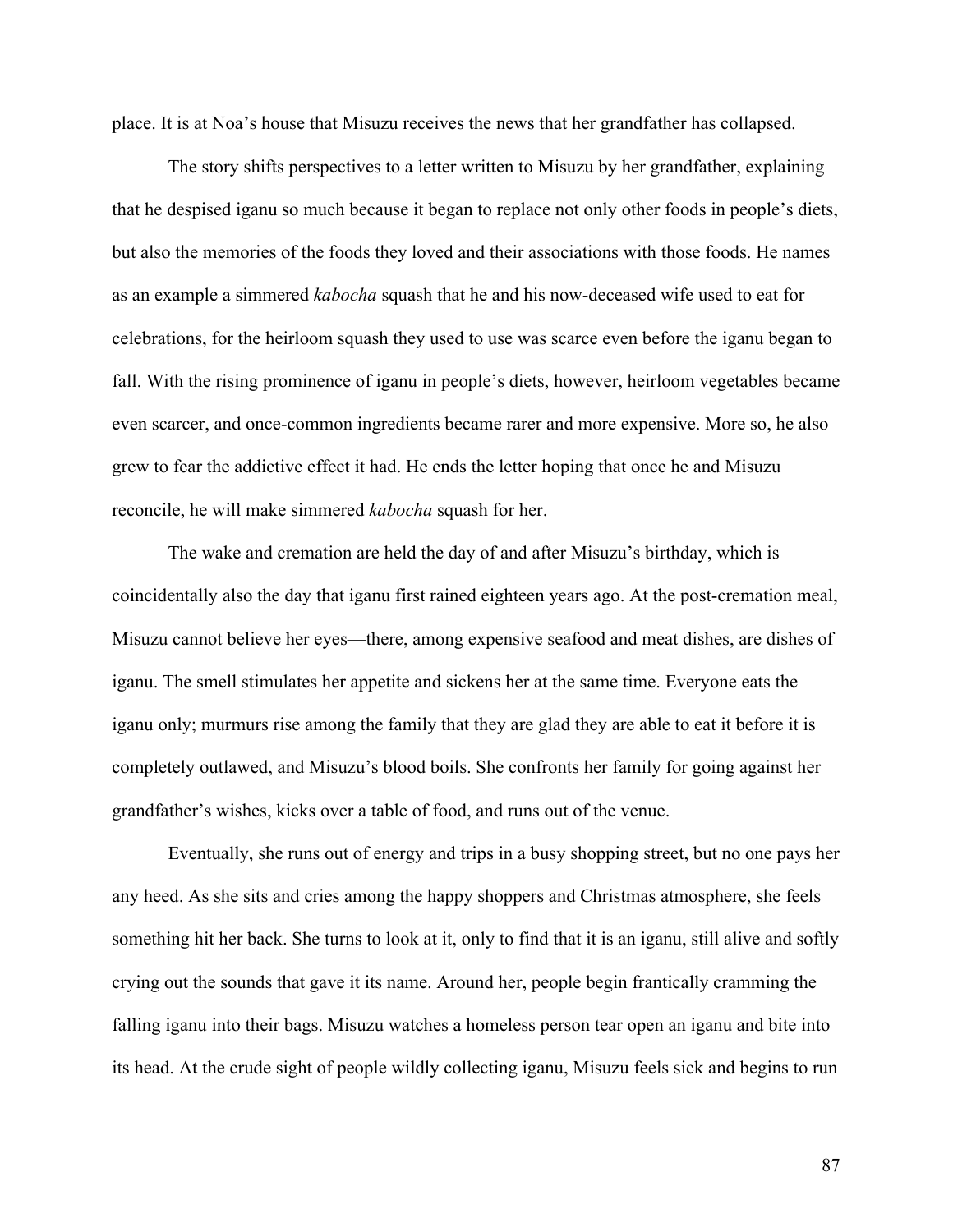again, covering her nose at the sickly-sweet smell of the raining iganu. Upon her arrival at home, she finds her parents piling up iganu in the doorway of their house. She returns to her room and frantically begins playing the piano given to her by her grandmother in order to drown out the cries of the alien creatures as they continue to rain. The next morning, exhausted, Misuzu opens her eyes and looks out the window, where the streets bear no trace of the rain that fell previously. When she opens the window, the unbearable stench of iganu assaults her, causing her mouth to water. Sickened, she begins to close the window when a sound stops her. Looking up to the rooftop to find what the source of it is, she sees an iganu caught on the edge of the roof. The iganu's three eyes stare back at her, and unconsciously her mouth begins to water again. Misuzu swallows audibly, and the story ends.

Filled with questions of unstable farming systems, culinary heritage, memory, and desire for food, Katō's story seems an odd choice for this magazine issue, for the story does not deal at all with the topic of exercise, diets, or body image, nor does it serve as a warm, fuzzy piece to brighten the moods of the magazine readers. In later interviews, Katō revealed that "iganu" is actually "unagi" spelled backwards, and that he was writing the story at the time that unagi, the Japanese eel (*Anguilla japonica*), was officially placed on the International Union for Conservation of Nature and Natural Resource's "Red List of Threatened Species" (Takii). This reveals an environmental link to Katō's short story, including the moral and ethical implications of a desire to eat foods that are forbidden or endangered.

My analysis of Katō's text may seem out of place following chapters on texts that explicitly reference 3.11. It is true that while "Kamisama 2011" and *Oishinbo* deal directly with questions of eating and producing food after the triple disaster, Katō has not linked "Iganu no ame" to the events of 3.11. Admittedly, "Iganu no ame" was published nearly four years after the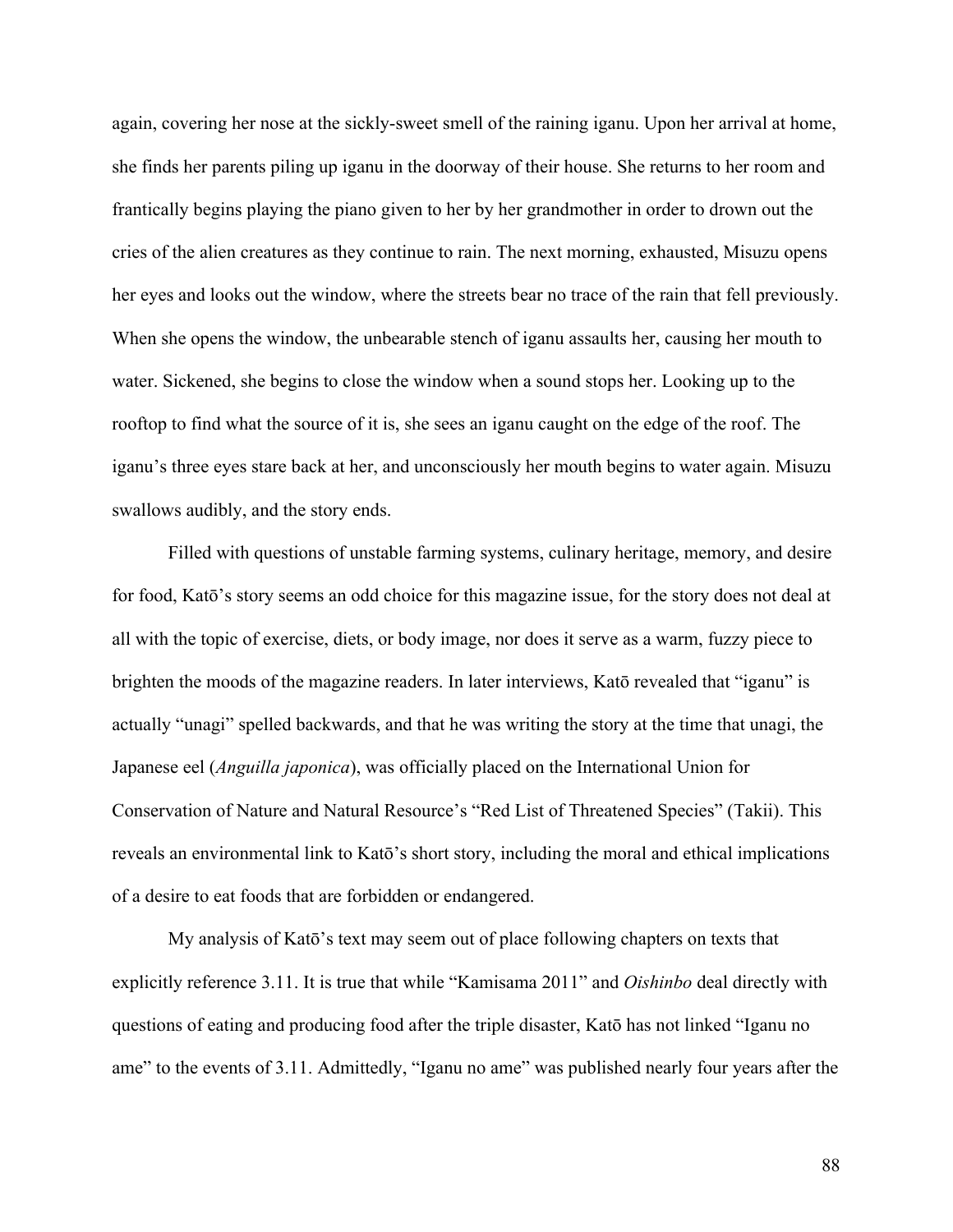triple disaster, and Katō has never spoken of "Iganu no ame" being influenced by 3.11. However, Kristina Iwata-Weickgennant reminds us that "due to both the perceived opacity and the fundamentally different temporality of nuclear issues, 'Fukushima' [as a nuclear event] involves a psychological dimension missing from the natural disasters… 'Fukushima' unfolds over time" ("Precarity beyond 3/11," 188). Thus, Katō's readers may not have immediately connected Katō's story to the news on unagi, but they may have, as I did, connect it to their own experiences of eating in post-3.11 foodways. Connected to the idea of "precarity" in Japan as discussed by Anne Allison, "Iganu no ame" explores exacerbated issues of heritage, memory, and taste within a future society that has suffered great loss and holds deep mistrust toward governmental and corporate systems. Precariousness tied to ideas of post-post-war work, labour, and capitalist systems—today, the opposite of increasing economic growth and stability after the war—reveals social, cultural, and political disconnect for generations young and old (Allison 7- 8). Food, often seen as a given and relatively stable object in memory, is made even more precarious after 3.11.

It is no surprise then that "Iganu no ame" as a post-3.11 text deals with shifting food supply, changed taste, and human choice in food production chains, all continuously unfolding over time under late capitalism. The text's focus on tradition and food supply reveal a precarity in the ways that Katō perceives consumer taste and food accessibility in the near-future, linking back to events happening around 2014. Unlike the contaminated food presented in "Kamisama 2011" and *Oishinbo*'s "Fukushima no shinjitsu" chapters, iganu is safe, nutritionally complete, and delicious to boot, bearing no traces of danger to the bodies of those who eat it. At the same time, iganu displaces the cuisine and ingredients of Misuzu's grandparents, and tasting iganu breaks individuals' affective culinary links to memory. "Iganu no ame" can be linked to post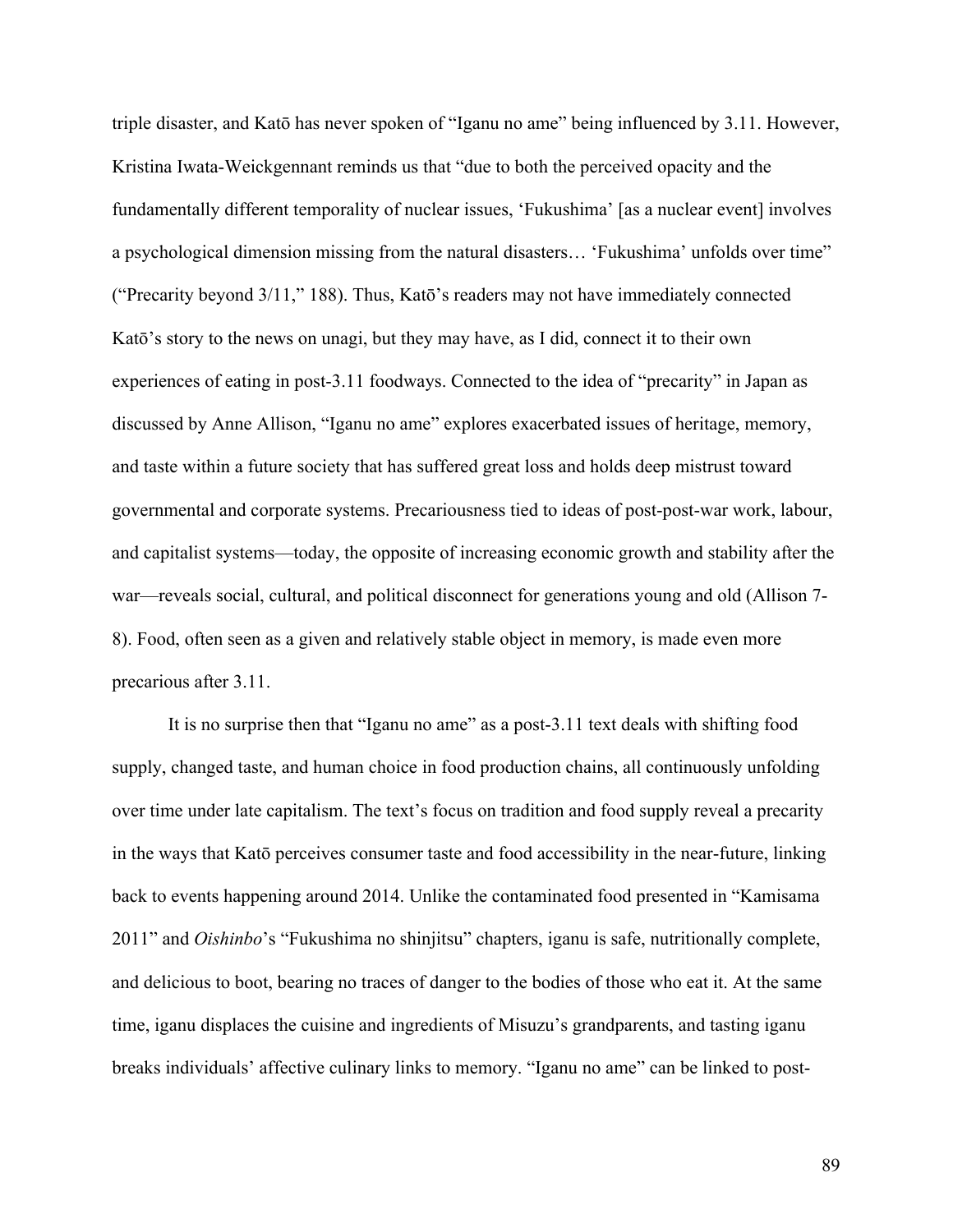3.11 thought in relation to the sense of precariousness associated with food after disaster. My goal is to discuss in this chapter the hand that Katō's text has in revealing the complex interplay between desire and repulsion, nostalgia and memory within food, as well as changes—or fear of change—in cuisines linked to place, stemming from a sense of precarity in post-3.11 Japan.

### **Celebrity Writers and Magazine Fiction**

Katō Shigeaki (b. 1987) published his first novel on January 28, 2012 to great success. The novel, titled *Pinku to gurē* (Pink and Gray, Kadokawa Shōten), sold 280,000 copies in the first week after publication and reached fourth in the Oricon ranking of top-selling books on February 6, 2012 ("Oricon: NEWS Katō Shigeaki no shojo saku ga sōgō 4-i ni hatsu tōjō"). Much of this success can likely be attributed to the publisher Kadokawa's aggressive promotions of the novel beginning in late November 2011, due to Katō's preexisting celebrity status: Katō is a member of the popular idol group NEWS, which debuted in 2003. Moreover, only a month prior to the announcement that Katō would be releasing a novel, the two most popular members of the group announced that they would be leaving NEWS.

Katō's novelist debut was not entirely unexpected for fans; he had a popular fan clubonly blog and had written essays for a number of idol magazines in his late teens and early twenties. He was also not the first Japanese celebrity to write a novel; in the prior decade alone, actor and artist Lily Franky's *Tōkyō tawā ~okan to boku to, tokidoki, oton~* (*Tokyo Tower: Mom and Me, and Sometimes, Dad*, 2005, Fusōsha), comedian Tamura Hiroshi's *Hōmuresu chūgakusei* (*Homeless Middle-School Student*, 2007, Wani Books), and comedian Gekidan Hitori's *Kagehinata ni saku hana* (*Flowers that Bloom in the Shadows*, 2006, Gentōsha) obtained critical and commercial success, even receiving film adaptations within a few years of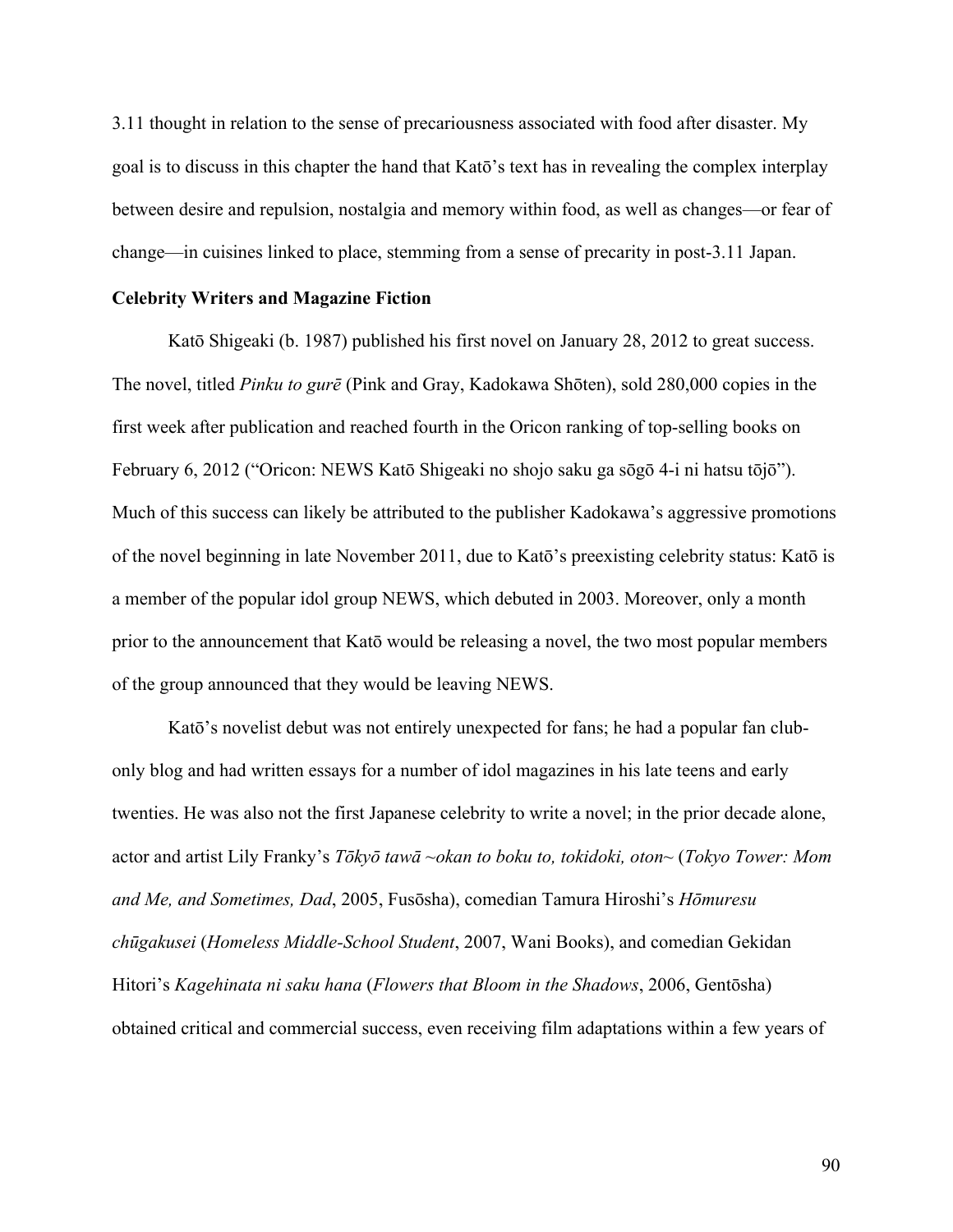publishing.27 Katō's novel, however, was hailed as particularly significant because it made him the first idol from his agency to write a novel.<sup>28</sup> The novel follows a failed actor whose broken relationship with his childhood best friend, now a successful actor, is suddenly rekindled at a school reunion. After promising to make the protagonist famous, the protagonist's friend commits suicide the following day. *Pinku to gurē*'s dark themes and shocking turns gave the novel a fair amount of media attention, but more importantly, setting the novel in the entertainment world led people to question who and what the novel was based on. Over the course of his literary career, even four full-length novels and multiple short stories later (including two ongoing serializations at the time of writing this thesis), Katō is sometimes still met with jokes and probing questions that imply he may, in fact, have a ghostwriter after all.

Katō's status as a non-literary celebrity informs the way that his texts are read. Although his first three longform novels were related to the entertainment industry in some way, his writing has slowly moved away from the world of actors, musicians, and playwrights to a broad range of settings and themes. Yet the worldview of his work remains drenched in media, especially television, popular music, and communications media such as social networking services. Readers cannot easily divorce the writer from his contexts, and his act of writing-asidol is consumed by the fans of his idol group—who may never read the book—as well as the actual readers of the text—who may hold no interest in Katō's idol career outside the influence it has on his writing.

The publishing of "Iganu no ame" in *chou chou ALiis* consists of many firsts, for it was

<sup>27</sup> *Pinku to gurē* was also adapted into a film, released January 2016. In the same month, a TV adaptation of Katō's anthology of short stories (in which "Iganu no ame" is published) aired on Fuji TV.

<sup>&</sup>lt;sup>28</sup> NEWS is a part of Japan's largest and most well-known male talent agency, Johnny's & Associates (members of the agency all carry the mononymic label "Johnny's"). Other Johnny's have released books before, but they are autobiographical rather than literary fiction.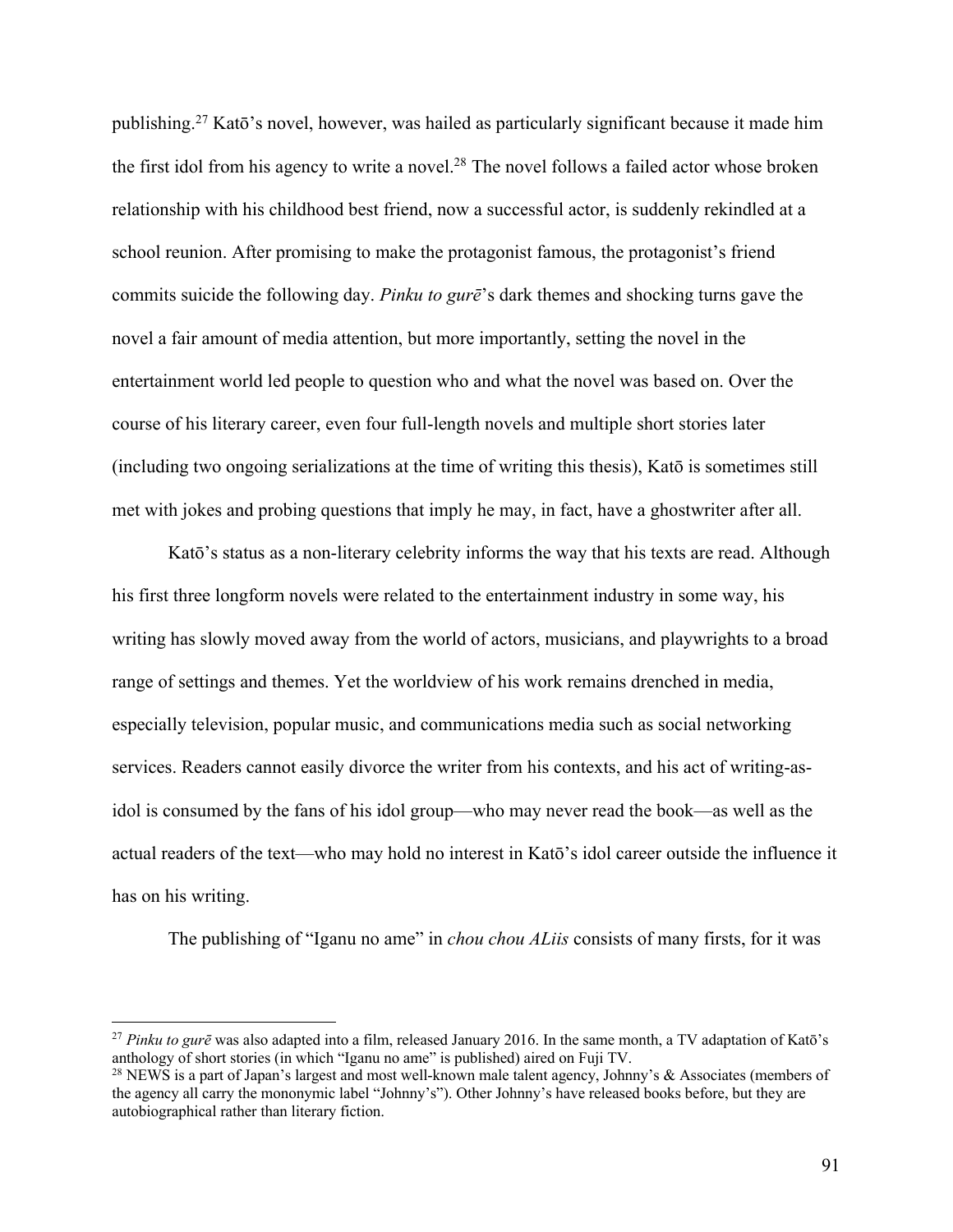the first of Katō's short stories to be published in a young women's magazine as well as his first foray into what he deemed "science fiction." The story was commissioned by the magazine itself, and as mentioned above, this issue was entirely dedicated to diets and food. In the following interview, Katō states that he deliberately decided to write something encapsulating his own thoughts on food and eating, a piece that would twist reader expectations and perhaps spark conversation among readers—"Would you eat the iganu? Or not?" (Takakura 69). This conscious desire to stimulate the young woman reader is telling when juxtaposed with Katō's history with the magazine; Katō's previous features in the magazine have largely focused on his idol group, NEWS, who celebrated their tenth anniversary prior to this issue, or revealed the writing process of his third longform novel, *Burn* (2015, Kadokawa). He is writing for an audience aware of him as an idol-writer, and aware of themselves as girls or women who likely enjoy idols—and who therefore consume his star text through the faces and bodies of idols. Moreover, Katō specifically points to his desire to subvert more common sentiment about food within *chou chou ALiis*'s diet issue by writing a text that confronts issues of food sources, traditions, and memory, as well as desire and repulsion unrelated to bodily image.

Katō's decision to write *this* story for a young women's magazine is a fairly puzzling decision, but my theory is that it is within the confines of a non-literary magazine that the story has its greatest impact. Even with limited readership, "Iganu no ame" is essentially a story about consumers' desires and choices, and the makings of meaning and bodily affect through their food decisions. Tucked away among how-to articles on eating out without gaining weight, stretching techniques, recommendations for diet foods and menus, and advertisements for beach getaways, Katō's story on temptation and the link between food and memory serve to add another dimension to the endless consumer choices that the reader is faced with in the story: how does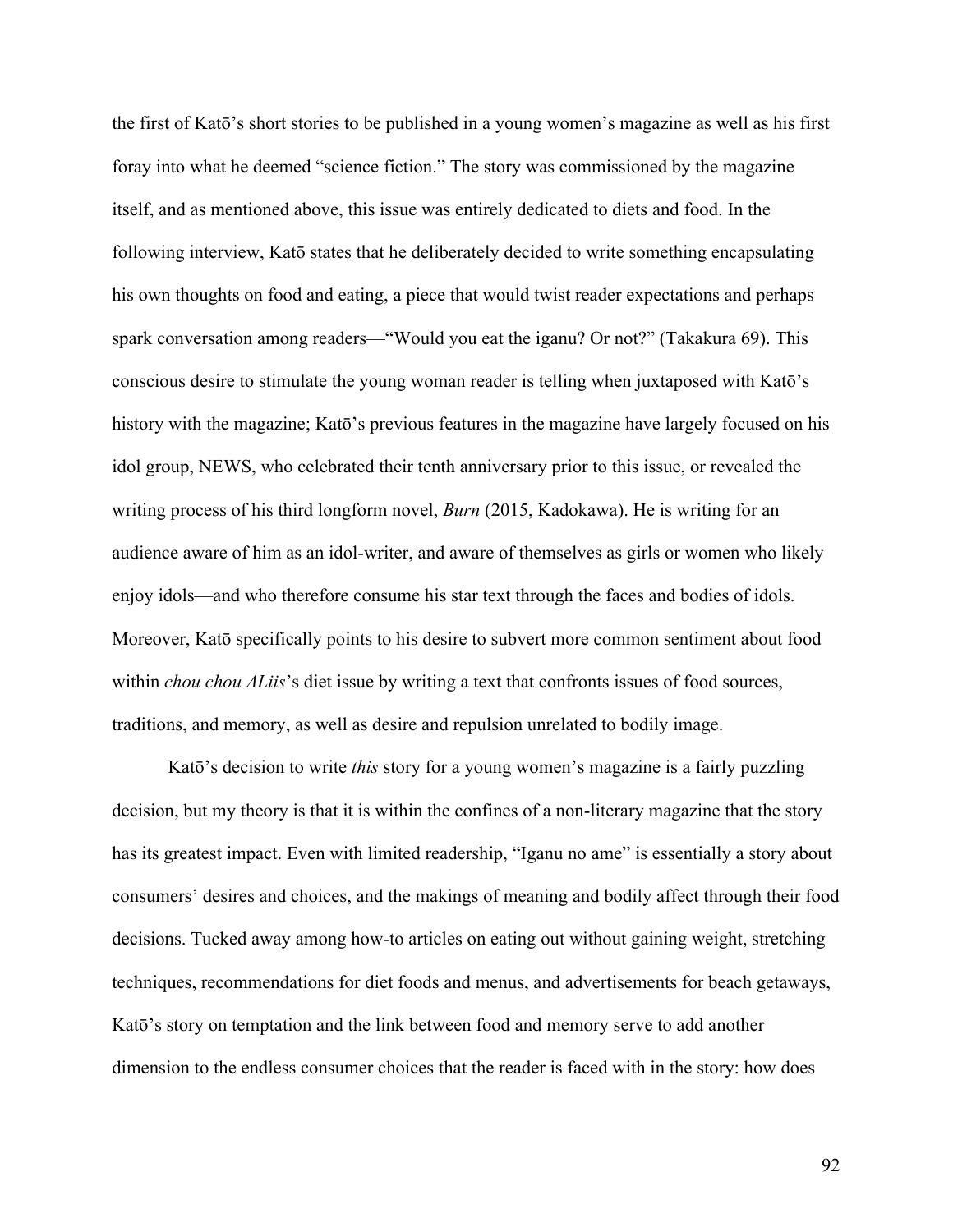what they choose to eat contribute or cause detriment to their own culinary heritage and history? And for what reasons are they truly eating?

"Iganu no ame" was re-published six months later in an anthology of Katō's short stories, titled *Kasa o motanai ari tachi wa* (Ants Without Umbrellas, 2015, Kadokawa), where it could reach a much wider readership. Regardless of how popular the story itself is, I believe that it is important to analyze this kind of "light" literature written for, in this case, an audience consisting of young women whose primary aim in buying the magazine is not likely the story, but the other content. Even within popular literature texts that may be deemed not "serious" exist ways of tackling issues surrounding food and the body, especially for young Japanese readers who consume Katō's literary and idol persona. I have chosen to read "Iganu no ame" in terms of its potential connections to the unfolding precarity after 3.11—eating food, like all acts of consumption, is precarious and negotiated within the contexts of late capitalism. Iganu is a food that comes from outside of our seemingly stable systems of food production, and thus is only obtainable when and if the iganu rain falls. Its lack of ties to land, memory, or heritage are betrayed by the sudden way it has taken up an important position within the text's systems of eating and enjoying food. And much like the Japanese government setting seemingly arbitrary restrictions on how much radiation exposure is safe post-3.11, in "Iganu no ame" the government's restricts the eating of iganu to those eighteen-and-up despite there being no ill effects (and even positive effects) on the bodies of the young people who eat iganu.

# **Non-Iganu Food: Familiar, Memorable, Undesired**

Food in "Iganu no ame" is divisible into two categories: iganu and not-iganu. The foods that fall into the not-iganu category are either familiar, comforting dishes to the contemporary Japanese reader: *chikuzenni* stew, fried *aji* (horse mackerel), crab cream pasta, simmered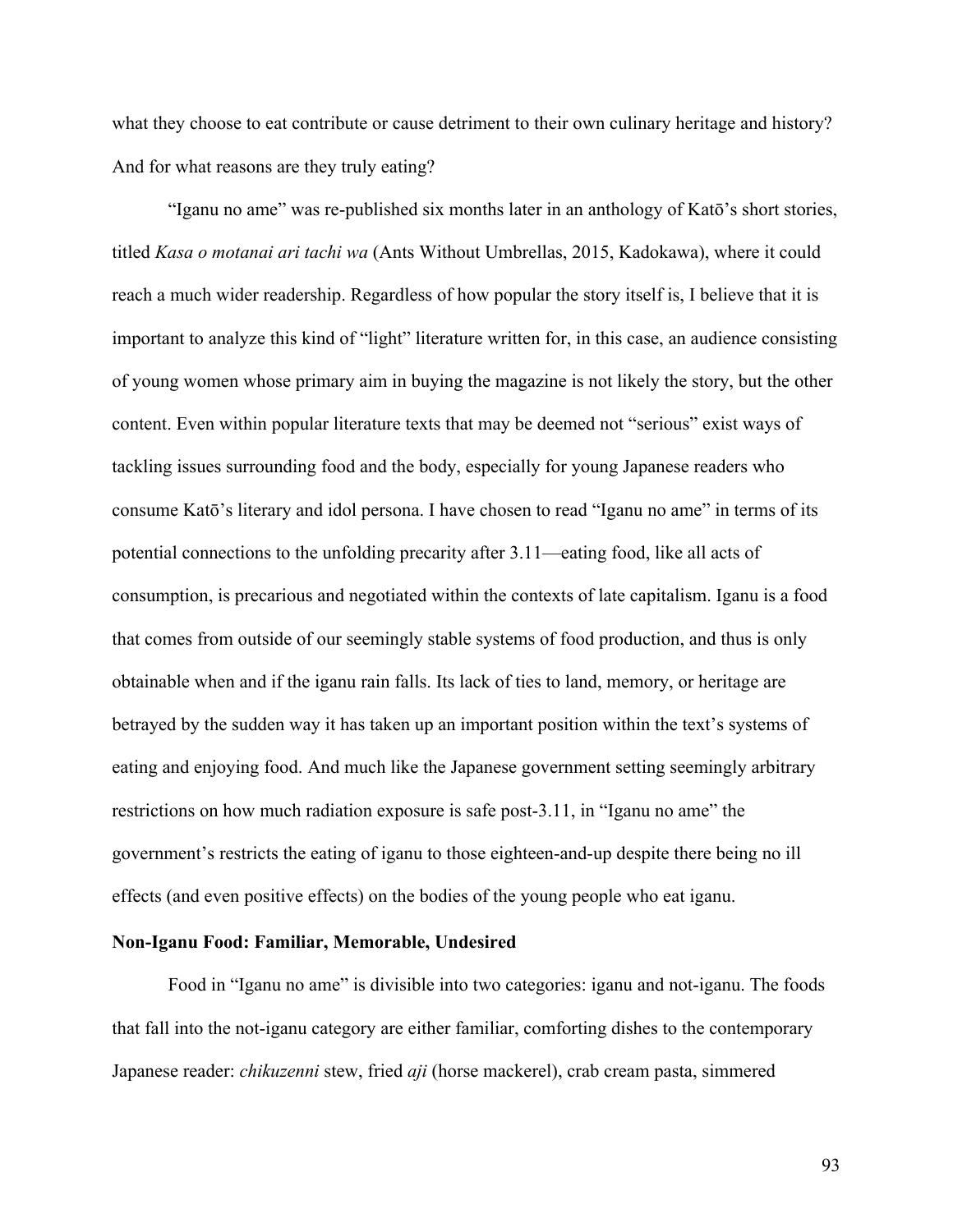*kabocha* squash—all dishes that one could find on their own dining table—or the festive and costly foods served at the post-cremation meal: sushi, lightly seared *wagyū* beef, and steamed abalone. The depictions of these foods, however, are both highly detailed and also altered by their in-text contexts, distanced from "normal" eating patterns. Take, for example, the opening scene in which Misuzu eats *chikuzenni* and fried *aji* during a meal at home. In this scene, Katō uses descriptive words to evoke familiar flavors of the foods in the minds of the readers:

Biting down on the carrot from the *chikuzenni*, the flavor of the bonito fish stock and the faint earthy fragrance from the shiitake mushroom spread through her mouth. A sprinkle of salt on the fried *aji*, and into her mouth it went. *Crunch*, and immediately the savoriness of the fish and fat tangled over her tongue and slid comfortingly down her throat. (121)

The concrete descriptors both relay Misuzu's own eating experience and stimulate the appetites of the readers. However, Misuzu's familiar meal quickly moves out of the ordinary when she reaches for a sauce—her grandfather's gaze places pressure on her decision, and when she gets the answer wrong she thinks that "tests at school are much easier than this," even while conceding that her grandfather's judgment was correct (122). These strict meals are delicious even made *more* delicious by her grandfather's authoritarian seasoning commands—but Misuzu feels abnormal pressure during these meals. That home dinners become tests, combined with her grandfather's strict household ban on iganu-eating, places Misuzu outside of normal eating habits, as shown when she goes to an iganu restaurant with her friends.

A glance around the restaurant reveals that everyone has ordered iganu, and her decision to order something else from the menu causes laughter to erupt in the kitchen (130). While Misuzu tries to deflect Kaito's badgering, her best friend Noa brings up the fact that "families who don't eat iganu at all are like, super rare. I've never heard of anyone but Misuzu's family doing that," and the other three banter about how often they eat iganu at home (131). When her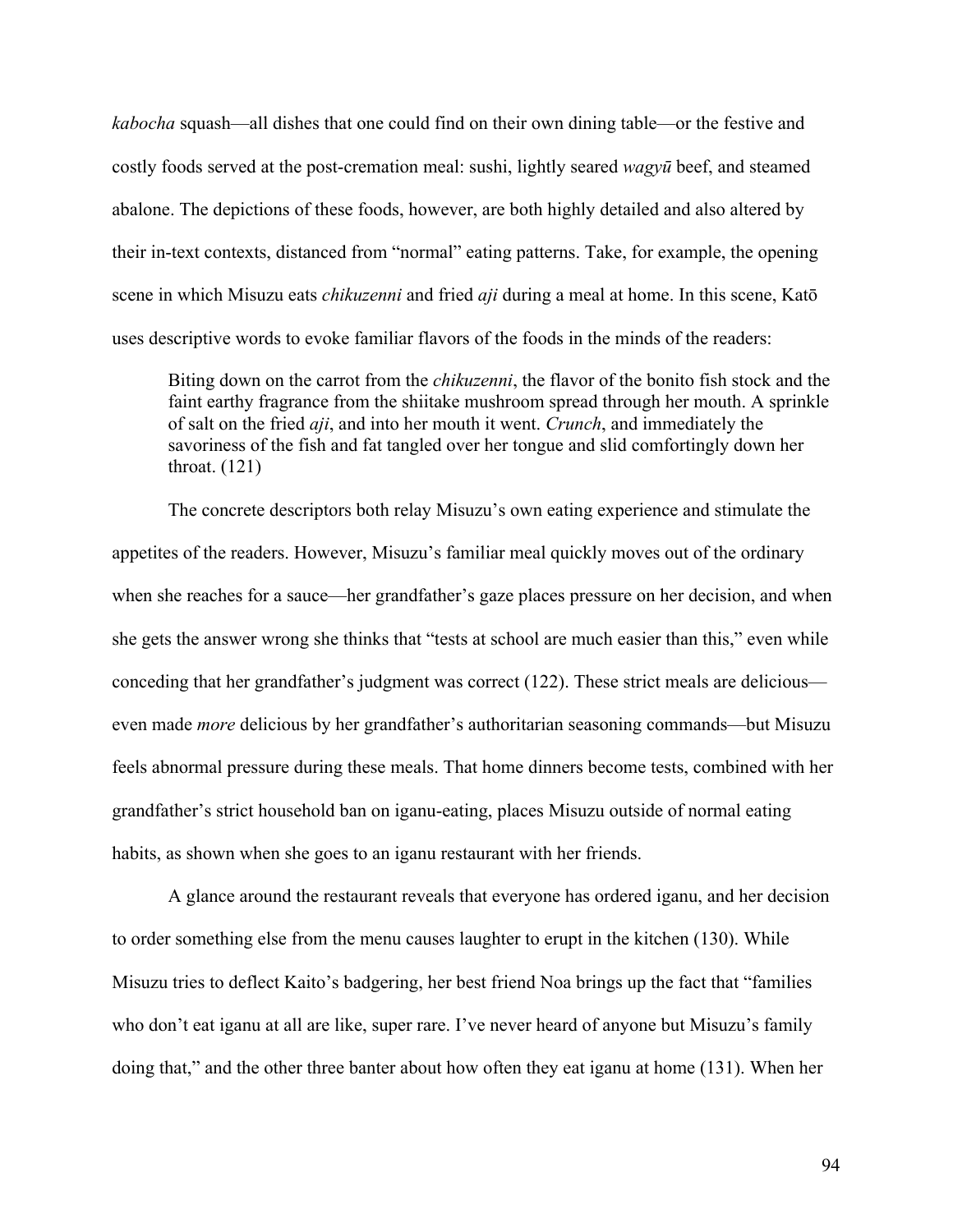crab cream pasta arrives, the dish is described in unfavorable terms: "The crabmeat was overcooked and tough, and on the other end of the spectrum the pasta was overboiled and flabby. It was a dish made by someone who didn't know how to cook" (133-4). In contrast to Misuzu's delicious home meals, the pasta dish is "awful" (ひどい *hidoi*), made worse by the euphoric expressions on the faces of Misuzu's friends as they eat iganu (133). Forcing herself to eat the unpalatable pasta among diners all sharing in the same delicious dish, Misuzu feels further alienated within the communal dining experience, which pushes her to taste the iganu.

The final non-iganu dish vividly described in Katō's story is the simmered squash that holds great meaning to her grandparents. In this case, Misuzu stirs up the memory of the dish while gazing at her grandfather's face during the wake. The realization that he will never move again sparks in her a craving: "I want to eat Grandpa's simmered *kabocha*," she thinks; "the gentle sweetness and abundant fragrance" and "the fluffy texture" of the dish are described wistfully and regretfully (147). The memory of the flavor of simmered *kotsuma nankin* (勝間南 瓜) heirloom squash returned to her as she read his letter, and she realizes that she will never have the same dish again. The food other than iganu is described in concrete terms that stimulate in the reader familiar flavors of accessible, comforting cooking. At the same time, these foods are also presented in uncomfortable ways to heighten the meanings of each dish as test, as distance-marker, or as inaccessible memory. In a future where "everyday" food has been replaced by iganu, Misuzu's sensitive, developed palate and her family's carefully curated dinners distance her from culturally "normal" eating habits. The conflict this creates against the reader's perceptions of these dishes as normal and even as a given highlight the deep changes in everyday eating habits in 2035 Japan.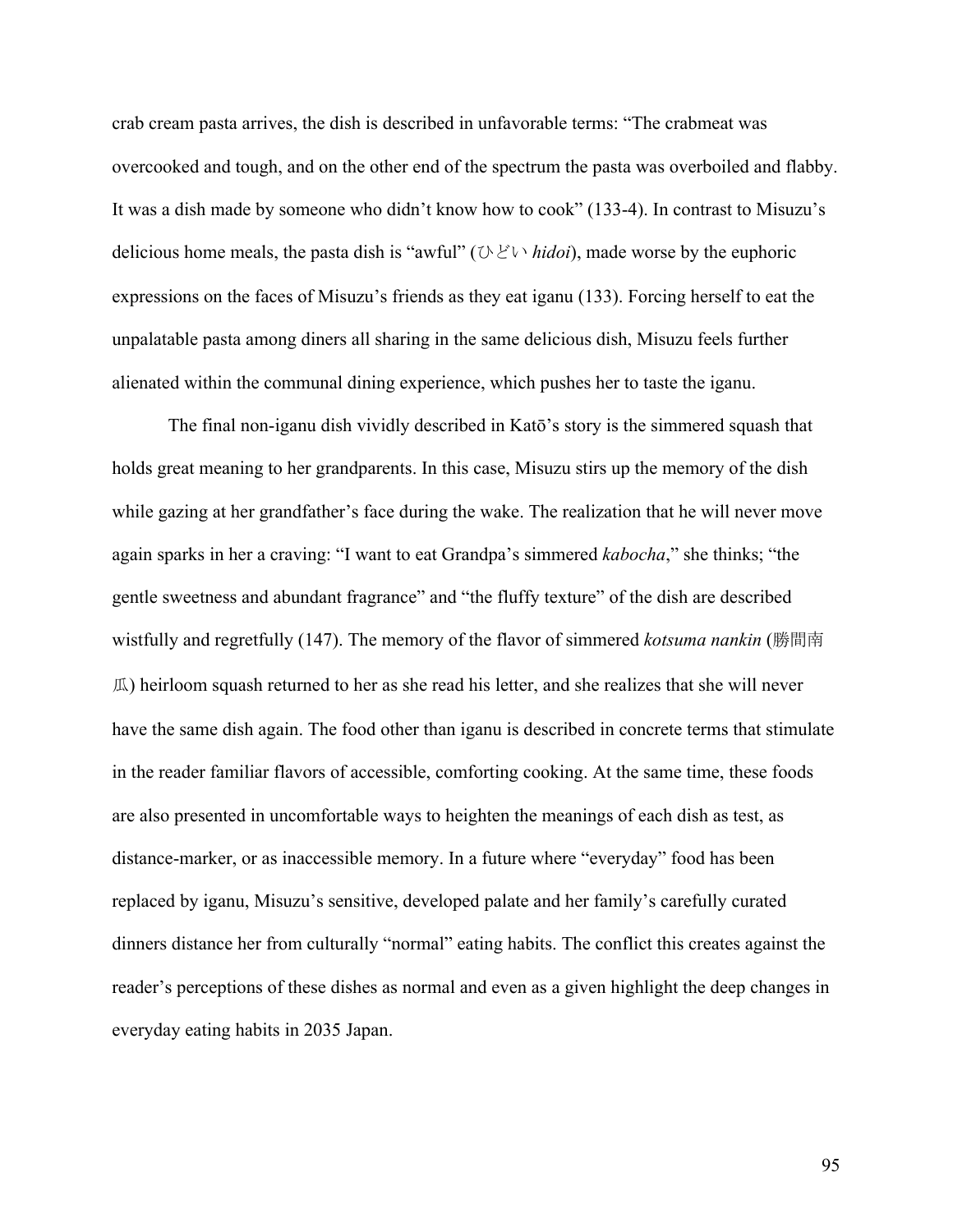## **Iganu: Alien, Taboo, Desired**

On the contrary, iganu is a perfect food—unlike the bland meal replacements that people have manufactured to date in real life, it is delicious and even addictive. Iganu is also nutritionally complete; though the iganu rain initially caused widespread panic, "children in the most impoverished area of Africa<sup>29</sup> were the first to eat iganu" (142). These children quickly recovered from their bodily ailments, and soon the entire African continent, and then the world, was eating iganu. Iganu contains all the protein, carbohydrates, calcium, vitamins, and even fiber that a person needs, and even has strong antioxidant properties (142-3). Moreover, the annual iganu rain ensured that iganu cost nothing—as long as "you caught them, they were free," Noa's mother reminds Misuzu and Noa, "Just put up a net on the roof" (140). It is no surprise that the plentiful and perfect iganu became so important a food to people all over the world that iganu displaced the food systems previously in place. Although Misuzu's grandfather only wrote of vegetables and ingredients disappearing or becoming inflated in price in Japan, we can assume that iganu likely replaced the need for as much agricultural food production all over the world.

Yet for Misuzu, eating iganu is a familial taboo. Of course, iganu consumption in Japan is limited to those over eighteen, as is stated many times throughout the story. The law prohibiting minors' consumption of iganu came into place fourteen years prior to the beginning of the story under the reasoning that it was unknown what effects the alien life form, which "had only appeared on earth a few years ago," would have on the bodies of children (132). The reader's introduction to Ren is when Misuzu calls him on his eighteenth birthday, after a celebratory dinner during which he allegedly ate iganu for the first time with his family. Legally eating iganu for the first time is a social coming-of-age event, akin to having a first legal drink. Much like the

<sup>29</sup> Katō never names which country or area in Africa.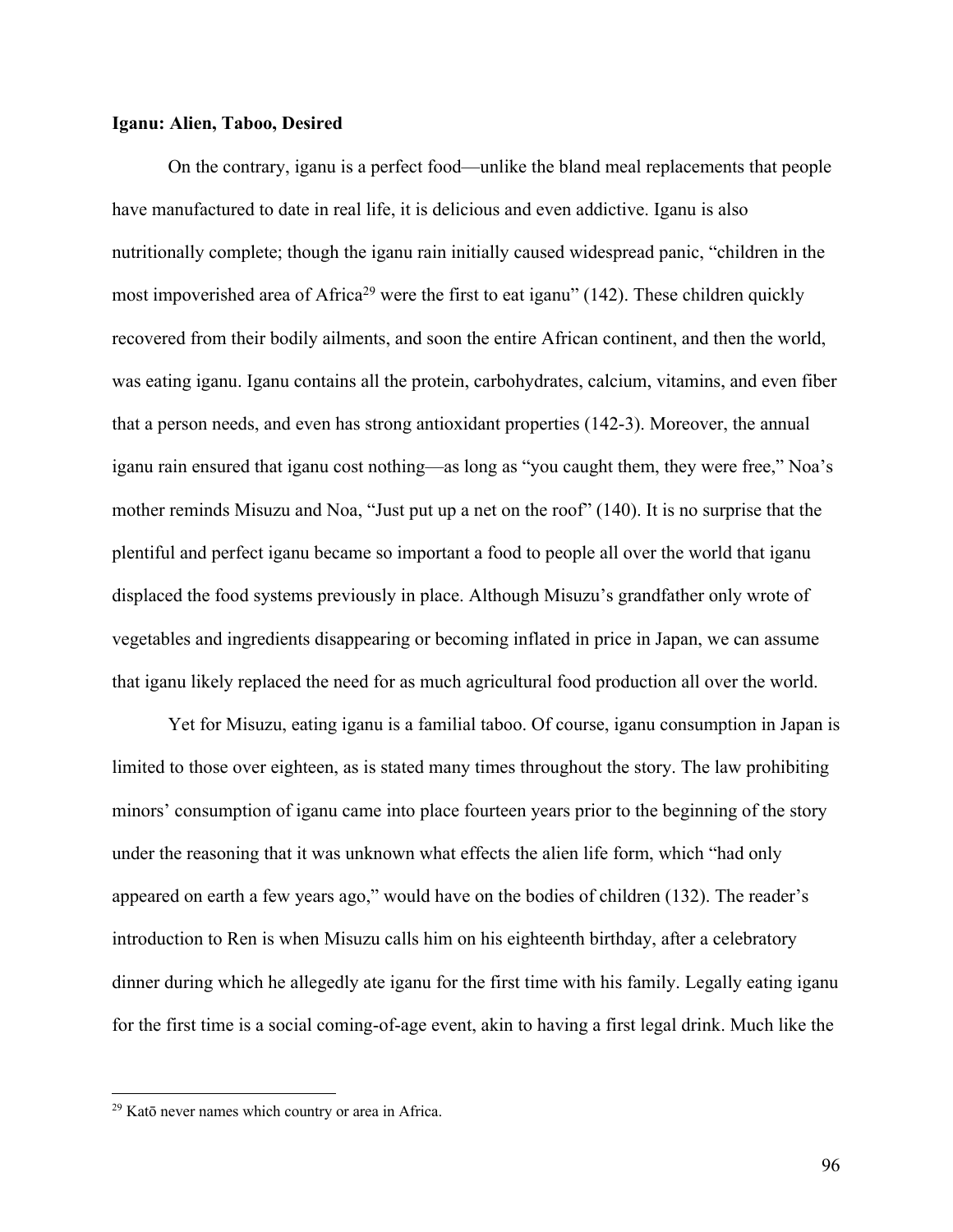dual characteristic of festive food that Falk discusses, iganu is "something to be avoided now but welcomed in the future... [which] creates a kind of enticement or anticipatory tension, making possible a positive representation" (82). As a teen on the cusp of adulthood, Ren legally eating iganu is so positive an event that his father sheds tears, saying, "There's nothing more worth celebrating than finally being able to eat iganu with you [Ren]!" (123). The *shared* eating experience here is also highly valued, especially once it is revealed that there is only a month left before eating iganu is banned across the nation. However, it becomes clear that this legal iganu celebration is not the first time that Ren has eaten iganu, despite his earlier fanfare.

Moreover, Kaito boasts that as a child, his parents fed him iganu three times a day when they were busy, and as a result he has never so much as even had a cold (131). Although Noa and Ren gibe that his mother is too "laissez-faire" and question whether or not his body is okay, it seems indeed that Kaito—and everyone else who has eaten iganu—is perfectly healthy. Kaito points an accusatory finger at the adults who made the law. "Saying that it's to protect the children is just pretext for the adults to keep all of the iganu for themselves," he says (132). In return, Misuzu expresses shock that Kaito has been eating iganu since he was a child, reminding him that "The law is the law" and "You're purposely breaking the law just to eat iganu" (132). However, Noa reveals that she first ate iganu when she was eleven or twelve, and Kaito reveals that he and Ren ate iganu together in middle school. Thus, the taboo inflicted by the law is broken down greatly—to Misuzu, it seems that everyone around her has eaten iganu except for herself and her family. Moreover, the weakness of the restriction makes it far less festive; it ceases to hold special meaning for those who eat it.

Misuzu's first taste of iganu is built up primarily through her grandfather's family-wide iganu ban. She acts on her desire to eat the iganu out of a need to be included in the shared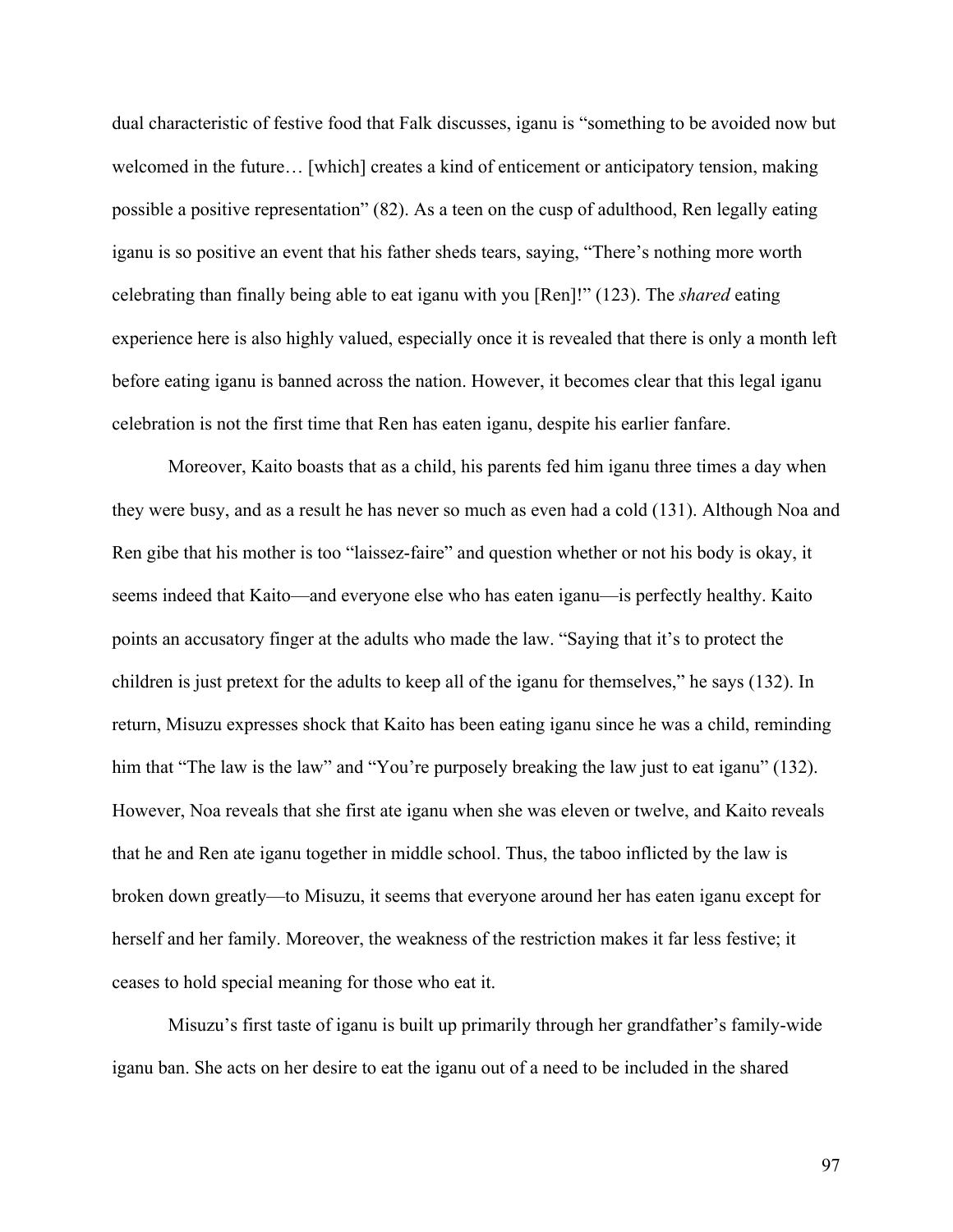experience of her friends rather than an immediate compulsion to *taste* the iganu. Exclusion from understanding what the others are experiencing makes Misuzu, eating her awful cream pasta, feel "a bottomless alienation" (底知れぬ疎遠感 *soko shirenu soenkan*) and that she is "surrounded by a clear wall" (透明な壁に囲まれている *tōmei na kabe ni kakomareteiru*), blocked off from all the other diners (134). It is not the personal *choice* to not eat iganu that isolates her, it is the familial restriction placed upon her by her grandfather. Not knowing the truth behind her grandfather's forbidding of the family to eat iganu, the negative associations of iganu disappear for Misuzu. The taboo surrounding iganu breaks down, and for the first time Misuzu is able to share in the act of eating that she has watched unfold so many times before. It is only after she eats iganu that her friends' attentions return to her, as they smile and share in the experience. Iganu captures Misuzu's appetite and for the rest of the story, she is only depicted eating iganu or nothing at all. During her time at Noa's house after being expelled from home by her grandfather, Misuzu eats her fill of iganu. Her memory of simmered *kabocha* is a desire borne out of sorrow and nostalgia, but it does not make her hungry. Even during her grandfather's wake dinner, though there is other, more luxurious food present, it is the sight of iganu that makes her stomach growl (148). The other people at the wake dinner tuck into the iganu at the table, leaving the other food untouched.

The taboo of iganu is constituted as forbidden first by Misuzu's grandfather and then by herself. The desire and repulsion associated with iganu are not enough to make or break its taboos, but they certainly function to build its position within Misuzu's psyche. When Misuzu learns the true reason that her grandfather despises iganu, she loses positive association with it. Falk writes that for food associated with taboos, the breakdown of these taboos can make food gain a positive representation—but only after the "*indexical* (material and causal) link between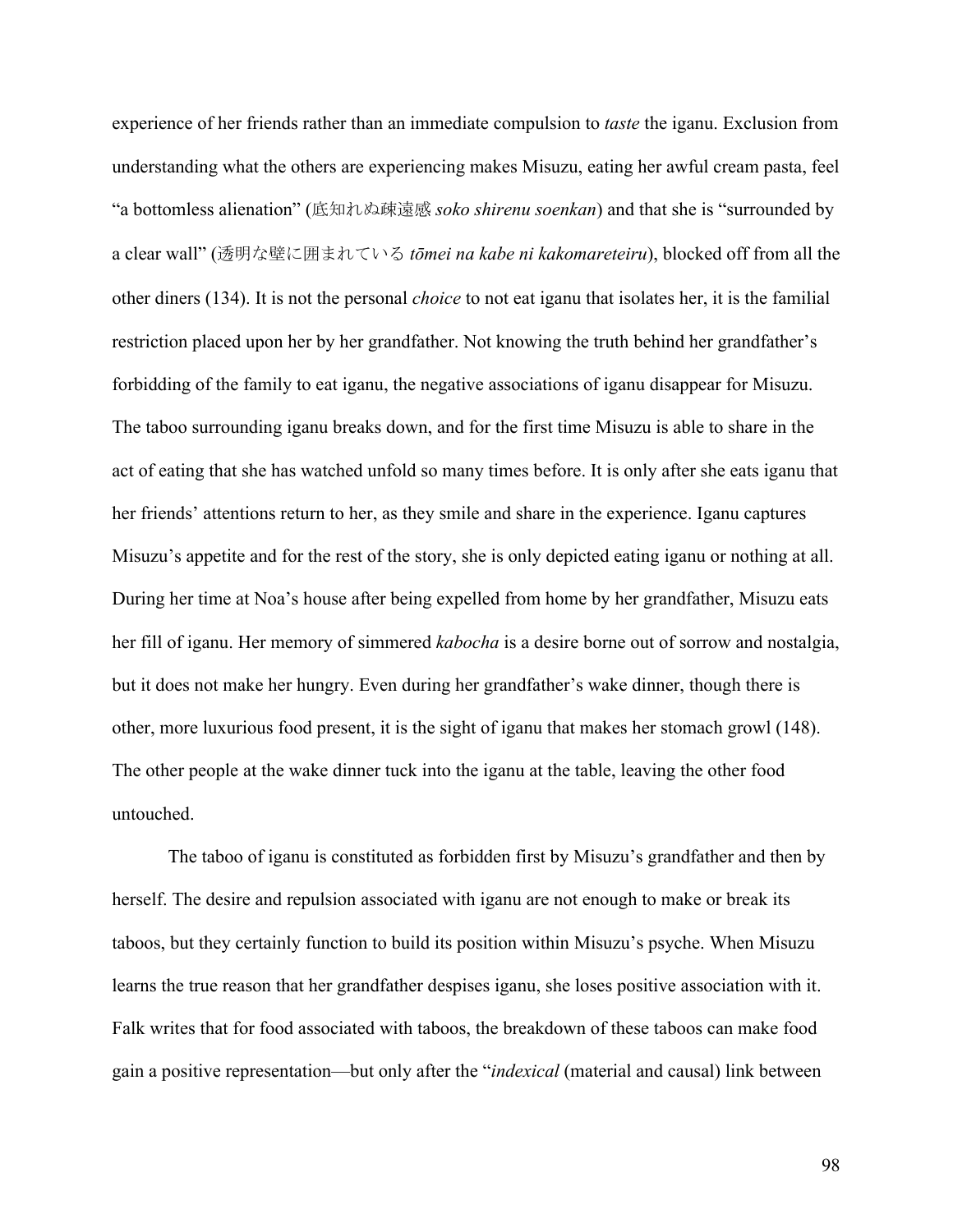the food and the negative consequence of taboo transgression is broken that the positive representation becomes effective" (84, italics in the original). In the text we see both a progression of this process, when Misuzu eats iganu for the first time, and the reversal of it, when Misuzu realizes the reason her grandfather hated iganu.

Falk states that the reason for prohibition of a food "is conceived of as materially present in the food's substance or essence (maintaining the double meaning: as the inner nature and as the existential form of the 'matter')" (84). The reason why her grandfather deemed iganu a taboo was out of a hatred of its effect on the palates and memories of people, rather than its taste alone. He writes in his letter that he despises iganu for two primary reasons: first, that its increasing place in diets meant that the ingredients that made up the food that he and his wife loved, such as the *kotsuma nankin* squash they commemorated their anniversary with each year, became increasingly scarce and expensive; second, he is "terrified that eating that delicious iganu would result in becoming its captive, and [he] would forget even the dishes [he] once loved, and all the memories from the dining table would be glazed over (上塗りされてしまう *uwanuri sarete shimau*) by iganu" (146). It is while reading this letter that Misuzu's memory of the simmered squash returns, and in her grieving she feels that "now, she sought (求めていた *motometeita*) the taste of her grandfather's simmered *kabocha* more than the iganu she had been so addicted to" (148). Indeed, what her grandfather feared happened to Misuzu—she forgot the flavors and positive associations of the food her grandfather had treasured in favor of iganu and its transcendent flavor and euphoric effects. And now, regretfully, it is too late to return to the iganu-free dining table she shared with her grandfather.

### **The Taste of Forbidden Fruit Versus the Taste of Phantoms**

Iganu is a veritable "forbidden fruit," a food that exists in the link between "wrong" and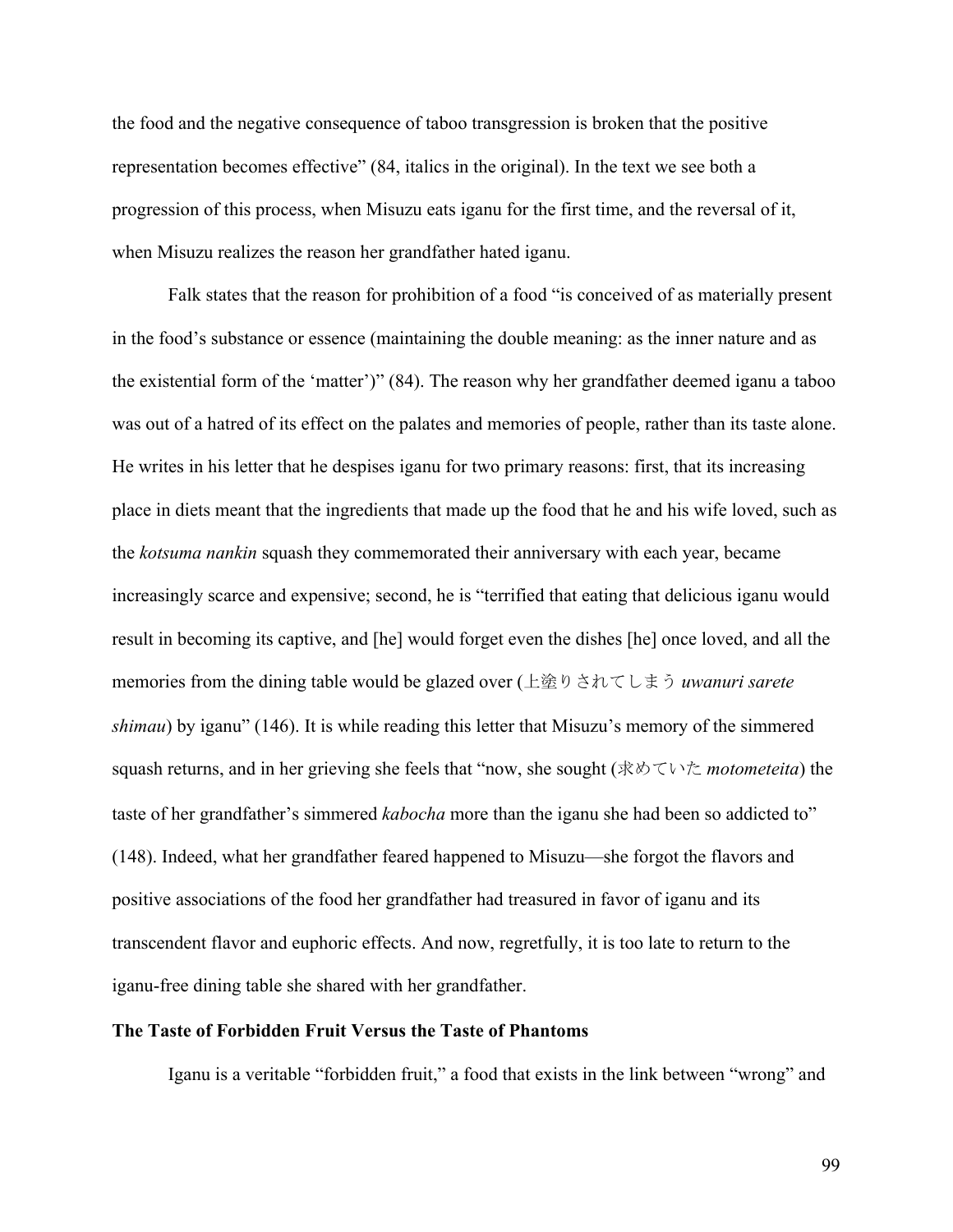"delicious." Falk points out that "forbidden fruits" are "regarded as *uncontrollable*, both symbolically and practically… [they] are dangerous and to be feared precisely because they tend to invert the eater/food relation" (85, italics in the original). Those who eat iganu in Katō's story find themselves blissful and happy, unable or unwilling to see the effect it has on them from a non-eater's perspective. Misuzu's outburst at the wake dinner stems from the fact that despite it being her grandfather's *funeral*, her parents, relatives, and the monk overseeing the funeral rites are all taking part in the "conscienceless" (不謹慎 *fukinshin*) act of eating iganu (149). Indeed, her parents' reactions to eating iganu reveal how glad they are that they have a chance to eat again it before it is outlawed, making the grandfather's death a happy occasion when Misuzu believes they should be in mourning. The people around her abandon their routines as soon as they realize that iganu is falling from the sky, catching it out of the sky in a scene that is "more violent (荒々しく *araarashiku*) than it was in the past, pure chaos" (152). Although after reading her grandfather's letter Misuzu is mentally repulsed by iganu, her body seems to have other plans; the sight and smell of iganu set off physiological hunger responses—her stomach growls and her mouth waters unconsciously. At first, she rejects even the saliva produced at the smell, spitting it into a tissue because she feels "impure" (不浄 *fujō*) (154). However, as she gazes at the last iganu hanging from the roof, she swallows her saliva. Indeed, iganu seems to have taken control of those who have eaten it before, whether or not they are conscious of it. Misuzu's consciousness toward iganu moves from forbidden to permitted and back—in more affective terms, Misuzu develops a taste for, then a distaste for iganu in the short span of Katō's story.

Out of the three texts analyzed in this thesis, taste and distaste play the largest role in "Iganu no ame." In "Kamisama 2011" the taste of the fish is never known—the fish itself is the object of meaning, and the processes and not-eating (not tasting) imbue it with the social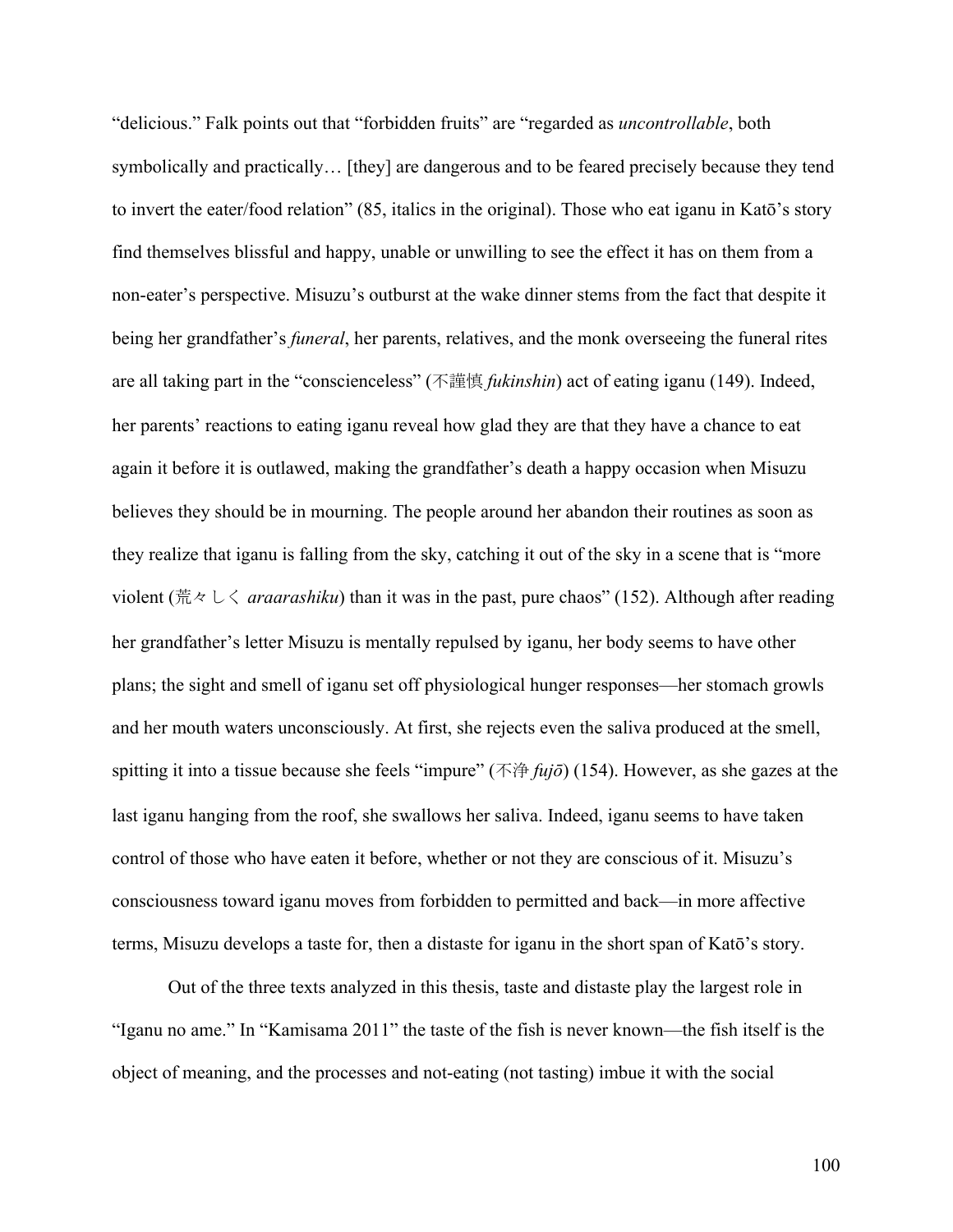connection and bond between the bear and the human. In *Oishinbo*'s chapters, taste is a link to memory and loss, but the characters are only ever shown reacting positively to the food when they eat it. No one truly rejects food, even when they feel apprehension and anxiety toward its radioactivity level. Iganu, however, captures the stomachs and minds of those who eat it. Indeed, the world has developed a taste for iganu, pitted against those who feel strong distaste for iganu such as Misuzu's grandfather. When I use "taste" in referring to iganu, I mean of course the verb and noun that constitute "tasting," that chemical and physiological process that happens on the tongue and in the nose, sent to the brain. However, I also refer to the idea of "taste," defining the "good" and the "bad" of things, the "desired" and "undesirable." Ben Highmore defines taste as "an orchestration of the sensible, a way of ordering and demeaning, of giving value and taking it away… the very basis of culture, not simply its system of values but the way that set of values gets under your skin and into your bones" (126). Indeed, iganu forms both societal and cultural food norms which dictate the appetites and beliefs of the characters living in an iganu-based world. Misuzu's developed taste for iganu sets her in opposition to her grandfather, whose strict dining room manner dictated her tastes for so long. While Misuzu has certainly grown up in an environment that is firmly anti-iganu, eating iganu is a part of the culture surrounding her: when she realizes that she is surrounded by peers who regularly eat iganu with their families even despite the age restrictions, her grandfather's distaste for iganu seems truly irrational.

On the other hand, Misuzu's taste for her grandfather's pre-iganu dishes was developed over her entire life—her eating habits and emotional attachments are grounded in the memories and flavors that he passed down to her even without her realizing what they truly meant. Just as her grandfather remembers the happy days of the past through the taste of certain foods, Misuzu learns to associate the taste of simmered *kabocha* with the memory of her grandparents. Kimura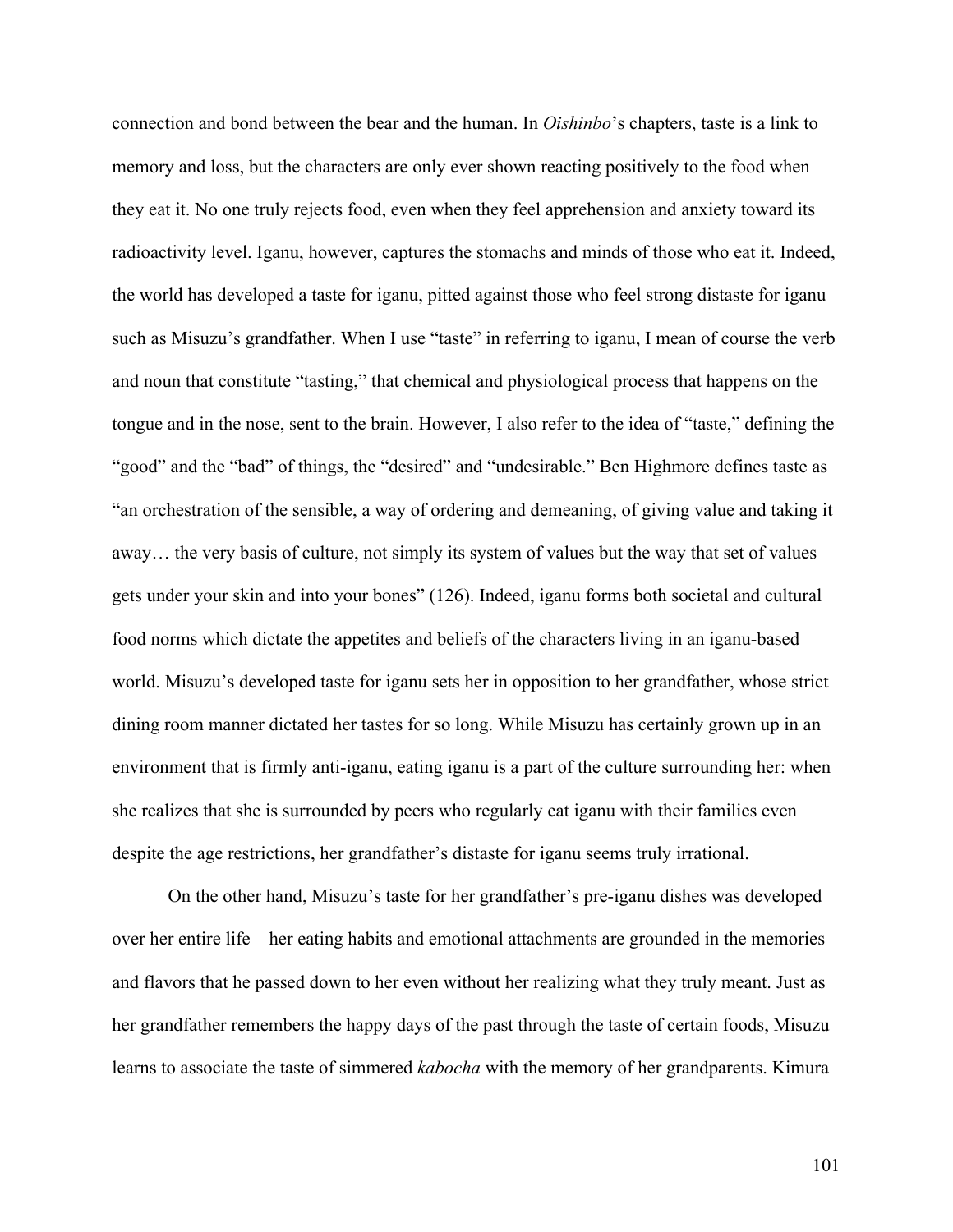Saeko, writing on poet and translator Sekiguchi Ryōko's post-3.11 essays, notes that Sekiguchi's writing points out that "the act of eating inevitably contains the simultaneous consumption of something that we cannot perceive through the sense of taste," which eaters recognize as having an effect on their body (*Sono ato no shinsai bungaku-ron*, 98). Although Sekiguchi does not use the words "radioactive contamination" (放射能汚染 *hōshanō osen*) here, Kimura suggests that a clear link exists between eaters' awareness of this phantom (*fantôme*) quality of eating and the anxiety caused by eating food that could potentially be contaminated. Iganu have no ties to land and pollution or contamination, which perhaps frees the iganu-eater from the anxiety of eating the unknown. But within eating also exists positive phantoms, such as those found in Sekiguchi's writing on the taste of *sekihan* (red adzuki beans and glutinous rice), for "when [she] tastes for the doneness of the rice, [her] grandmother's tongue is revived (蘇っている *yomigaetteiru*)" (*Dîner Fantasma*, Ribon and Sekiguchi 24, cited in Kimura 99). For Misuzu, however, the taste of her grandfather's simmered *kabocha* is a memory, conjurable in her sadness but unavailable in a world where even her parents prioritize the taste of iganu over her grandfather's memory. The phantoms of the past, positive and negative, are almost universally forgotten with the appearance of iganu.

The resonance of "taste" is particularly notable in the story's futuristic setting: the characters live in a society not unrecognizably changed from Japan in 2014, but one whose entire cultural and social eating habits and tastes have shifted considerably after the spontaneous appearance of iganu, and is in the middle of a tremendous shift to a society that will soon be banned from eating iganu at all because Japan is running out of iganu. For a young character in the story like Misuzu, there is no knowing a pre-iganu world except through the taste of foods produced by her grandfather. Yet none of the characters speak of desiring foods other than iganu,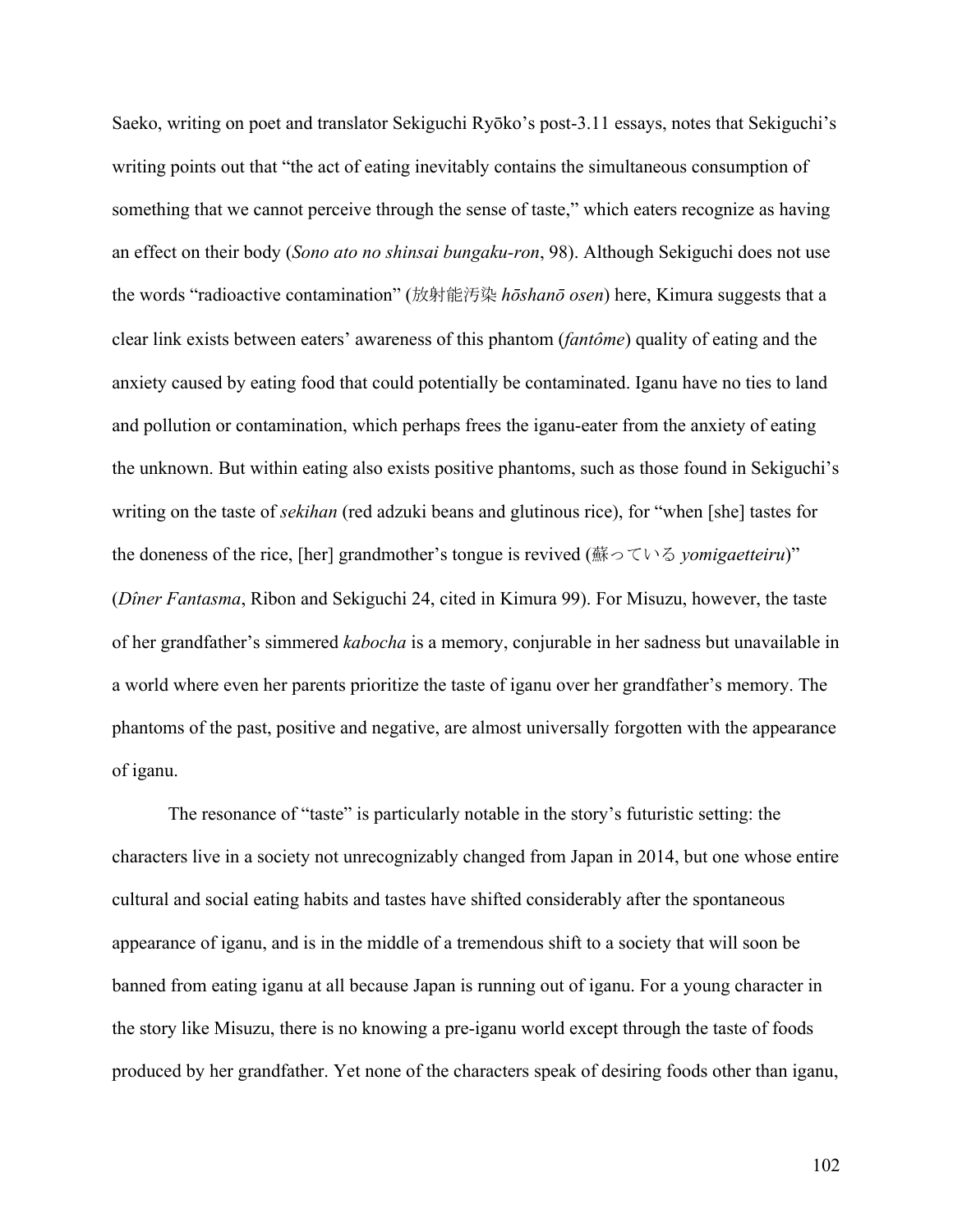save for Misuzu at her grandfather's funeral and her grandfather in his letter. They also seem not to think of food other than iganu as being particularly meaningful—or if they do, iganu takes priority. This change in taste identifies a sense of loss similar to the one found in *Oishinbo*, in which the characters face the loss of the flavors of certain area-specific food due to contamination, but the causes and consequences are different in "Iganu no ame." This loss is linked to the threat not from the nebulous, invisible, damaging radiation, but the addictive, delicious, mysterious alien creatures that fall from the sky. Katō seems to propose through his story that this change in taste is negative, and that the shift away from meaningful food tied to memory, family, and place toward the extra-terrestrial "forbidden fruit" threatens something deeper than just eating habits—it threatens industry, culture, and society.

## **Precarious Foodways in Post-Iganu Japan**

The plentifulness of iganu in the text sits in opposition to food that comes from modern systems of food production, especially rarer varietals of farmed or foraged food. The annual iganu rain apparently left people with more iganu than they could eat, and as it could easily be frozen and stored for later, iganu-eaters could keep a stock until the next year or beyond, as is the case in the story. As previously discussed, due to its heady taste and euphoric effects, most of the population in Japan (and likely the world) seems to find eating iganu is preferable to eating other foods. Even age-restrictions placed on iganu did not halt its widespread, all-ages consumption. Iganu's replacement of other foods in the everyday diets of Japanese people inevitably led to a lower demand for other foods. According to Misuzu's grandfather, once-cheap ingredients skyrocketed in price, becoming ten times more expensive than pre-iganu prices.

Interestingly enough, Misuzu's grandfather had already experienced the loss of availability of a beloved ingredient, the *kotsuma nankin* squash, to mass-production and farming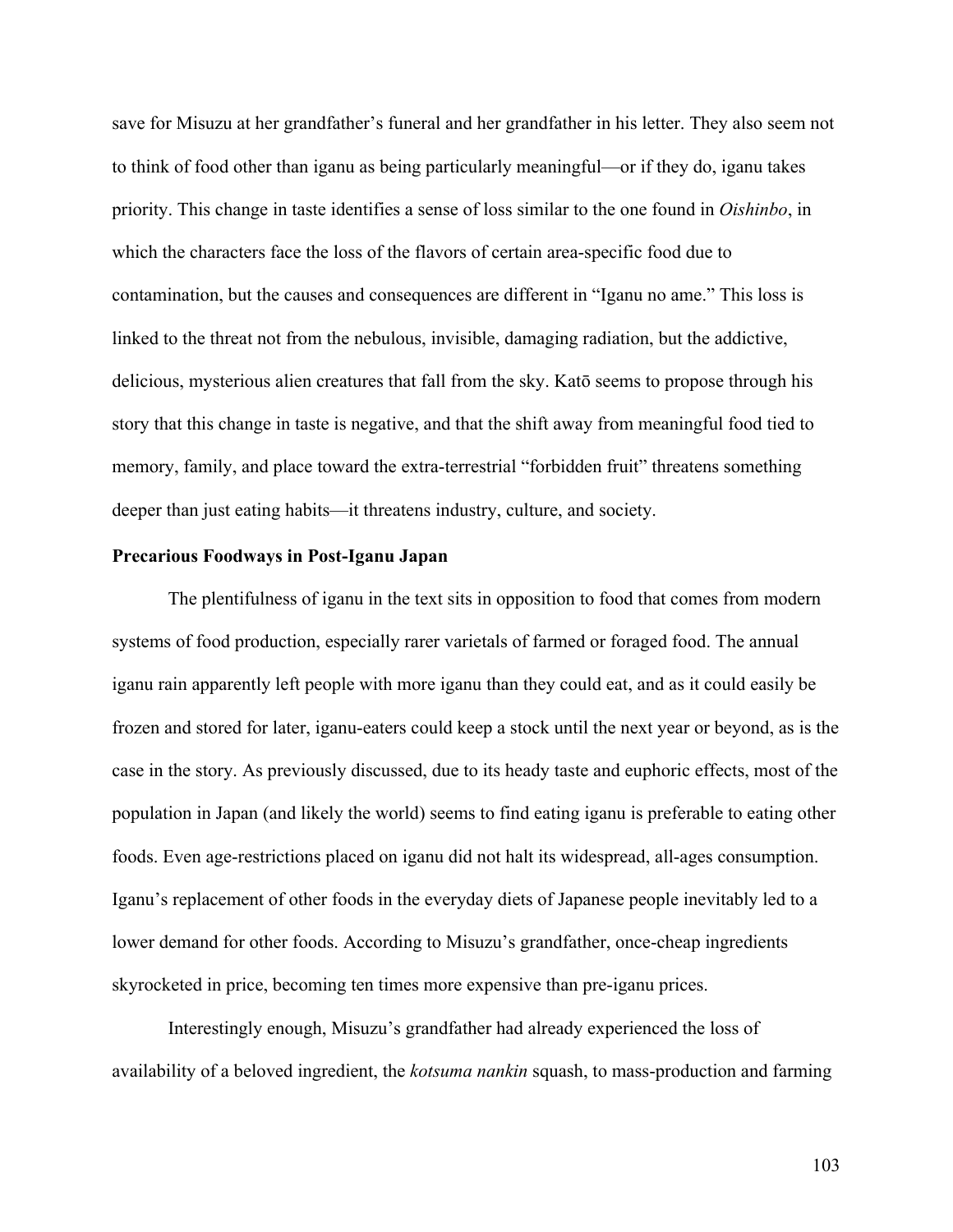practices; the shift to eating iganu shut down production of the squash entirely. For these reasons, as well as those related to memory and taste, Misuzu's grandfather leaves in his letter the testimony that "The food humans have eaten comes from the earth. Not the sky," reminding Misuzu of all that is lost when one chooses to eat iganu (146). Her grandfather's statement outright states the connection that the foods that he loved, the foods that that hold the memories of his wife, have to land and water. By identifying the *kotsuma nankin*, an heirloom varietal of *kabocha* squash from the Osaka region, as one of those lost ingredients, he ties food to place and region. Moreover, he states explicitly that it was not merely that the vegetables disappeared from the markets, but that "since iganu rained down, farmers who raised heirloom vegetables went bankrupt (潰れてしまった *tsuburete shimatta*). Of course, that included *kotsuma nankin* farmers too" (146). Katō's story seems to play largely on nostalgia and loss, the desire to return to a time when food was more "real" and "authentic," perhaps in order to urge readers to hold on to the food culture that they have and appreciate the bounty and variety of food available today.

However, I argue that it is this very direction of readers' attention to the hardship of farmers that ties this text to a post-3.11 food environment. Unlike *Oishinbo*, which deals directly with the stories of individual food producers, Katō's story gestures more broadly at a generalized—but still *local*—food producer who fell victim to the overwhelming demand for iganu. "Iganu no ame" forces readers to think about the ways that farmers' livelihoods are affected by supply and demand chains, especially due to consumer *taste*. It is not that the food available is any less delicious than it was before, it is that consumers do not choose squash when there exists the better-tasting, plentiful iganu.<sup>30</sup> The qualities of iganu actively turn consumers

<sup>30</sup> Contemporary consumption of heirloom vegetables such as *kyōyasai* (Kyoto vegetables) in Japan is not based wholly on taste, as Greg de St. Maurice points out in an article on the production of authenticity and culinary heritage through *kyōyasai*. St. Maurice's article makes a number of excellent points on the complicated ways that culinary authenticity is ascribed socially over time rather than naturally. In terms of taste, however, *kyōyasai* are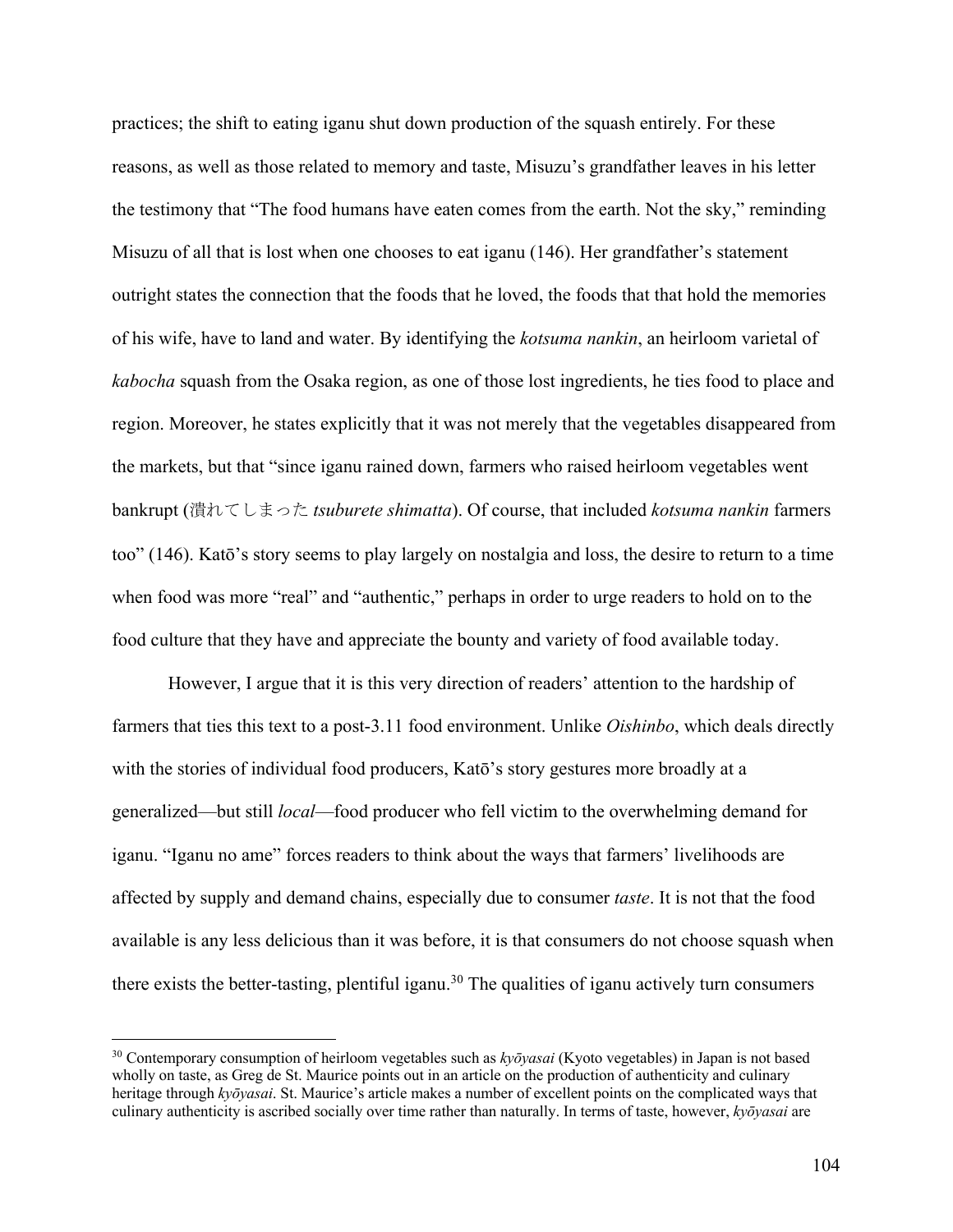away from choosing foods that exist within traditional food production systems, toward something perceivably tastier—just as the threat of radioactive contamination pushes consumers away from purchasing food from Fukushima prefecture, toward something perceivably safer.

In pre-3.11 Japan, government-supported food movements such as Food Action Nippon were focused on increasing domestic food self-sufficiency by pushing for the consumption of more domestic food products. Stephanie Assmann writes that this occurred in two ways: first, through establishing food-related safety laws, and second, through "seeking to invoke trust in domestic food products by making food processing and the origin of food products more visible… Food Action Nippon aims to convince Japanese citizens of the safety of domestic food products by establishing personal ties between domestic food producers and food consumers" (6). However, in the years immediately following 3.11, there existed a strong distrust toward even domestic food products if they were tied to certain origins, no matter how much producers tried to prove their food was safe.<sup>31</sup> Katō's text reveals a paradox in the thinking of post-3.11 Japanese consumers—he imagines a future in which they are willing to eat aliens that fall from the sky to the point of eradication from the world, but they do not care about the eradication of foods associated with their heritage, or the economic ills that befall the affected farmers. Moreover, they seem only interested in their short-term pleasure, rather than worrying about

most critically evaluated based on their closeness to an ideal appearance rather than on taste, and interviewees often described the taste of the vegetables differently than others. St. Maurice suggests that this may be because of the "subjective nature of taste experiences" or "lack of ready vocabulary" to describe the different flavors of similar varietals, but in any case, *kyōyasai* are often perceived to be "inevitably more delicious than their counterparts from other prefectures" (71). It is clear that even in reality, the issue faced by farmers is of consumer (non-physiological) taste—why would consumers purchase more expensive heirloom vegetables without the production of authenticity around the vegetables? For Misuzu's grandfather, the association of memory and person with the heirloom vegetable was what created his strong attachment to the *kotsuma nankin*, rather than the flavor of it.

<sup>&</sup>lt;sup>31</sup> At a press conference on April 23, 2018, Fukushima governor Uchibori Masao revealed that in 2017, Fukushima prefecture had transported 210 tons of locally grown produce and grains, the highest number since 2010 ("Chiji teirei kisha kaiken"). In 2011, this number had been nearly zero, and it took multiple years and endless monitoring, testing, and promotional campaigns to prove that food from Fukushima was indeed safe to eat.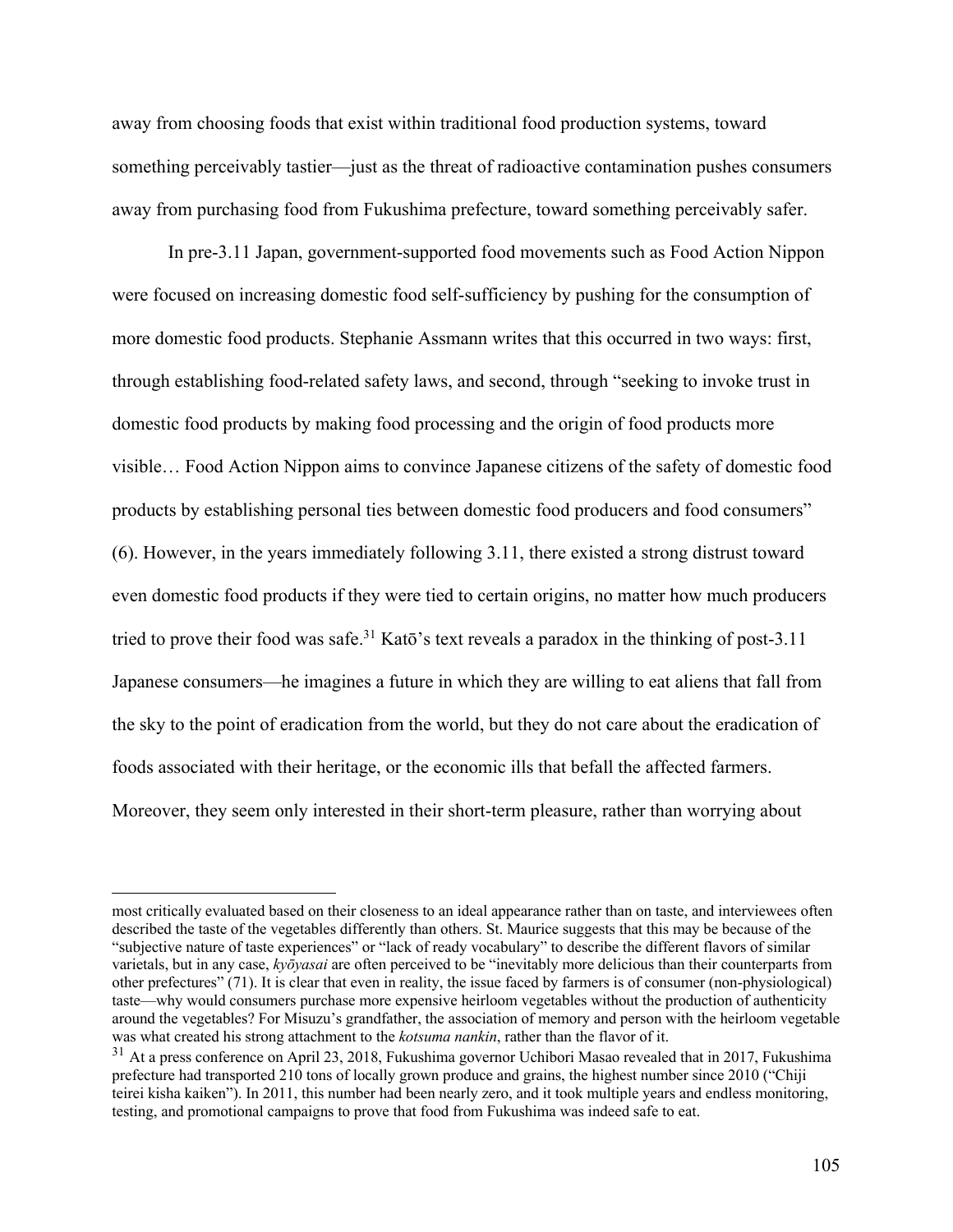long-term effects of eating iganu on their bodies or on their food supply systems.

The threat of iganu to cuisine itself is ignored by many people in the story, though it exists at the crux of Misuzu's grandfather's hatred of iganu. The sameness of iganu means that any and all iganu are equally good within the minds of its consumers, and that one can maintain a successful restaurant simply by having iganu. The restaurant where the teens go is one such example; Misuzu's crab cream pasta is described as being "a dish made by someone who doesn't know how to cook," yet the restaurant is filled with customers (134). Although Misuzu's mother cooks for the family, she is shown happily eating and collecting iganu at the end of the story, revealing no moral or culinary opposition to iganu. With such damage to food production and enormous shifts in people's tastes, Katō's story seems to make the point that there is no true point of return now that the desire for iganu has erased most desire for other foods, even for nostalgic or sentimental purposes. The lack of iganu rain and the impending iganu ban create potential for modern food production systems to slowly recover as Japan reestablishes the need for non-iganu food, but this potential is halted by the reoccurrence of iganu rain. Tracing this back to the events of 3.11, even though the agricultural industries of Fukushima prefecture have gradually recovered from the nuclear disaster, the threat of nuclear contamination still exists in people's imaginations—although perhaps more so in 2014 when "Iganu no ame" was published than today. Thus, "Iganu no ame" explores the potential of enormous and irreversible changes to food production through consumer taste in post-3.11 Japan.

## **Conclusion: New Precarity in Eating**

My aim in this chapter has not been to prove that Katō is making a point about eating after 3.11, but to draw out the issues surrounding food and eating that reveal that his text necessarily carries with it a tinge of post-3.11 memory, anxiety, and nostalgia. In Katō's text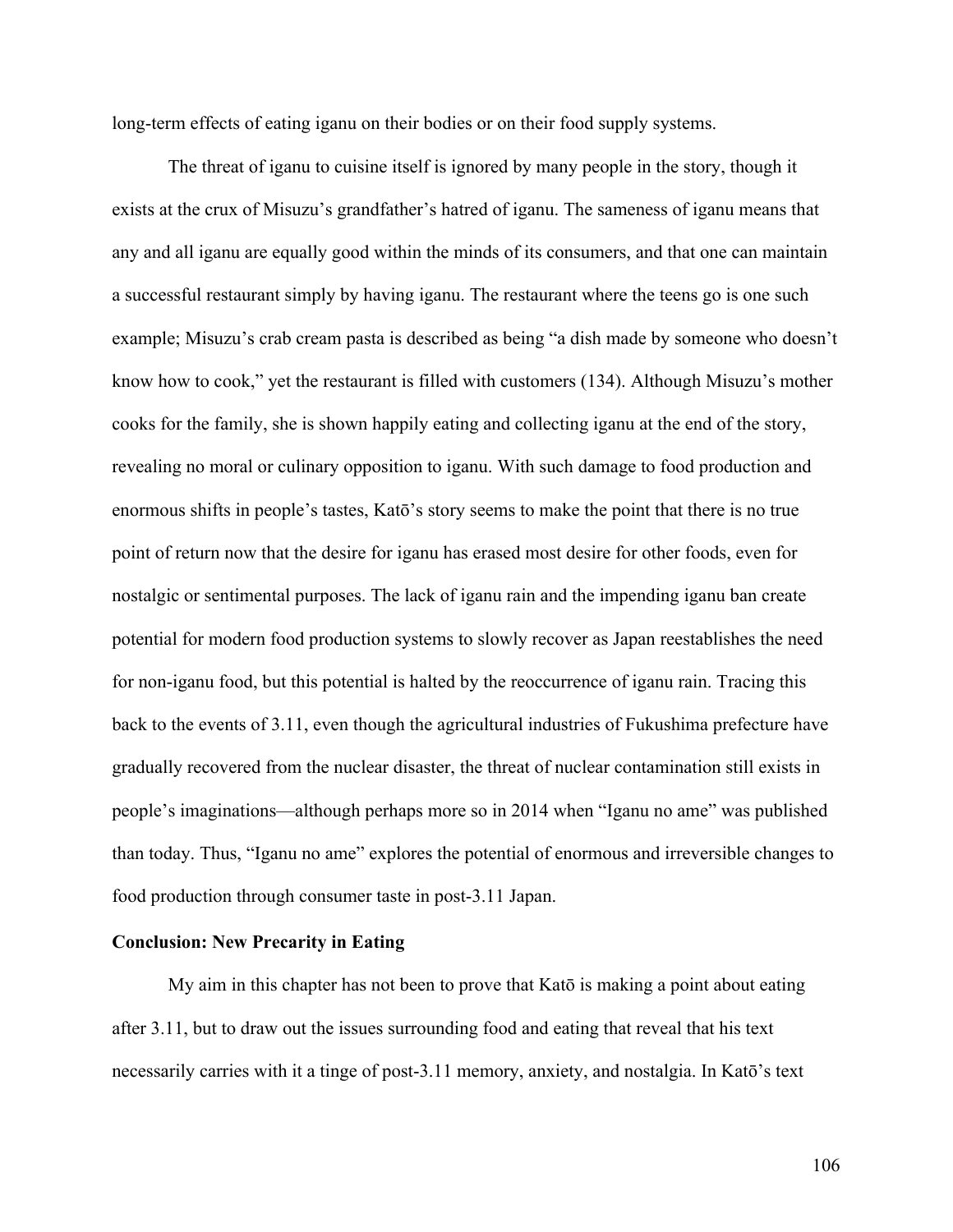there is the before, the now, and the future of iganu, just as in the previous two texts exists a past, present, and future of eating influenced directly by 3.11. Ties to current events are almost never revealed within his work; Katō's novels often take place in narrow, confined worlds of dramatic tension, emotionally driven young teens and adults, and popular music and media.

In fact, Katō's debut novel *Pinku to gurē* was allegedly written between the two months<sup>32</sup> of February and March 2011 (Kondō). Despite this, he has never spoken publicly about the way that the disaster affected his writing, and interviewers have not asked, preferring instead to question whether or not the novel is based on himself or his idol group. (Most often, the answer is no.) The focus on Katō's place in the entertainment industry further pushes reporting on his work into the sphere of popular entertainment literature rather than *junbungaku* like Kawakami's work. Whether or not he simply chose not to speak on the process of writing during the events of 3.11 during the press tour on his debut novel or was forbidden to do so by his agency is unclear—either way, the novel has to do with the precariousness of image-making and celebrity status and manages to make no reference to the triple disaster. Perhaps it does not matter.

Clear ties to current events in "Iganu no ame," however, have been established extratextually. In a conversation with novelist Asai Ryō published on Katō's short story anthology promotional website, Asai expressed that he felt Katō's short stories were a conscious attempt to "whittle down the modern age (現代 *gendai*)," particularly "Iganu no ame." Katō responded:

I was asked to write a 'food' themed short story. It was right about the time of the news that unagi were designated as endangered species on the red list, and from there I expanded the story. Actually, 'iganu' read backwards is 'unagi'…Since the short story was about eating space aliens, it's about the near future, but it ended up being satirical... Instead of consciously trying to carve out the 'now,' I prioritize writing what I want to write. However, as I write, whatever I feel within society leaks out. But directly writing

 $32$  Katō has stated that the actual writing took place over a month and a half (Suzuki; Takii). Regardless, this time period would have encompassed March 11, 2011. However, I have not found any interviews in which he has mentioned the influence of 3.11 on his writing work, though his idol agency Johnny's & Associates put forth support and supplies following the event itself.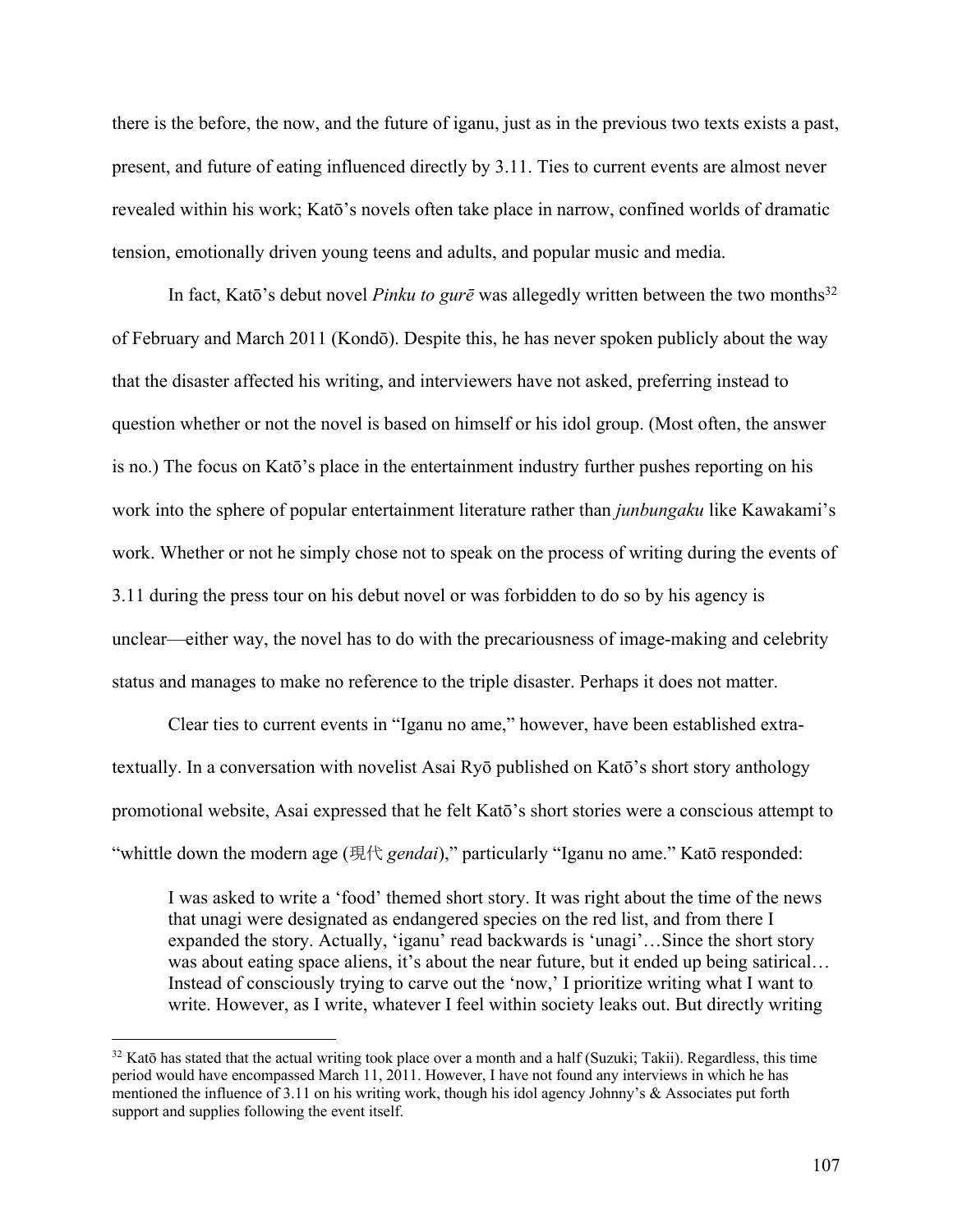what piques my interest in the news is the job of journalism, so by broadly interpreting it a little in a story, I feel that I can consequently relay information and hopefully raise the alarm bell. (Takii)

If Katō's hope is to raise the alarm bell about the endangered status of unagi, his attempt is somewhat opaque—Asai only realizes the connection when Katō tells him. To briefly explain the endangered status of unagi, according to a report produced by TRAFFIC Japan<sup>33</sup>, the endangered status of eels is due to both high consumer demand for eels and changing environmental factors, such as loss of habitat due to pollution, changing ocean currents, pollution, and disease (Crook and Shiraishi 4). Eels cannot be farmed the same way that other fish can—eels cannot be productively bred in captivity, so eel farms rely on capturing young wild eels and raising those eels to feed consumers (1). Yet this difficulty in producing eels is at odds with the continued consumption of eels in Japan, particularly on holidays such as *Doyō no ushi no hi* (the day of the ox in midsummer), during which the nutritious eel is eaten in order to bring cool thoughts to the mind and give stamina to the eater, according to tradition. Despite attempts to use ingredients such as white fish and sweet soy sauce to simulate grilled unagi, it is never the same kind of eating experience as the real thing.

The same exists in Katō's story: the mysterious qualities of iganu and its increasingly limited supply of seem not to discourage its eaters. No one in the story seems concerned about what they will eat once iganu is gone; instead people seem intent on eating their remaining stock before it is banned, just as Misuzu does after her first taste of iganu. What use is it, after all, if it remains dormant in their freezers? And despite Misuzu's newfound distaste for iganu, this happy event is seen only in its negatives, yet she cannot fight against her physiological craving for

<sup>&</sup>lt;sup>33</sup> TRAFFIC, an international wildlife trade monitoring network, is a 'strategic alliance' between the International Union for Conservation of Nature (IUCN, the same group that produces the "Red List" that Katō refers to), and the World Wildlife Fund for Nature (WWF). Occasionally, it publishes reports such as this one on the commercial trade of endangered species.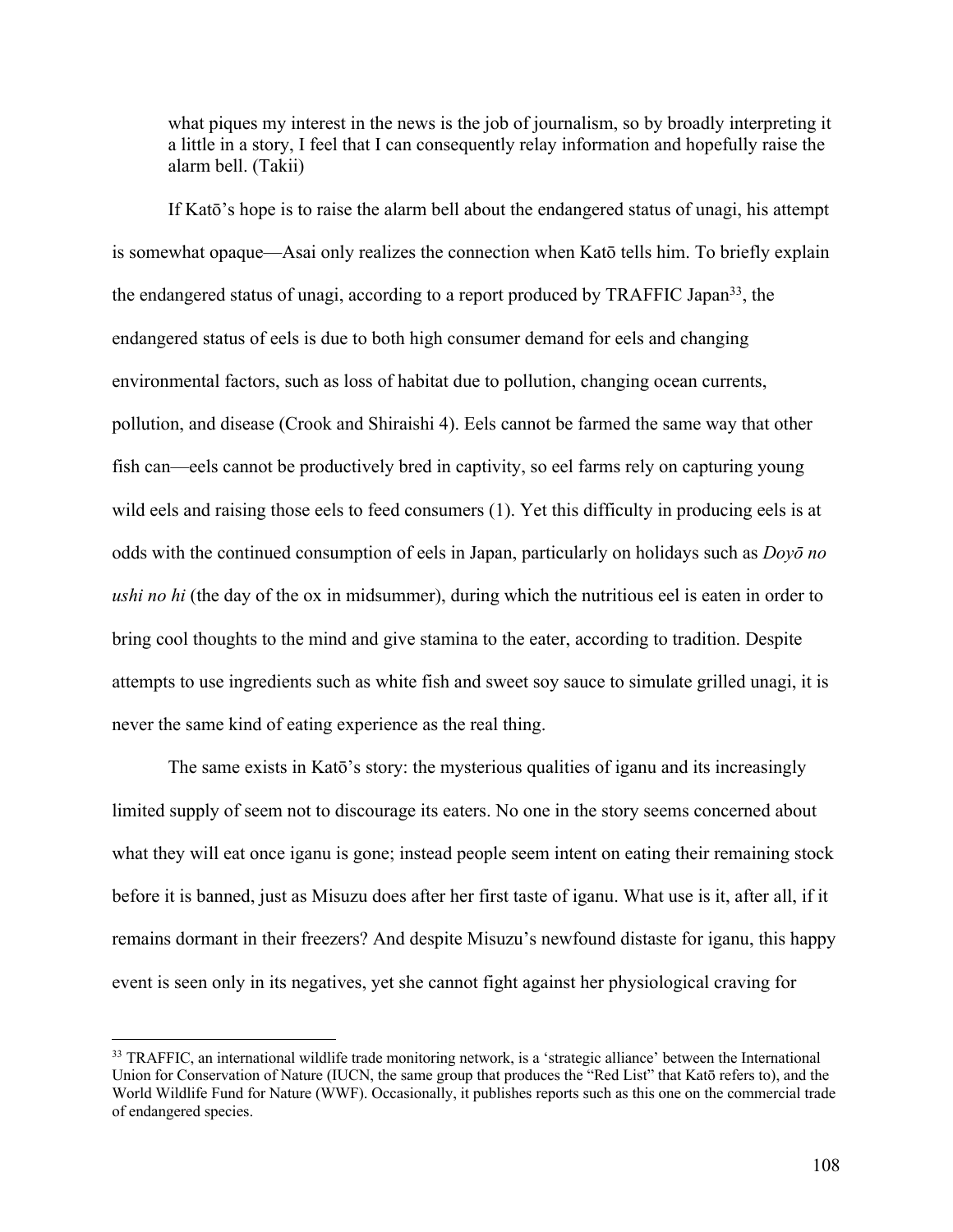iganu any more than the others in the story can. Even though she feels resentful toward the food, her body cannot seem to deny its deliciousness.

Until he later revealed the contexts that built the story, Katō's story is not explicitly a story about the endangered status of eels; it is up to readers to make sense of his work in their own social and cultural contexts. The events of 3.11 were neither too close nor too far for readers of *chou chou ALiis* to make—or not make—the explicit connection, but as discussed previously, the nuclear disaster has continued to unfold and make itself apparent in discussions and discourse surrounding food, environment, and place in post-3.11 Japan. The same psychological dimension can be applied to the sudden changes in food systems resulting from the nuclear disaster, such as those detailed in *Oishinbo*. Thus, even though the story maintains no explicit link to the events of 3.11, thematic issues can be drawn forward to trace the psychological links that built up a narrative like Iganu. We can find in the perfect food iganu of Katō's story a desire to have food that is abundant, accessible, easy, and safe for the body. "Iganu no ame" contains the same fear of losing foodways as in *Oishinbo* and troubles the idea of edibility and inedibility found in "Kamisama 2011." If both the previous texts analyzed show the changes in ways that food is thought about and eaten in near-post-3.11 eating, then "Iganu no ame" does the same, imagining a future in which national (or perhaps international) eating habits have shifted deeply and drastically when a new, better food source is made available. Yet it also challenges the presence of this utopic foodstuff, presenting the erasure of traditional, meaningful food as one consequence of throwing away one's culinary heritage and familial bonds in favor of an ultimately alien (if perfect and precarious) source of nutrition.

One message the story seems to impart through Misuzu's relationship with her grandfather is that consumers greatly influence which foods are available. Desire, changing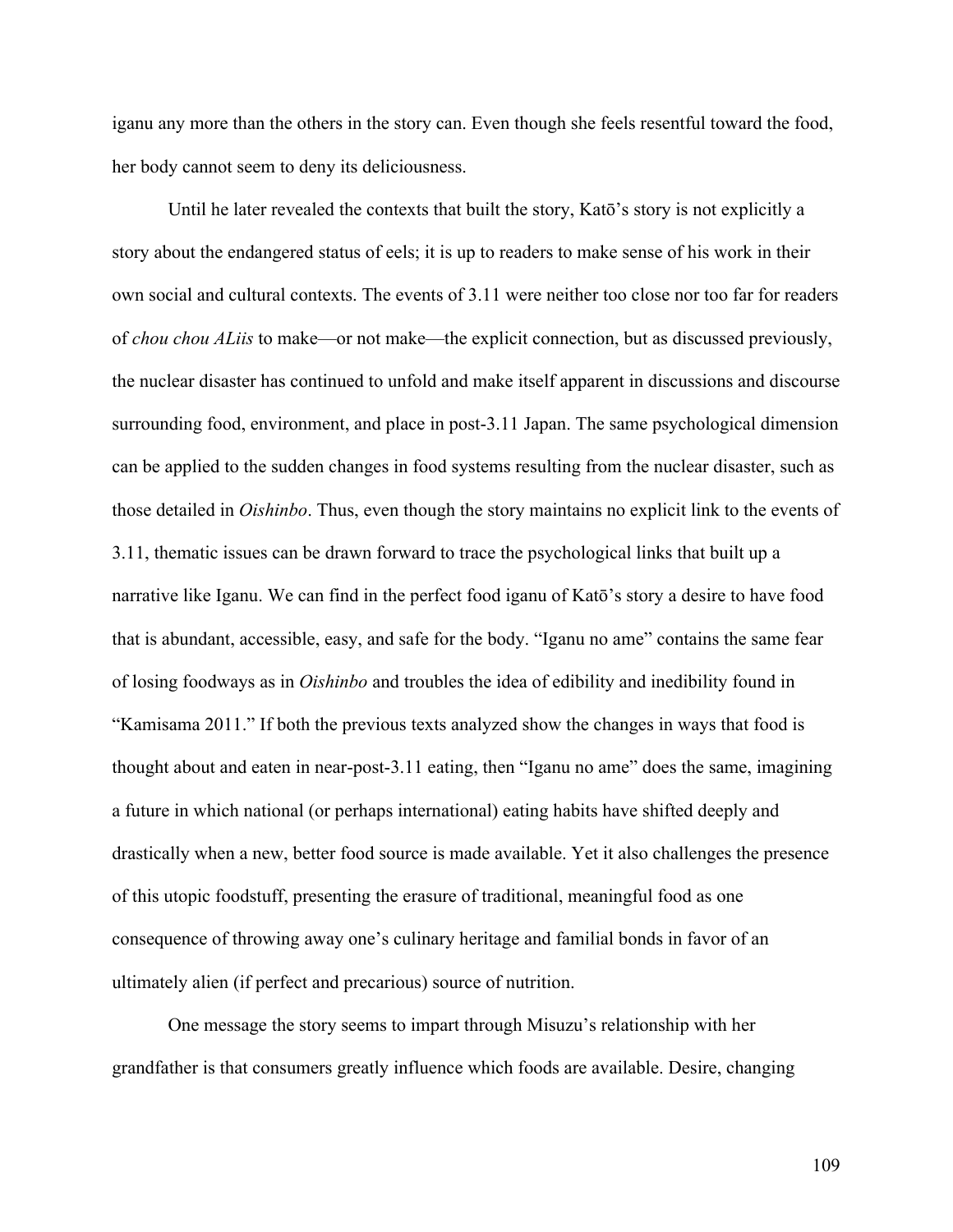tastes, and iganu's druglike effect on the body all mean that consumers in "Iganu no ame" choose iganu over other foods, which in turn causes the loss of those foods, according to Misuzu's grandfather. As much as iganu can replace all food, from one's everyday meal to a feature of birthday celebrations and funerals, its disconnection from the land and sea prompts a series of questions in the post-3.11 reader: what *is* worth eating? Is it worth eating food from Fukushima even if it risks contamination? How much can we really trust the government to tell us what not to eat? And finally, how does what we choose to eat affect not only our bodies but our psyches?

I would like to point out that Katō's lack of specificity in defining which food producers are most at risk in a post-3.11 context means that he is likely talking generally about the dangers that small, locally-based farmers face in producing heritage cultivars of vegetables rather than engaging with massively productive farming methods. By not mentioning the triple disaster in *any* terms, he manages to avoid a directly political critique of post-3.11 policies that failed to significantly aid Tōhoku food producers in recovering from natural or humanmade disaster. What criticism Katō has for the Japanese government comes through in the story in the distaste teenaged Kaito expresses toward the over-eighteen iganu eating policy. Yet the young people in the novel do not know pre-iganu foodways: Misuzu was born at the same time the iganu rain began. She and her friends grew up in a world where iganu, a food disconnected from any narrative of production, was the most desirable food. The divide between the priorities of young people and older generations is apparent in Misuzu's food-based relationship with her grandfather, but also in a conversation that Misuzu's friend Noa has with her mother. A television documentary about iganu reminds viewers that in 2029 when iganu rain stopped, an electricity generation plant run on iganu was built in nearby Chiba, to which Noa whines, "It's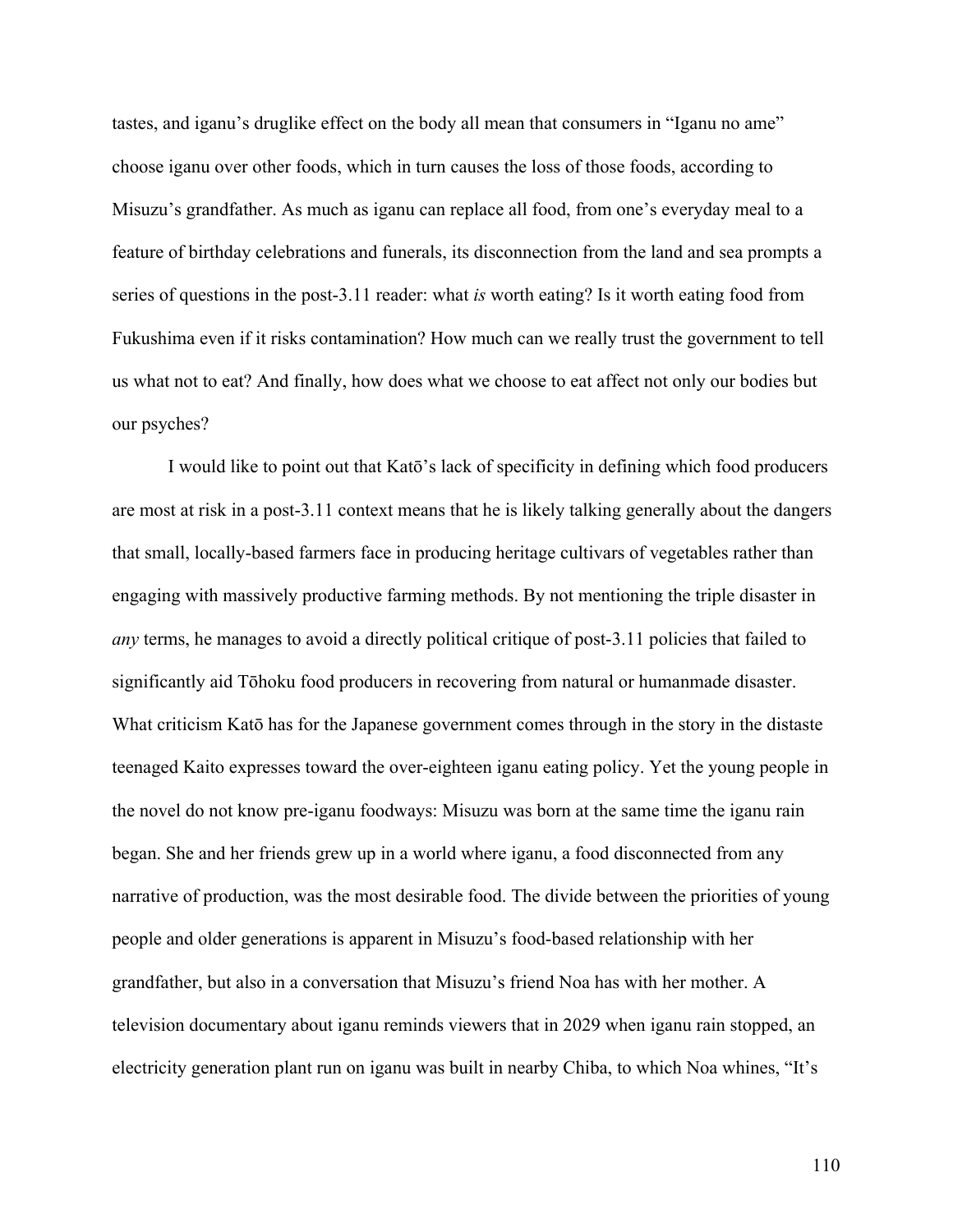fine if we don't have electricity, I just want to eat iganu" (143). Noa's mother responds, "If we don't have electricity, I'll have it rough… There are plenty of other things to eat, so the prohibition on eating iganu can't be helped" (144). This gesture to the divergent desires of Noa and her mother signal the different food cultures that each has come to know.

Moreover, Katō's inclusion of a power plant run on iganu sparks associations with 3.11—iganu as food is perfect, but it also gains a productive non-food potential when used as a source for power generation. If we draw the connection to Japan's decision to build nuclear power plants in a non-central prefecture to provide power to  $Tokyo<sup>34</sup>$  despite pre-existing knowledge of the potential of nuclear damage due to the atomic bombings of Hiroshima and Nagasaki to the decision to build an iganu power plant *very* close to the political and economic center of the nation, Katō seems to indicate the precarity of Japan's drive for self-sufficient power generation within the context of contemporary technology as well. Due to its proximity to Tokyo, Chiba prefecture is associated with the center, while also maintaining agricultural importance within Japan. And although the safety of this iganu power plant is not discussed, it does not maintain the same immediate sense of traumatic experience and innate danger of nuclear power generation. Perhaps iganu energy is green, clean, and safe, just as iganu are to eat.

Yet these iganu power plants reveal the expectation that the annual iganu rain would

<sup>&</sup>lt;sup>34</sup> Koichi Hasegawa discusses in detail the non-central locations of all nuclear generation plants in Japan, highlighting as an example the geographic categorization of region through postal codes. Tokyo, for example, has postal codes starting with 1, while nearby Chiba (east of Tokyo) and Kanagawa (west of Tokyo) have postal codes starting with 2. The numbers spiral outward: peripheral prefectures such as Fukushima and Aomori have postal codes beginning with 9 or 0. Hasegawa maintains that this postcode system "clearly shows which parts of Japan are more socially and politically valuable—a uniquely Japanese sense of 'town and country,' a superiority complex in towns, especially metropoles, and an inferiority complex in the country, especially peripheral areas" (34). While this postal code sense of "town and country" seems weakened when one considers non-Tokyo economic and cultural city Osaka has a postal code beginning with 5, Hasegawa's point remains pertinent in thinking of the power imbalance inherent in center/periphery-based power generation governance. Hasegawa goes on to explain that these regional disparities of "town and country" have influenced decisions to build nuclear power plants in the "country" rather than in the "town": "…there is a discriminatory structure in which underpopulated areas hosting nuclear power stations suffer most of the negative consequences of such disasters such as radioactive contamination, while metropolitan regions enjoy the benefits of electrical power" (35).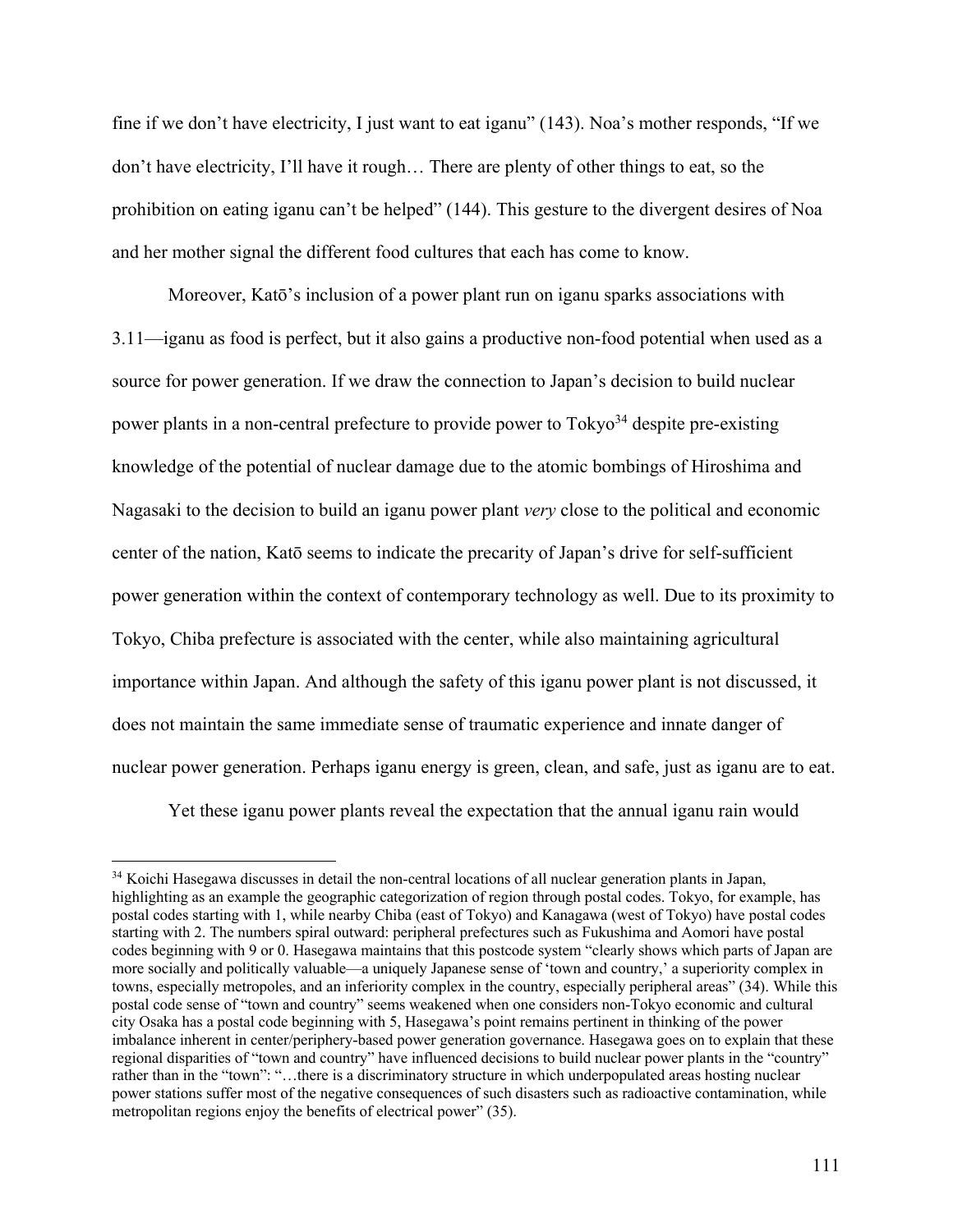continue year after year, for enough years and with enough iganu to sustain Japan in terms of both diet and electricity into the future. The conversation between Noa and her mother seems to imply that the iganu ban is going into place so that the remaining iganu can continue to be utilized for electricity, meaning that the increasingly scarce resource has had its potential redirected in terms of not individual desire but broader good; the sacrifice of the citizen means the preservation of the nation (or at least, of the center)—just like the logic behind the decision to build nuclear power plants. Yet the source itself has revealed itself to be precarious and unsustainable: the iganu rain does stop. And even if the iganu rain falls again at the end of the story, the people in the streets prioritize their own collection of it over the impending government ban and its potential for electricity generation. After all, what are the immediate needs of the homeless person who tears into the freshly fallen iganu right away?

Nonetheless, the iganu power plant is a minor point in a broader story about yearning and memory. Katō's story recognizes the role of desire in continuing to eat the food (or to keep doing the action) that threatens and alters the food landscape of Japan, all to fulfill one's own desires without considering the consequences beyond themselves. Perhaps Katō's alarm bell is a signal for his readers to carefully consider the origins of the food they eat, and to encourage them to make meaningful choices and support the culinary heritage of Japan, despite the precarious nature of present and future society. It is then up to the readers to make the connection to 3.11, but even without linking iganu and nuclear power generation, it is not a far stretch to make: his idol status, after all, associates him through his agency's senior group TOKIO with their promotional movement to eat vegetables from Fukushima.

For these reasons, "Iganu no ame" is not merely about the extinction of Japanese eels, it is about consumer choice in shaping—and erasing—culture. Read in a post-3.11 context, I argue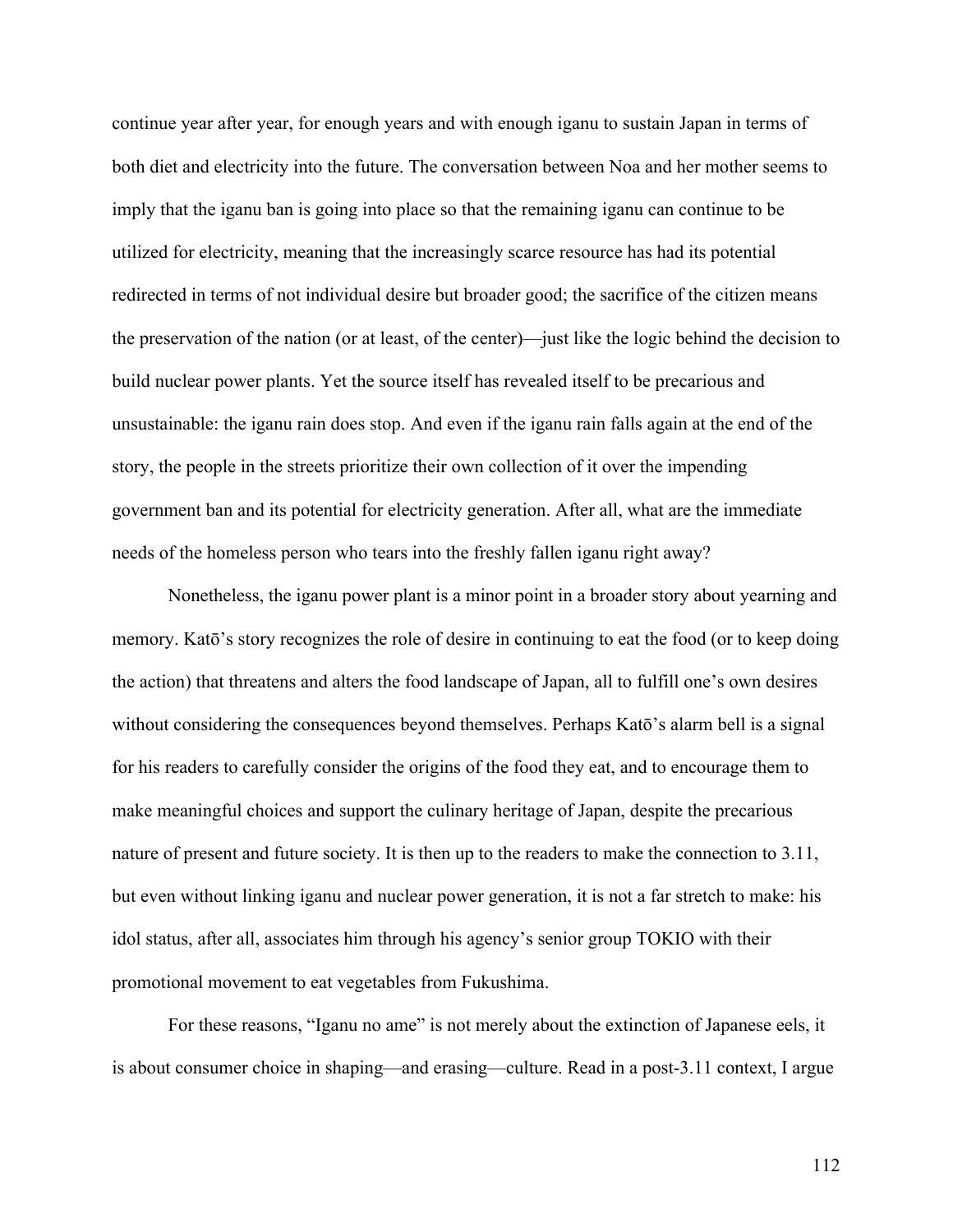that Katō's story manages to present through iganu, a food both simultaneously delicious and terrifying, the heightened anxiety toward the instability of food systems that rely on the land and waters of Japan, leading to inevitable changes in eating patterns. Desire and loss are applied to both food in the process of being lost and those foods already lost, both in terms of supply and in terms of memory. While the story does not directly deal with radiation exposure, farmers' dilemmas, or even the trauma of the natural disaster, eating in "Iganu no ame" occurs after a paradigmatic shift, and brings up constantly unfolding consequences, similar to those that come up in "Kamisama 2011" and *Oishinbo*, regarding food, eating, and the social, cultural, and economic systems in which food exists and amplified by the changing environment of post-3.11 Japan.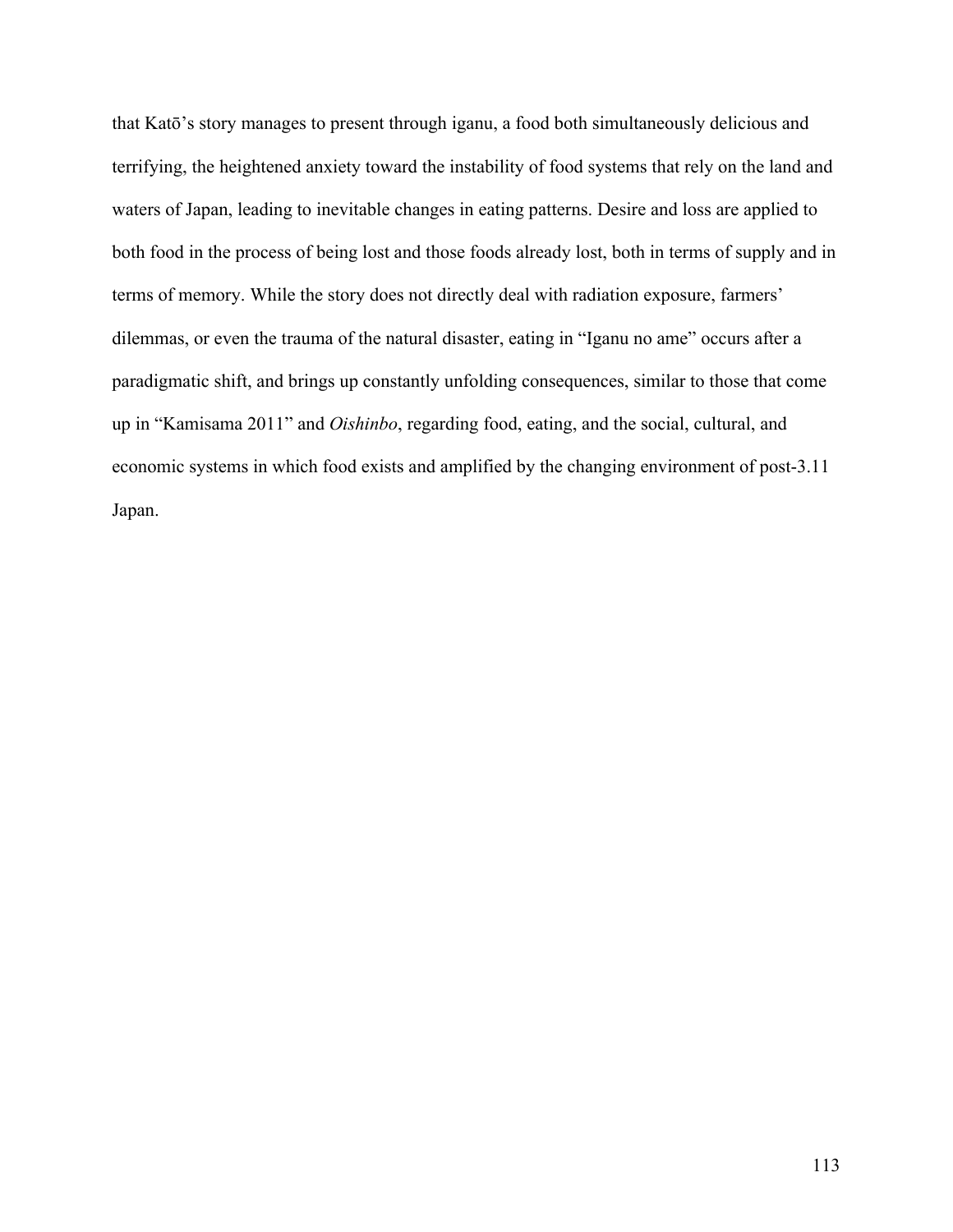## **Chapter 5: Conclusion**

In the spring of 2018, I quit my Tokyo-based teaching job and before leaving Japan toured a few northern prefectures with a friend. One leg of our trip took us north to Sendai, in Miyagi prefecture. While living in Tokyo as a working adult for two years, I had not thought much about 3.11 and my previous anxiety had more or less been quelled by temporal and geographical distance, as well as the knowledge that if everyone else seemed to be carrying on with their lives, then I could as well. Tired from traveling, I watched the bullet train monitor as it tracked our journey northward: next stop, Ōmiya, in Saitama prefecture north of Tokyo, where another friend lived; next stop, Utsunomiya in Tochigi prefecture, known for its dumplings; next stop, Shin-Shirakawa, marking our entry into Fukushima prefecture. As the bullet train sped on forward into Fukushima prefecture, I felt that familiar queasiness of anxiety at the base of my ribs, and I found myself taking slow, shallow breaths.

As a child, I had the habit of holding my breath while passing graveyards because I was afraid that I'd accidentally swallow a ghost. As an adult, I thought I had outgrown much of my superstitious side, but here I was, afraid of something that my senses could not capture and that I did not know for sure existed here, within the air and land that the train whizzed us through. Schrödinger's radiation—unless I could test for it there and then, I had no way of knowing if I was truly exposing myself to it in any way. Soon after, we made it to Sendai, where we browsed souvenirs in the station while waiting for another friend. Of course, neatly wrapped local specialties abounded, boasting locally grown vegetables and fruit.

I found myself thinking more broadly about food and radiation on that trip, while also for some reason not thinking much about how much radiation I was potentially taking in. For me, radiation was never really a worry, but it had still marked a fundamental shift in the way that I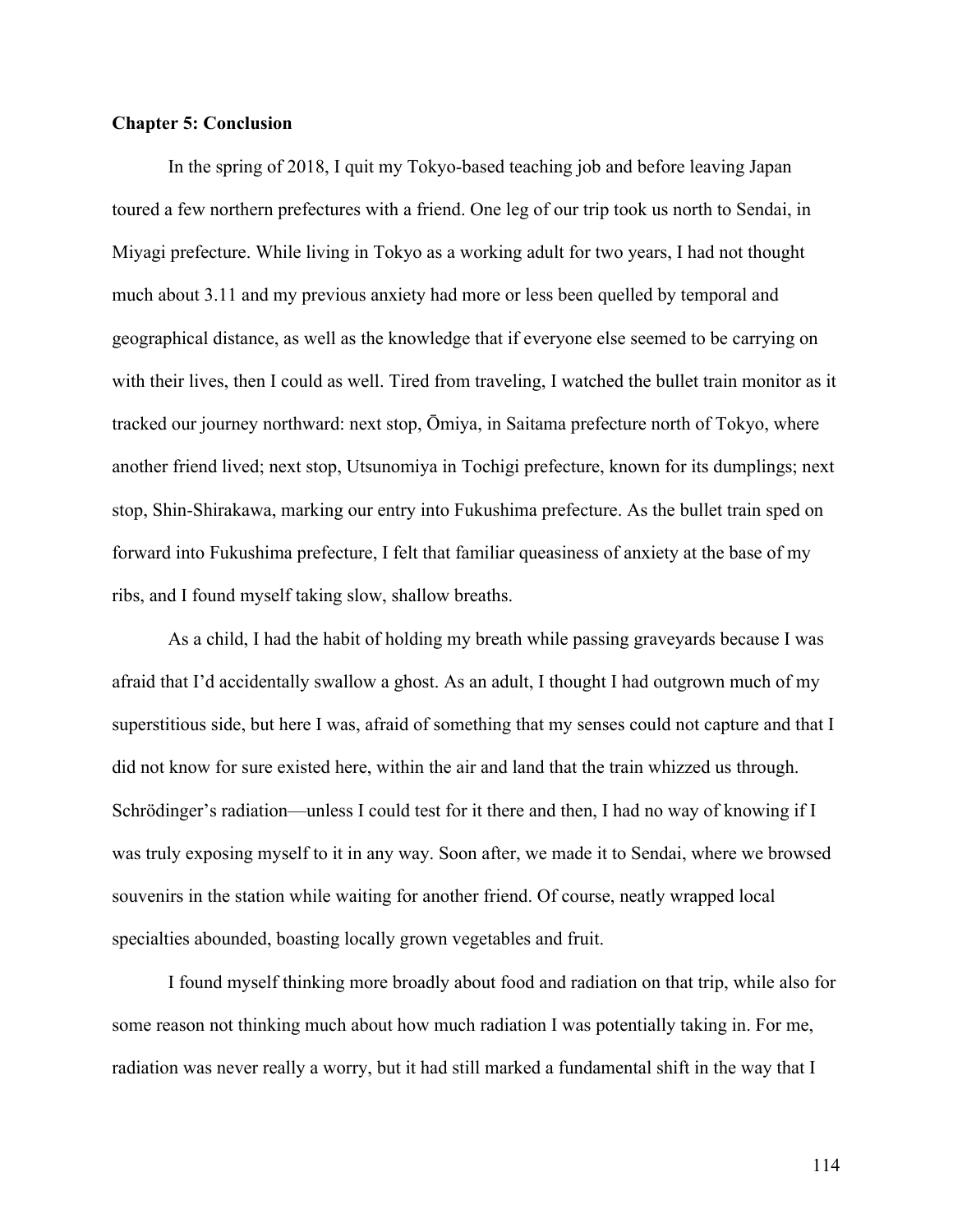perceived the effects of consumption on the environment around me and the bodies that exist within it. At times I felt guilty for having such a skewed and negative view of the prefecture. Leaving Sendai to return to Tokyo, we passed once again through Fukushima prefecture and I forced myself to breathe deeply, to take in the same air that the people living there did. Yet in my last weeks in Japan, I still found myself more anxious and jittery, selective of what food I was putting into my body. Eating, for whatever reason, seemed to strike a different chord within me, even knowing that food would probably not be sold if it was not safe.

In this thesis I have examined three texts by authors who, like me, are not geographically located within Tōhoku and thus have different physical and emotional ties to the land than authors such as Fukushima native Furukawa Hideo. However, as I noted in the introduction, DiNitto's reminder that much post-3.11 literature has been produced and consumed by those who were not directly affected by the triple disasters reveals that victimhood is an imperfect category. As it stands, the media landscape is uneven and often drowns out marginalized voices. I recognize that my position as a non-Japanese person also affects my positionality as a consumer of post-3.11 Japanese literature in media, and these selected texts reflect my own experience more than the experiences of those at the epicenter of the disasters.

It is in food that I believe anxiety about post-3.11 safety and stability is most evident, especially to those who do not live in or near the most contaminated or disaster-stricken zones. Modern food production and transport systems means that food grown in different regions comes to us, not necessarily at a price but indeed because those food items are most cheaply or most productively produced there, decentering the onus of sustainability and productivity on urban centers. As discussed above, there is also an aspect of *terroir* that makes its way into the way we think about food and locality, even (perhaps *especially*) food grown in contaminated regions. All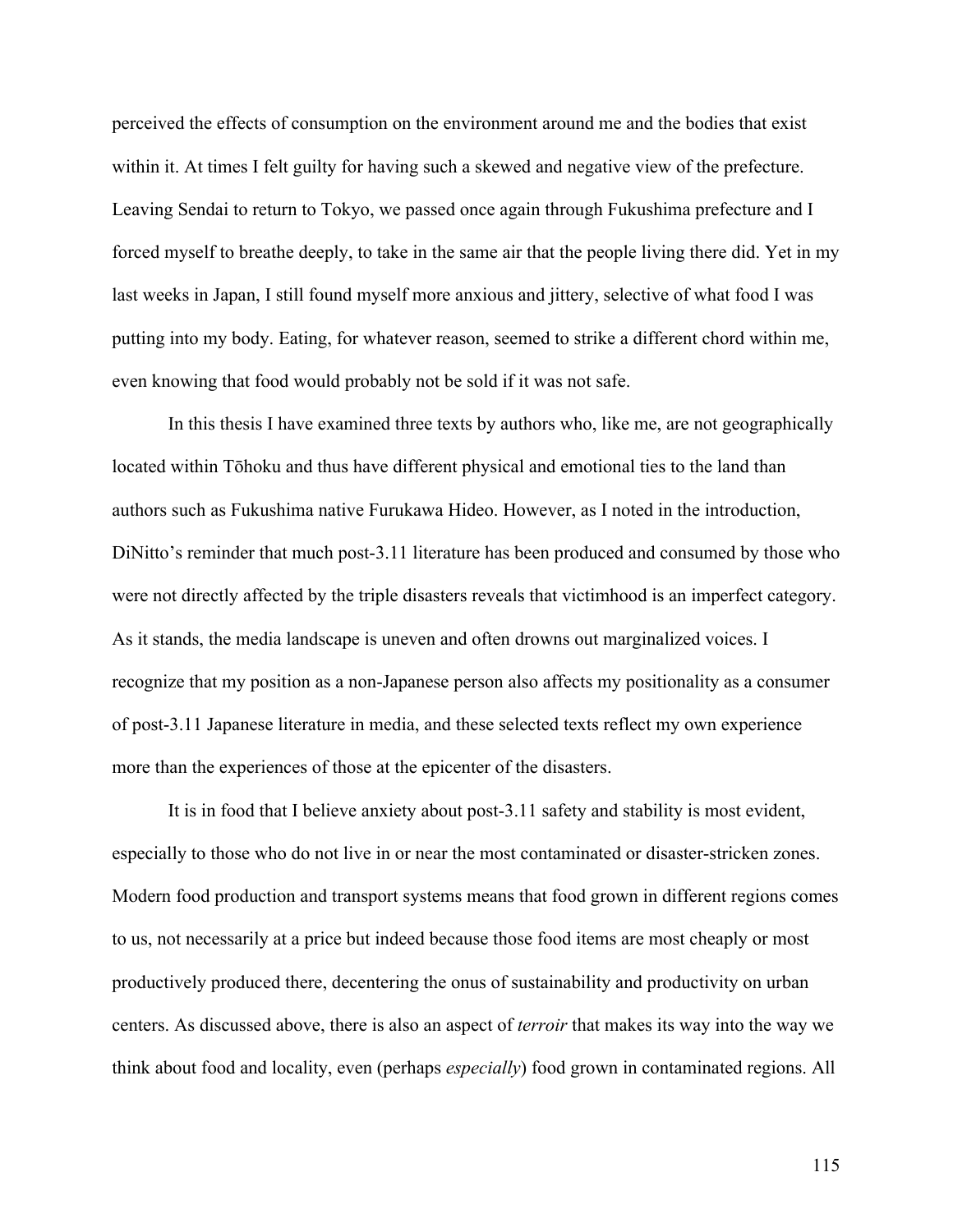of these things make food produced in Tōhoku, as well as food *in general* after 3.11, both meaningful and at times dangerous to consumers.

In these three texts are the threads of the past, present, and future of eating and reveal changes in the way that food holds meaning to its producers, eaters, and non-eaters. The shift from eating to not eating the fish (yet still taking it into the narrator's home) in "Kamisama 2011" finds that food can take on new meanings when it becomes inedible, rather than losing its meaning altogether. In *Oishinbo*, food as regional heritage and economic livelihood affects local producers viscerally, but also becomes a worthy cause for the non-marginalized central readers and consumers to protect. "Iganu no ame" teases out the anxiety that young Japanese consumers feel about their food systems and the disconnect they feel from the greater institutions and systems that stabilize their connection to the environment and local heritage, coming out of postbubble burst precarity and further destabilized by the post-3.11 socio-political environment.

Ultimately, my goal was to fill a lacuna in current post-3.11 research by taking a deeper look at the role of food through human desire and interpretation and the ways that food both real and imaginary affect the body and psyche. While much previous scholarship has made it a point to look at the role of food as it appears in trauma literature, the analysis is often less about food as an object so much as it is a supporting literary device in the text. I chose to look at food because the act of eating food is never a singular event; it is connected to past and future experience, and may in fact draw one closer to the food's physical or cultural origins—and eating food that has no clear connection to a place can distance one from locality. Take, for example, the difference between eating in *Oishinbo* and eating in "Iganu no ame." For the *Tōzai Shinbun* staff, going to Tōhoku to see the aftermath of the earthquake and tsunami, interviewing local food producers, and eating the food produced creates a sense of "*jikkan*," which is then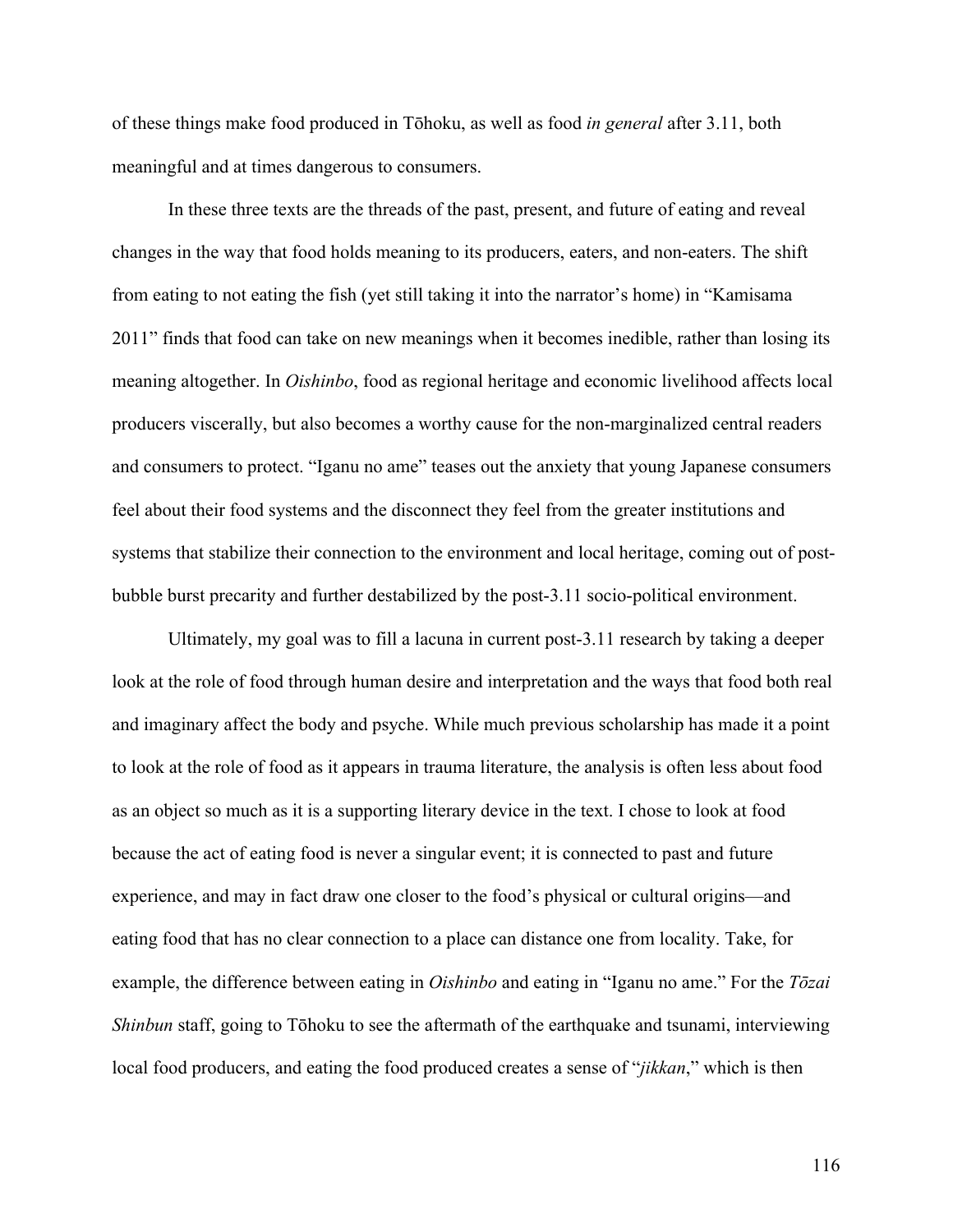vicariously conferred onto the reader. Food is shown to have a visceral effect on the eater even before questions of contamination and damage are at the forefront of everyone's mind. As discussed in Chapter 3, the flashback where Kaibara eats the peach reveals an intense physical and emotional response to eating food tied to place. It is not only the peach on its own, but the confluence of factors—meeting Toshiko, being taught to eat the peach with the skin, the porcelain plate, proximity to the peach grove, and his own existential battle with the meaning of "beauty"—that creates such an explosive "Eureka!" moment. Kaibara's emotional reaction is depicted not internally, but externally, through his exaggerated facial expressions, sound effects, description of the flavor and fragrance of *this* peach, and spoken train of thought. Kaibara's attachment to Fukushima prefecture and his demand that Yamaoka figure out why the prefecture is where Yamaoka's true origins lie reveal a direct link to place. The same experience in Fukushima then informs Kaibara's later art career and gourmand sensibilities. This awareness borne out of experience is certainly one of the reasons why Kaibara, despite all of Yamaoka's best attempts, seems to have all the answers and a keen eye for the "truth" behind the situation in Fukushima over the last two volumes.

In "Iganu no ame," however, the eating experience of iganu is told in vague, hazy terms and tastes. The taste descriptors applied to iganu are mostly the sweet (甘い *amai*) scent and flavor, with focus placed on the bodily and psychological reactions that eaters experience. Unlike the crunch of the fried mackerel or the fluffy texture of the simmered squash described in the story, iganu has no textural descriptors or clear flavors. The reader cannot eat iganu vicariously—it is too alien a food to be described accurately in language. Eating iganu causes Misuzu and the others to spiral into ecstasy, momentarily distracted from the world around them. Misuzu watches experienced iganu-eaters like Kaito relax and flush at the taste; when Ren opens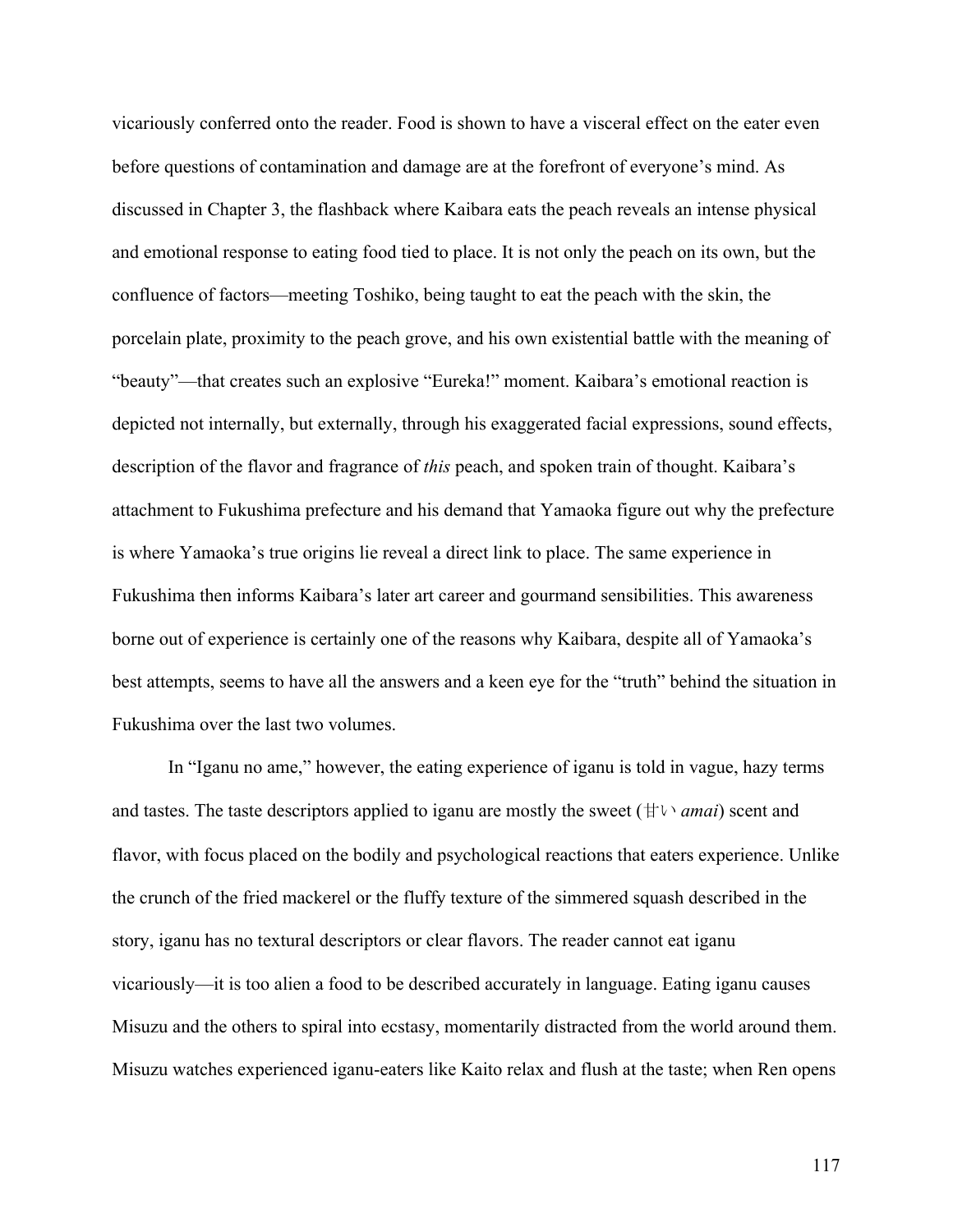his eyes, they are "unfocused," and he does not respond to her probing smile (134). Its most prominent effect is the ecstasy eaters experience at each bite; their cheeks flush, their faces and bodies relax, and their minds seem momentarily elsewhere. When Misuzu gives in and tastes iganu for herself, the experience is a "sensation that transcends flavor," one that causes her "mind to slacken" and to "sink into ecstasy" (135). Misuzu's own iganu experience is the same; she "yields herself" (身を委ねる *mi wo yudaneru*) to the sensation and "sinks into ecstasy," only to come back to her senses speechless (135). The experience reads, if anything, more drug-like and pleasure-seeking than an act of eating. The very same pleasure then breaks their emotional associations with food with traceable origins; because iganu seems to come from space, it is an unreliable and mysterious food with no clear links to earth. For consumers who have lost stability and certainty, seeking moments of pleasure through food objects even at the expense of future stability becomes perfectly acceptable.

That is, of course, when eating is in question. Read next to these two texts, the new meaning of the fish in "Kamisama 2011" is positive because it can never influence the body physically, as the narrator does not take it into their body. On the other hand, neither the original nor the rewrite has the narrator explain the emotional reaction that they develop through eating the gifted fish; the process of preparation is made more important. At the same time, the shift sparks a new sense of impossibility and uncertainty: real danger is present, yet unlike the food in *Oishinbo*, no one measures the radiation levels in the fish. Ultimately it does not matter within the text because (with blessings from the bear) the narrator does not eat the fish. Though the narrator writes down their daily estimated internal and external exposure to radiation, they have no real way of knowing if these numbers are true or not. For both human and animal bodies, the question of food safety exists not as a hard number or a carefully measured level of acceptable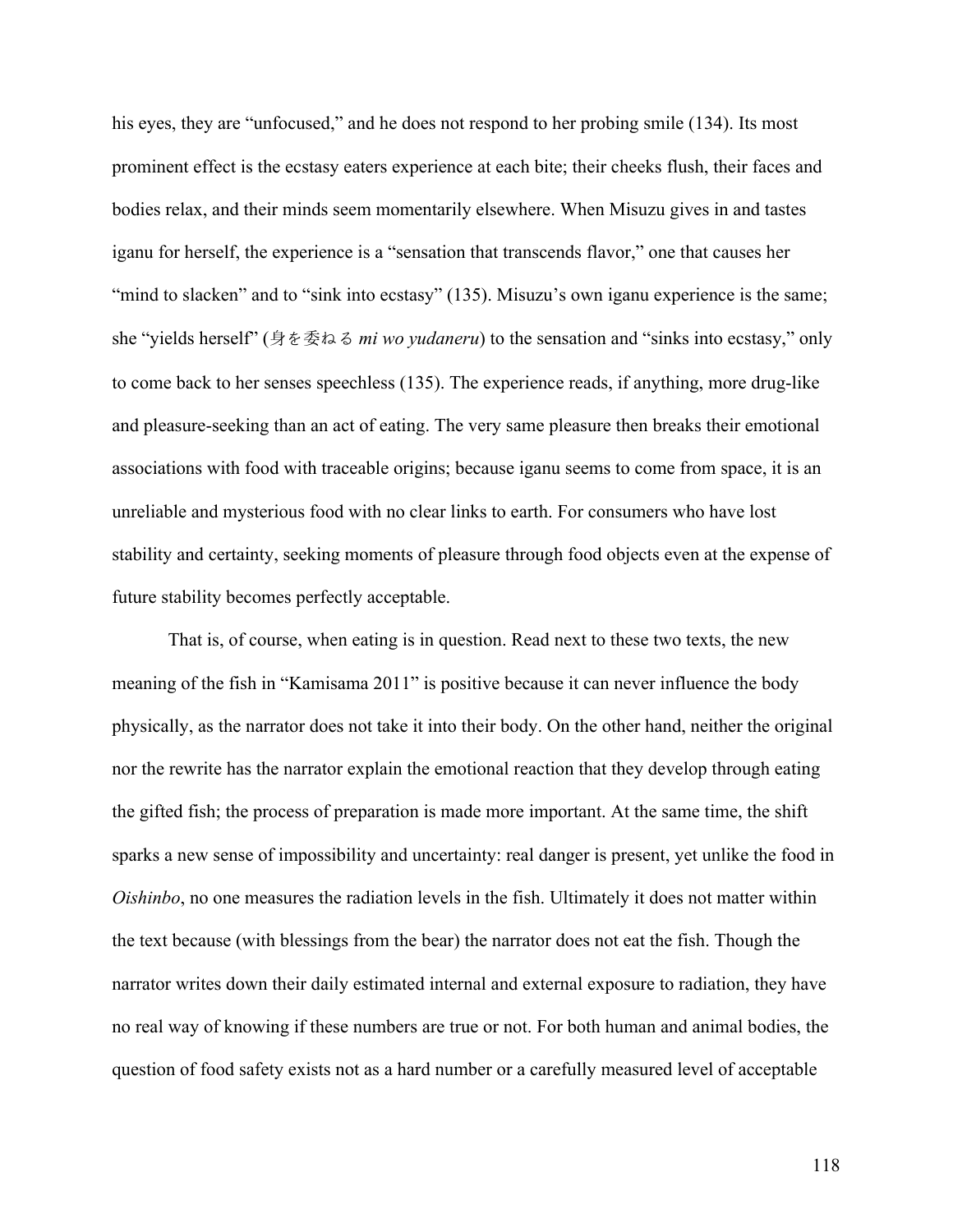radiation, but in the connections that food has to the local area—and the severed connections found at the grocery store. The more "cooked" and "processed," the further from contaminated land or water the food originates, the safer it is deemed. "Safe" food for residents of radiationsoaked landscapes comes from those same precarious food systems Katō critiques in "Iganu no ame," and overcomes the intimate producer-consumer relationship that texts like *Oishinbo* attempt to build by focusing on the tribulations and effort of real-life producers.

Moreover, the issue of "cooking" as Levi-Strauss constructs it, the process through which the natural becomes cultural, comes through in all three texts. Although I applied this idea in Chapter 2, looking at the way that the bear and human characters in "Kamisama 2011" both eat cooked food rather than raw food, the process of "cooking" can be found in *Oishinbo* and "Iganu no ame" as well. In each of these texts, cooking is not only the application of heat, but the loving labour of the bear's careful preparation in "Kamisama" and "Kamisama 2011," the detailed information on harvesting local ingredients and the narratives behind local foodways in *Oishinbo* that allows each pictured dish to be more than just an image, and the construction of memory and meaning around the home meals that Misuzu and the others eat. Even though iganu is never cooked (merely split open between the legs and consumed), it grows to gain new cultural meanings over time—yet it still fails to be meaningful in the same way that simmered *kabocha* or even fried mackerel can be. Food as a cultural object is meaningful because it nourishes, but also because it brings us new meaning through interactions with each other, ourselves, and the environment around us through dealings with even fictional food.

By bringing these three texts in conversation with each other by investigating the role of food, I have managed to explore the new meanings that food can hold in post-3.11 fiction. Because each text is so different in terms of readership, style, publishing timeline, and message,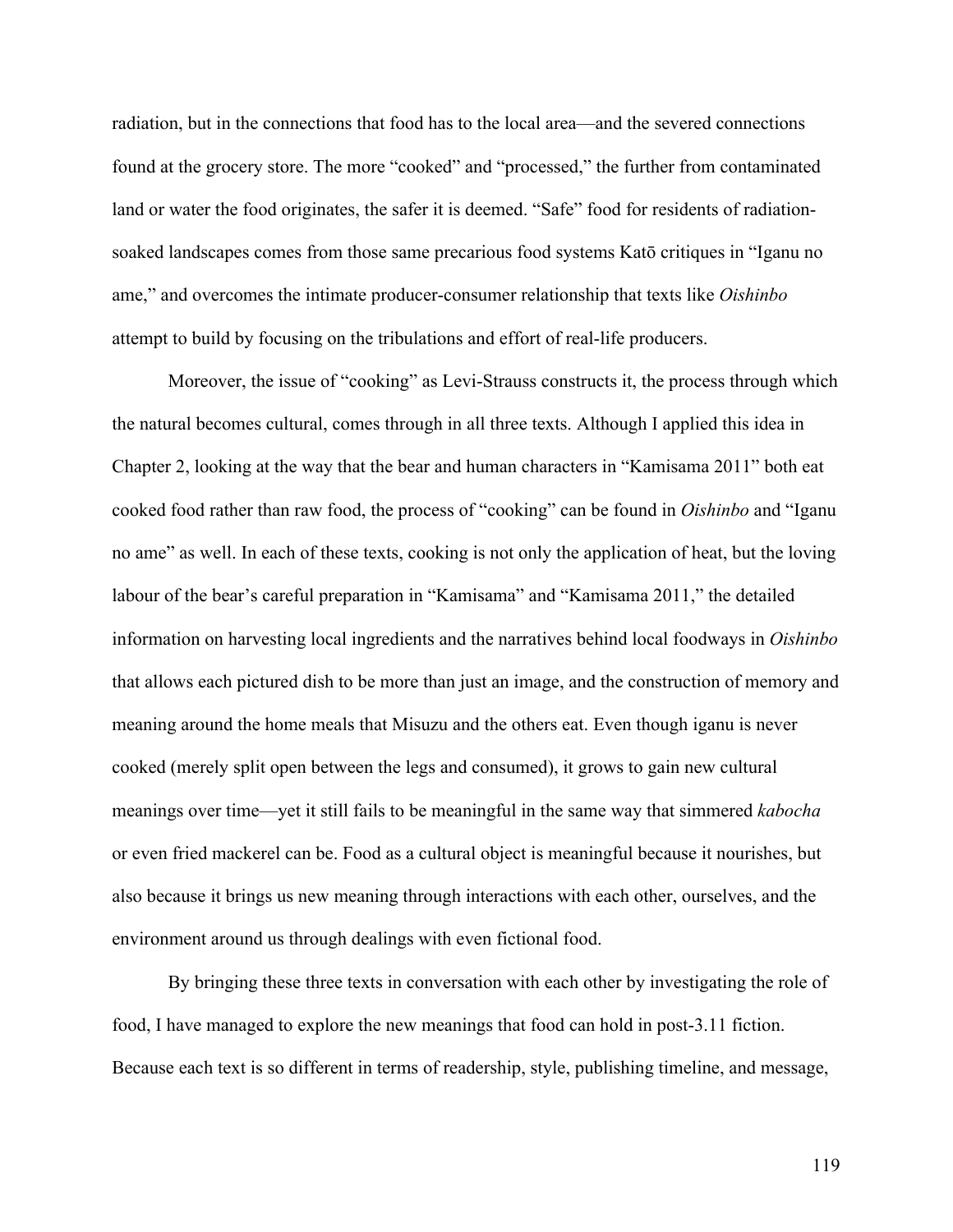the interaction between these three texts also proves to be fruitful in exploring the continual unfolding of 3.11 over time for a wide range of readers. While readers may be able to navigate the before and after between "Kamisama" and "Kamisama 2011," reminisce by returning to *Oishinbo*'s pre-3.11 Tōhoku chapters, or read "Iganu no ame" as completely disconnected from 3.11 or the endangered status of eels, readers' individual consumption—of literature or of food inherently takes place in a post-3.11 socio-cultural and environmental world. Narrative temporality is key in understanding each of these texts in relation to each other: perhaps because they are post-3.11 texts, none functions as a snapshot of an unchanging moment. Despite their differences in form, publishing, and readership, each reflects on food of the past, interrogates food of the future, and pursues new meanings of food in the diegetic present. And of course, all three texts allow for new understandings of food and culture to be made simultaneously on the individual, community, national, and global levels for both characters and readers.

However, I have not been able to address many questions that have arisen while writing. Because the goal of this thesis was to look specifically at *food* after 3.11, I have not spent much of this thesis dedicated to comparing and contrasting media form, though formal analysis is integrated within each chapter to an extent. I have also not incorporated as much theory on food and eating or discussed the issue of post-3.11 eating in the context of the history of modern Japanese food culture.

There are various ways in which this thesis is overtly focused on questions of eating and the living body. I have taken a more human-focused approach to imagine the ways that food and environment are connected, and specifically how these things affect *human* bodies and psyches. Koichi Haga points out that the earth, animals, and the environment have agency explorable through literary works, and in the lens of post-humanism, animal studies, and eco-humanities, it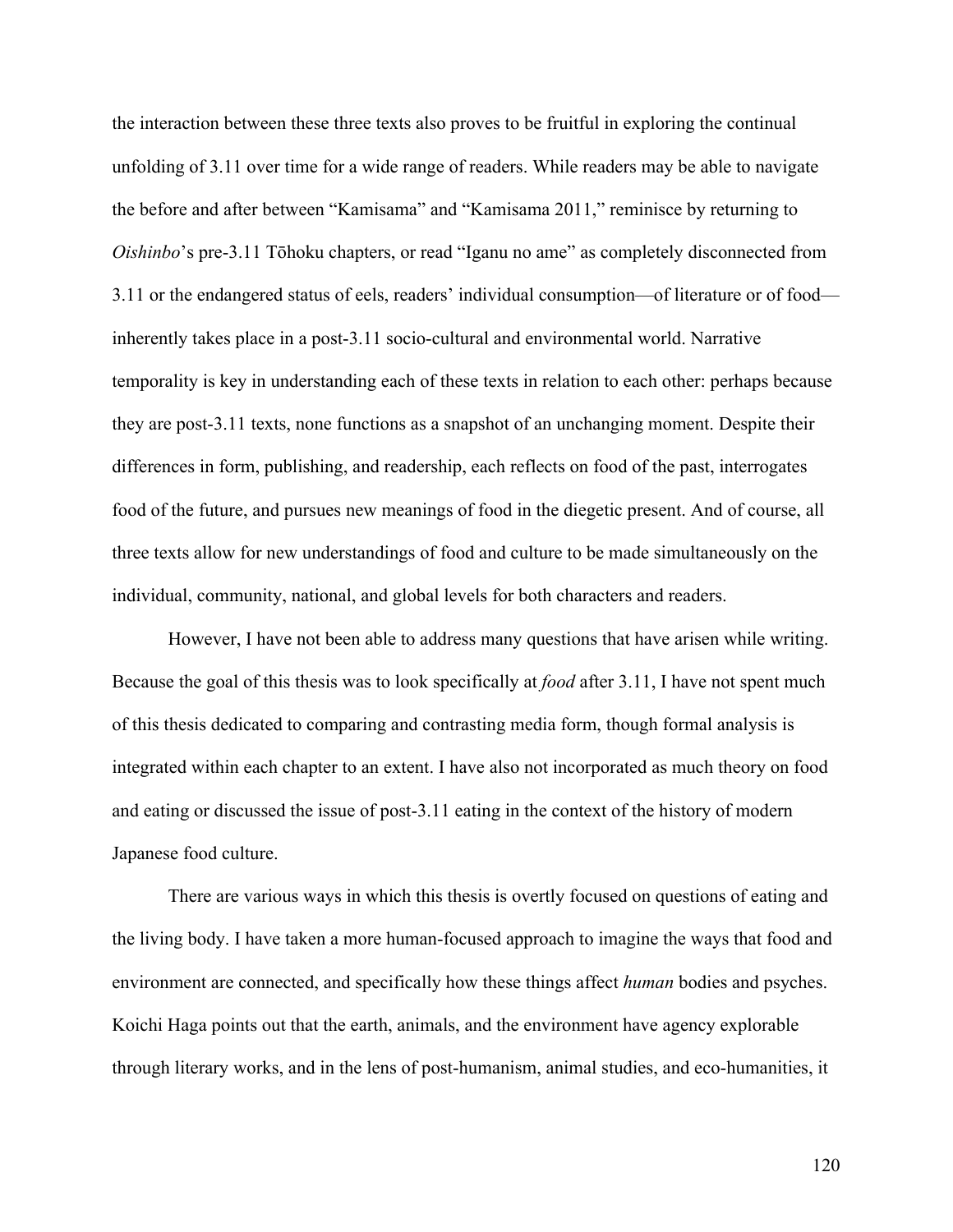is certainly worthwhile to explore the agency of *food* and the plants, animals, and chemicals that become (irradiated) food in post-3.11 literature. As Hatakeyama the oyster farmer says in *Oishinbo*, "the ocean isn't broken at all" (*Oishinbo 108*, 160)—yet we do not know of the changes that occur in the bodies of animals in these texts due to radiation contamination, whether bodily or psychological. In Chapter 2, I discussed the new equalization of human and animal bodies; perhaps "Kamisama" suggests that there is a new paradigmatic shift occurring in the way that humans conceptualize not only their own bodies after 3.11, but also animal bodies (and the animal bodies that they eat). The texts do not clue us in well, and although Kawakami's text gives the bear human-like agency, it is not the animal being eaten. Iganu too are given voice pitiful cries as they rain down upon the earth, but this does not stop the humans from collecting them, still alive, toward the end of Katō's story.

I have also not spent much space or time dedicated to the discussion of gender, including characters, readership and authorship for each of the texts; because food itself is so gendered and often viewed as a "feminine" object of focus, I would like to expand on this issue in future research on this topic. Again, though it may seem that the triple disasters cause suffering equally, the effects of these disasters have made themselves known differently in different bodies—some bodies are made to matter more, and some less.

Finally, I have sought to briefly question the issue of authorial voice and center/periphery relationships in each of these texts, though far more so in "Kamisama 2011" and *Oishinbo* than in "Iganu no ame." Each of these texts frames "victims" in different ways, and by choosing texts written by centrally based authors with powerful voices who have highlighted non-central victims in their texts, I have centered the conversation in ways that inevitably causes marginalized voices to be drowned out. No matter how sympathetic Kariya's characters are to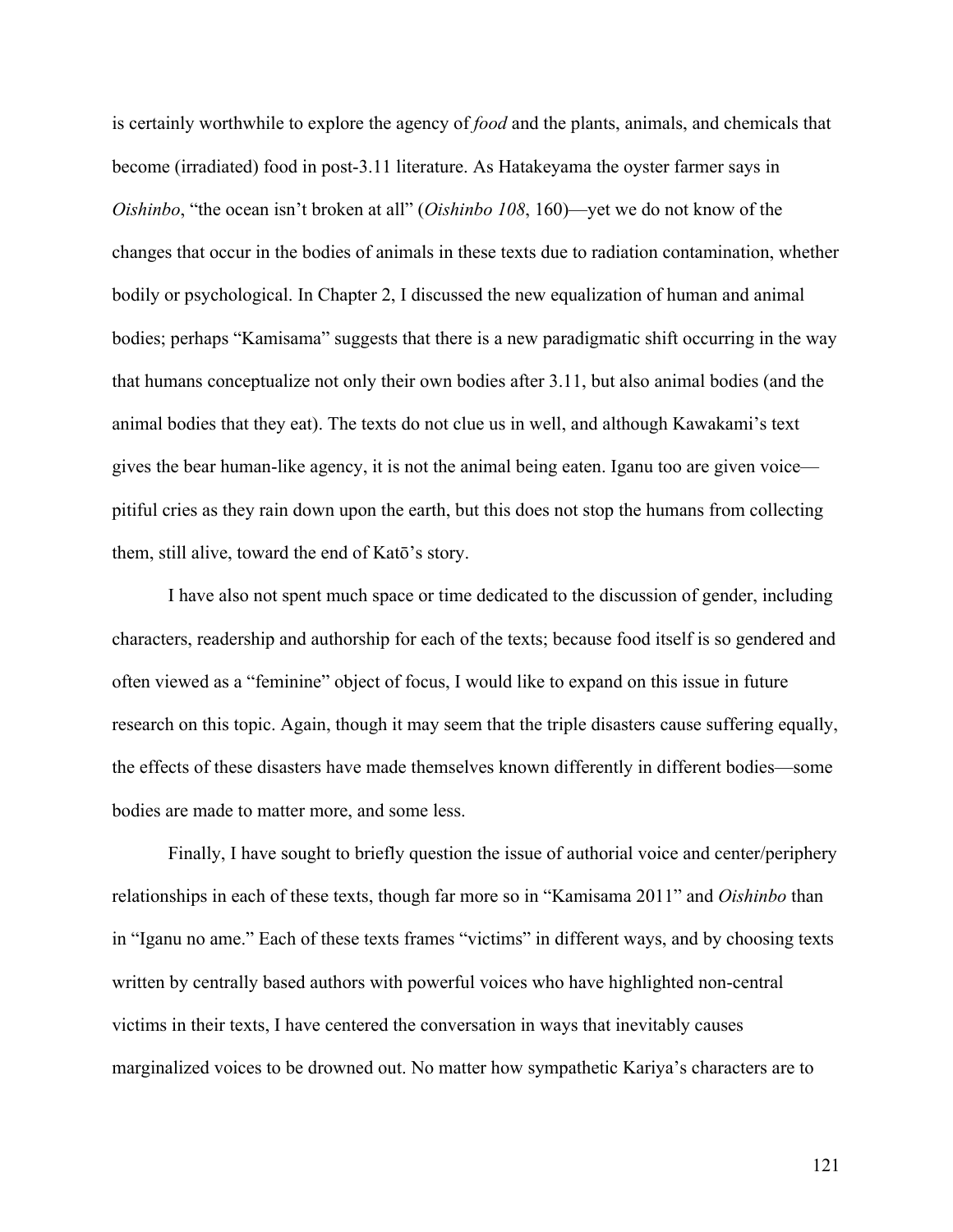the victims they meet, no matter how much Kawakami's narrator accepts the irradiated fish and the Othered bear, and no matter how much Katō urges his readers to consider non-central sources of food *because* they are so precariously positioned in modern food systems, they are not the direct victims of the triple disaster. Should I expand this study, I would seek to more deeply interrogate the differences in food portrayed in post-3.11 texts by Tōhoku natives and other marginalized groups with the work I have already done in this thesis. If the idea of radiation in food affected me, an outsider, how must it have affected and continue to affect the survivors of the triple disaster? I would also like to draw deeper connections to the portrayal of food in postatomic bomb literature and the victim/survivor narratives to interrogate the ways that food can in fact exacerbate issues of individual and national identity and culture.

In the end, food, often thought of as a healing or comforting object (or merely as a signal of quotidian life) in contemporary Japanese literature, can in fact both heal and harm, especially after traumatic natural and humanmade disasters. New consumer habits, bodily danger and anxiety, local heritage, and questions of authenticity stemming from food are present in each of the texts that I analyzed, discovering that whatever we choose to put into our bodies—or not put into our bodies—has an effect on us, physically, emotionally, culturally, and socially. Food in fiction reflects how consumers and eaters feel about society and themselves. The old adage has a point: we are what we eat, but I posit that we are also what we *want* to eat, what we *choose* to eat, and how we *feel* about eating in our current contexts—and especially after 3.11.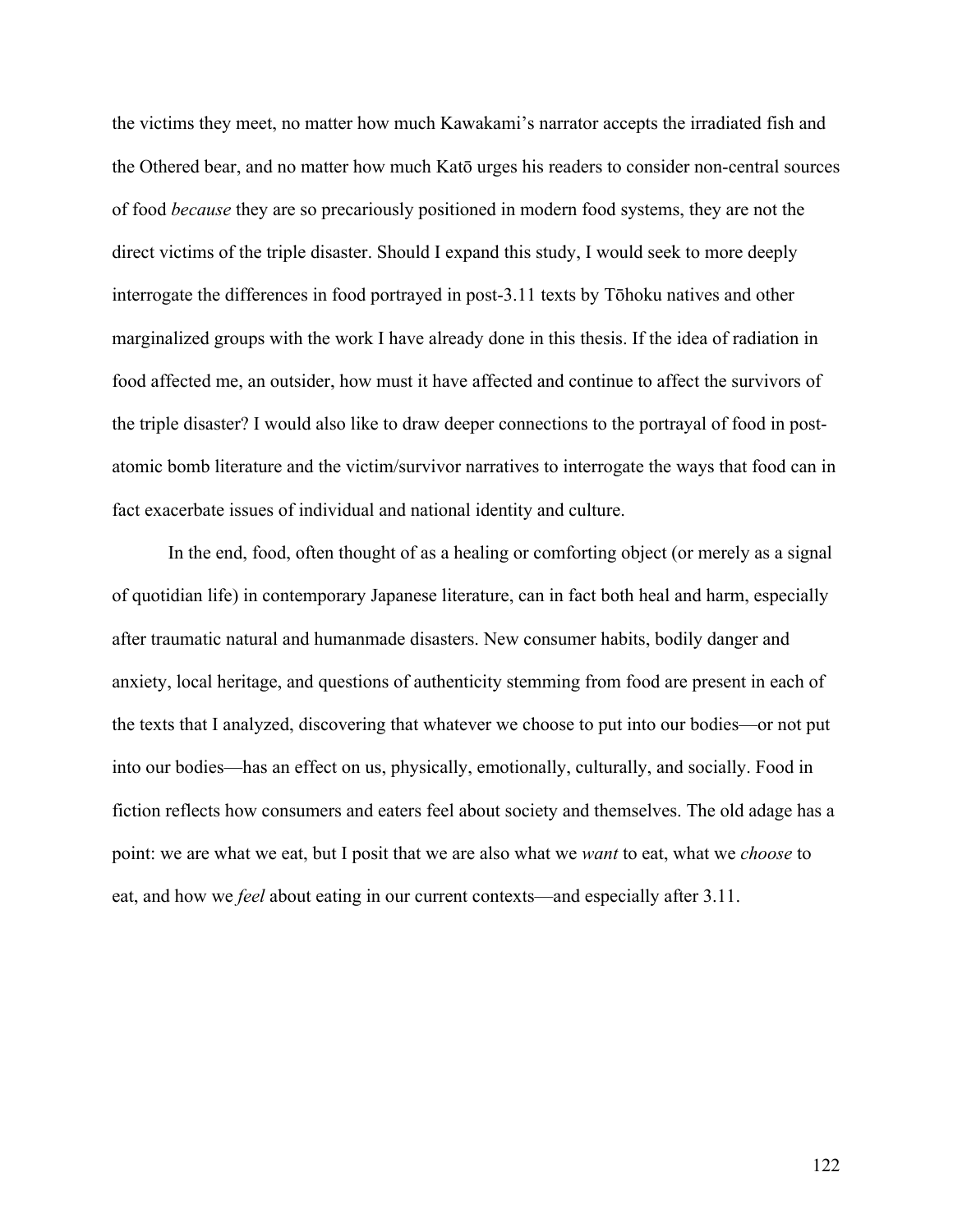## **Works Cited**

- Angles, Jeffrey. "Poetry in an Era of Nuclear Power: Three Poetic Responses to Fukushima." *Fukushima and the Arts: Negotiating Nuclear Disaster*, edited by Barbara Geilhorn and Kristina Iwata-Weickgennant, London: Routledge, 2016, pp. 144-161. Taylor & Francis, doi-org.ezproxy.library.ubc.ca/10.4324/9781315617589.
- Aoki, Mizuho. "In shadow of nuclear disaster, Fukushima's rice farmers look to rebuild their market." *Japan Times*, 11 March 2018, www.japantimes.co.jp/news/2018/03/11/national/shadow-nuclear-disaster-fukushimasrice-farmers-look-rebuild-market/#.XpiOXdNKjRY.
- Aoyama, Tomoko. *Reading Food in Modern Japanese Literature*. University of Hawai'i Press, 2008.
- Assmann, Stephanie. "Food Action Nippon and Slow Food Japan: The Role of Two Citizen Movements in the Rediscovery of Local Foodways." *Globalization, Food and Social Identities in the Asia Pacific Region*, ed. James Farrer. Tokyo: Sophia University Institute of Comparative Culture, 2010.

icc.fla.sophia.ac.jp/global%20food%20papers/pdf/2\_2\_ASSMANN.pdf. Accessed 23 May 2020.

- Brau, Lorie. "*Oishinbo*'s Adventures in Eating: Food, Communication, and Culture in Japanese Comics." *Gastronomica*, University of California Press, 2004, Vol. 4, No. 4, pp. 34-45. JSTOR, www.jstor.org/stable/10.1525/gfc.2004.4.4.34. Accessed 11 May 2015.
- ---. "*Oishinbo*'s Fukushima Elegy: Grasping for the truth about radioactivity in a food manga." *Fukushima and the Arts: Negotiating Nuclear Disaster*, edited by Barbara Geilhorn and Kristina Iwata-Weickgennant, London: Routledge, 2016, pp. 177-198. Taylor & Francis,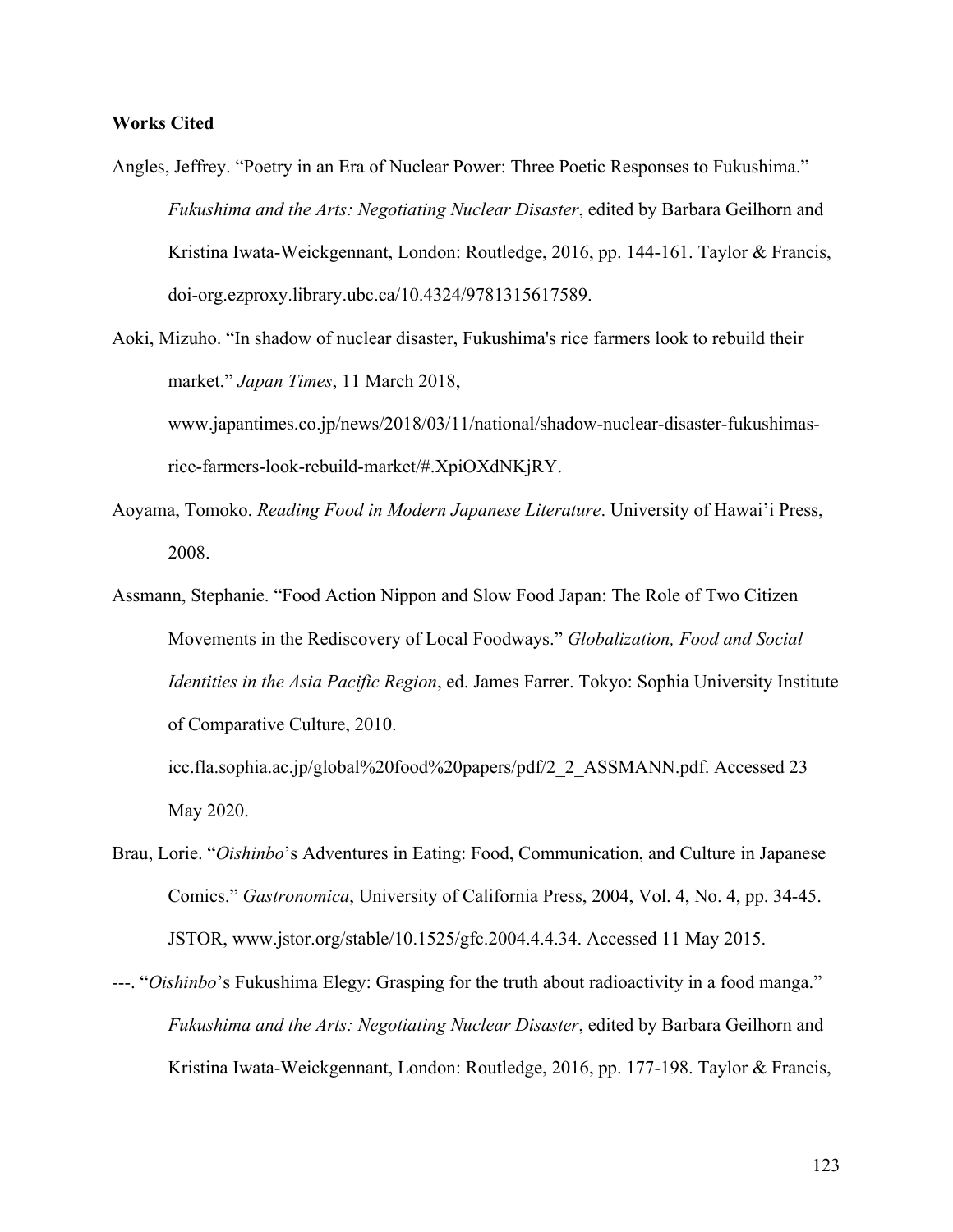doi-org.ezproxy.library.ubc.ca/10.4324/9781315617589.

- Brulotte, Ronda L. and Michael A. Di Giovine. "Introduction: Food and Foodways as Cultural Heritage." *Edible Identities: Food as Cultural Heritage*, edited by Ronda L. Brulotte and Michael A. Di Giovine, Routledge, 2014, pp. 1-27.
- "Chiji teirei kisha kaiken Heisei 30-nen 4-gatsu 23-nichi" 知事定例記者会見 平成 30 年 4 月 23 日 [Prefectural Governor Regular Press Conference, 30 April 2018]. *Fukushima Prefecture*, www.pref.fukushima.lg.jp/site/chiji/kaiken20180423.html. Accessed 14 July 2020.
- Crook, Vicki & Shiraishi, Hiromi. *Eel market dynamics: An analysis of Anguilla production, trade and consumption in East Asia*. Tokyo: TRAFFIC, 2015.
- Cwiertka, Katarzyna J. Modern Japanese Cuisine: Food, Power and National Identity, Reaktion Books, Limited, 2007. ProQuest Ebook Central,

https://ebookcentral.proquest.com/lib/ubc/detail.action?docID=449404.

Dickie, Mure. "Japan Bans Fukushima Rice Shipments." FT.com, 17 November 2011. ProQuest. Web. Accessed 16 Apr. 2020.

Falk, Pasi. *The Consuming Body*. SAGE Publications Ltd, 1994.

- Flores, Linda. "Matrices of Time, Space, and Text: Intertextuality and Trauma in Two 3.11 Narratives." Japan Review, no. 31, 2017, pp. 141–169. JSTOR, jstor.org/stable/44427703. Accessed 7 Apr. 2020.
- Gebauer, Gunter, "Ausdruck und Einblidung. Zur synbolischen Funktion des Körpers." *Die Wiederkehr des Körpers*, edited by Dietmar Kamper and Christoper Wulf, Frankfurt am Main: Suhrkamp Verlag, 1982, pp. 313-29.

Gebhardt, Lisette. "Post-3/11 Literature: The Localisation of Pain – Internal Negotiatons and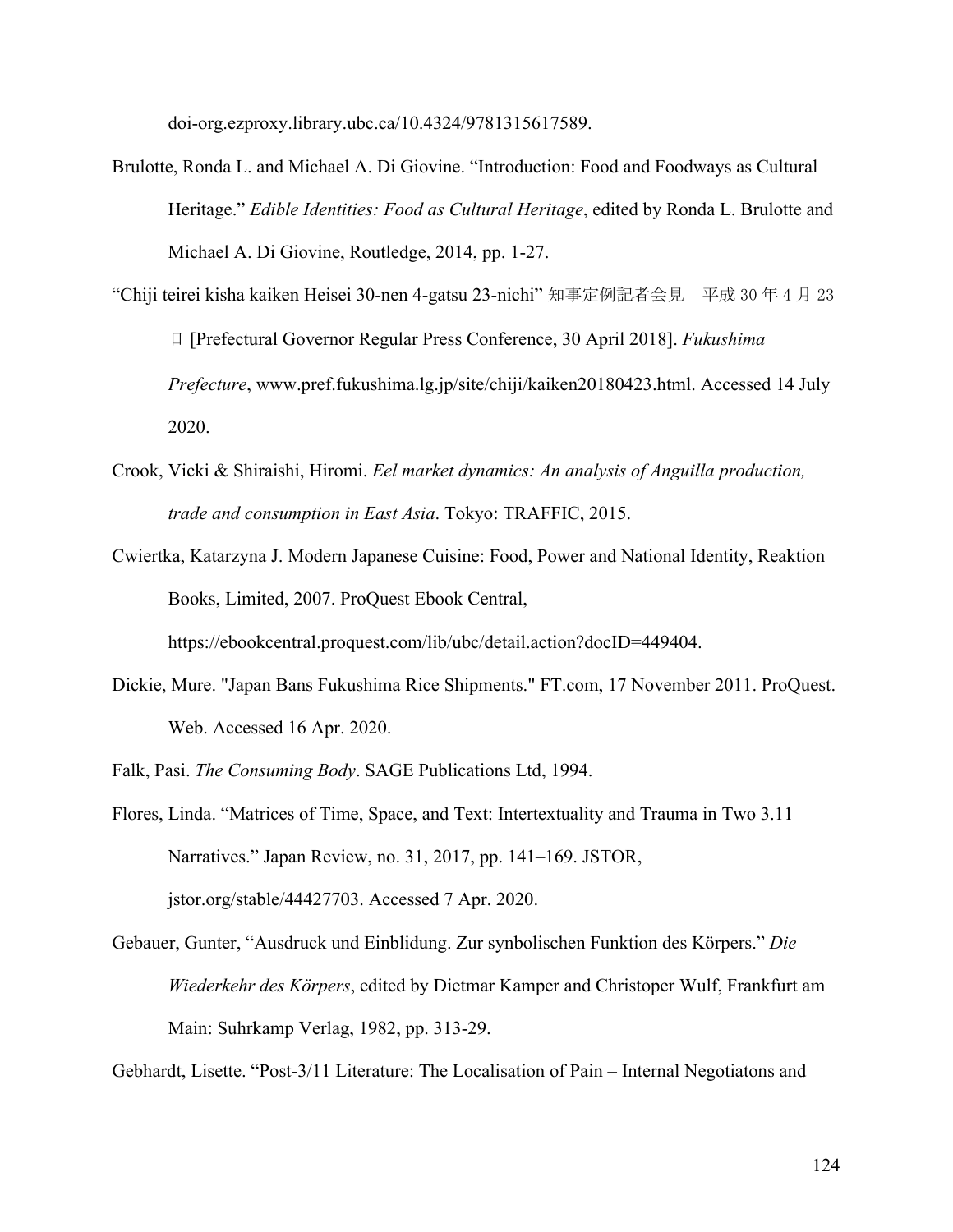Global Consciousness." *Literature and Art After "Fukushima": Four Approaches,* edited by Lisette Gebhardt and Yuki Masami. Berlin: EB-Verlag, 2014, pp. 11-36.

- Haga, Koichi. *The Earth Writes: The Great Earthquake and the Novel in Post-3/11 Japan*. Lexington Books, 2019.
- Hasegawa, Koichi. *Beyond Fukushima: Toward a Post-Nuclear Society*. 2011. Translated by Minako Sato, Melbourne: Trans Pacific Press, 2015.
- Highmore, Ben. "Bitter Aftertaste: Affect, Food, and Social Aesthetics." *The Affect Theory Reader*, edited by Melissa Gregg and Gregory J. Seigworth, Duke University Press, 2010, pp. 118-137.
- Inoue, Yoshiyuki 井上能行. "Shinsai, genbaku hōdō ni okeru shinbun hōdōno arikata" 震災・原 発報道における新聞報道の在り方 [The state of newspaper journalism with regards to disaster and nuclear journalism]. 情報の科学と技術 [The Journal of Information Science and Technology Association], Tōkyo: Jōhō no kagaku to gijutsu kyōkai, 2015, Vol. 65, No. 1, pp. 21-26. JStage, jstage.jst.go.jp/article/jkg/65/1/65\_KJ00009746875/article/ char/ja/. Accessed 4 May 2020.
- Ishige, Naomichi. *History of Japanese Food*. London: Routledge, 2001, doiorg.ezproxy.library.ubc.ca/10.4324/9780203357903. Accessed 15 Apr. 2020.

Iwata-Weickgenannt, Kristina. "Precarity beyond 3/11 or 'Living Fukushima': Poetry, Politics, and Space in Wagō Ryōichi's Poetry of Disaster." *Visions of Precarity in Japanese Popular Culture and Literature*, edited by Kristina Iwata-Weickgenannt and Roman Rosenbaum. Routledge, 2015, pp. 187-204. Taylor & Francis, doiorg.ezproxy.library.ubc.ca/10.4324/9781315752754. Accessed 20 May 2020.

Kariya, Tetsu 雁屋哲. "Hanron wa, saigo no kai made, omachi kudasai" 反論は、最後の回ま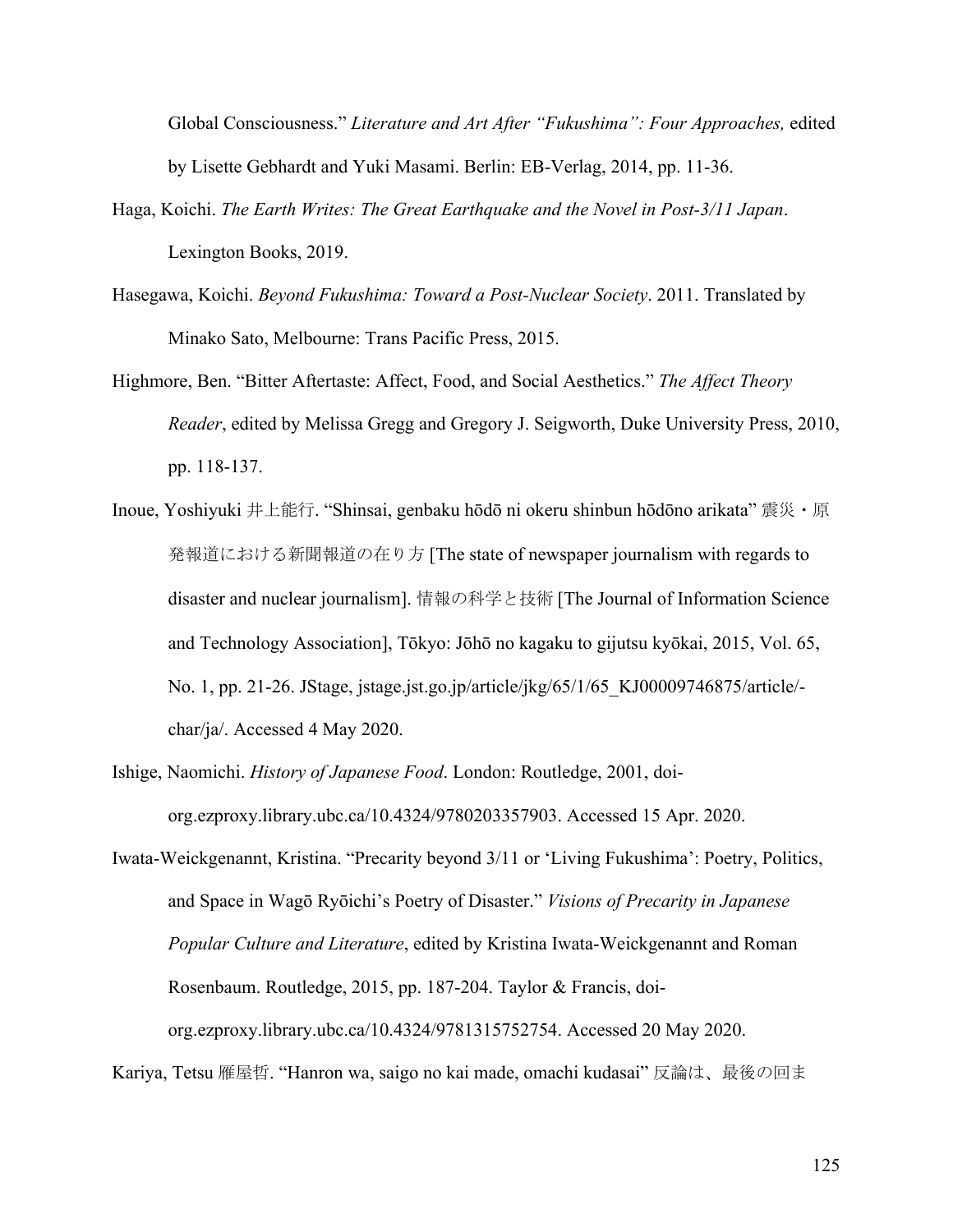で、お待ちください [Please hold your objections until the final chapter]. *Kariya Tetsu no kyō mo mata* 雁屋哲の今日もまた [Kariya Tetsu's Today Again], 4 May 2014,

kariyatetsu.com/blog/1685.php. Accessed 13 May 2020.

---. "'Nihon zenken aji-meguri' Shimane-ken hen" 「日本全県味巡り」島根県編 [Taste-Tour of Every Japanese Prefecture: Shimane Prefecture Edition]. *Kariya Tetsu no kyō mo mata* 雁 屋哲の今日もまた [Kariya Tetsu's Today Again], 8 October 2010,

kariyatetsu.com/blog/1279.php. Accessed 28 April 2020.

- ---. *Oishinbo 108: Hisaichi-hen: Megenai hitobito* 美味しんぼ 108「被災地編・めげない人々」 [Oishinbo 108: Disaster-stricken Area, Undaunted People]. Illustrated by Hanasaka Akira 花咲アキラ, Tokyo: Shōgakukan, 2012.
- ---. *Oishinbo 110: Fukushima no shinjitsu 1* 美味しんぼ 110「福島の真実 1」[Oishinbo 110: The Truth About Fukushima 1]. Illustrated by Hanasaka Akira 花咲アキラ, Tokyo: Shōgakukan, 2013.
- ---. *Oishinbo 111: Fukushima no shinjitsu 2* 美味しんぼ 111「福島の真実」[Oishinbo 111: The Truth About Fukushima 2]. Illustrated by Hanasaka Akira 花咲アキラ, Tokyo: Shōgakukan, 2014.
- Katō, Shigeaki 加藤シゲアキ. "Iganu no ame" イガヌの雨 [Iganu rain]. *Kasa wo motanai aritachi wa* 傘を持たない蟻たちは [Ants without umbrellas]. Tōkyō: Kadokawa, 2015.

Kawakami, Hiromi 川上弘美. *Kamisama 2011* 神様 2011 [God 2011]. Tokyo: Kōdansha, 2011.

- Kimura, Saeko 木村冴子. *Shinsai-go bungaku-ron* 震災後文学論 [Post-Disaster Literary Theory]. Tōkyō: Seidosha, 2013.
- ---. *Sono ato no shinsai-go bungaku-ron* その後の震災後文学論 [Post-Post-Disaster Literary Theory]. Tōkyō: Seidosha, 2018.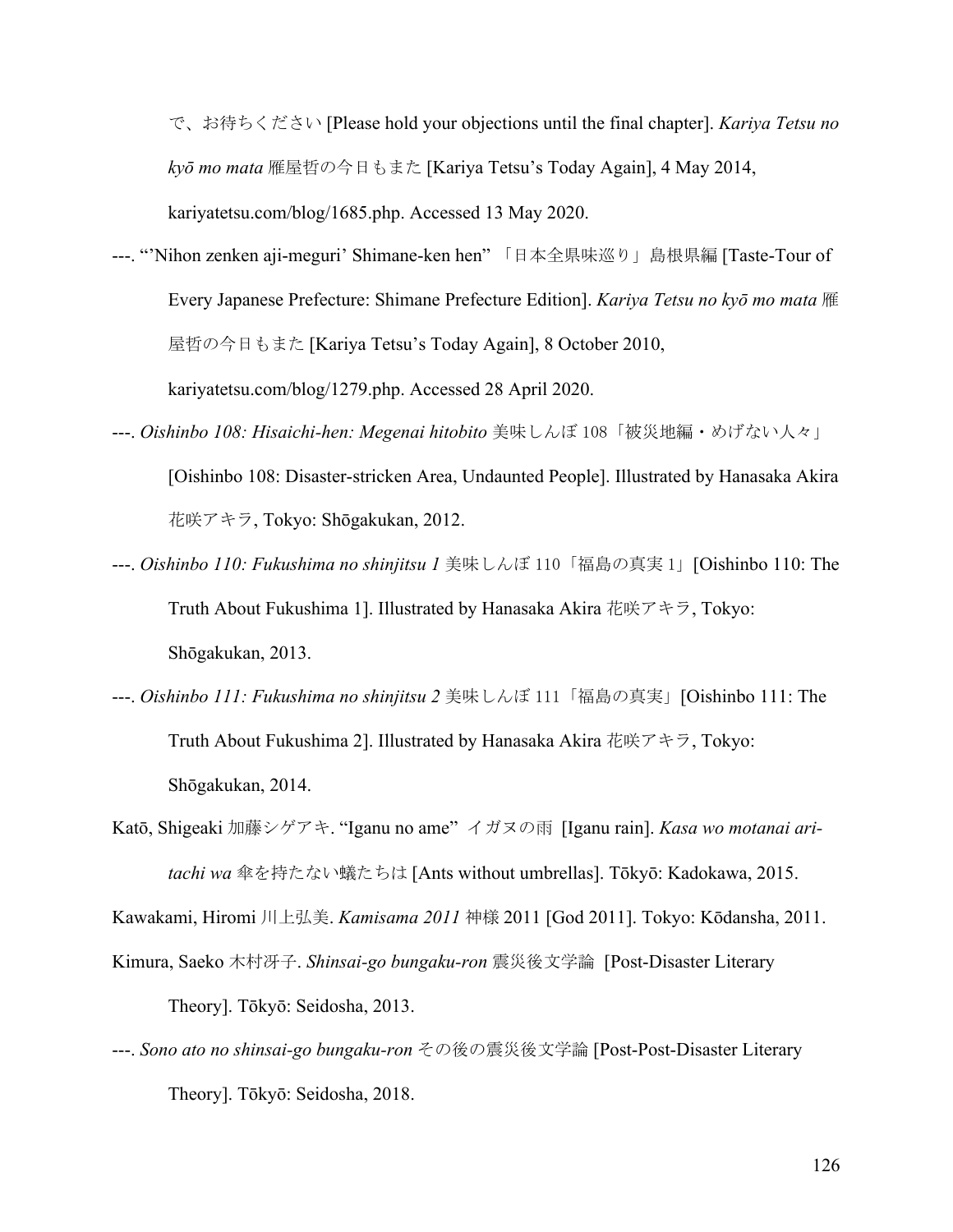- Kinsella, Sharon. *Adult Manga: Culture and Power in Contemporary Japanese Society*. London: Routledge, 2000. doi-org.ezproxy.library.ubc.ca/10.4324/9780203347140.
- Kleeman, Faye Yuan. "The Unbearable, Endless Anxiety of Eating: Food Consumption in Japan after 3/11." *Devouring Japan: Global Perspectives on Japanese Culinary Identity*, edited by Nancy K. Stalker. Oxford University Press, 2018. Oxford Scholarship Online, doi: 10.1093/oso/9780190240400.001.0001.
- Kondō Yumiko 近藤由美子. "Janīzu hatsu NEWS Katō Shigeaki ga shōsetsu shuppan"ジャニー ズ初 NEWS 加藤が小説出版 [First in Johnny's: NEWS's Katō Shigeaki to publish a novel]. 日刊スポーツ *Nikkan Sports*, 23 November 2011,
	- nikkansports.com/entertainment/news/p-et-tp0-20111123-867312.html. Accessed 27 May 2020.
- Lévi-Strauss, Claude. *The Raw and the Cooked*. Harper & Row, 1969.
- Lupton, Deborah. "Food and Emotion." *The Taste Culture Reader: Experiencing Food and Drink*, edited by Carolyn Korsmeyer. Berg, 2005, pp. 317-324.
- Mack, Edward. *Manufacturing Modern Japanese Literature: Publishing, Prizes, and the Ascription of Literary Value*. Duke University Press, 2010.
- McCloud, Scott. *Understanding Comics: The Invisible Art*. HarperCollins Publishers, 1994.
- Mihic, Tamaki. *Re-Imagining Japan After Fukushima*. ANU Press, 2020. JStor,

jstor.org/stable/j.ctv103xdt4.1. Accessed 20 May 2020.

- Moscato, Derek. "Fukushima Fallout in Japanese Manga: The Oishinbo Controversy Through the Lens of Habermas' Discourse Ethics." Journal of Communication Inquiry, vol. 41, no. 4, Oct. 2017, pp. 382–402, doi:10.1177/0196859917712232. Accessed 27 April 2020.
- Nakanishi, T.M., Kobayashi, N.I. & Tanoi, K. "Radioactive cesium deposition on rice, wheat,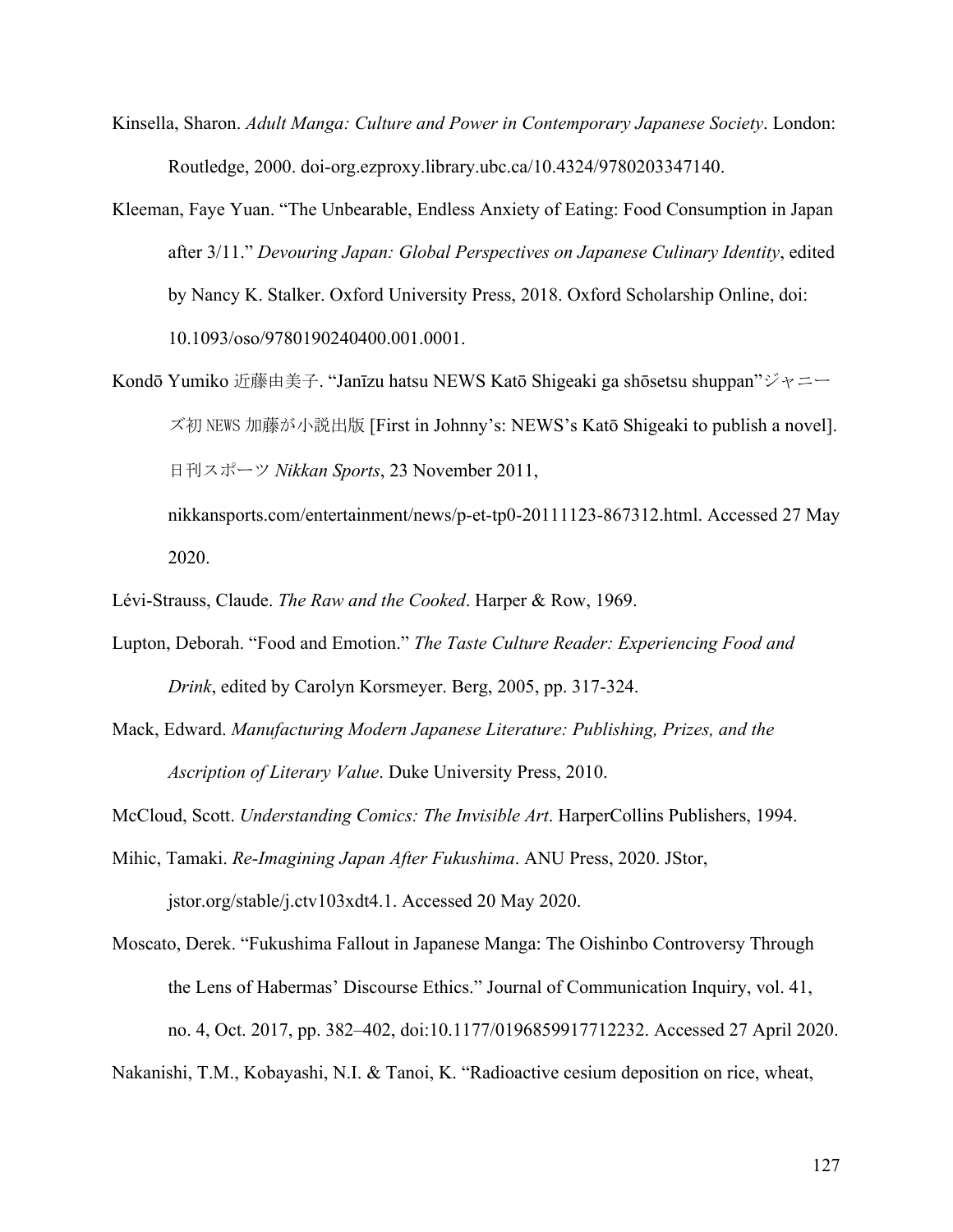peach tree and soil after nuclear accident in Fukushima." In *Journal of Radioanalytical Nuclear Chemistry*, vol. 296, 2013, pp. 985–989. doi-

org.ezproxy.library.ubc.ca/10.1007/s10967-012-2154-7. Accessed 29 April 2020.

- Ochiai, Eiichiro. "The Manga 'Oishinbo' Controversy: Radiation and Nose Bleeding in the Wake of 3.11." *The Asia-Pacific Journal*, vol. 11, issue 24, no. 4, 2013, apjjf.org/2014/11/25/Eiichiro-Ochiai/4138/article.html. Accessed 27 April 2020.
- Ohnuki-Tierney, Emiko. *Rice as Self: Japanese Identities through Time*. Princeton University Press, 1994.
- "Oricon: NEWS Katō Shigeaki no shojo saku ga sōgō 4-i ni hatsu tōjō"  $\forall$   $\forall$   $\forall$   $\forall$   $\forall$  NEWS  $\cdot$   $\exists$   $\forall$   $\exists$ シゲアキの処女作が総合 4 位に初登場 [Oricon: NEWS's Katō Shigeaki's first novel debuts at 4th place]. *Oricon News*, 2 February 2012, oricon.co.jp/news/2006487/full/. Accessed 28 May 2020.
- Rath, Eric C. *Japan's Cuisines: Food, Place and Identity*. Reaktion Books, Ltd., 2016. ProQuest Ebook Central, ebookcentral.proquest.com/lib/ubc/detail.action?docID=4882194.
- Seremetakis, C. Nadia. "The Breast of Aphrodite." In *The Taste and Culture Reader: Experiencing Food and Drink*, edited by Carolyn Korsmeyer, Oxford: Berg, 2007, pp. 294-302.
- St. Maurice, Greg de. "Edible Authenticities: Heirloom Vegetables and Culinary Heritage in Kyoto, Japan." In *Edible Identities: Food as Cultural Heritage*, edited by Ronda L. Brulotte and Michael A. Di Giovene, Routledge, 2016, pp. 67-76. Taylor & Francis, doiorg.ezproxy.library.ubc.ca/10.4324/9781315578781. Accessed 28 May 2020.
- Stahl, David C. "The Way of the Survivor: Conversion and Inversion in Ōe Kenzaburō's *Hiroshima Notes*." In *Representing the Other in Modern Japanese Literature: A Critical*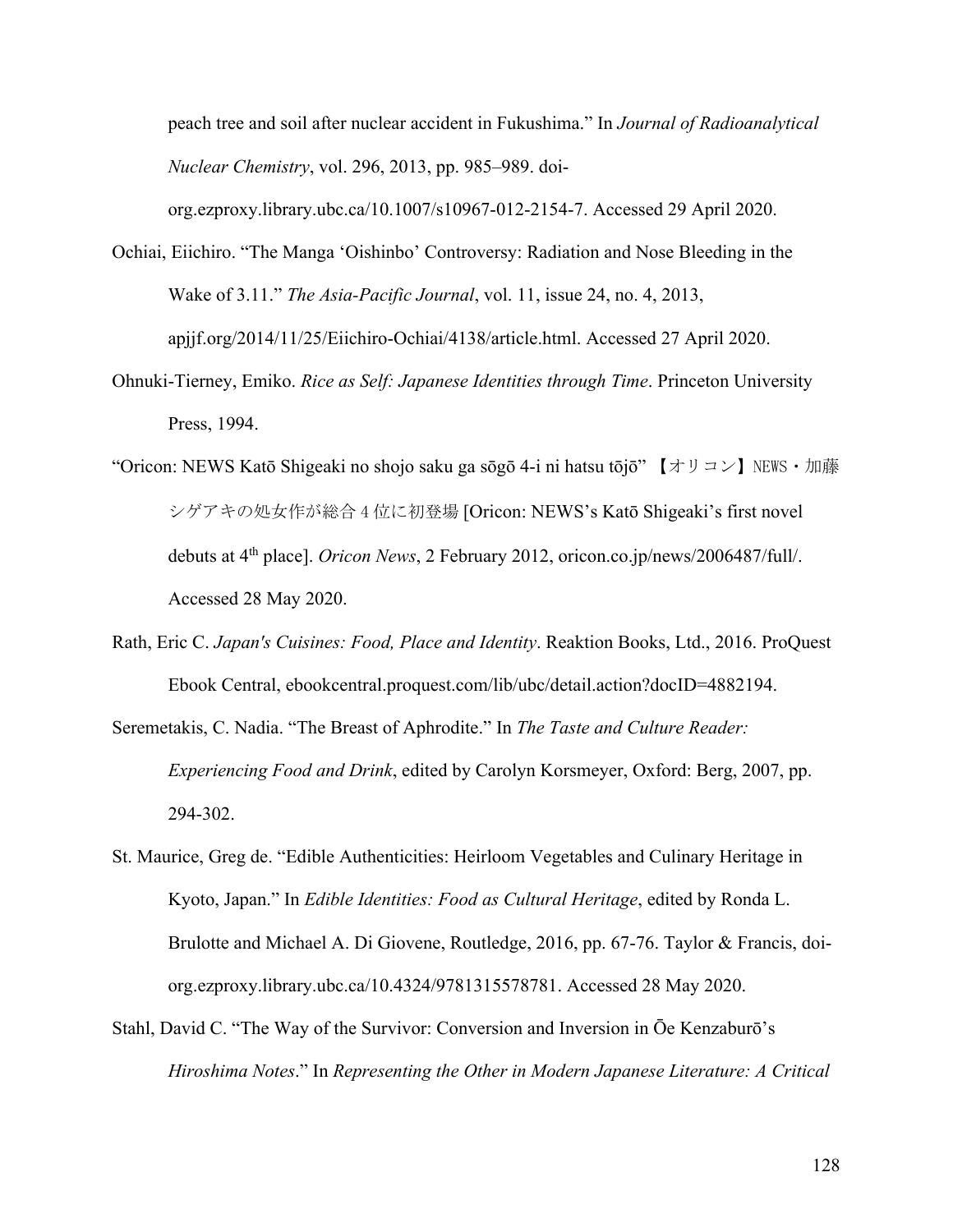*Approach*, edited by Rachael Hutchinson and Mark Williams, Routledge, 2006, pp. 211- 229. Taylor & Francis, doi-org.ezproxy.library.ubc.ca/10.4324/9780203012345. Accessed 14 July 2020.

Suzuki, Atsushi 鈴木淳史. "Shōsetsuka debyū! NEWS Katō Shigeaki intabyū: sono 1 "Jibun no dashi ga deteru!?"Shōsetsu [Pinku to gurē] nit suite chokugeki!" 【小説家デビュー! NEWS・加藤シゲアキ インタビュー:その 1】"自分のダシが出てる!?" 小説「ピンク とグレー」について直撃![Novelist debut! Interview with NEWS's Katō Shigeaki: Part 1 "His essence is apparent?!"All about *Pink and Gray*"]. ウァーカープラス [Walker+] , 8 July 2012, walkerplus.com/article/30080/. Accessed 27 May 2020.

Takakura, Yuko. "Katō Shigeaki appetite" 加藤シゲアキ appetite. *chou chou ALiis* シュシュアリ ス, vol.5, 19 Dec. 2014, pp. 69-71.

Takii Asayo 滝井朝世. "*Kasa wo motanai ari tachi ha* kankō kinen tokubetsu taidan: Katō Shigeaki x Asai Ryō"『傘をもたない蟻たちは』刊行記念特別対談 加藤シゲアキ ×朝井リョウ [*Kasa wo motanai ari tachi ha* Publication Commemorative Special Cross-talk: Katō Shigeaki and Asai Ryō]. *Kadokawa*,

promo.kadokawa.co.jp/kasaari/talk.php?link\_id=splink002. Accessed 28 May 2020.

- Yano Toshihiro 矢野利裕. "Wairudo saido wo aruke—Katō Shigeaki-ron" ワイルドサイドを歩 け—加藤シゲアキ論 [Take a walk on the wild side: an essay on Katō Shigeaki]. *Nihon no dansei aidoru* 日本の男性アイドル [Japanese Men Idols], special issue of *Yuriika* ユリイ カ [Eureka], vol. 51-18, no. 749, 2019, pp. 105-114.
- Yoshida Daisuke 吉田大助. "Jibun ha konna ni kawarerunda tte jibun demo bikkuri dattan desu 'NEWS' Katō Shigeaki intabyū" 自分はこんなに変われるんだって自分でもびっくりだ